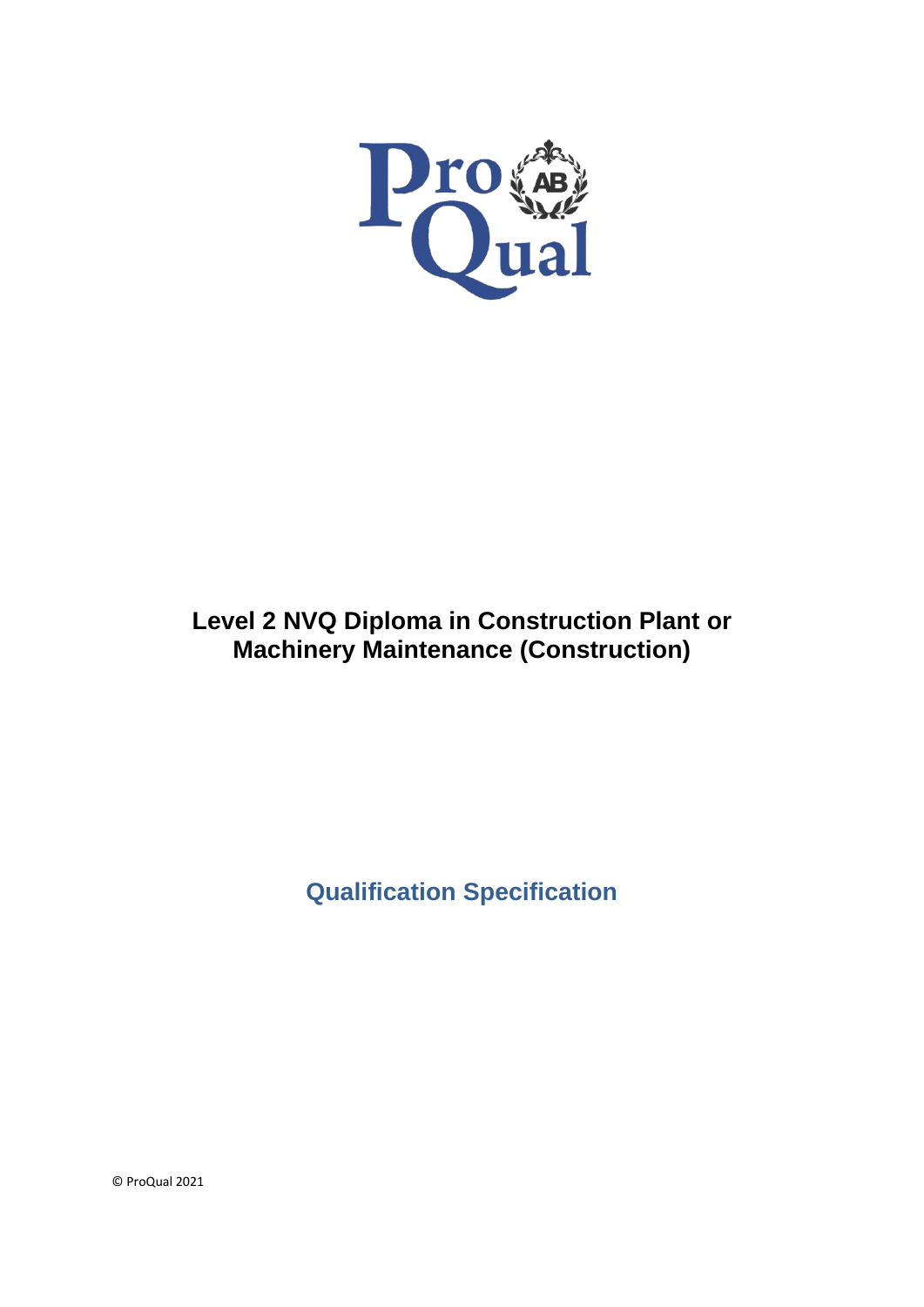# **Contents**

|                                                   | Page |
|---------------------------------------------------|------|
| Introduction                                      | 3    |
| Qualification profile                             | 3    |
| <b>Qualification Structure</b>                    | 4    |
| Centre requirements                               | 6    |
| Support for candidates                            | 6    |
| Links to National Standards / NOS mapping         | 6    |
| Assessment                                        | 7    |
| Internal quality assurance                        | 7    |
| Adjustments to assessment                         | 8    |
| Results enquiries and appeals                     | 8    |
| Certification                                     | 8    |
| Units - learning outcomes and assessment criteria | 9    |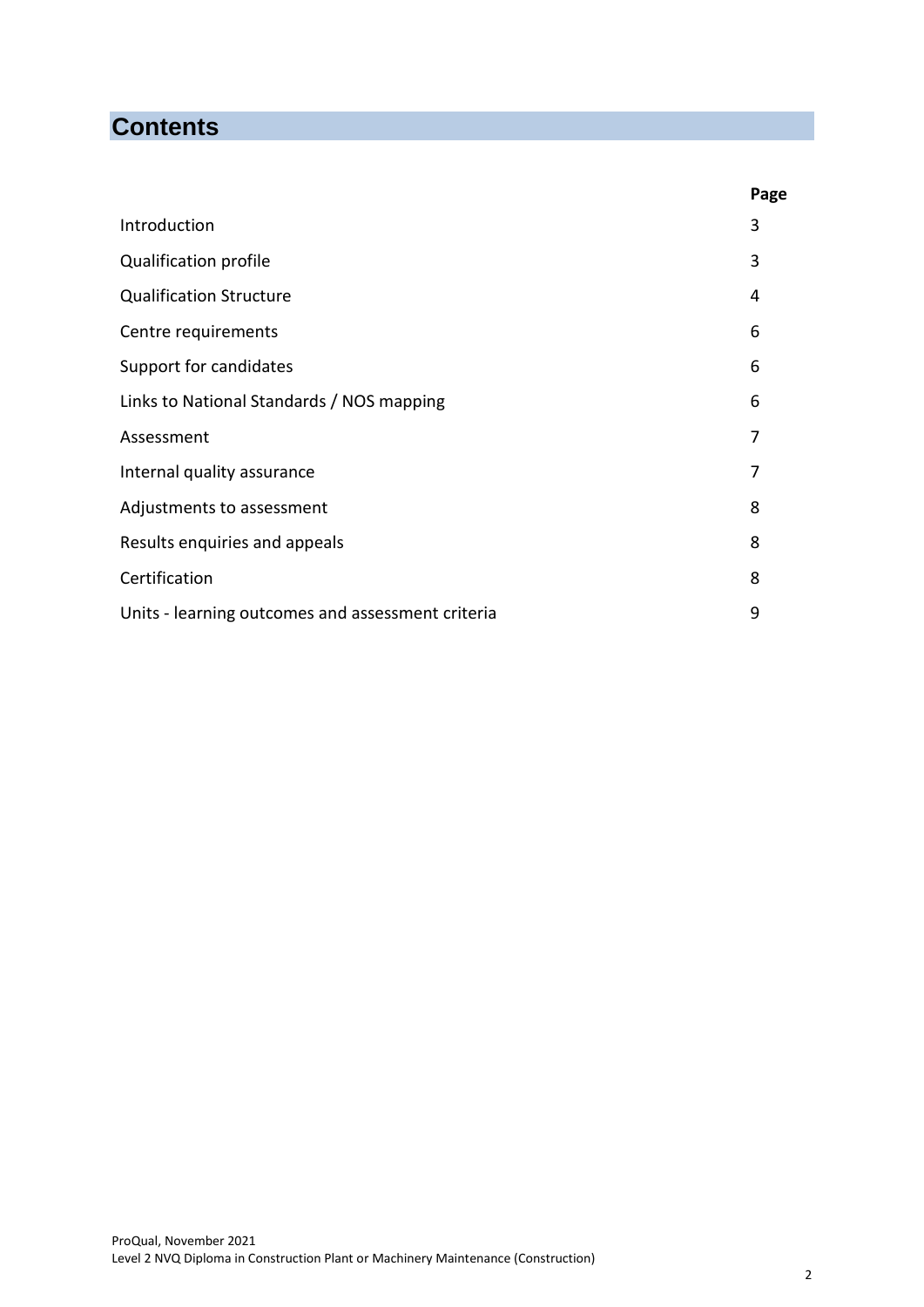### **Introduction**

The ProQual Level 2 NVQ Diploma Construction Plant or Machinery Maintenance (Construction) qualification provides a nationally recognised qualification for those working in the construction and the built environment sector working in plant or machinery maintenance. It is designed to assess occupational competence in the workplace where candidates are required to demonstrate skills and knowledge to a level required in the construction industry.

The awarding body for this qualification is ProQual Awarding Body [\(www.proqualab.com\)](http://www.proqualab.com/) and the regulatory body is the Office of Qualifications and Examinations Regulation (Ofqual); It is also endorsed by the sector body for construction - CITB.

The qualification has been accredited onto the Regulated Qualifications Framework (RQF) and is published on Ofqual's Register of Qualifications.

## **Qualification Profile Level 2 NVQ Diploma in Construction Plant or Machinery Maintenance (Construction)**

| <b>Qualification title</b>      | ProQual Level 2 NVQ Diploma in Construction Plant or<br><b>Machinery Maintenance (Construction)</b>                 |
|---------------------------------|---------------------------------------------------------------------------------------------------------------------|
| Ofqual qualification number     | 603/2421/1                                                                                                          |
| Level                           | $\overline{2}$                                                                                                      |
| <b>Total Qualification Time</b> | 1920 hours (641 GLH)                                                                                                |
| Assessment                      | Pass or fail<br>Internally assessed and verified by centre staff<br>External quality assurance by ProQual verifiers |
| Qualification start date        | 25/9/2017                                                                                                           |
| Qualification end date          |                                                                                                                     |

### **Entry Requirements**

There are no formal entry requirements for this qualification.

Centres should carry out an **initial assessment** of candidate skills and knowledge to identify any gaps and help plan the assessment.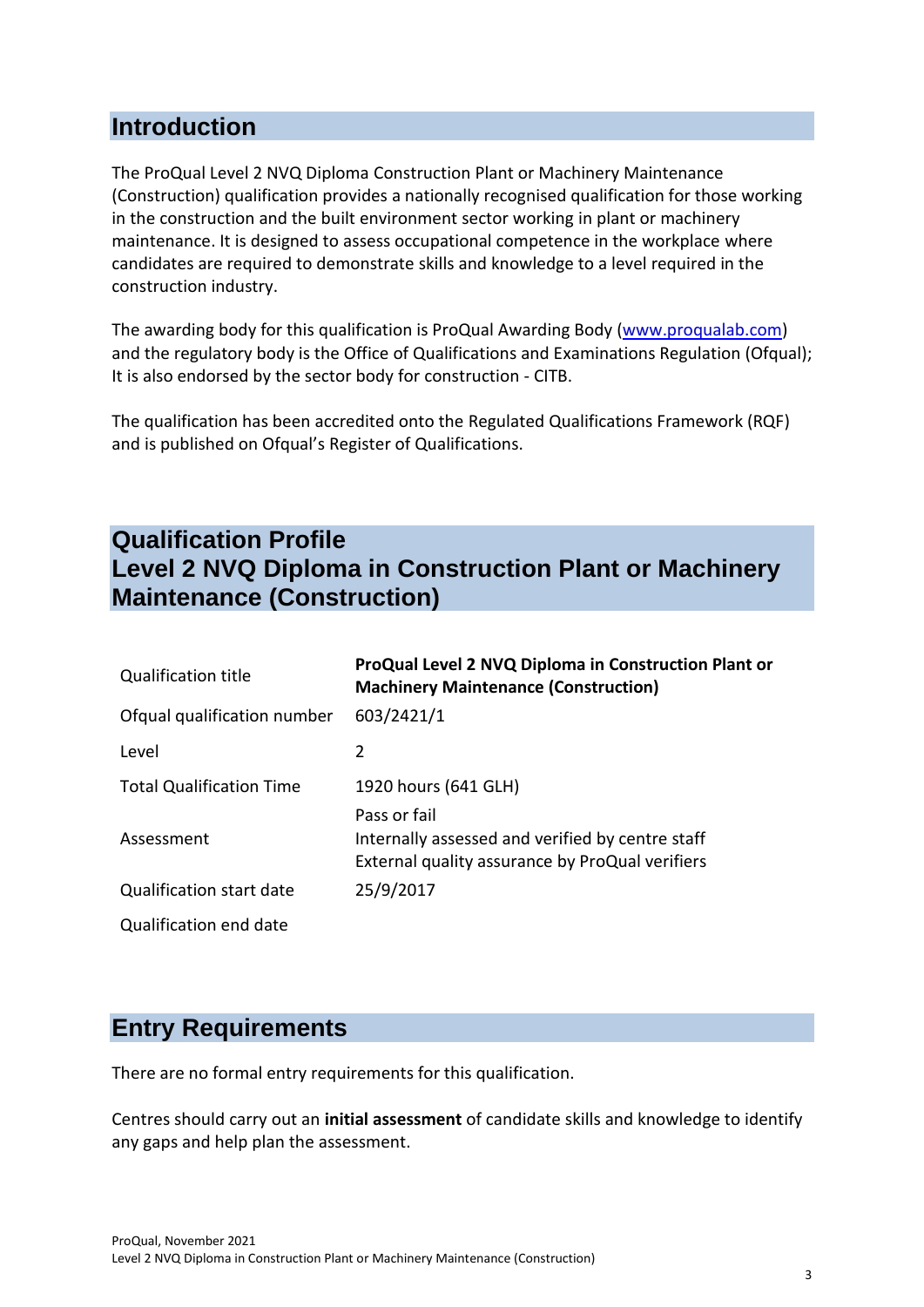# **Qualification Structure**

To achieve the qualification candidates must complete the nine Mandatory units plus two Optional units.

**CITB references are provided in this document for information only.**

#### **Mandatory units**

| Mandatory Units - complete all units | <b>CITB</b> reference<br>provided for<br>information<br>only                                                                                                                                                                                                                                       |                |                                   |
|--------------------------------------|----------------------------------------------------------------------------------------------------------------------------------------------------------------------------------------------------------------------------------------------------------------------------------------------------|----------------|-----------------------------------|
| <b>Unit Ref.</b>                     | <b>Title</b>                                                                                                                                                                                                                                                                                       | Level          | <b>CITB Internal</b><br>Unit Ref. |
| M/508/6537                           | Conforming to general health, safety and welfare in the<br>workplace                                                                                                                                                                                                                               | 1              | 641                               |
| T/508/6538                           | Conforming to productive working practices in the<br>workplace                                                                                                                                                                                                                                     | 2              | 642                               |
| Y/508/6533                           | Moving, handling and storing resources in the<br>workplace                                                                                                                                                                                                                                         | $\overline{2}$ | 643                               |
| F/616/4457                           | Operating plant or machinery for non-operational<br>activities in the workplace<br>Unit endorsements:<br>Two of the following endorsements required:<br>Hand-operated power tools<br>Static machinery<br>Pedestrian controlled power equipment<br><b>Tracked plant</b><br>Wheeled plant<br>Rollers | $\overline{2}$ | 659                               |
| J/616/4458                           | Servicing plant or machinery in the workplace<br>Unit endorsements:<br>Five of the following endorsements required:<br>Fluids, fuels, lubricants, coolants<br>Service items<br>Lubrication<br>Flushing through<br>Cleaning parts and components<br>Fastenings secured                              | $\overline{2}$ | 660                               |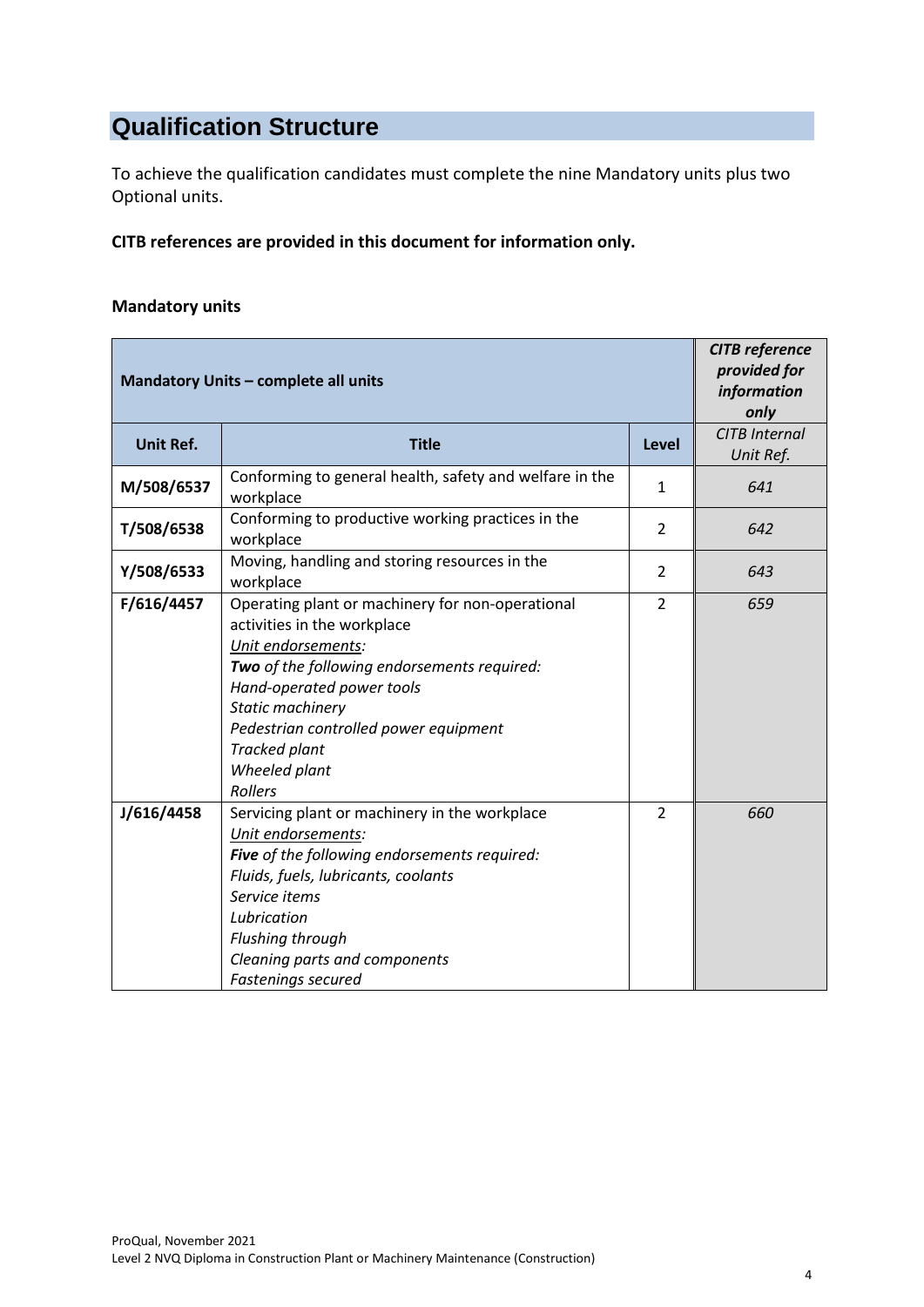| L/616/4459 | Removing and replacing plant or machinery           | $\overline{2}$ | 661   |
|------------|-----------------------------------------------------|----------------|-------|
|            | components to restore operational use in the        |                |       |
|            | workplace                                           |                |       |
|            | Unit endorsements:                                  |                |       |
|            | Seven of the following endorsements required:       |                |       |
|            | Housing                                             |                |       |
|            | Transmission                                        |                |       |
|            | <b>Steering</b>                                     |                |       |
|            | Track or running gear                               |                |       |
|            | Hydraulic                                           |                |       |
|            | Pump                                                |                |       |
|            | <b>Brakes</b>                                       |                |       |
|            | Electrical                                          |                |       |
|            | Electronic                                          |                |       |
|            | <b>Ancillaries</b>                                  |                |       |
| F/616/4460 | Dismantling and assembling plant or machinery       | $\overline{2}$ | 662   |
|            | components to replace worn, damaged or faulty parts |                |       |
|            | in the workplace                                    |                |       |
|            | Unit endorsements:                                  |                |       |
|            | Four of the following endorsements required:        |                |       |
|            | Power unit                                          |                |       |
|            | Transmission                                        |                |       |
|            | <b>Steering</b>                                     |                |       |
|            | Hydraulic                                           |                |       |
|            | Pump                                                |                |       |
|            | <b>Brake</b>                                        |                |       |
|            | Electronic                                          |                |       |
|            | Ancillaries (blade, boom, cab, drives)              |                |       |
| J/616/4461 | Inspecting plant or machinery for operational       | 2              | 663v2 |
|            | serviceability in the workplace                     |                |       |
| L/616/4462 | Diagnosing faults in plant or machinery systems or  | 3              | 664   |
|            | components in the workplace                         |                |       |
|            | Unit endorsements:                                  |                |       |
|            | Four of the following endorsements required:        |                |       |
|            | Power unit                                          |                |       |
|            | Transmission                                        |                |       |
|            | <b>Steering</b>                                     |                |       |
|            | Hydraulic                                           |                |       |
|            | Pump                                                |                |       |
|            | <b>Brake</b>                                        |                |       |
|            | Electronic                                          |                |       |
|            | Operating ancillaries and attachments               |                |       |
|            |                                                     |                |       |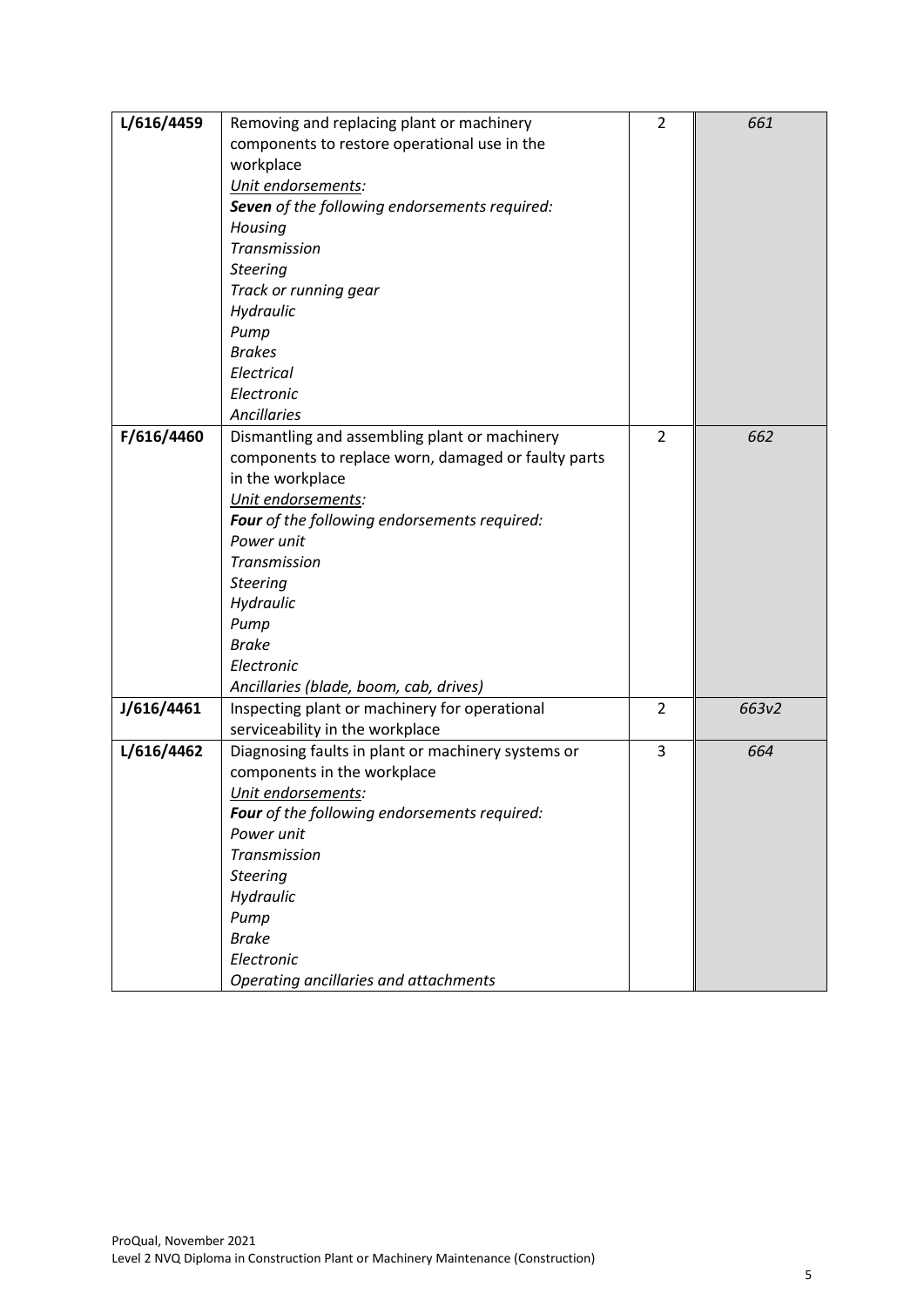#### **Optional Units**

| <b>Optional Units - complete TWO units</b> | <b>CITB</b> reference<br>provided for<br>information<br>only                                                                                                                                                                                                                                                                                                                                                                                                                                                                                                                                                                                                                                                                                                                                                                                                                                                                                              |                |                                   |
|--------------------------------------------|-----------------------------------------------------------------------------------------------------------------------------------------------------------------------------------------------------------------------------------------------------------------------------------------------------------------------------------------------------------------------------------------------------------------------------------------------------------------------------------------------------------------------------------------------------------------------------------------------------------------------------------------------------------------------------------------------------------------------------------------------------------------------------------------------------------------------------------------------------------------------------------------------------------------------------------------------------------|----------------|-----------------------------------|
| <b>Unit Ref.</b>                           | <b>Title</b>                                                                                                                                                                                                                                                                                                                                                                                                                                                                                                                                                                                                                                                                                                                                                                                                                                                                                                                                              | Level          | <b>CITB Internal</b><br>Unit Ref. |
| R/616/4463                                 | Installing, repairing or modifying construction resources<br>by heating, welding, brazing, soldering and thermal<br>cutting in the workplace<br>Unit endorsements:<br>Heating: Two of the following endorsements required:<br>Components freed<br><b>Heat transmission</b><br>Corrosion reduction/removal<br>Adjustment<br>Expansion and contraction fit<br>Welding: Two of the following endorsements required:<br>Oxygen and fuel gas<br>Manual metal arc<br>MIG or MAG<br>Tungsten inert gas<br><b>Soldering: one</b> of the following endorsements required:<br>Oxygen and fuel gas<br>Iron and flux<br>Electric soldering iron<br>Joints: Two of the following endorsements required:<br><b>Butt</b><br>Lap<br><b>Fillet</b><br>Corner<br>Positions: two of the following endorsements required:<br>Flat<br>Vertical/horizontal<br>Vertical<br>Overhead<br>Thermal cutting: one of the following endorsements<br>required:<br>Oxy fuel gas<br>Plasma | $\overline{2}$ | 665                               |
| Y/616/4464                                 | Producing one-off components to restore or maintain<br>the operational functions or plant or machinery in the<br>workplace                                                                                                                                                                                                                                                                                                                                                                                                                                                                                                                                                                                                                                                                                                                                                                                                                                | 2              | 666                               |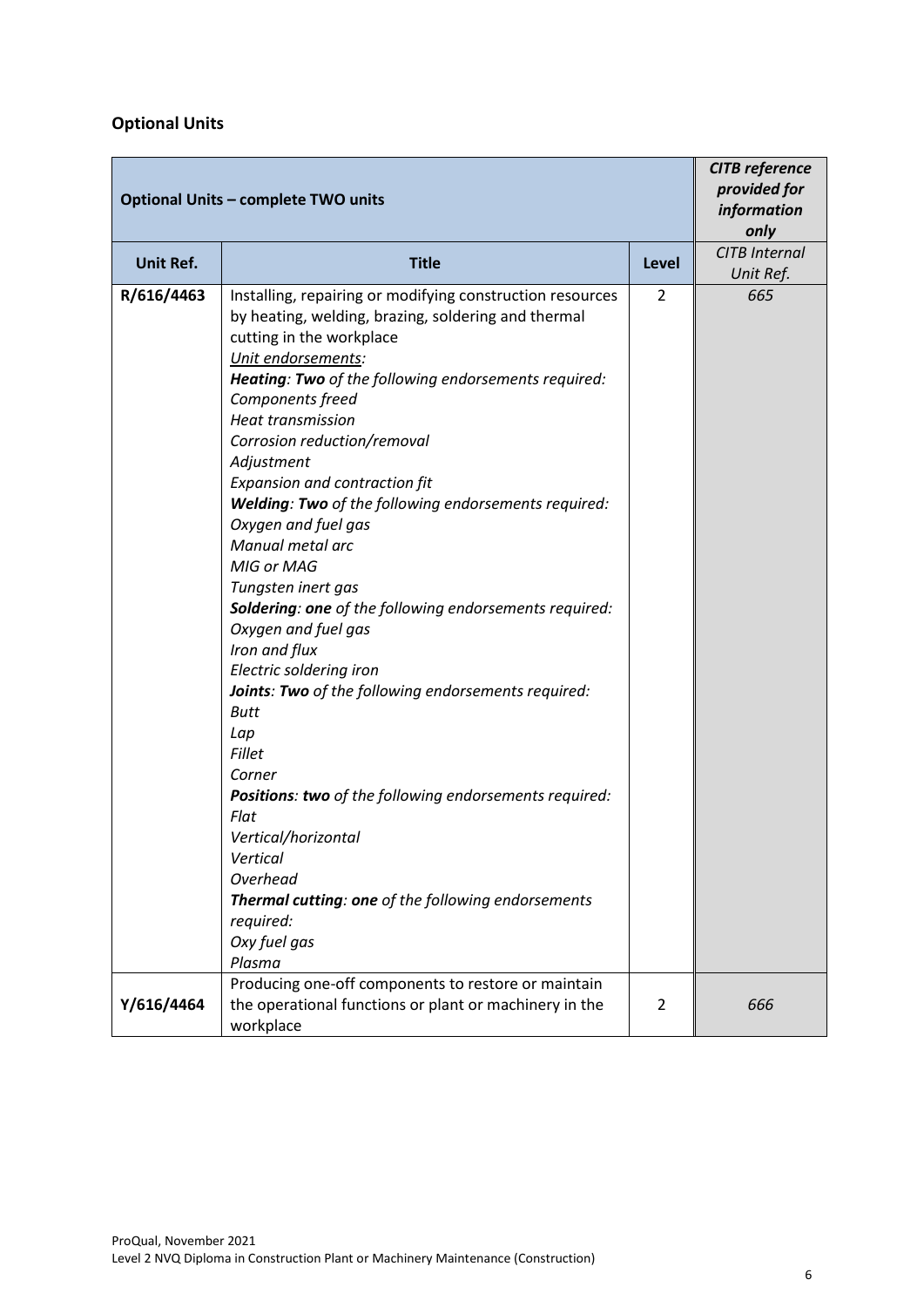| D/616/4465 | Installing plant or machinery for operational activities in           | 3              | 667   |
|------------|-----------------------------------------------------------------------|----------------|-------|
|            | the workplace                                                         |                |       |
|            | Unit endorsements:                                                    |                |       |
|            | One of the following endorsements required:                           |                |       |
|            | Mobile or ringer crane                                                |                |       |
|            | <b>Tower crane</b>                                                    |                |       |
|            | Hoist                                                                 |                |       |
|            | Rig (piling/drilling/demolition)                                      |                |       |
|            | Excavation/vacuum plant machinery                                     |                |       |
|            | Batching/mixing/blending plant                                        |                |       |
|            | Crushing/screening plant                                              |                |       |
|            | Power generation equipment                                            |                |       |
|            | Pump                                                                  |                |       |
|            | Climate management machines                                           |                |       |
|            | Concrete placing boom                                                 |                |       |
| H/616/4466 | Carrying out specific tests on plant or machinery to                  | 3              | 668v3 |
|            | determine operational serviceability in the workplace                 |                |       |
|            | Unit endorsements:                                                    |                |       |
|            | Four of the following endorsements required:                          |                |       |
|            | Electric systems                                                      |                |       |
|            | Cooling systems                                                       |                |       |
|            | Lubrication systems                                                   |                |       |
|            | <b>Emission control</b>                                               |                |       |
|            | Hydraulic systems                                                     |                |       |
|            | Hydrostatic drive                                                     |                |       |
|            | Transmission systems                                                  |                |       |
|            | Pneumatic systems                                                     |                |       |
|            | <b>Braking systems</b>                                                |                |       |
|            | Vibration management                                                  |                |       |
|            | Steering/suspension systems                                           |                |       |
|            | Generator output control                                              |                |       |
|            | Electronic management                                                 |                |       |
|            | Powered access equipment                                              |                |       |
|            | Material handling equipment                                           |                |       |
|            | Water pumps                                                           |                |       |
|            | Craneage                                                              |                |       |
|            | Lifting equipment                                                     |                |       |
|            | Load testing (cranes, hoists, MEWPs, MHE)                             |                |       |
| K/616/4467 | Configuring plant or machinery for specific operational               | $\overline{2}$ | 669   |
|            | activities in the workplace                                           |                |       |
|            | Unit endorsements:                                                    |                |       |
|            | Two of the following endorsements required:                           |                |       |
|            | <b>Attachments</b>                                                    |                |       |
|            | <b>Ancillaries</b>                                                    |                |       |
|            | Fire prevention                                                       |                |       |
|            | Structural support                                                    |                |       |
|            | Safety measures                                                       |                |       |
|            | Contaminant reduction                                                 |                |       |
|            | Carriage of ancillaries/additional equipment                          |                |       |
|            | Rail and trackside                                                    |                |       |
|            | Cutting equipment                                                     |                |       |
|            | Additions (e.g. publicity boards, notices, lights)<br>Machine control |                |       |
|            | Productivity measurement                                              |                |       |
|            |                                                                       |                |       |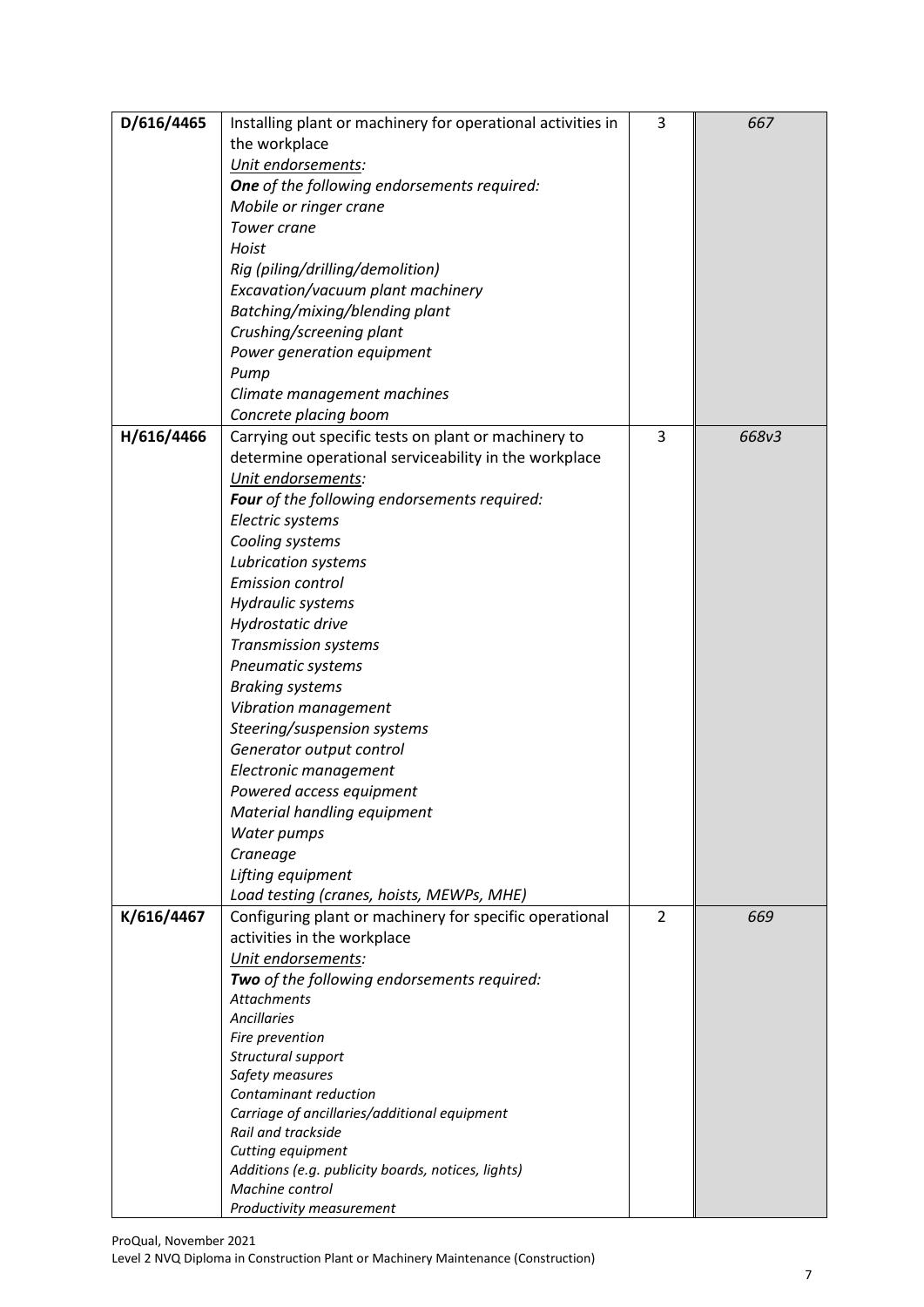| M/616/4468 | Handing over plant or machinery to the control of |  |
|------------|---------------------------------------------------|--|
|            | others in the workplace                           |  |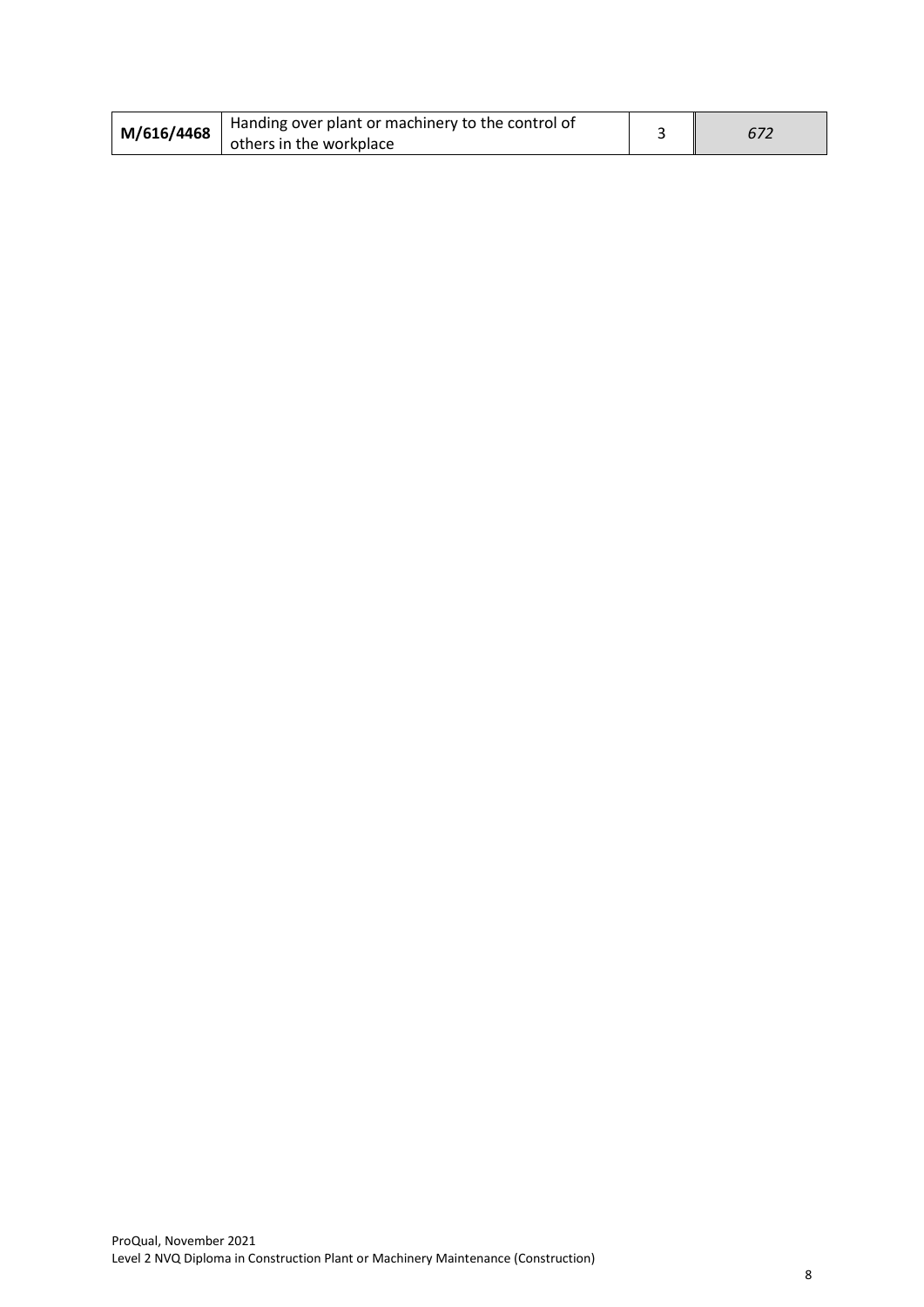## **Centre Requirements**

Centres must be approved to offer this qualification. If your centre is not approved please complete and submit form **ProQual Additional Qualification Approval Application**.

#### **Staff**

Staff delivering this qualification must be appropriately qualified and/or occupationally competent.

#### **Assessors/Internal Quality Assurance**

Assessors for each unit must have verifiable, current industry experience and a sufficient depth of relevant occupational expertise and knowledge, and must use a combination of assessment methods as defined in the Consolidated Assessment Strategy.

Assessors and internal quality assurance verifiers for competence-based units or qualifications will normally need to hold appropriate assessor or internal quality assurance qualifications.

## **Support for Candidates**

Materials produced by centres to support candidates should:

- enable them to track their achievements as they progress through the learning outcomes and assessment criteria;
- provide information on where ProQual's policies and procedures can be viewed;
- provide a means of enabling Internal and External Quality Assurance staff to authenticate evidence

### **Links to National Standards / NOS mapping**

National Occupational Standards (NOS) are owned by a Sector Skills Council or Standard Setting Body and they describe the skills, knowledge and understanding needed to undertake a particular task or job at different levels of competence.

The structure and units of this qualification are based on NOS for the construction sector developed by CITB.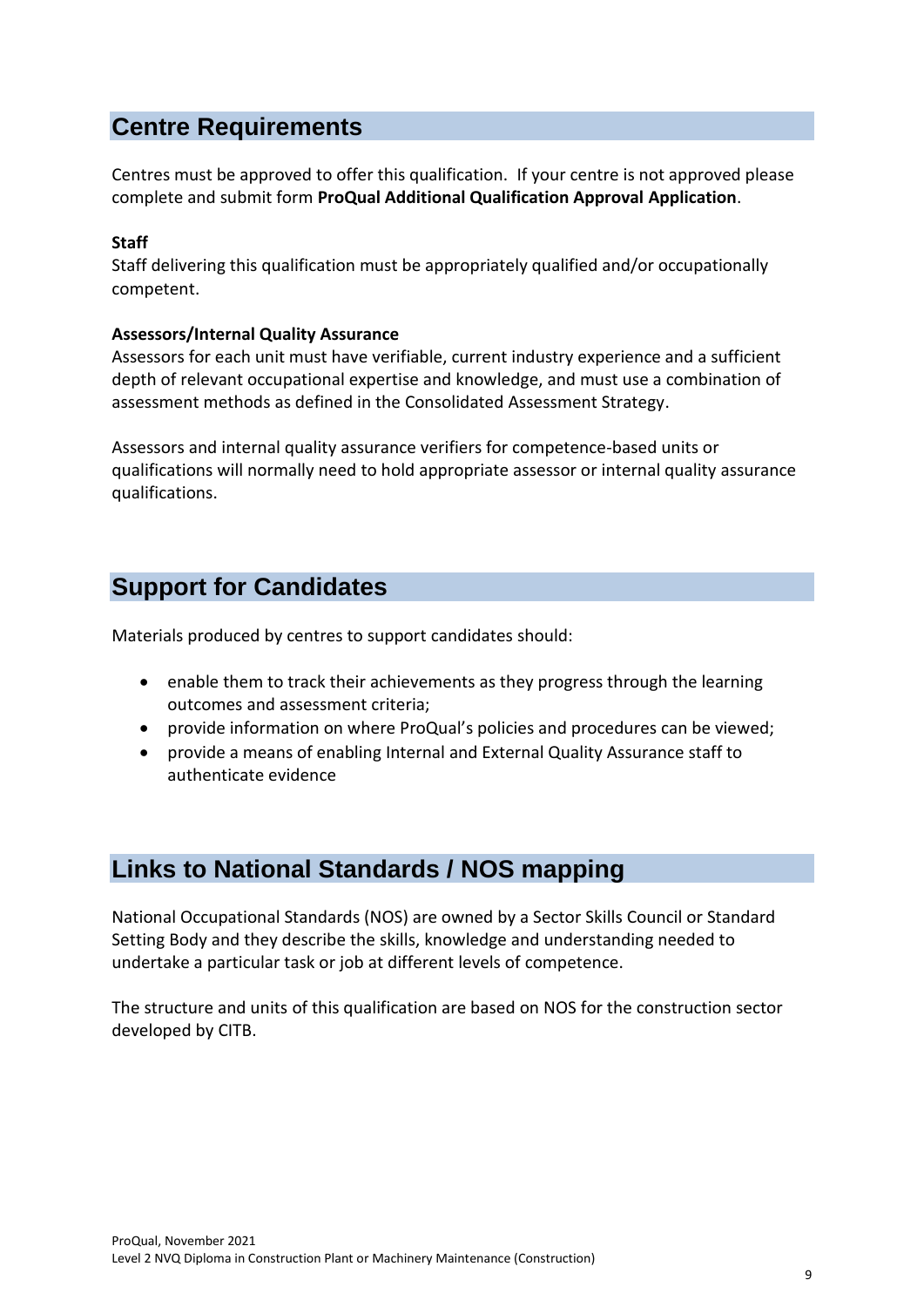### **Assessment**

This qualification is competence-based, candidates must demonstrate the level of competence described in the units. Assessment is the process of measuring a candidate's skill, knowledge and understanding against the standards set in the qualification.

The qualifications must be assessed in a work environment and in accordance with the ConstructionSkills' Consolidated Assessment Strategy for Construction and the Built Environment, and it must be internally assessed by an appropriately experienced and qualified assessor.

Each candidate is required to produce a portfolio of evidence which demonstrates their achievement of all of the learning outcomes and assessment criteria for each unit.

- Evidence can include:  $\qquad \qquad \qquad$  observation report by assessor
	- assignments/projects/reports
	- professional discussion
	- witness testimony
	- candidate product
	- worksheets
	- record of oral and written questioning
	- Recognition of Prior Learning

**Learning outcomes** set out what a candidate is expected to know, understand or be able to do.

**Assessment criteria** specify the standard a candidate must meet to show the learning outcome has been achieved.

Learning outcomes and assessment criteria can be found from page 12.

**Additional information** for assessment and requirements for unit **endorsements** where relevant is included after all of the learning outcomes and assessment criteria for each unit.

### **Internal Quality Assurance**

An internal quality assurance verifier confirms that assessment decisions made in centres are made by competent and qualified assessors, that they are the result of sound and fair assessment practice and that they are recorded accurately and appropriately.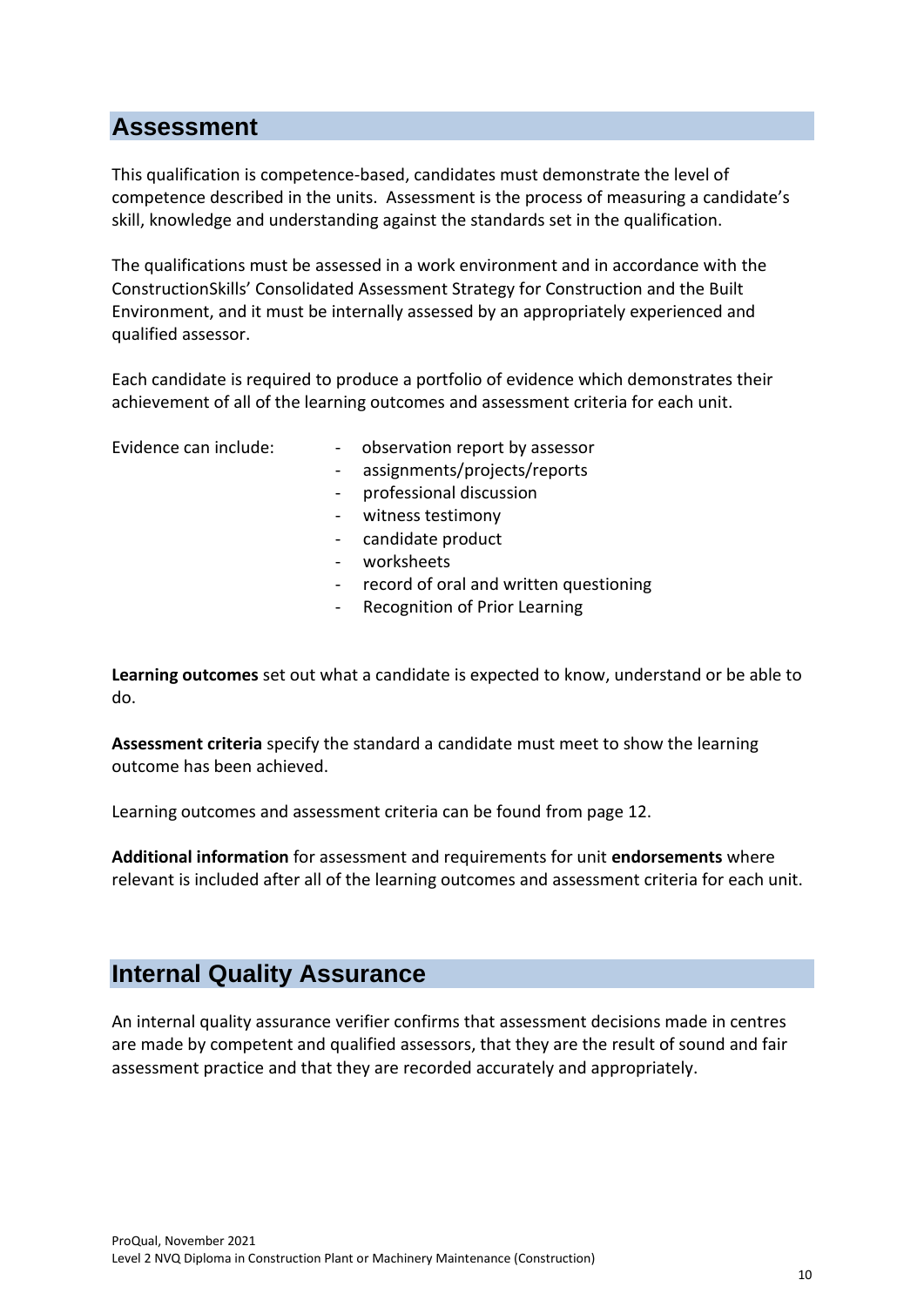## **Adjustments to Assessment**

Adjustments to standard assessment arrangements are made on the individual needs of candidates. ProQual's Reasonable Adjustments Policy and Special Consideration Policy sets out the steps to follow when implementing reasonable adjustments and special considerations and the service that ProQual provides for some of these arrangements.

Centres should contact ProQual for further information or queries about the contents of the policy.

## **Results Enquiries and Appeals**

All enquiries relating to assessment or other decisions should be dealt with by centres, with reference to ProQual's Enquiries and Appeals Procedures.

## **Certification**

Candidates who achieve the requirements for this qualification will be awarded:

- A certificate listing all units achieved, and
- A certificate giving the full qualification title -

#### **ProQual Level 2 NVQ Diploma in Construction Plant or Machinery Maintenance (Construction)**

#### **Claiming certificates**

Centres may claim certificates for candidates who have been registered with ProQual and who have successfully achieved the qualification. All certificates will be issued to the centre for successful candidates.

#### **Unit certificates**

If a candidate does not achieve all of the units required for a qualification, the centre may claim a unit certificate for the candidate which will list all of the units achieved.

#### **Replacement certificates**

If a replacement certificate is required a request must be made to ProQual in writing. Replacement certificates are labelled as such and are only provided when the claim has been authenticated. Refer to the Fee Schedule for details of charges for replacement certificates.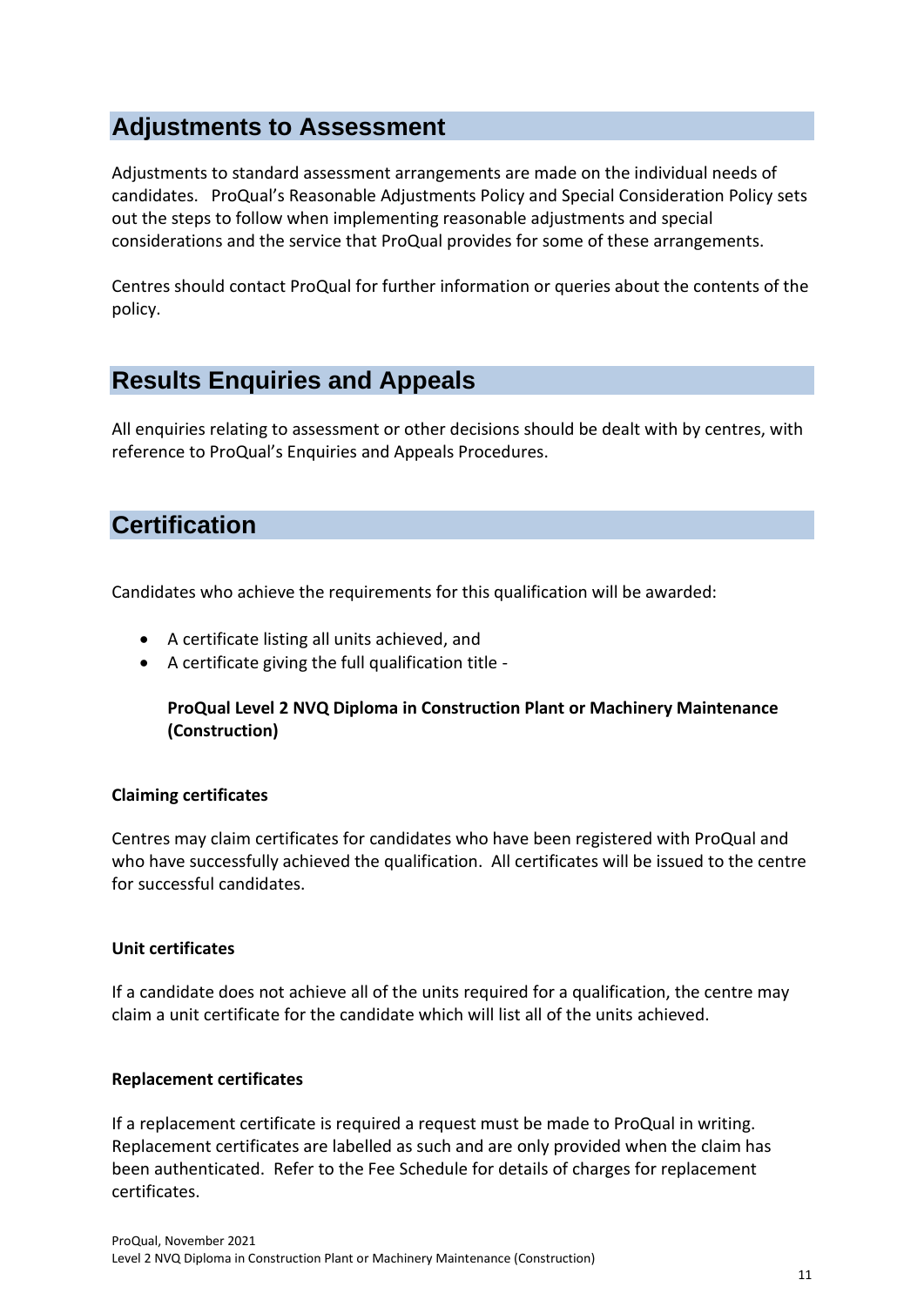| <b>Title:</b>                                                                                                                                                              |                     |            | Conforming to general health, safety and welfare in the workplace.                                                                               |                                                                                                                                                                                                                                                                                                                                                                                                                                         |  |
|----------------------------------------------------------------------------------------------------------------------------------------------------------------------------|---------------------|------------|--------------------------------------------------------------------------------------------------------------------------------------------------|-----------------------------------------------------------------------------------------------------------------------------------------------------------------------------------------------------------------------------------------------------------------------------------------------------------------------------------------------------------------------------------------------------------------------------------------|--|
|                                                                                                                                                                            | <b>Unit Number:</b> | M/508/6537 |                                                                                                                                                  |                                                                                                                                                                                                                                                                                                                                                                                                                                         |  |
| <b>Learning outcomes</b><br>The learner will be able to:                                                                                                                   |                     |            |                                                                                                                                                  | <b>Assessment criteria</b><br>The learner can:                                                                                                                                                                                                                                                                                                                                                                                          |  |
| $\mathbf{1}$<br>Comply with all workplace<br>health, safety and welfare<br>legislation requirements.                                                                       |                     | 1.1        | Comply with information from workplace inductions and any<br>health, safety and welfare briefings attended relevant to the<br>occupational area. |                                                                                                                                                                                                                                                                                                                                                                                                                                         |  |
|                                                                                                                                                                            |                     |            | 1.2                                                                                                                                              | Use health and safety control equipment safely to carry out<br>the activity in accordance with legislation and organisational<br>requirements.                                                                                                                                                                                                                                                                                          |  |
|                                                                                                                                                                            |                     |            | 1.3                                                                                                                                              | Comply with statutory requirements, safety notices and<br>warning notices displayed within the workplace and/or on<br>equipment.                                                                                                                                                                                                                                                                                                        |  |
|                                                                                                                                                                            |                     |            | 1.4                                                                                                                                              | State why and when health and safety control equipment,<br>identified by the principles of protection, should be used<br>relating to types, purpose and limitations of each type, the<br>work situation, occupational use and the general work<br>environment, in relation to:<br>- collective protective measures<br>personal protective equipment (PPE)<br>respiratory protective equipment (RPE)<br>local exhaust ventilation (LEV). |  |
|                                                                                                                                                                            |                     |            | 1.5                                                                                                                                              | State how the health and safety control equipment relevant<br>to the work should be used in accordance with the given<br>instructions.                                                                                                                                                                                                                                                                                                  |  |
|                                                                                                                                                                            |                     |            | 1.6                                                                                                                                              | State which types of health, safety and welfare legislation,<br>notices and warning signs are relevant to the occupational<br>area and associated equipment.                                                                                                                                                                                                                                                                            |  |
|                                                                                                                                                                            |                     |            | 1.7                                                                                                                                              | State why health, safety and welfare legislation, notices and<br>warning signs are relevant to the occupational area.                                                                                                                                                                                                                                                                                                                   |  |
|                                                                                                                                                                            |                     |            | 1.8                                                                                                                                              | State how to comply with control measures that have been<br>identified by risk assessments and safe systems of work.                                                                                                                                                                                                                                                                                                                    |  |
| Recognise hazards associated<br>2<br>with the workplace that have<br>not been previously controlled<br>and report them in accordance<br>with organisational<br>procedures. |                     | 2.1        | Report any hazards created by changing circumstances<br>within the workplace in accordance with organisational<br>procedures.                    |                                                                                                                                                                                                                                                                                                                                                                                                                                         |  |
|                                                                                                                                                                            |                     |            | 2.2                                                                                                                                              | List typical hazards associated with the work environment<br>and occupational area in relation to resources, substances,<br>asbestos, equipment, obstructions, storage, services and<br>work activities.                                                                                                                                                                                                                                |  |
|                                                                                                                                                                            |                     | 2.3        | List the current Health and Safety Executive top ten safety<br>risks.                                                                            |                                                                                                                                                                                                                                                                                                                                                                                                                                         |  |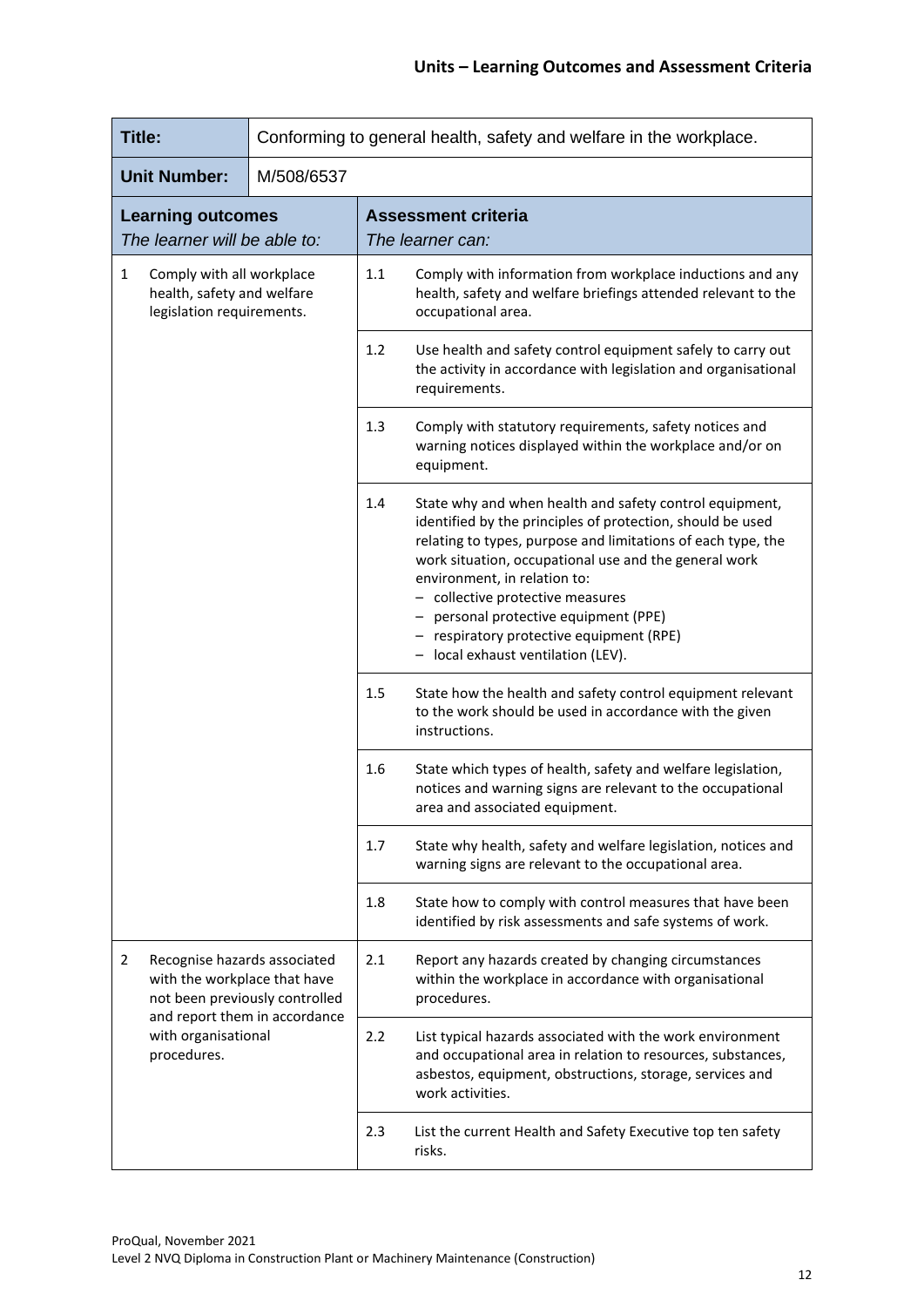| Title:                                                        |           |                                                                                                     | Conforming to general health, safety and welfare in the workplace.                                                                |                                                                                                                                                                                                                                                                                                                                                            |  |
|---------------------------------------------------------------|-----------|-----------------------------------------------------------------------------------------------------|-----------------------------------------------------------------------------------------------------------------------------------|------------------------------------------------------------------------------------------------------------------------------------------------------------------------------------------------------------------------------------------------------------------------------------------------------------------------------------------------------------|--|
| <b>Learning outcomes</b><br>The learner will be able to:      |           |                                                                                                     | <b>Assessment criteria</b><br>The learner can:                                                                                    |                                                                                                                                                                                                                                                                                                                                                            |  |
| $\overline{2}$                                                | continued |                                                                                                     | 2.4                                                                                                                               | List the current Health and Safety Executive top five<br>health risks.                                                                                                                                                                                                                                                                                     |  |
|                                                               |           |                                                                                                     | 2.5                                                                                                                               | State how changing circumstances within the workplace<br>could cause hazards.                                                                                                                                                                                                                                                                              |  |
|                                                               |           |                                                                                                     | 2.6                                                                                                                               | State the methods used for reporting changed<br>circumstances, hazards and incidents in the workplace.                                                                                                                                                                                                                                                     |  |
| 3<br>Comply with organisational<br>policies and procedures to |           | 3.1                                                                                                 | Interpret and comply with given instructions to maintain<br>safe systems of work and quality working practices.                   |                                                                                                                                                                                                                                                                                                                                                            |  |
| contribute to health, safety<br>and welfare.                  | 3.2       | Contribute to discussions by offering/providing<br>feedback relating to health, safety and welfare. |                                                                                                                                   |                                                                                                                                                                                                                                                                                                                                                            |  |
|                                                               |           |                                                                                                     | 3.3                                                                                                                               | Contribute to the maintenance of workplace welfare<br>facilities in accordance with workplace welfare<br>procedures.                                                                                                                                                                                                                                       |  |
|                                                               |           |                                                                                                     | 3.4                                                                                                                               | Safely store health and safety control equipment in<br>accordance with given instructions.                                                                                                                                                                                                                                                                 |  |
|                                                               |           |                                                                                                     | 3.5                                                                                                                               | Dispose of waste and/or consumable items in<br>accordance with legislation.                                                                                                                                                                                                                                                                                |  |
|                                                               |           | 3.6                                                                                                 |                                                                                                                                   | State the organisational policies and procedures for<br>health, safety and welfare, in relation to:<br>dealing with accidents and emergencies associated<br>with the work and environment<br>methods of receiving or sourcing information<br>reporting<br>stopping work<br>evacuation<br>fire risks and safe exit procedures<br>consultation and feedback. |  |
|                                                               |           |                                                                                                     | 3.7                                                                                                                               | State the appropriate types of fire extinguishers<br>relevant to the work.                                                                                                                                                                                                                                                                                 |  |
|                                                               |           | 3.8                                                                                                 | State how and when the different types of fire<br>extinguishers are used in accordance with legislation<br>and official guidance. |                                                                                                                                                                                                                                                                                                                                                            |  |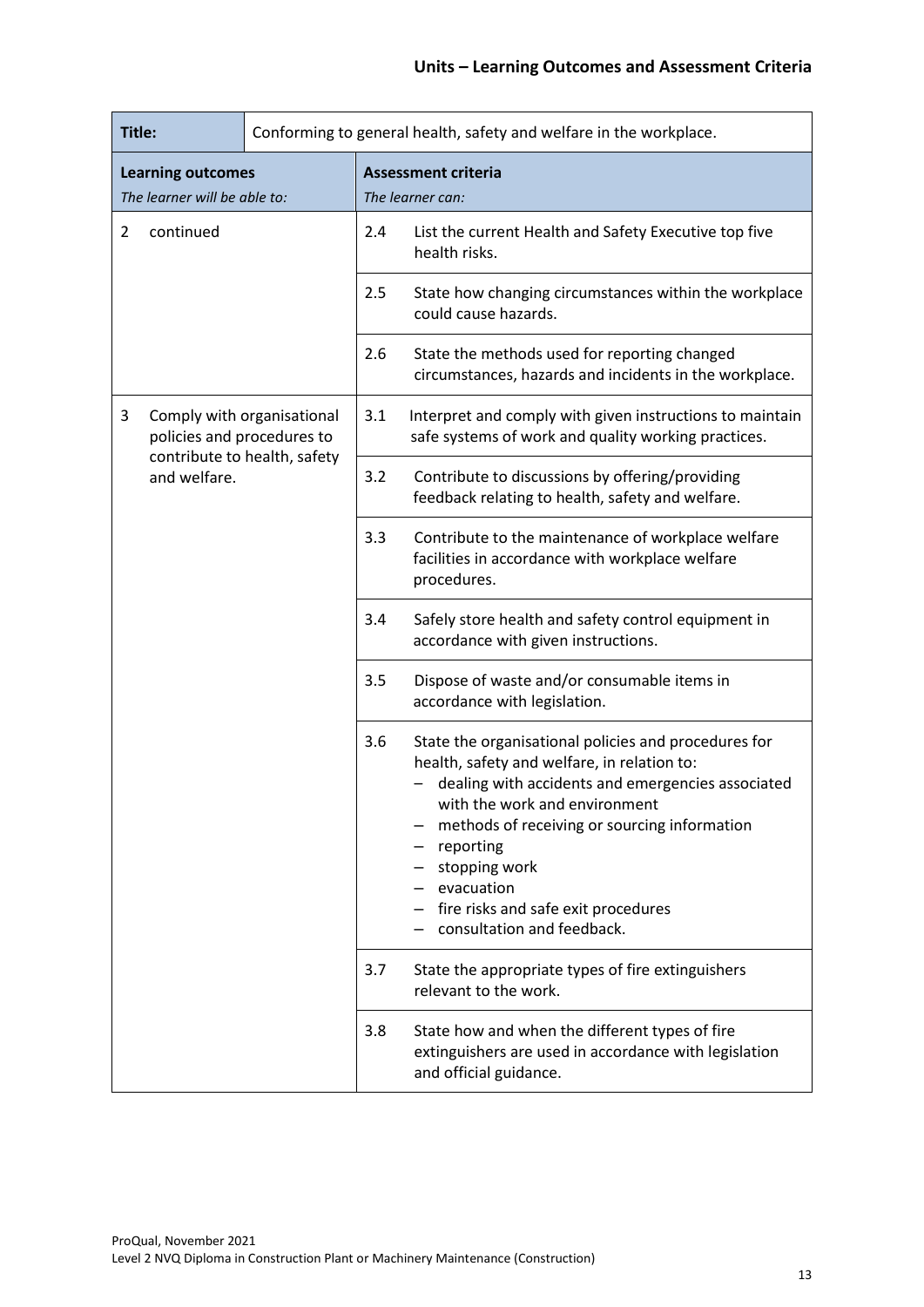| Title:                                                                                                  |                                                                   |     | Conforming to general health, safety and welfare in the workplace.                                                                                                                                                                                                                                                                                                                                                                     |                                                                                                                                       |  |
|---------------------------------------------------------------------------------------------------------|-------------------------------------------------------------------|-----|----------------------------------------------------------------------------------------------------------------------------------------------------------------------------------------------------------------------------------------------------------------------------------------------------------------------------------------------------------------------------------------------------------------------------------------|---------------------------------------------------------------------------------------------------------------------------------------|--|
|                                                                                                         | <b>Learning outcomes</b><br>The learner will be able to:          |     |                                                                                                                                                                                                                                                                                                                                                                                                                                        | <b>Assessment criteria</b><br>The learner can:                                                                                        |  |
| Work responsibly to<br>4<br>contribute to workplace<br>health, safety and welfare                       |                                                                   | 4.1 | Demonstrate behaviour which shows personal<br>responsibility for general workplace health, safety and<br>welfare.                                                                                                                                                                                                                                                                                                                      |                                                                                                                                       |  |
|                                                                                                         | whilst carrying out work in<br>the relevant occupational<br>area. | 4.2 | State how personal behaviour demonstrates<br>responsibility for general workplace health, safety and<br>welfare, in relation to:<br>recognising when to stop work in the face of serious<br>and imminent danger to self and/or others<br>contributing to discussions and providing feedback<br>reporting changed circumstances and incidents in<br>the workplace<br>complying with the environmental requirements of<br>the workplace. |                                                                                                                                       |  |
|                                                                                                         |                                                                   |     | 4.3                                                                                                                                                                                                                                                                                                                                                                                                                                    | Give examples of how the behaviour and actions of<br>individuals could affect others within the workplace.                            |  |
| Comply with and support all<br>5<br>organisational security<br>arrangements and approved<br>procedures. |                                                                   | 5.1 | Provide appropriate support for security arrangements<br>in accordance with approved procedures:<br>during the working day<br>on completion of the day's work<br>for unauthorised personnel (other operatives and<br>the general public)<br>for theft.                                                                                                                                                                                 |                                                                                                                                       |  |
|                                                                                                         |                                                                   |     | 5.2                                                                                                                                                                                                                                                                                                                                                                                                                                    | State how security arrangements are implemented in<br>relation to the workplace, the general public, site<br>personnel and resources. |  |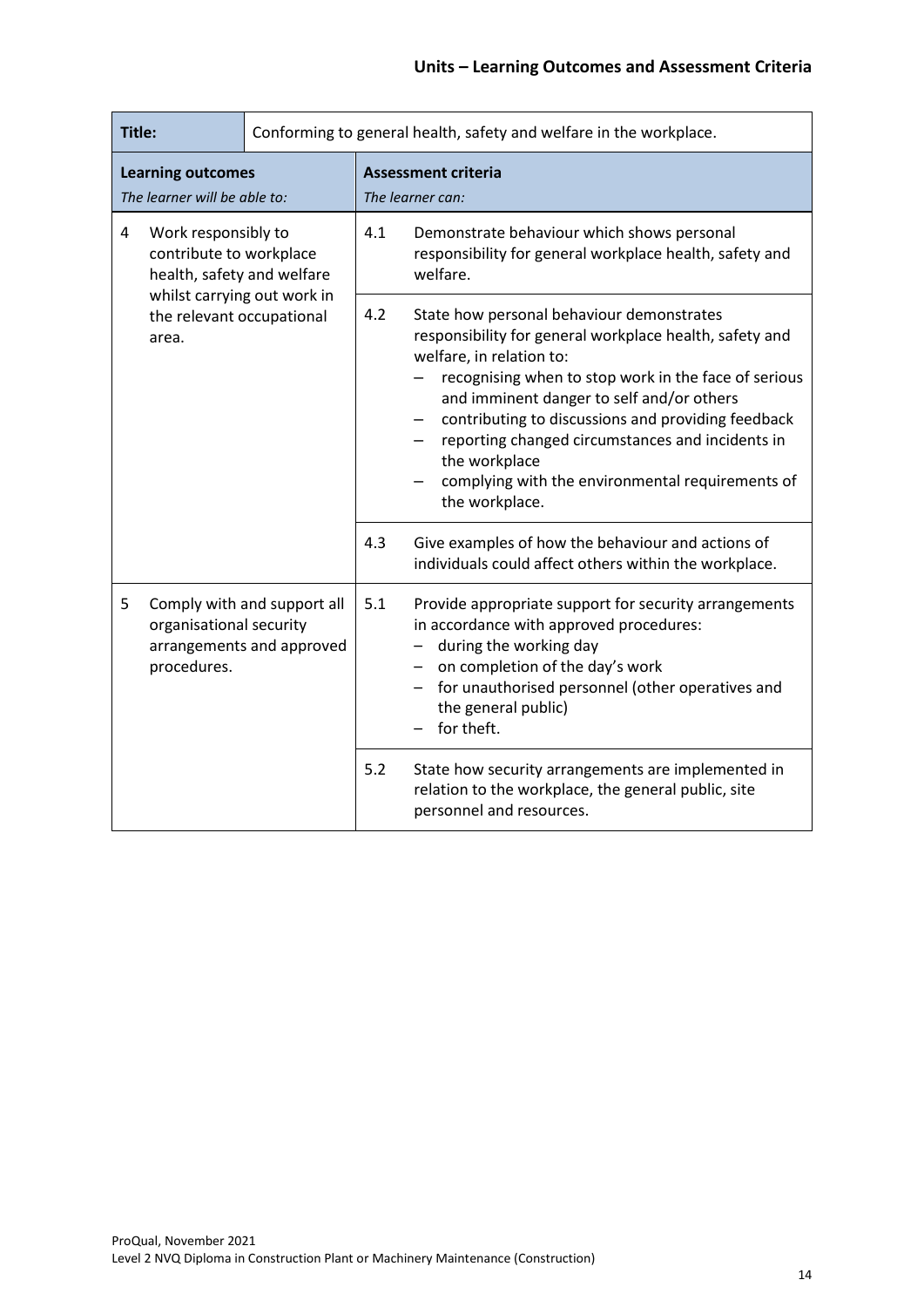| Title:                                 | Conforming to general health, safety and welfare in the workplace. |                                                                                                                                                                                                                                                                                                                                                                                                                                                                                                                |  |  |
|----------------------------------------|--------------------------------------------------------------------|----------------------------------------------------------------------------------------------------------------------------------------------------------------------------------------------------------------------------------------------------------------------------------------------------------------------------------------------------------------------------------------------------------------------------------------------------------------------------------------------------------------|--|--|
| Additional information about this unit |                                                                    |                                                                                                                                                                                                                                                                                                                                                                                                                                                                                                                |  |  |
| Assessment Guidance                    |                                                                    | This unit must be assessed in a work environment, in<br>accordance with the ConstructionSkills' Consolidated<br>Assessment Strategy for Construction and the Built<br>Environment.<br>Assessors for this unit must have verifiable, current industry<br>experience and a sufficient depth of relevant occupational<br>expertise and knowledge, and must use a combination of<br>assessment methods as defined in the Consolidated<br>Assessment Strategy.<br>Workplace evidence of skills cannot be simulated. |  |  |
| Sector Subject Area                    |                                                                    | 05.2 Building and Construction                                                                                                                                                                                                                                                                                                                                                                                                                                                                                 |  |  |
| Availability for use                   |                                                                    | Shared unit                                                                                                                                                                                                                                                                                                                                                                                                                                                                                                    |  |  |
| Unit guided learning hours             |                                                                    | 7                                                                                                                                                                                                                                                                                                                                                                                                                                                                                                              |  |  |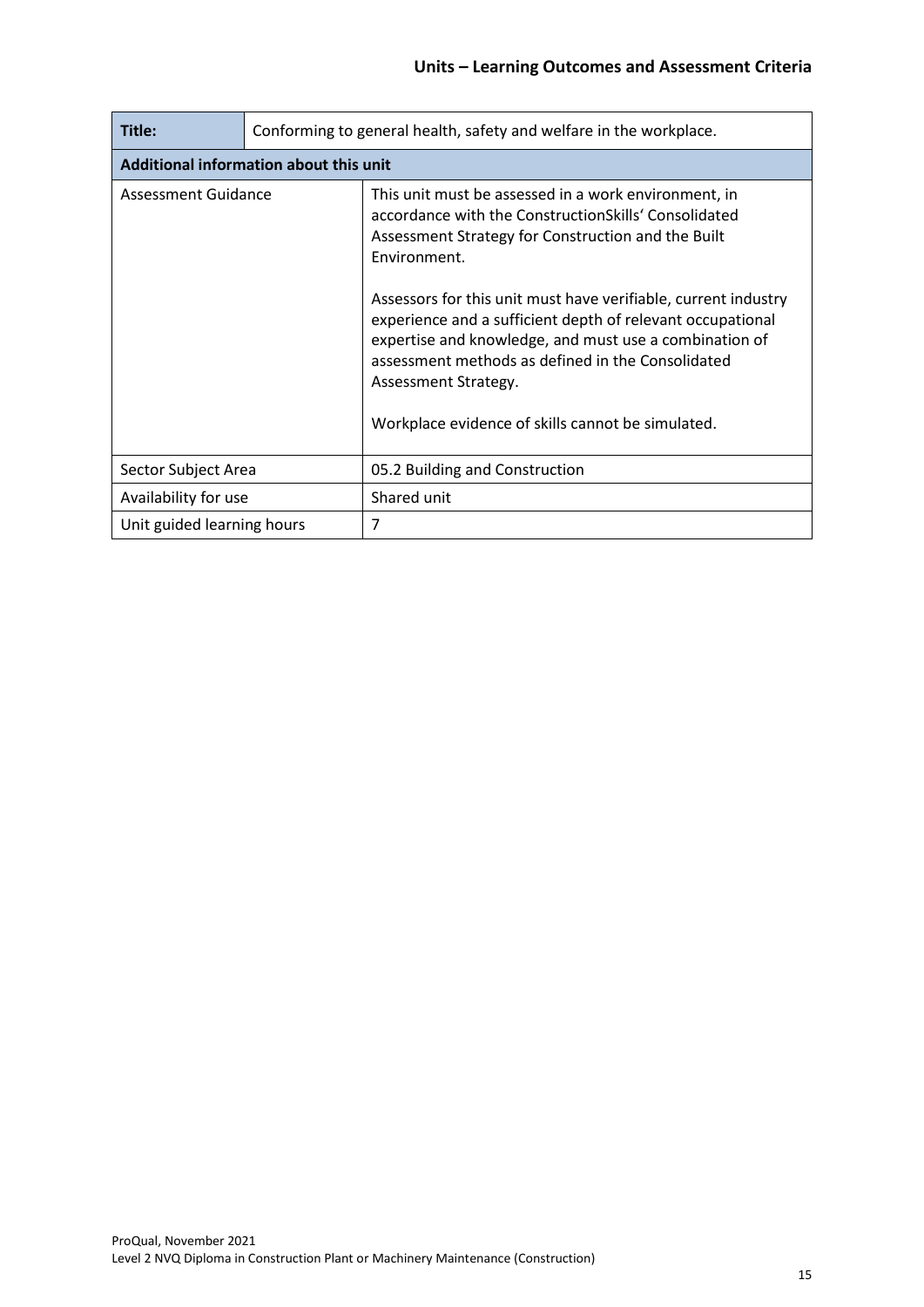| Title:                                                                                |                                                                                               |            |                                                                                                                                                                                                                                                                                                     | Conforming to productive working practices in the workplace                                                                                                                                                                |  |
|---------------------------------------------------------------------------------------|-----------------------------------------------------------------------------------------------|------------|-----------------------------------------------------------------------------------------------------------------------------------------------------------------------------------------------------------------------------------------------------------------------------------------------------|----------------------------------------------------------------------------------------------------------------------------------------------------------------------------------------------------------------------------|--|
|                                                                                       | <b>Unit Number:</b>                                                                           | T/508/6538 |                                                                                                                                                                                                                                                                                                     |                                                                                                                                                                                                                            |  |
| <b>Learning outcomes</b><br>The learner will be able to:                              |                                                                                               |            | <b>Assessment criteria</b><br>The learner can:                                                                                                                                                                                                                                                      |                                                                                                                                                                                                                            |  |
| Communicate with others to<br>$\mathbf{1}$<br>establish productive work<br>practices. |                                                                                               | 1.1        | Communicate in an appropriate manner with line<br>management, colleagues and/or customers to ensure<br>that work is carried out productively.                                                                                                                                                       |                                                                                                                                                                                                                            |  |
|                                                                                       |                                                                                               |            | 1.2                                                                                                                                                                                                                                                                                                 | Describe the different methods of communicating with<br>line management, colleagues and customers.                                                                                                                         |  |
|                                                                                       |                                                                                               |            | 1.3                                                                                                                                                                                                                                                                                                 | Describe how to use different methods of<br>communication to ensure that the work carried out is<br>productive.                                                                                                            |  |
| 2                                                                                     | Follow organisational<br>procedures to plan the<br>sequence of work.                          |            | 2.1                                                                                                                                                                                                                                                                                                 | Interpret relevant information from organisational<br>procedures in order to plan the sequence of work.                                                                                                                    |  |
|                                                                                       |                                                                                               | 2.2        | Plan the sequence of work, using appropriate<br>resources, in accordance with organisational<br>procedures to ensure work is completed productively.                                                                                                                                                |                                                                                                                                                                                                                            |  |
|                                                                                       |                                                                                               | 2.3        | Describe how organisational procedures are applied to<br>ensure work is planned and carried out productively, in<br>relation to:<br>using resources for own and other's work requirements<br>allocating appropriate work to employees<br>organising the work sequence<br>reducing carbon emissions. |                                                                                                                                                                                                                            |  |
|                                                                                       |                                                                                               |            | 2.4                                                                                                                                                                                                                                                                                                 | Describe how to contribute to zero/low carbon work<br>outcomes within the built environment.                                                                                                                               |  |
| 3                                                                                     | Maintain relevant records in<br>accordance with the                                           |            | 3.1                                                                                                                                                                                                                                                                                                 | Complete relevant documentation according to the<br>occupation as required by the organisation.                                                                                                                            |  |
| organisational procedures.                                                            |                                                                                               |            | 3.2                                                                                                                                                                                                                                                                                                 | Describe how to complete and maintain documentation in<br>accordance with organisational procedures, in relation to:<br>job cards<br>worksheets<br>material/resource lists<br>time sheets.                                 |  |
|                                                                                       |                                                                                               |            | 3.3                                                                                                                                                                                                                                                                                                 | Explain the reasons for ensuring documentation is<br>completed clearly and within given timescales.                                                                                                                        |  |
| 4                                                                                     | Maintain good working<br>relationships when<br>conforming to productive<br>working practices. |            | 4.1                                                                                                                                                                                                                                                                                                 | Carry out work productively, to the agreed<br>specification, in conjunction with line management,<br>colleagues, customers and/or other relevant people<br>involved in the work to maintain good working<br>relationships. |  |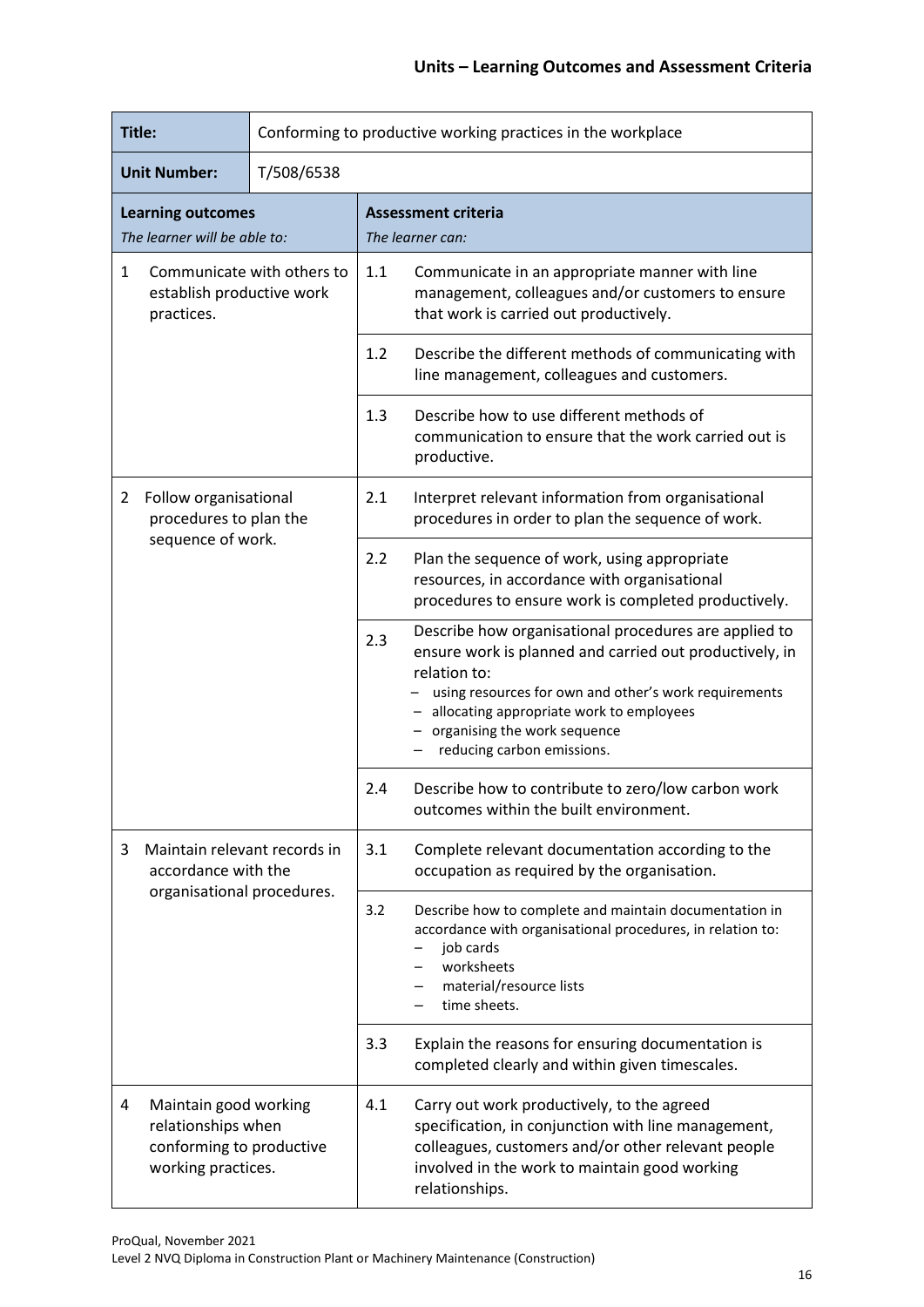| Title:                                                   | Conforming to productive working practices in the workplace |     |                                                                                                                                                                                 |
|----------------------------------------------------------|-------------------------------------------------------------|-----|---------------------------------------------------------------------------------------------------------------------------------------------------------------------------------|
| <b>Learning outcomes</b><br>The learner will be able to: |                                                             |     | <b>Assessment criteria</b><br>The learner can:                                                                                                                                  |
|                                                          |                                                             | 4.2 | Apply the principles of equality and diversity and respect<br>the needs of individuals when communicating and<br>working with others.                                           |
|                                                          |                                                             | 4.3 | Describe how to maintain good working relationships, in<br>relation to:<br>individuals<br>customer and operative<br>operative and line management<br>own and other occupations. |
|                                                          |                                                             | 4.4 | Describe why it is important to work effectively with line<br>management, colleagues and customers.                                                                             |
|                                                          |                                                             | 4.5 | Describe how working relationships could have an effect<br>on productive working.                                                                                               |
|                                                          |                                                             | 4.6 | Describe how to apply principles of equality and diversity<br>when communicating and working with others.                                                                       |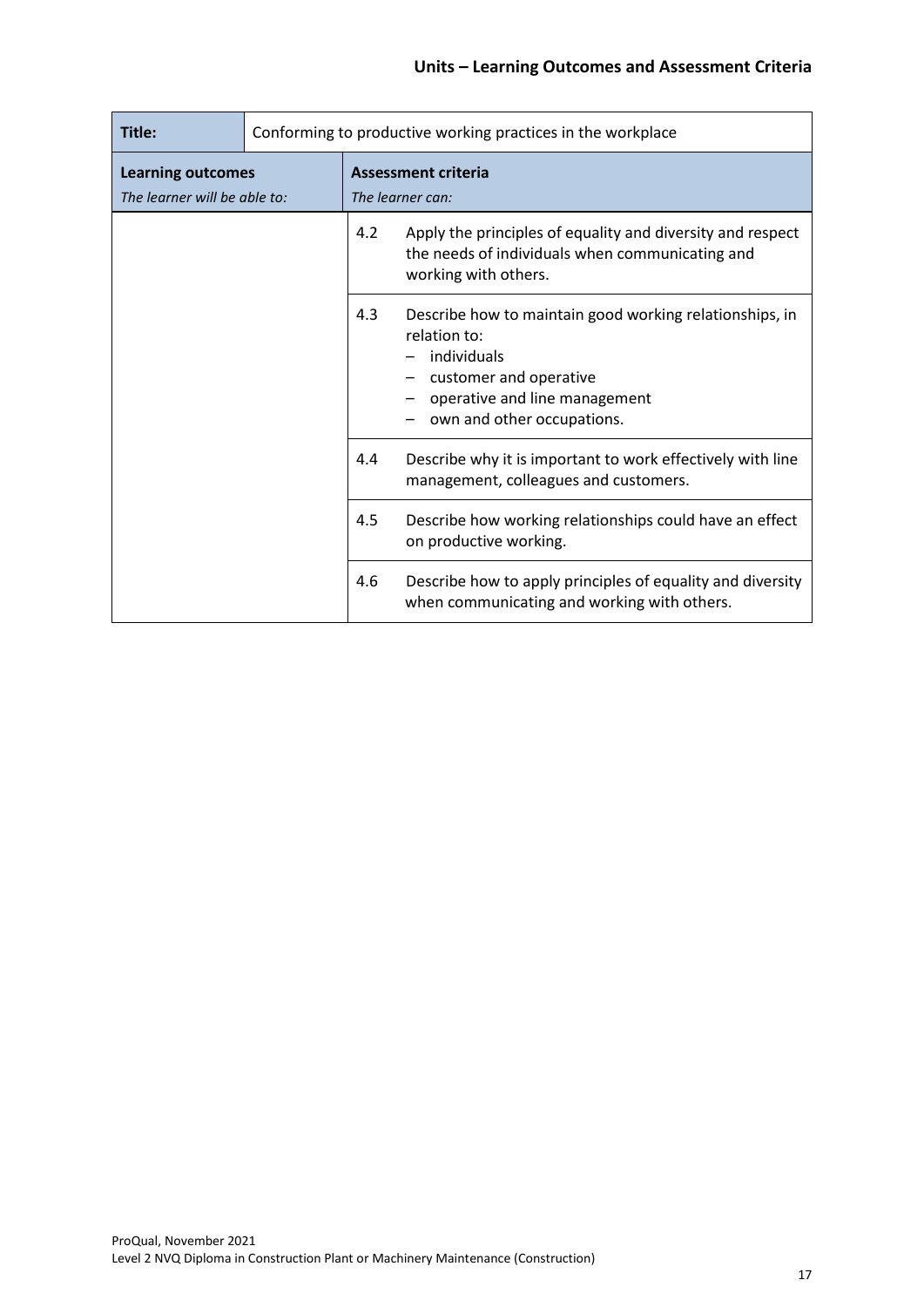| Title:                                 | Conforming to Productive Working Practices in the Workplace |                                                                                                                                                                                                                                                                                                                                                                                                                                                                                                                |  |
|----------------------------------------|-------------------------------------------------------------|----------------------------------------------------------------------------------------------------------------------------------------------------------------------------------------------------------------------------------------------------------------------------------------------------------------------------------------------------------------------------------------------------------------------------------------------------------------------------------------------------------------|--|
| Additional information about this unit |                                                             |                                                                                                                                                                                                                                                                                                                                                                                                                                                                                                                |  |
| Assessment Guidance                    |                                                             | This unit must be assessed in a work environment, in<br>accordance with the ConstructionSkills' Consolidated<br>Assessment Strategy for Construction and the Built<br>Environment.<br>Assessors for this unit must have verifiable, current industry<br>experience and a sufficient depth of relevant occupational<br>expertise and knowledge, and must use a combination of<br>assessment methods as defined in the Consolidated<br>Assessment Strategy.<br>Workplace evidence of skills cannot be simulated. |  |
| Sector Subject Areas                   |                                                             | 05.2 Building and Construction                                                                                                                                                                                                                                                                                                                                                                                                                                                                                 |  |
| Availability for use                   |                                                             | Shared unit                                                                                                                                                                                                                                                                                                                                                                                                                                                                                                    |  |
| Unit guided learning hours             |                                                             | 10                                                                                                                                                                                                                                                                                                                                                                                                                                                                                                             |  |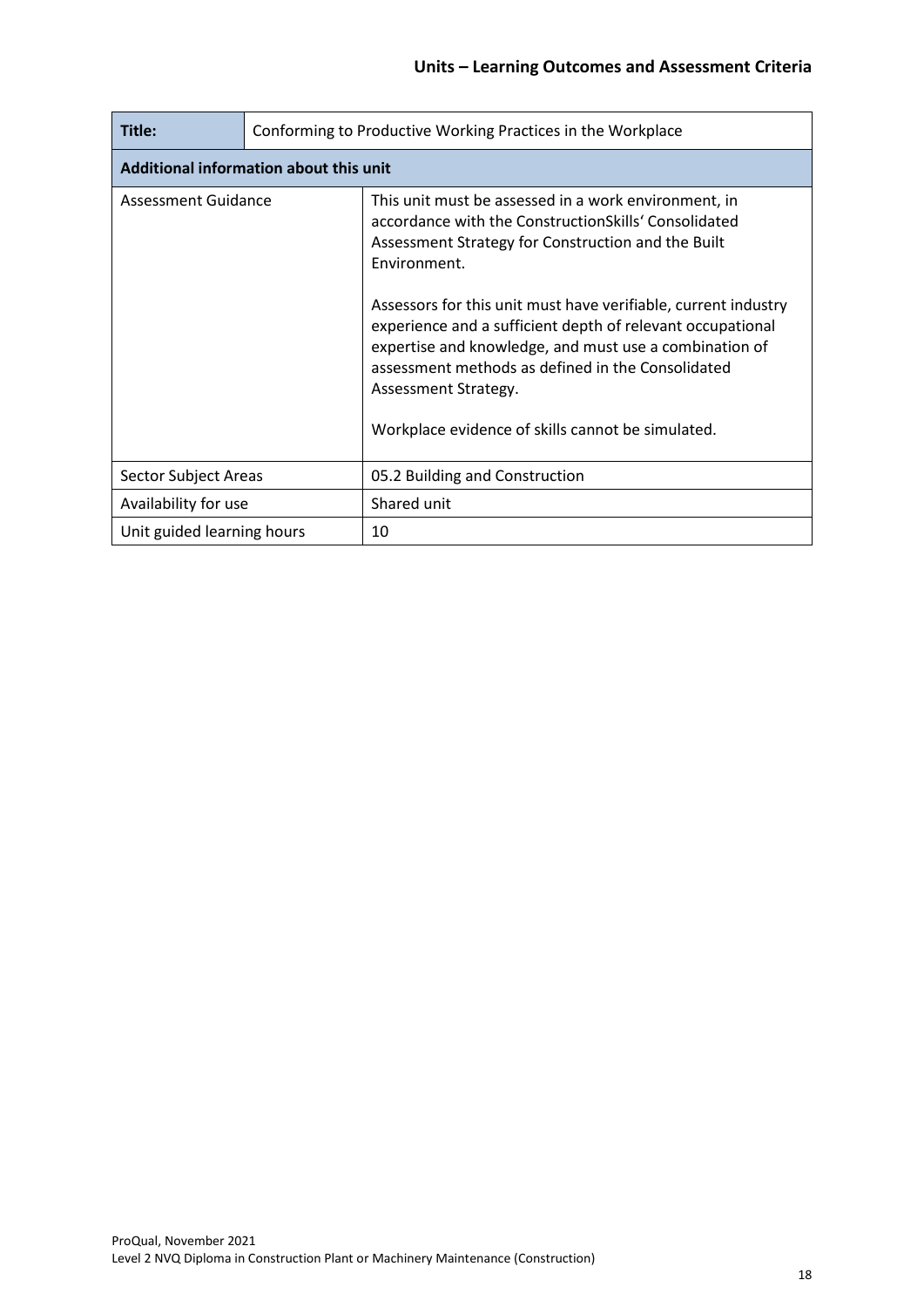| Title:                                                                                                                                           |            | Moving, handling and storing resources in the workplace |                                                                                                                                                                                                                                                                                                                                   |                                                                                                                                                                         |  |
|--------------------------------------------------------------------------------------------------------------------------------------------------|------------|---------------------------------------------------------|-----------------------------------------------------------------------------------------------------------------------------------------------------------------------------------------------------------------------------------------------------------------------------------------------------------------------------------|-------------------------------------------------------------------------------------------------------------------------------------------------------------------------|--|
| Y/508/6533<br><b>Unit Number</b>                                                                                                                 |            |                                                         |                                                                                                                                                                                                                                                                                                                                   |                                                                                                                                                                         |  |
| <b>Learning outcomes</b><br>The learner will be able to:                                                                                         |            |                                                         |                                                                                                                                                                                                                                                                                                                                   | <b>Assessment criteria</b><br>The learner can:                                                                                                                          |  |
| $\mathbf{1}$<br>Comply with given<br>information when moving,<br>handling and/or storing                                                         |            | 1.1                                                     | Interpret the given information relating to moving,<br>handling and/or storing resources, relevant to the given<br>occupation.                                                                                                                                                                                                    |                                                                                                                                                                         |  |
|                                                                                                                                                  | resources. |                                                         | 1.2                                                                                                                                                                                                                                                                                                                               | Interpret the given information relating to the use and<br>storage of lifting aids and equipment.                                                                       |  |
|                                                                                                                                                  |            |                                                         | 1.3                                                                                                                                                                                                                                                                                                                               | Describe the different types of technical, product and<br>regulatory information, their source and how they are<br>interpreted.                                         |  |
|                                                                                                                                                  |            |                                                         | 1.4                                                                                                                                                                                                                                                                                                                               | State the organisational procedures developed to report<br>and rectify inappropriate information and unsuitable<br>resources and how they are implemented.              |  |
|                                                                                                                                                  |            |                                                         | 1.5                                                                                                                                                                                                                                                                                                                               | Describe how to obtain information relating to using and<br>storing lifting aids and equipment.                                                                         |  |
| $\overline{2}$<br>Know how to comply with<br>relevant legislation and<br>official guidance when<br>moving, handling and/or<br>storing resources. |            | 2.1                                                     | Describe their responsibilities under current legislation<br>and official guidance whilst working:<br>in the workplace, in confined spaces, below ground<br>level, at height, with tools and equipment, with<br>materials and substances, with movement/storage<br>of materials and by manual handling and mechanical<br>lifting. |                                                                                                                                                                         |  |
|                                                                                                                                                  |            |                                                         | 2.2                                                                                                                                                                                                                                                                                                                               | Describe the organisational security procedures for<br>tools, equipment and personal belongings in relation to<br>site, workplace, company and operative.               |  |
|                                                                                                                                                  |            |                                                         | 2.3                                                                                                                                                                                                                                                                                                                               | Explain what the accident reporting procedures are and<br>who is responsible for making the reports.                                                                    |  |
|                                                                                                                                                  |            |                                                         | 2.4                                                                                                                                                                                                                                                                                                                               | State the appropriate types of fire extinguishers relevant<br>to the work.                                                                                              |  |
|                                                                                                                                                  |            |                                                         | 2.5                                                                                                                                                                                                                                                                                                                               | Describe how and when the different types of fire<br>extinguishers, relevant to the given occupation, are used<br>in accordance with legislation and official guidance. |  |
| 3<br>Maintain safe working<br>practices when moving,<br>handling and/or storing<br>resources.                                                    |            | 3.1                                                     | Use health and safety control equipment safely to carry<br>out the activity in accordance with legislation and<br>organisational requirements when moving, handling<br>and/or storing resources.                                                                                                                                  |                                                                                                                                                                         |  |
|                                                                                                                                                  |            | 3.2                                                     | Use lifting aids safely as appropriate to the work.                                                                                                                                                                                                                                                                               |                                                                                                                                                                         |  |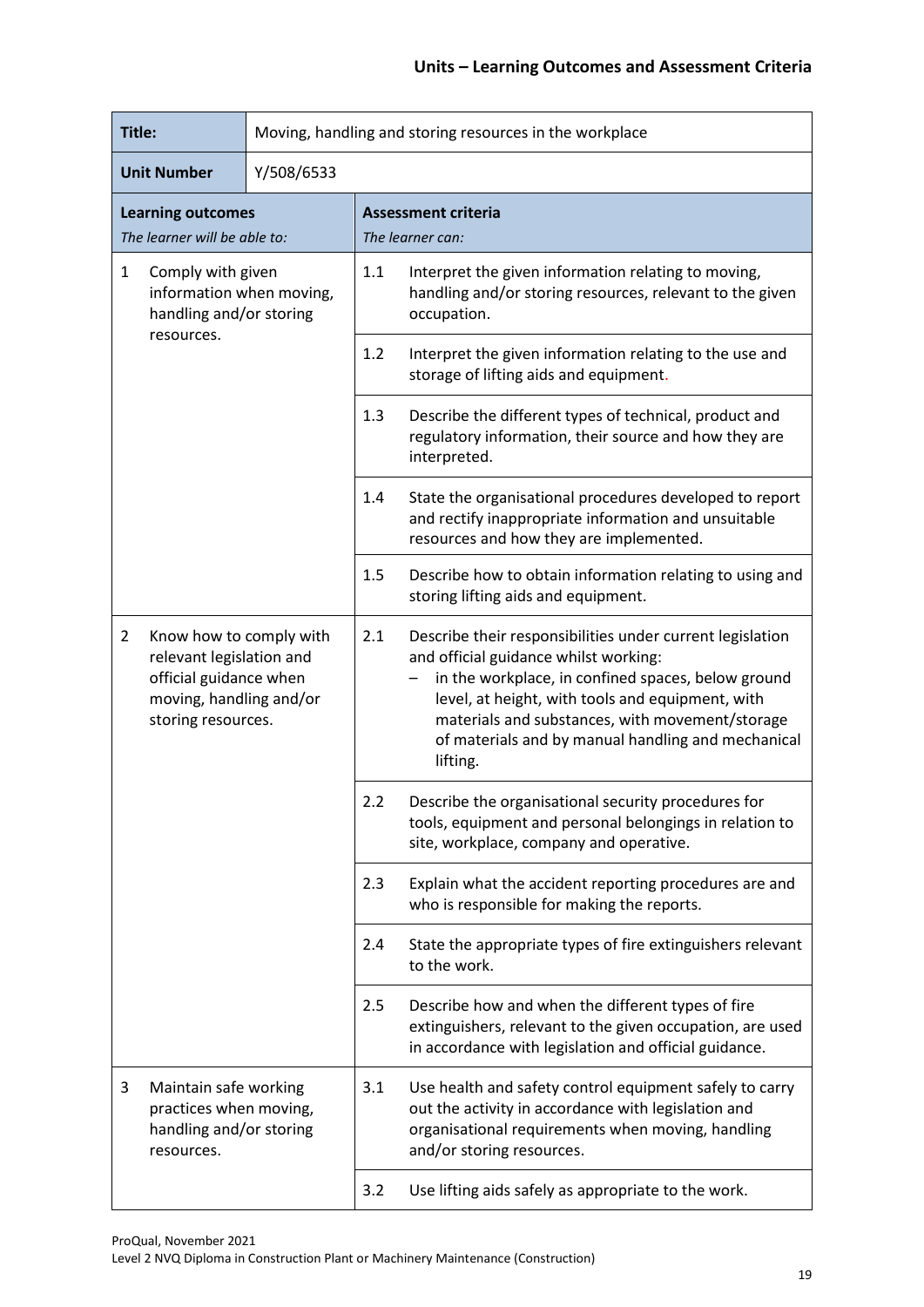| Title:                                                                                      |     |                                                                                                                                                                                                                                             | Moving, handling and storing resources in the workplace                                                                                                                                                                                                                                                                                                                                                                                                                                          |  |  |
|---------------------------------------------------------------------------------------------|-----|---------------------------------------------------------------------------------------------------------------------------------------------------------------------------------------------------------------------------------------------|--------------------------------------------------------------------------------------------------------------------------------------------------------------------------------------------------------------------------------------------------------------------------------------------------------------------------------------------------------------------------------------------------------------------------------------------------------------------------------------------------|--|--|
| <b>Learning outcomes</b><br>The learner will be able to:                                    |     |                                                                                                                                                                                                                                             | <b>Assessment criteria</b><br>The learner can:                                                                                                                                                                                                                                                                                                                                                                                                                                                   |  |  |
| continued<br>3                                                                              |     | 3.3                                                                                                                                                                                                                                         | Protect the environment in accordance with safe working<br>practices as appropriate to the work.                                                                                                                                                                                                                                                                                                                                                                                                 |  |  |
|                                                                                             |     | 3.4                                                                                                                                                                                                                                         | Explain why and when health and safety control equipment,<br>identified by the principles of protection, should be used,<br>relating to moving, handling and/or storing resources, and<br>the types, purpose and limitations of each type, the work<br>situation, occupational use and the general work<br>environment, in relation to:<br>collective protective measures<br>personal protective equipment (PPE)<br>respiratory protective equipment (RPE)<br>- local exhaust ventilation (LEV). |  |  |
|                                                                                             |     | 3.5                                                                                                                                                                                                                                         | Describe how the health and safety control equipment<br>relevant to the work should be used in accordance with the<br>given instructions.                                                                                                                                                                                                                                                                                                                                                        |  |  |
|                                                                                             |     | 3.6                                                                                                                                                                                                                                         | State how emergencies should be responded to in accordance<br>with organisational authorisation and personal skills when<br>involved with fires, spillages, injuries and other task-related<br>hazards.                                                                                                                                                                                                                                                                                          |  |  |
| Select the required quantity<br>4<br>and quality of resources for the                       |     | 4.1                                                                                                                                                                                                                                         | Select the relevant resources to be moved, handled and/or<br>stored, associated with own work.                                                                                                                                                                                                                                                                                                                                                                                                   |  |  |
| methods of work to move,<br>handle and/or store<br>occupational resources.                  | 4.2 | Describe the characteristics, quality, uses, sustainability,<br>limitations and defects associated with the occupational<br>resources in relation to:<br>lifting and handling aids<br>container(s)<br>fixing, holding and securing systems. |                                                                                                                                                                                                                                                                                                                                                                                                                                                                                                  |  |  |
|                                                                                             |     | 4.3                                                                                                                                                                                                                                         | Describe how the resources should be handled and how any<br>problems associated with the resources are reported.                                                                                                                                                                                                                                                                                                                                                                                 |  |  |
|                                                                                             |     | 4.4                                                                                                                                                                                                                                         | Explain why the organisational procedures have been<br>developed and how they are used for the selection of<br>required resources.                                                                                                                                                                                                                                                                                                                                                               |  |  |
|                                                                                             |     | 4.5                                                                                                                                                                                                                                         | Describe any potential hazards associated with the resources<br>and methods of work.                                                                                                                                                                                                                                                                                                                                                                                                             |  |  |
| 5<br>Prevent the risk of damage to<br>occupational resources and<br>surrounding environment |     | 5.1                                                                                                                                                                                                                                         | Protect occupational resources and their surrounding area<br>from damage in accordance with safe working practices and<br>organisational procedures.                                                                                                                                                                                                                                                                                                                                             |  |  |
| when moving, handling and/or<br>storing resources.                                          |     | 5.2                                                                                                                                                                                                                                         | Dispose of waste and packaging in accordance with<br>legislation.                                                                                                                                                                                                                                                                                                                                                                                                                                |  |  |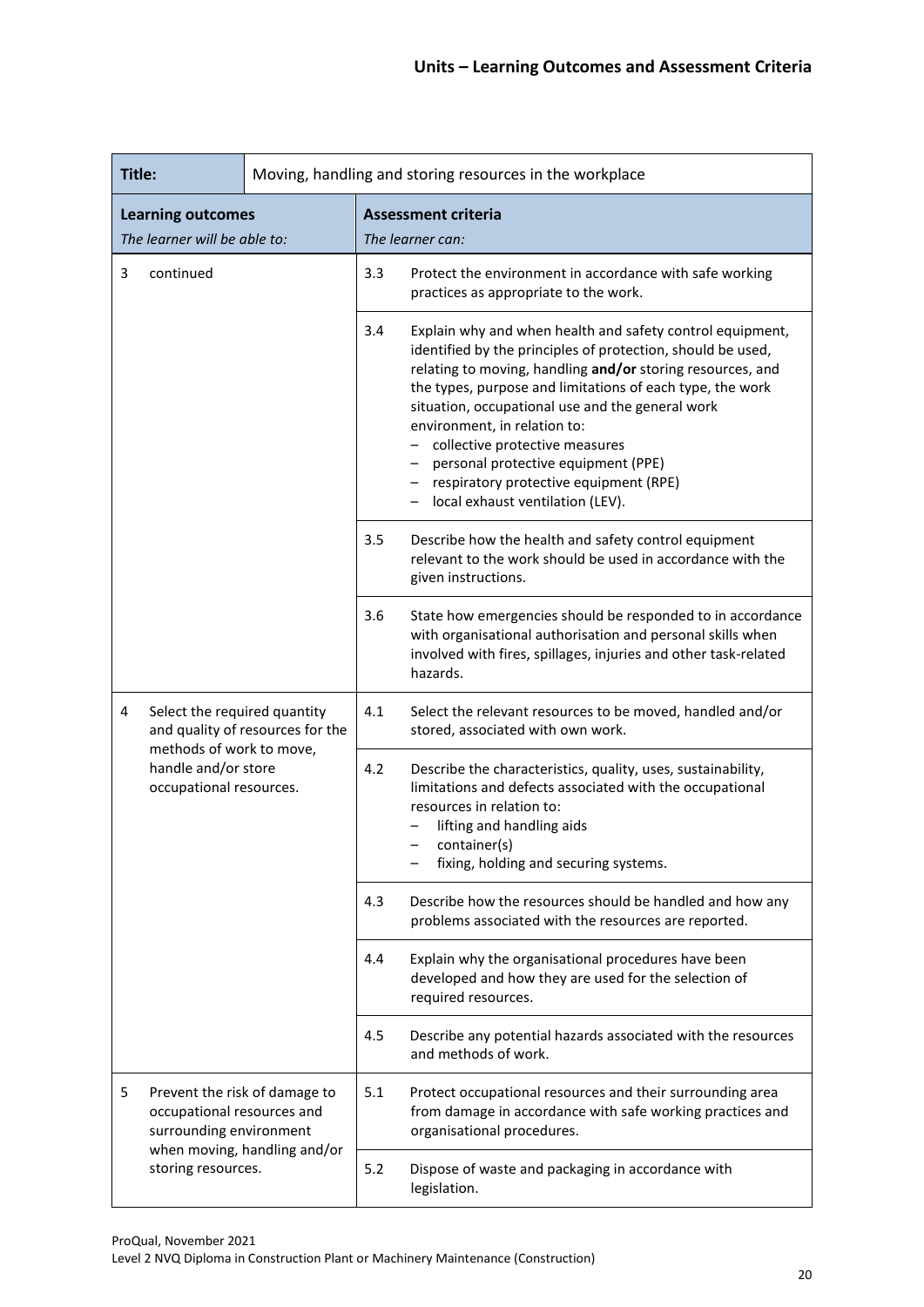| Title:                                                                                             |                                                                                                                                                                                                                                                                                                      | Moving, handling and storing resources in the workplace                                                                                                                                                                              |
|----------------------------------------------------------------------------------------------------|------------------------------------------------------------------------------------------------------------------------------------------------------------------------------------------------------------------------------------------------------------------------------------------------------|--------------------------------------------------------------------------------------------------------------------------------------------------------------------------------------------------------------------------------------|
| <b>Learning outcomes</b><br>The learner will be able to:                                           |                                                                                                                                                                                                                                                                                                      | <b>Assessment criteria</b><br>The learner can:                                                                                                                                                                                       |
| 5<br>continued                                                                                     |                                                                                                                                                                                                                                                                                                      | 5.3<br>Maintain a clean work space when moving, handling or<br>storing resources.                                                                                                                                                    |
|                                                                                                    |                                                                                                                                                                                                                                                                                                      | 5.4<br>Describe how to protect work from damage and the<br>purpose of protection in relation to general workplace<br>activities, other occupations and adverse weather<br>conditions.                                                |
|                                                                                                    |                                                                                                                                                                                                                                                                                                      | 5.5<br>Explain why the disposal of waste should be carried<br>safely in accordance with environmental<br>responsibilities, organisational procedures,<br>manufacturers' information, statutory regulations and<br>official guidance. |
| Complete the work within<br>6<br>the allocated time when                                           |                                                                                                                                                                                                                                                                                                      | 6.1<br>Demonstrate completion of the work within the<br>allocated time.                                                                                                                                                              |
| moving, handling and/or<br>storing resources.                                                      | 6.2<br>State the purpose of the work programme and explain<br>why deadlines should be kept in relation to:<br>progress charts, timetables and estimated times<br>organisational procedures for reporting<br>circumstances which will affect the work<br>programme.                                   |                                                                                                                                                                                                                                      |
| 7<br>Comply with the given<br>occupational resource<br>information to move,<br>handle and/or store |                                                                                                                                                                                                                                                                                                      | 7.1<br>Demonstrate the following work skills when moving,<br>handling and/or storing occupational resources:<br>moving, positioning, storing, securing and/or using<br>lifting aids and kinetic lifting techniques.                  |
| resources to the required<br>guidance.                                                             | 7.2<br>Move, handle and/or store occupational resources to<br>meet product information and organisational<br>requirements relating to three of the following:<br>sheet material<br>loose material<br>bagged or wrapped material<br>fragile material<br>tools and equipment<br>components<br>liquids. |                                                                                                                                                                                                                                      |
|                                                                                                    |                                                                                                                                                                                                                                                                                                      | Describe how to apply safe work practices, follow<br>7.3<br>procedures, report problems and establish the authority<br>needed to rectify them when moving, handling and/or<br>storing occupational resources.                        |
|                                                                                                    |                                                                                                                                                                                                                                                                                                      | Describe the needs of other occupations when moving,<br>7.4<br>handling and/or storing resources.                                                                                                                                    |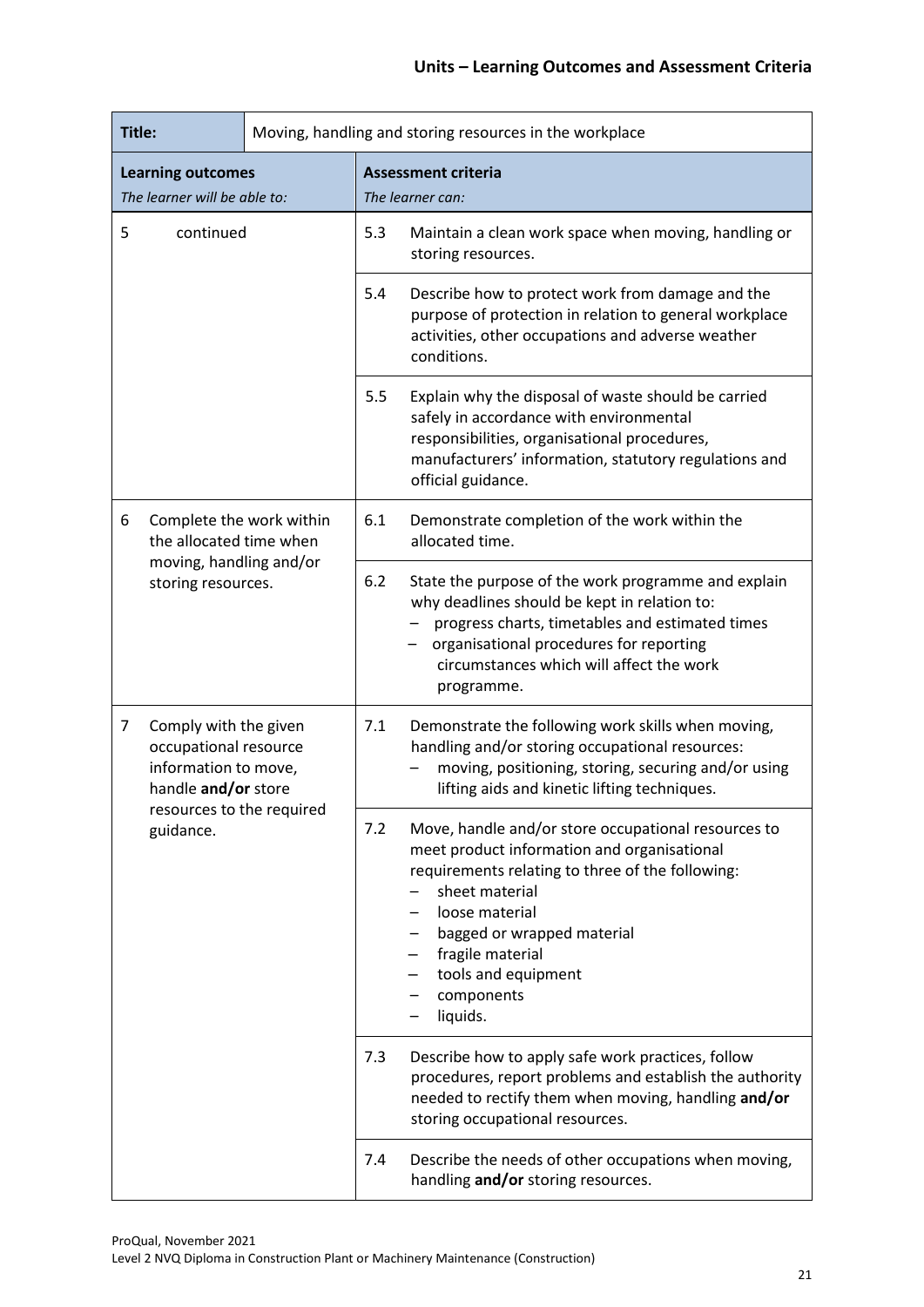| Title:                     | Moving, handling and storing resources in the workplace |                                                                                                                                                                                                                                                                                                                                                                                                                                                                                                                |  |  |  |
|----------------------------|---------------------------------------------------------|----------------------------------------------------------------------------------------------------------------------------------------------------------------------------------------------------------------------------------------------------------------------------------------------------------------------------------------------------------------------------------------------------------------------------------------------------------------------------------------------------------------|--|--|--|
|                            | Additional information about this unit                  |                                                                                                                                                                                                                                                                                                                                                                                                                                                                                                                |  |  |  |
| Assessment Guidance        |                                                         | This unit must be assessed in a work environment, in<br>accordance with the ConstructionSkills' Consolidated<br>Assessment Strategy for Construction and the Built<br>Environment.<br>Assessors for this unit must have verifiable, current industry<br>experience and a sufficient depth of relevant occupational<br>expertise and knowledge, and must use a combination of<br>assessment methods as defined in the Consolidated<br>Assessment Strategy.<br>Workplace evidence of skills cannot be simulated. |  |  |  |
| Sector Subject Areas       |                                                         | 05.2 Building and Construction                                                                                                                                                                                                                                                                                                                                                                                                                                                                                 |  |  |  |
| Availability for use       |                                                         | Shared unit                                                                                                                                                                                                                                                                                                                                                                                                                                                                                                    |  |  |  |
| Unit guided learning hours |                                                         | 17                                                                                                                                                                                                                                                                                                                                                                                                                                                                                                             |  |  |  |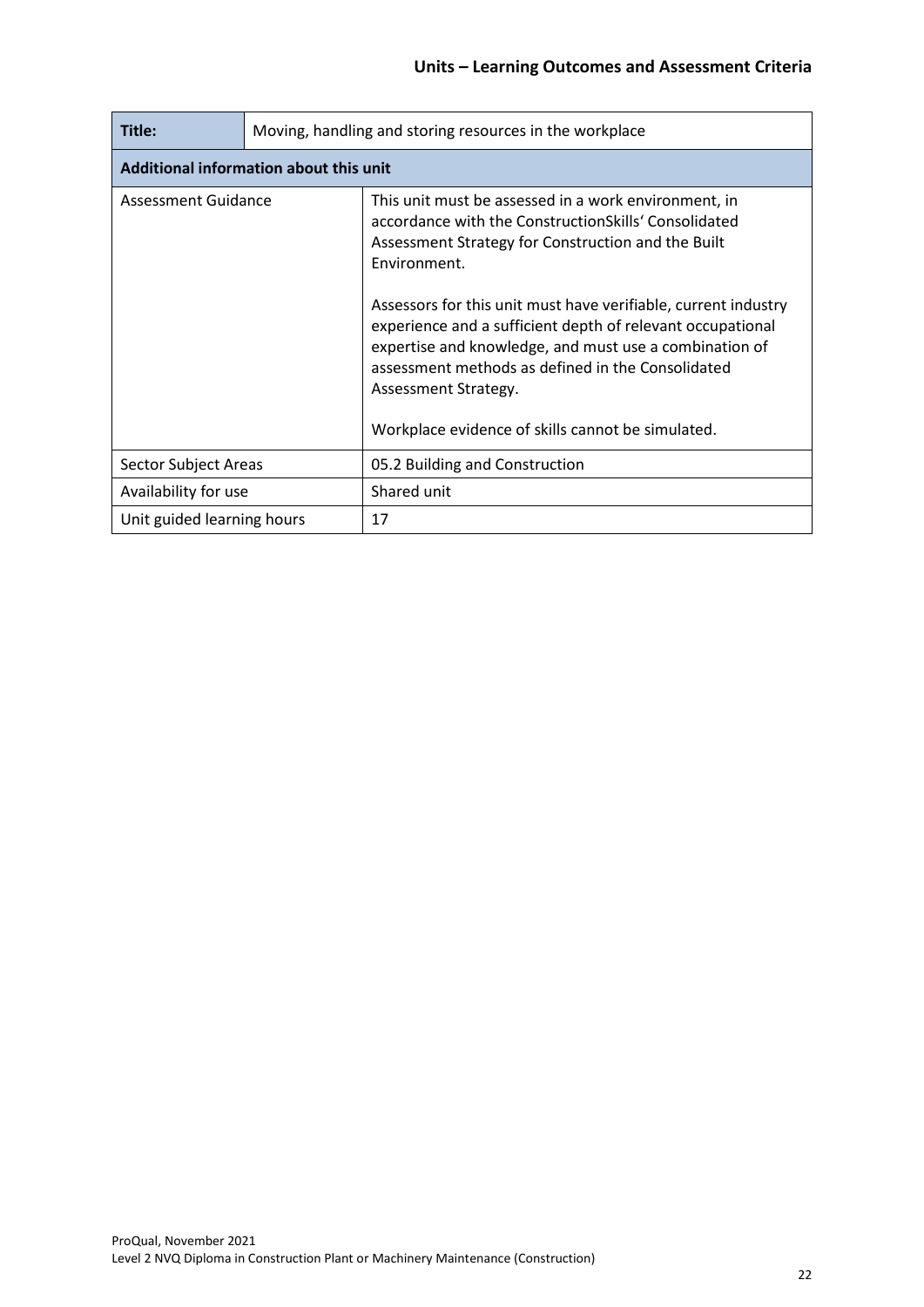| Title:                                                                                                                                                                                                                              |                                                                                                                                                                                                                                                                                                                                         | Operating plant or machinery for non-operational activities in the workplace                                                                                                                                                                                                                                       |  |  |  |
|-------------------------------------------------------------------------------------------------------------------------------------------------------------------------------------------------------------------------------------|-----------------------------------------------------------------------------------------------------------------------------------------------------------------------------------------------------------------------------------------------------------------------------------------------------------------------------------------|--------------------------------------------------------------------------------------------------------------------------------------------------------------------------------------------------------------------------------------------------------------------------------------------------------------------|--|--|--|
| <b>Unit Number:</b><br>F/616/4458                                                                                                                                                                                                   |                                                                                                                                                                                                                                                                                                                                         |                                                                                                                                                                                                                                                                                                                    |  |  |  |
| <b>Learning outcomes</b><br>The learner will be able to:                                                                                                                                                                            |                                                                                                                                                                                                                                                                                                                                         | <b>Assessment criteria</b><br>The learner can:                                                                                                                                                                                                                                                                     |  |  |  |
| $\mathbf{1}$<br>Interpret the given<br>information relating to the<br>work and resources when<br>operating plant or<br>machinery for non-                                                                                           |                                                                                                                                                                                                                                                                                                                                         | 1.1<br>Interpret and extract relevant information from<br>drawings, specifications, schedules, method statements,<br>risk assessments, user manuals and manufacturers'<br>information related to the plant or machinery operation<br>and the activity to be completed.                                             |  |  |  |
|                                                                                                                                                                                                                                     | operational activities                                                                                                                                                                                                                                                                                                                  | 1.2<br>Comply with information and/or instructions derived<br>from risk assessments and method statements.                                                                                                                                                                                                         |  |  |  |
|                                                                                                                                                                                                                                     |                                                                                                                                                                                                                                                                                                                                         | 1.3<br>Describe the organisational procedures developed to<br>report and rectify inappropriate information and<br>unsuitable resources and how they are implemented.                                                                                                                                               |  |  |  |
|                                                                                                                                                                                                                                     |                                                                                                                                                                                                                                                                                                                                         | Describe different types of information, their source and how<br>1.4<br>they are interpreted in relation to:<br>drawings, specifications, schedules, method statements,<br>risk assessments, user manuals, manufacturers'<br>information and current regulations governing the<br>operation of plant and machinery |  |  |  |
| $\overline{2}$<br>Organise with others the<br>sequence in which the work                                                                                                                                                            |                                                                                                                                                                                                                                                                                                                                         | 2.1<br>Organise the work in accordance with given information<br>or instructions.                                                                                                                                                                                                                                  |  |  |  |
|                                                                                                                                                                                                                                     | is to be carried out when<br>operating plant or<br>machinery for non-<br>operational activities.                                                                                                                                                                                                                                        | 2.2<br>Communicate with team members and other associated<br>occupations about the plant or machinery operation<br>and work to be carried out.                                                                                                                                                                     |  |  |  |
|                                                                                                                                                                                                                                     |                                                                                                                                                                                                                                                                                                                                         | 2.3<br>Describe how to communicate ideas between team<br>members and other associated occupations.                                                                                                                                                                                                                 |  |  |  |
|                                                                                                                                                                                                                                     |                                                                                                                                                                                                                                                                                                                                         | 2.4<br>Describe how to organise resources in conjunction with<br>the progress of work.                                                                                                                                                                                                                             |  |  |  |
| 3<br>Know how to comply with<br>relevant, current legislation,<br>special legal status<br>documents, official<br>guidance and organisational<br>procedures when operating<br>plant or machinery for non-<br>operational activities. | 3.1<br>Describe their responsibilities regarding potential accidents<br>and health hazards, whilst working:<br>in the workplace, below ground level, at height, in<br>confined spaces, with tools and equipment, with<br>materials and substances, with movement/storage of<br>materials and by manual handling and mechanical lifting. |                                                                                                                                                                                                                                                                                                                    |  |  |  |
|                                                                                                                                                                                                                                     | 3.2<br>Describe the organisational security procedures for<br>tools, equipment and personal belongings in relation to<br>site, workplace, company and operative.                                                                                                                                                                        |                                                                                                                                                                                                                                                                                                                    |  |  |  |
|                                                                                                                                                                                                                                     |                                                                                                                                                                                                                                                                                                                                         | 3.3<br>Explain what the accident reporting procedures are and<br>who is responsible for making reports.                                                                                                                                                                                                            |  |  |  |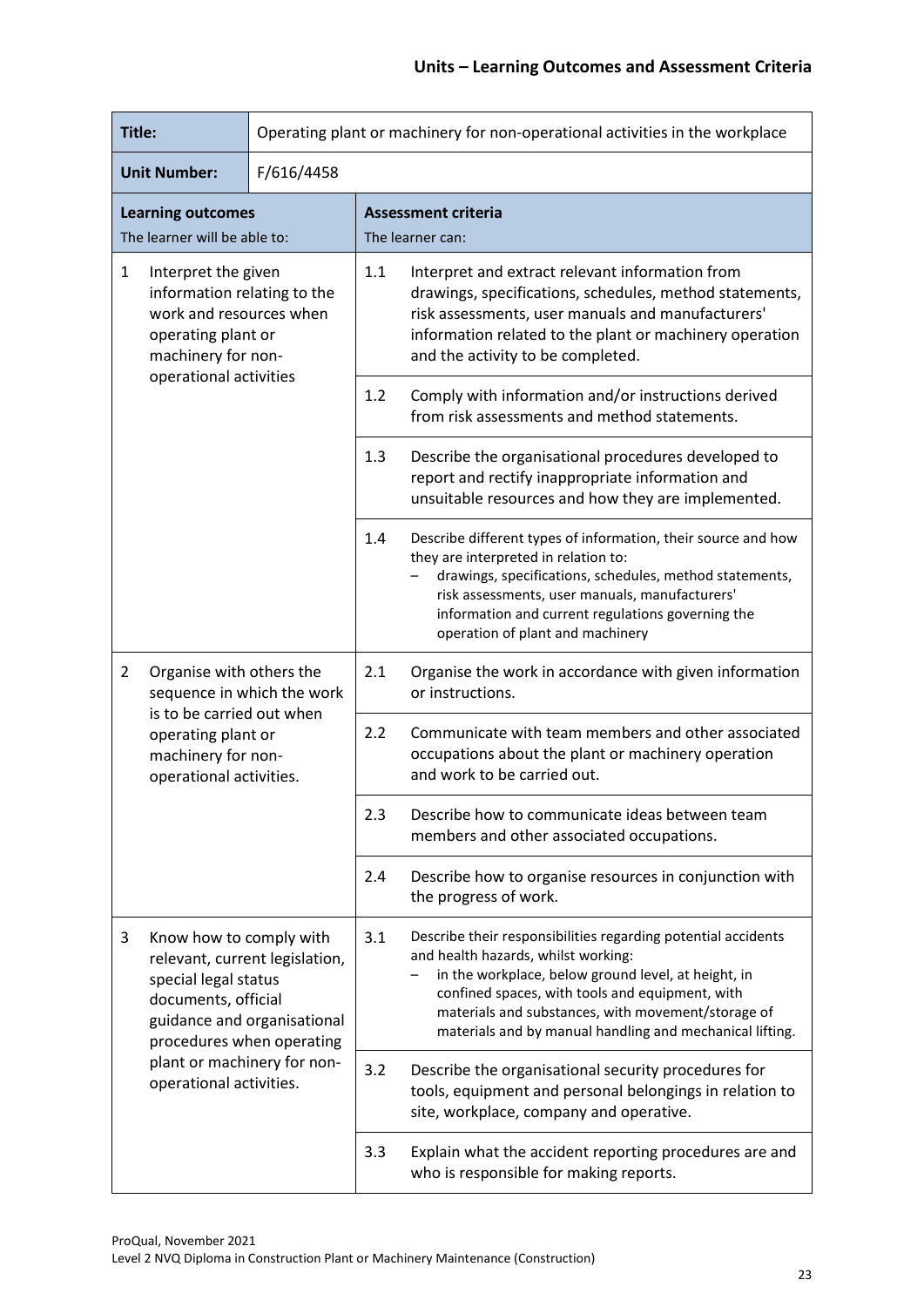| Title:                                                                                                                          |                                                                            |                                                                                                                               | Operating plant or machinery for non-operational activities in the workplace                                                                                                                                                                                       |                                                                                                                                                                                                                                                                                                                                                                                                                                                                                           |  |
|---------------------------------------------------------------------------------------------------------------------------------|----------------------------------------------------------------------------|-------------------------------------------------------------------------------------------------------------------------------|--------------------------------------------------------------------------------------------------------------------------------------------------------------------------------------------------------------------------------------------------------------------|-------------------------------------------------------------------------------------------------------------------------------------------------------------------------------------------------------------------------------------------------------------------------------------------------------------------------------------------------------------------------------------------------------------------------------------------------------------------------------------------|--|
|                                                                                                                                 | <b>Learning outcomes</b>                                                   |                                                                                                                               | <b>Assessment criteria</b>                                                                                                                                                                                                                                         |                                                                                                                                                                                                                                                                                                                                                                                                                                                                                           |  |
| The learner will be able to:                                                                                                    |                                                                            |                                                                                                                               | The learner can:                                                                                                                                                                                                                                                   |                                                                                                                                                                                                                                                                                                                                                                                                                                                                                           |  |
| 4<br>Maintain safe and healthy<br>working practices when<br>operating plant or<br>machinery for non-<br>operational activities. |                                                                            | 4.1                                                                                                                           | Use health and safety control equipment and access<br>equipment (if applicable) safely to carry out the activity<br>in accordance with current legislation and<br>organisational requirements when operating plant or<br>machinery for non-operational activities. |                                                                                                                                                                                                                                                                                                                                                                                                                                                                                           |  |
|                                                                                                                                 |                                                                            |                                                                                                                               | 4.2                                                                                                                                                                                                                                                                | Comply with information relating to specific risks to<br>health when operating plant or machinery for non-<br>operational activities.                                                                                                                                                                                                                                                                                                                                                     |  |
|                                                                                                                                 |                                                                            |                                                                                                                               | 4.3                                                                                                                                                                                                                                                                | Explain why and when health and safety control<br>equipment, identified by the principles of protection,<br>should be used, relating to operating plant or machinery<br>for non-operational activities and the types, purpose<br>and limitations of each type, the work situation and<br>general work environment, in relation to:<br>collective protective measures<br>personal protective equipment (PPE)<br>respiratory protective equipment (RPE)<br>local exhaust ventilation (LEV). |  |
|                                                                                                                                 | 4.4                                                                        | Describe how the relevant health and safety control<br>equipment should be used in accordance with the given<br>instructions. |                                                                                                                                                                                                                                                                    |                                                                                                                                                                                                                                                                                                                                                                                                                                                                                           |  |
|                                                                                                                                 |                                                                            |                                                                                                                               | 4.5                                                                                                                                                                                                                                                                | Describe how emergencies should be responded to in<br>accordance with organisational authorisation and<br>personal skills when involved with fires, spillages,<br>injuries and other task-related hazards.                                                                                                                                                                                                                                                                                |  |
| 5                                                                                                                               | Request and select the<br>required quantity and<br>quality of resources to |                                                                                                                               | 5.1                                                                                                                                                                                                                                                                | Request and select resources associated with own work<br>in relation to tools, ancillary equipment and/or<br>accessories and consumables.                                                                                                                                                                                                                                                                                                                                                 |  |
|                                                                                                                                 | operate plant or machinery<br>for non-operational<br>activities.           | 5.2                                                                                                                           | Describe the characteristics, quality, uses, sustainability,<br>limitations and defects associated with the resources in<br>relation to:<br>- consumables<br>- hand tools, ancillary equipment and/or accessories.                                                 |                                                                                                                                                                                                                                                                                                                                                                                                                                                                                           |  |
|                                                                                                                                 |                                                                            | 5.3                                                                                                                           | Describe how the resources should be used correctly<br>and how problems associated with the resources are<br>reported.                                                                                                                                             |                                                                                                                                                                                                                                                                                                                                                                                                                                                                                           |  |
|                                                                                                                                 |                                                                            |                                                                                                                               | 5.4                                                                                                                                                                                                                                                                | Explain why the organisational procedures have been<br>developed and how they are used for the selection of<br>required resources.                                                                                                                                                                                                                                                                                                                                                        |  |
|                                                                                                                                 |                                                                            |                                                                                                                               | 5.5                                                                                                                                                                                                                                                                | Describe any potential hazards associated with the<br>resources and methods of work.                                                                                                                                                                                                                                                                                                                                                                                                      |  |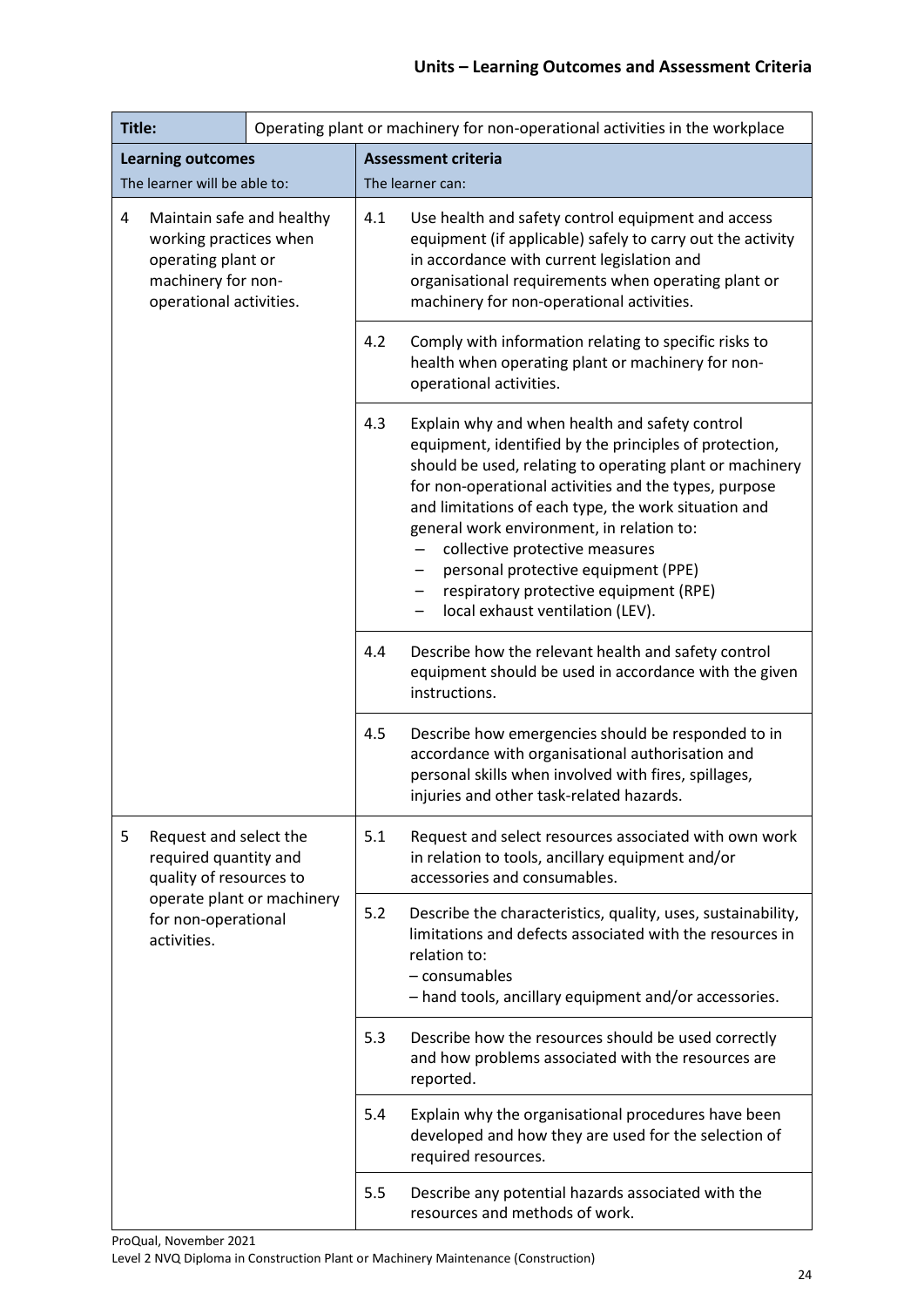| Title: |                                                                                                                                                       |     | Operating plant or machinery for non-operational activities in the workplace                                                                                                                                                                                                                                                                            |                                                                                                                                                                                                                                |
|--------|-------------------------------------------------------------------------------------------------------------------------------------------------------|-----|---------------------------------------------------------------------------------------------------------------------------------------------------------------------------------------------------------------------------------------------------------------------------------------------------------------------------------------------------------|--------------------------------------------------------------------------------------------------------------------------------------------------------------------------------------------------------------------------------|
|        | <b>Learning outcomes</b>                                                                                                                              |     |                                                                                                                                                                                                                                                                                                                                                         | <b>Assessment criteria</b>                                                                                                                                                                                                     |
|        | The learner will be able to:                                                                                                                          |     |                                                                                                                                                                                                                                                                                                                                                         | The learner can:                                                                                                                                                                                                               |
| 5      | continued                                                                                                                                             |     | 5.6                                                                                                                                                                                                                                                                                                                                                     | Describe how to calculate weight, bearing pressure, quantity,<br>length and area associated with the method/procedure to<br>operate plant or machinery for non-operational activities.                                         |
| 6      | Minimise the risk of damage<br>to the work and surrounding<br>area when operating plant                                                               |     | 6.1                                                                                                                                                                                                                                                                                                                                                     | Protect the work and its surrounding area from damage in<br>accordance with safe working practices and organisational<br>procedures.                                                                                           |
|        | or machinery for non-<br>operational activities.                                                                                                      |     | 6.2                                                                                                                                                                                                                                                                                                                                                     | Minimise damage and maintain a clean work space.                                                                                                                                                                               |
|        |                                                                                                                                                       |     | 6.3                                                                                                                                                                                                                                                                                                                                                     | Dispose of waste in accordance with current legislation.                                                                                                                                                                       |
|        |                                                                                                                                                       |     | 6.4                                                                                                                                                                                                                                                                                                                                                     | Describe how to protect work from damage and the purpose<br>of protection in relation to general workplace activities, other<br>occupations and adverse weather conditions.                                                    |
|        |                                                                                                                                                       |     | 6.5                                                                                                                                                                                                                                                                                                                                                     | Explain why the disposal of waste should be carried out safely<br>in accordance with environmental responsibilities,<br>organisational procedures, manufacturers' information,<br>statutory regulations and official guidance. |
| 7      | Complete the work within<br>the allocated time when                                                                                                   |     | 7.1                                                                                                                                                                                                                                                                                                                                                     | Demonstrate completion of the work within the allocated<br>time.                                                                                                                                                               |
|        | operating plant or<br>machinery for non-<br>operational activities.                                                                                   | 7.2 | Describe the purpose of the work programme and explain<br>why deadlines should be kept in relation to:<br>- types of progress charts, timetables and estimated times<br>- organisational procedures for reporting circumstances<br>which will affect the work programme.                                                                                |                                                                                                                                                                                                                                |
| 8      | Comply with the given<br>contract information to<br>operate plant or machinery<br>for non-operational<br>activities to the required<br>specification. | 8.1 | Demonstrate the following work skills when operating plant<br>or machinery for non-operational activities:<br>preparing, setting up, configuring, starting, manoeuvring,<br>running, supporting, parking, stopping and securing.                                                                                                                        |                                                                                                                                                                                                                                |
|        |                                                                                                                                                       | 8.2 | Prepare, configure and operate plant or machinery for non-<br>operational activities, (inspection, repair, maintenance,<br>testing or travel), to given working instructions for two of the<br>following:<br>- hand-operated power tools<br>- static machinery<br>- pedestrian controlled equipment<br>- tracked plant<br>- wheeled plant<br>- rollers. |                                                                                                                                                                                                                                |
|        |                                                                                                                                                       |     | 8.3                                                                                                                                                                                                                                                                                                                                                     | Shut down and secure plant or machinery to given working<br>instructions.                                                                                                                                                      |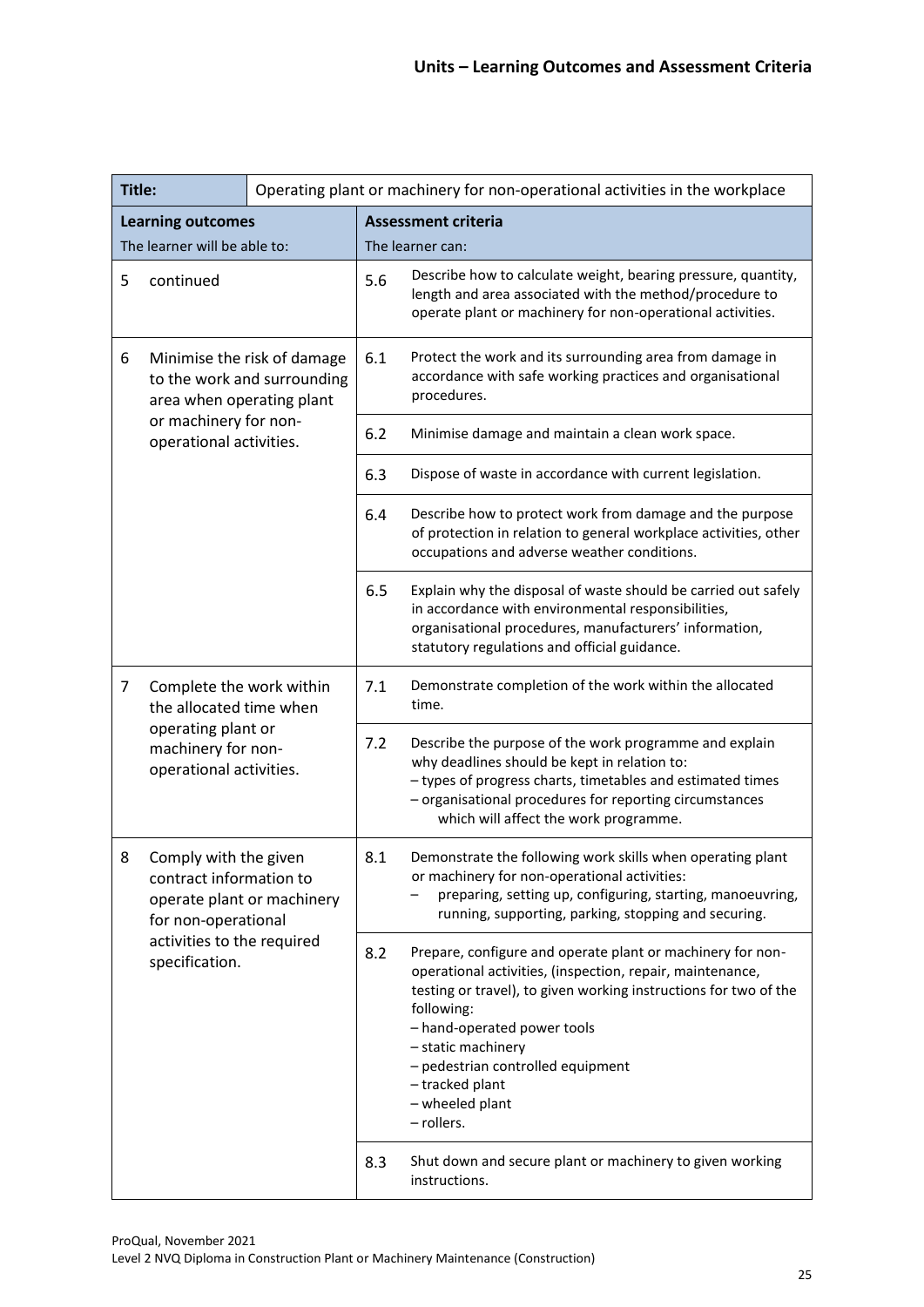| Title:                       |  |     | Operating plant or machinery for non-operational activities in the workplace                                                                                                                                                                                                                                                                                                                                                                                                                                                                                                                                                                                                                                                                                                                                                                                                                                                                                                                                                                                                                                                                                                                                                                                                                                                                                                                                                                                                                                                        |
|------------------------------|--|-----|-------------------------------------------------------------------------------------------------------------------------------------------------------------------------------------------------------------------------------------------------------------------------------------------------------------------------------------------------------------------------------------------------------------------------------------------------------------------------------------------------------------------------------------------------------------------------------------------------------------------------------------------------------------------------------------------------------------------------------------------------------------------------------------------------------------------------------------------------------------------------------------------------------------------------------------------------------------------------------------------------------------------------------------------------------------------------------------------------------------------------------------------------------------------------------------------------------------------------------------------------------------------------------------------------------------------------------------------------------------------------------------------------------------------------------------------------------------------------------------------------------------------------------------|
| <b>Learning outcomes</b>     |  |     | <b>Assessment criteria</b>                                                                                                                                                                                                                                                                                                                                                                                                                                                                                                                                                                                                                                                                                                                                                                                                                                                                                                                                                                                                                                                                                                                                                                                                                                                                                                                                                                                                                                                                                                          |
| The learner will be able to: |  |     | The learner can:                                                                                                                                                                                                                                                                                                                                                                                                                                                                                                                                                                                                                                                                                                                                                                                                                                                                                                                                                                                                                                                                                                                                                                                                                                                                                                                                                                                                                                                                                                                    |
| continued<br>8               |  | 8.4 | Record and report findings using the appropriate<br>method, in accordance with given working instructions.                                                                                                                                                                                                                                                                                                                                                                                                                                                                                                                                                                                                                                                                                                                                                                                                                                                                                                                                                                                                                                                                                                                                                                                                                                                                                                                                                                                                                          |
|                              |  | 8.5 | Safely use plant, machinery, hand tools, ancillary<br>equipment and/or accessories.                                                                                                                                                                                                                                                                                                                                                                                                                                                                                                                                                                                                                                                                                                                                                                                                                                                                                                                                                                                                                                                                                                                                                                                                                                                                                                                                                                                                                                                 |
|                              |  | 8.6 | Safely store the plant, machinery, tools, equipment<br>and/or accessories used when operating plant or<br>machinery for non-operational activities.                                                                                                                                                                                                                                                                                                                                                                                                                                                                                                                                                                                                                                                                                                                                                                                                                                                                                                                                                                                                                                                                                                                                                                                                                                                                                                                                                                                 |
|                              |  | 8.7 | Describe how to apply safe and healthy work practices, follow<br>procedures, report problems and establish the authority<br>needed to rectify them, to:<br>identify capabilities, characteristic and limitations of plant<br>and machinery (ride on and remote control) including<br>hand-operated power tools, static machinery, pedestrian<br>controlled equipment, wheeled plant and tracked plant,<br>rollers<br>consider the area available for the movements required<br>(height restrictions, obstructions, overhead /<br>underground obstructions, services, ventilation and point<br>loading)<br>complete pre-use, pre-start and pre-movement checks<br>prepare the plant and machine for operation<br>manoeuvre and position plant and machine<br>manoeuvre plant and machinery on slopes and inclines,<br>uneven terrain, rough terrain, un-compacted ground,<br>areas with restricted clearances, in inclement and<br>extreme weather and areas where there is other vehicle<br>and pedestrian traffic<br>operate plant and machinery within operational<br>limitations<br>support plant and machinery for the activity (inspection,<br>repair, maintenance, testing or travel)<br>follow signals and instructions<br>shut down, park and secure plant and machine<br>immobilise plant and machinery<br>prepare plant and machinery for transportation<br>report findings and defects<br>use hand tools, ancillary equipment and accessories<br>work at height<br>use access equipment<br>complete and maintain records |
|                              |  | 8.8 | Describe the needs of other occupations and how to<br>effectively communicate within a team when operating plant<br>or machinery for non-operational activities.                                                                                                                                                                                                                                                                                                                                                                                                                                                                                                                                                                                                                                                                                                                                                                                                                                                                                                                                                                                                                                                                                                                                                                                                                                                                                                                                                                    |
|                              |  | 8.9 | Describe how to maintain the plant and machinery, hand<br>tools, ancillary equipment and/or accessories used when<br>operating plant or machinery for non-operational activities.                                                                                                                                                                                                                                                                                                                                                                                                                                                                                                                                                                                                                                                                                                                                                                                                                                                                                                                                                                                                                                                                                                                                                                                                                                                                                                                                                   |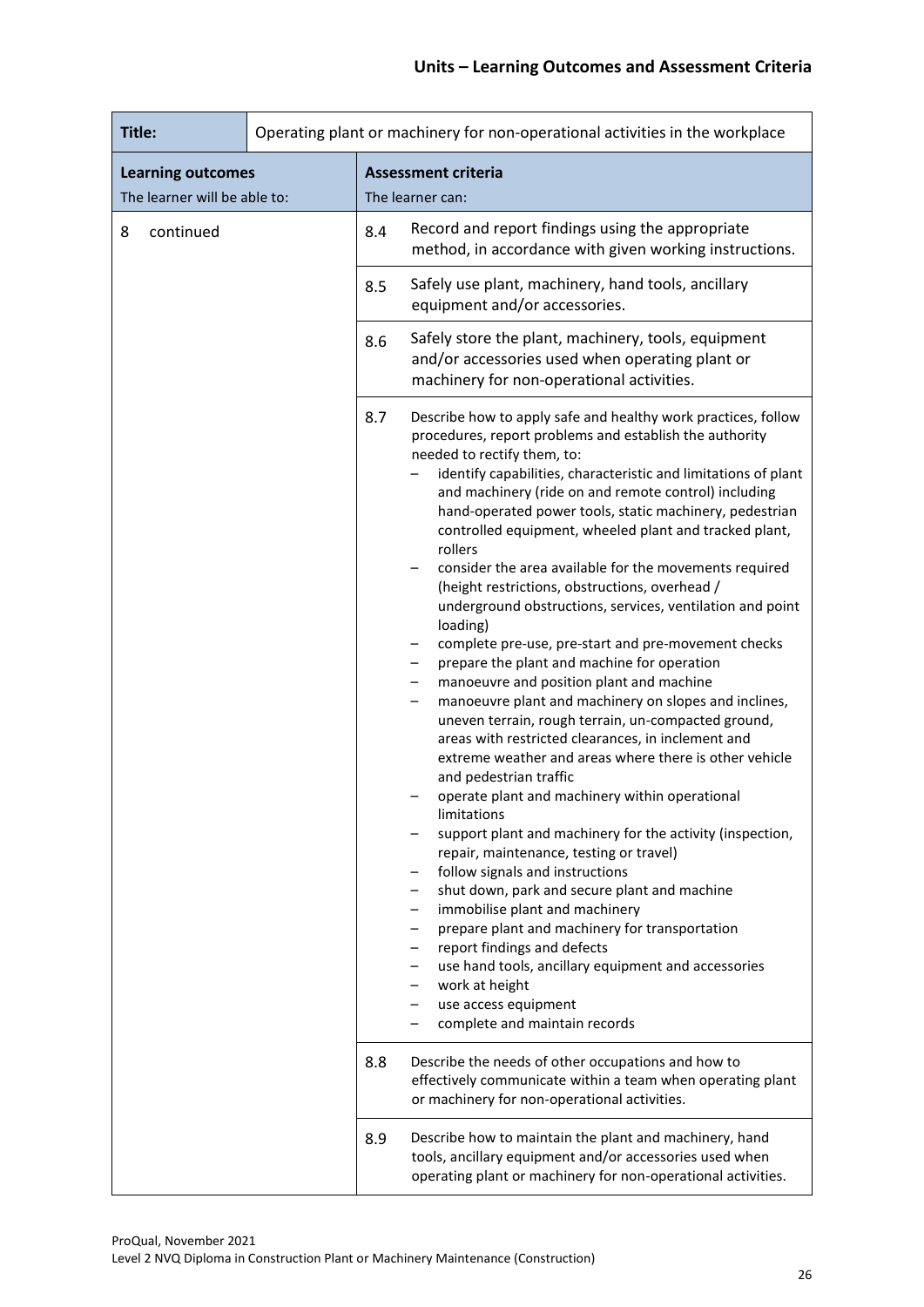| Title:                                 | Operating plant or machinery for non-operational activities in the workplace                                                                                                                                                                                     |  |  |  |  |
|----------------------------------------|------------------------------------------------------------------------------------------------------------------------------------------------------------------------------------------------------------------------------------------------------------------|--|--|--|--|
| Additional information about this unit |                                                                                                                                                                                                                                                                  |  |  |  |  |
| Assessment<br>Guidance                 | This unit must be assessed in a work environment, in accordance with the<br>ConstructionSkills' Consolidated Assessment Strategy for Construction and<br>the Built Environment.                                                                                  |  |  |  |  |
|                                        | Assessors for this unit must have verifiable, current industry experience and<br>a sufficient depth of relevant occupational expertise and knowledge, and<br>must use a combination of assessment methods as defined in the<br>Consolidated Assessment Strategy. |  |  |  |  |
|                                        | Workplace evidence of skills cannot be simulated.                                                                                                                                                                                                                |  |  |  |  |
|                                        | This unit must be assessed against the endorsements detailed within the<br>relevant NVQ structure.                                                                                                                                                               |  |  |  |  |
|                                        | ProQual Level 2 NVQ Diploma in Construction Plant or Machinery<br>Maintenance                                                                                                                                                                                    |  |  |  |  |
|                                        | Two of the following endorsements required:<br>Hand-operated power tools<br>Static machinery<br>Pedestrian controlled power equipment<br>Tracked plant<br>Wheeled plant<br>Rollers                                                                               |  |  |  |  |
| Sector Subject<br>Areas                | 5.2 Building and Construction                                                                                                                                                                                                                                    |  |  |  |  |
| Availability for use                   | Shared unit                                                                                                                                                                                                                                                      |  |  |  |  |
| Unit guided<br>learning hours          | 33                                                                                                                                                                                                                                                               |  |  |  |  |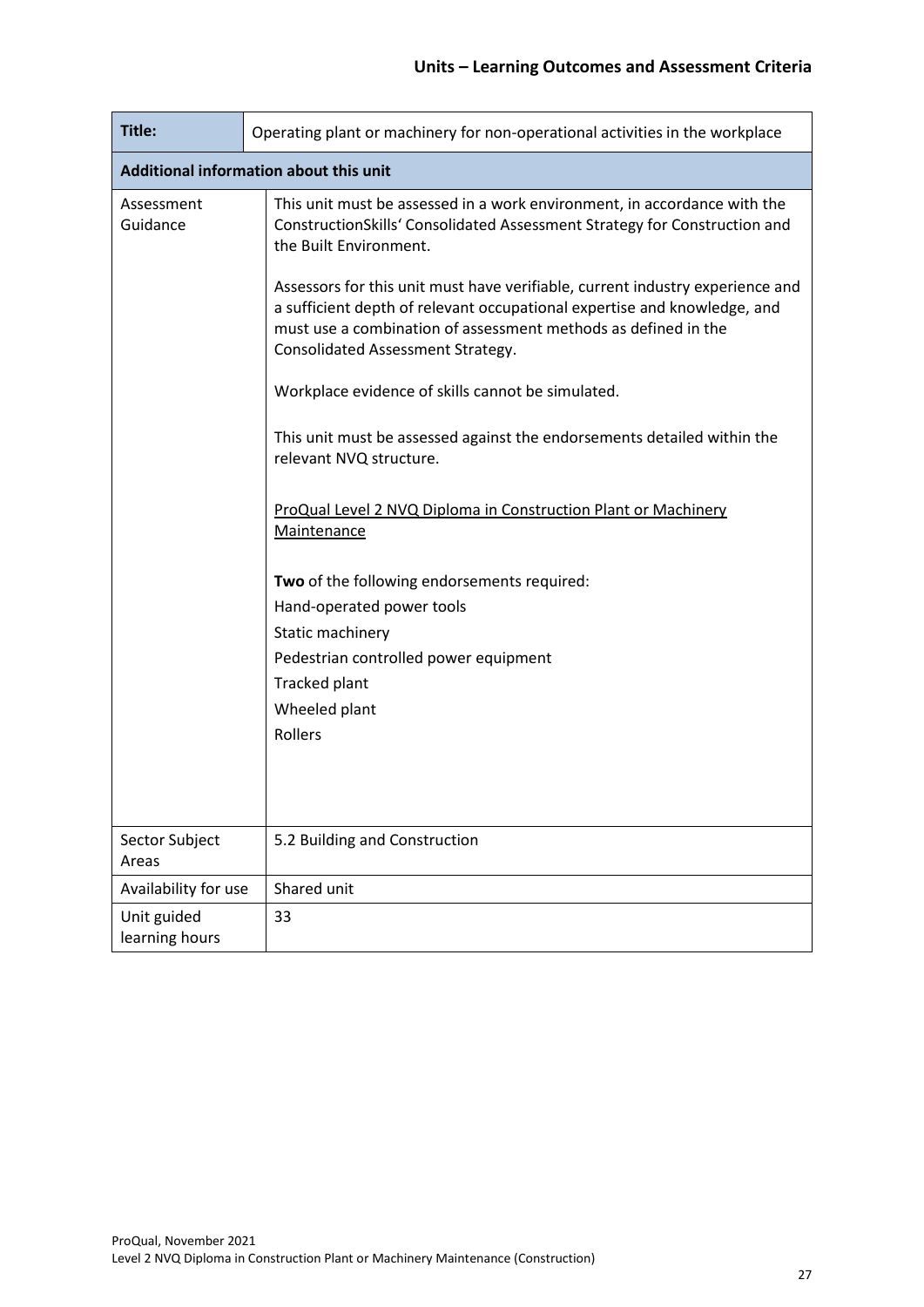| Title:                                                                                                                              |  | Servicing plant or machinery in the workplace                                                                                                                                                                                                                                                                                              |
|-------------------------------------------------------------------------------------------------------------------------------------|--|--------------------------------------------------------------------------------------------------------------------------------------------------------------------------------------------------------------------------------------------------------------------------------------------------------------------------------------------|
| <b>Unit Number:</b><br>J/616/4458                                                                                                   |  |                                                                                                                                                                                                                                                                                                                                            |
| <b>Learning outcomes</b><br>The learner will be able to:                                                                            |  | <b>Assessment criteria</b><br>The learner can:                                                                                                                                                                                                                                                                                             |
| Interpret the given<br>1<br>information relating to the<br>work and resources when<br>servicing plant or                            |  | 1.1<br>Interpret and extract relevant information from<br>drawings, specifications, schedules, procedures, method<br>statements, risk assessments and manufacturers'<br>information.                                                                                                                                                       |
| machinery.                                                                                                                          |  | 1.2<br>Comply with information and/or instructions derived<br>from risk assessments and method statements.                                                                                                                                                                                                                                 |
|                                                                                                                                     |  | 1.3<br>Describe the organisational procedures developed to<br>report and rectify inappropriate information and<br>unsuitable resources and how they are implemented.                                                                                                                                                                       |
|                                                                                                                                     |  | 1.4<br>Describe different types of information, their source and<br>how they are interpreted in relation to:<br>drawings, specifications, schedules, procedures,<br>method statements, risk assessments,<br>manufacturers' information and current regulations<br>associated with servicing plant and machinery.                           |
| Know how to comply with<br>$\overline{2}$<br>relevant legislation and<br>official guidance when<br>servicing plant or<br>machinery. |  | Describe their responsibilities regarding potential<br>2.1<br>accidents and health hazards, whilst working:<br>in the workplace, below ground level, at height, in<br>confined spaces, with tools and equipment, with<br>materials and substances, with movement/storage<br>of materials and by manual handling and mechanical<br>lifting. |
|                                                                                                                                     |  | 2.2<br>Describe the organisational security procedures for<br>tools, equipment and personal belongings in relation to<br>site, workplace, company and operative.                                                                                                                                                                           |
|                                                                                                                                     |  | 2.3<br>Explain what the accident reporting procedures are and<br>who is responsible for making reports.                                                                                                                                                                                                                                    |
| Maintain safe and healthy<br>3<br>working practices when<br>servicing plant or<br>machinery.                                        |  | 3.1<br>Use health and safety control equipment and access<br>equipment (if applicable) safely to carry out the activity<br>in accordance with current legislation and organisational<br>requirements when servicing plant or machinery.                                                                                                    |
|                                                                                                                                     |  | 3.2<br>Comply with information relating to specific risks to<br>health when servicing plant or machinery.                                                                                                                                                                                                                                  |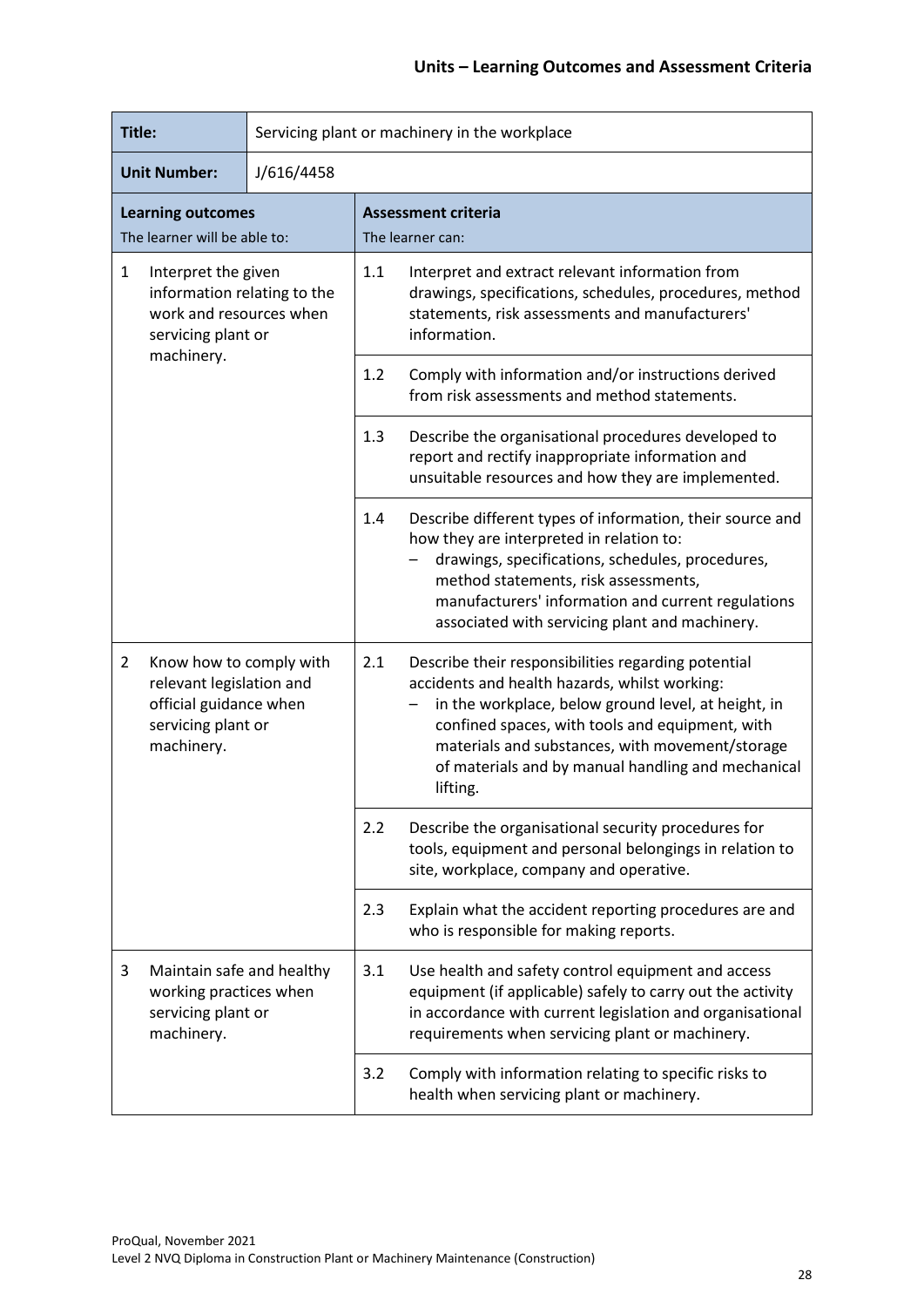| Title:                                                   |  |                                                                                        | Servicing plant or machinery in the workplace                                                                                                                                                                                                                                                                                                                                                                                                              |                                                                                                                                                                                                            |  |
|----------------------------------------------------------|--|----------------------------------------------------------------------------------------|------------------------------------------------------------------------------------------------------------------------------------------------------------------------------------------------------------------------------------------------------------------------------------------------------------------------------------------------------------------------------------------------------------------------------------------------------------|------------------------------------------------------------------------------------------------------------------------------------------------------------------------------------------------------------|--|
| <b>Learning outcomes</b><br>The learner will be able to: |  | <b>Assessment criteria</b><br>The learner can:                                         |                                                                                                                                                                                                                                                                                                                                                                                                                                                            |                                                                                                                                                                                                            |  |
| 3<br>Continued                                           |  | 3.3                                                                                    | Explain why and when health and safety control<br>equipment, identified by the principles of protection,<br>should be used, relating to servicing plant or machinery<br>and the types, purpose and limitations of each type, the<br>work situation and general work environment, in<br>relation to:<br>collective protective measures<br>personal protective equipment (PPE)<br>respiratory protective equipment (RPE)<br>local exhaust ventilation (LEV). |                                                                                                                                                                                                            |  |
|                                                          |  | 3.4                                                                                    | Describe how the relevant health and safety control<br>equipment should be used in accordance with the given<br>instructions.                                                                                                                                                                                                                                                                                                                              |                                                                                                                                                                                                            |  |
|                                                          |  |                                                                                        | 3.5                                                                                                                                                                                                                                                                                                                                                                                                                                                        | Describe how emergencies should be responded to in<br>accordance with organisational authorisation and<br>personal skills when involved with fires, spillages,<br>injuries and other task-related hazards. |  |
| 4<br>service plant or machinery.                         |  | Select the required quantity<br>and quality of resources for<br>the methods of work to | 4.1                                                                                                                                                                                                                                                                                                                                                                                                                                                        | Select resources associated with own work in relation to<br>materials, components, fixings, tools, equipment and<br>consumables.                                                                           |  |
|                                                          |  | 4.2                                                                                    | Describe the characteristics, quality, uses, sustainability<br>limitations and defects associated with the resources in<br>relation to:<br>consumables<br>fluids, fuels, lubricants, and coolants<br>service items: filters, drive belts, brake components,<br>bulbs, fuses, gaskets and seals<br>fastenings, nuts and bolts, pins and clips<br>hand tools, portable powered tools and equipment.                                                          |                                                                                                                                                                                                            |  |
|                                                          |  |                                                                                        | 4.3                                                                                                                                                                                                                                                                                                                                                                                                                                                        | Describe how the resources should be used correctly<br>and how problems associated with the resources are<br>reported.                                                                                     |  |
|                                                          |  |                                                                                        | 4.4                                                                                                                                                                                                                                                                                                                                                                                                                                                        | Explain why the organisational procedures have been<br>developed and how they are used for the selection of<br>required resources.                                                                         |  |
|                                                          |  |                                                                                        | 4.5                                                                                                                                                                                                                                                                                                                                                                                                                                                        | Describe any potential hazards associated with the<br>resources and methods of work.                                                                                                                       |  |
|                                                          |  | 4.6                                                                                    | Describe how to calculate quantity, volume, length, area<br>and wastage associated with the method/procedure to<br>service plant and machinery.                                                                                                                                                                                                                                                                                                            |                                                                                                                                                                                                            |  |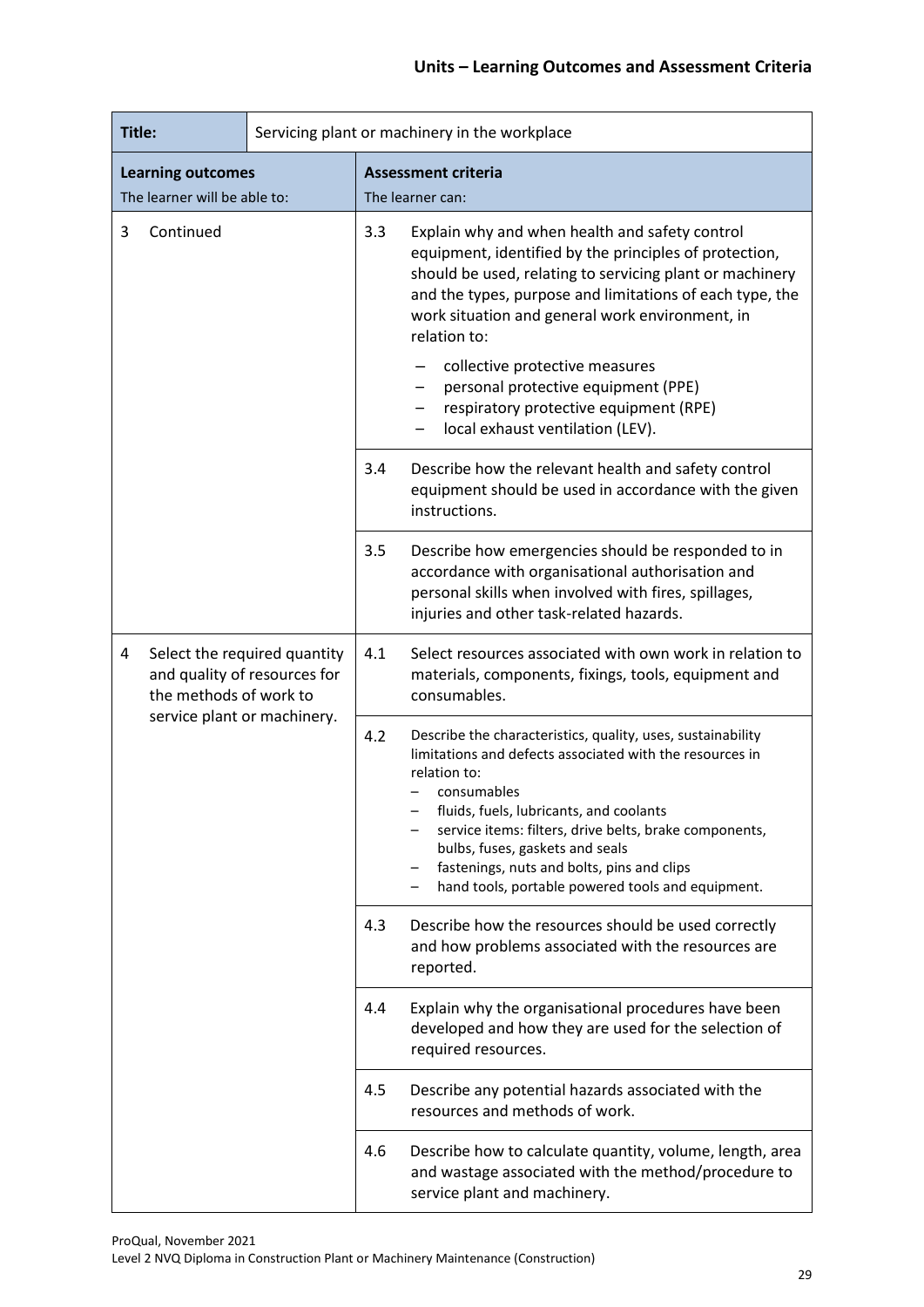| Title:                                                                                                                   |                                                     | Servicing plant or machinery in the workplace |                                                                                                                                                                                                          |                                                                                                                                                                                                                                                                                                                                                                                                                                     |  |
|--------------------------------------------------------------------------------------------------------------------------|-----------------------------------------------------|-----------------------------------------------|----------------------------------------------------------------------------------------------------------------------------------------------------------------------------------------------------------|-------------------------------------------------------------------------------------------------------------------------------------------------------------------------------------------------------------------------------------------------------------------------------------------------------------------------------------------------------------------------------------------------------------------------------------|--|
| <b>Learning outcomes</b><br>The learner will be able to:                                                                 |                                                     |                                               | <b>Assessment criteria</b><br>The learner can:                                                                                                                                                           |                                                                                                                                                                                                                                                                                                                                                                                                                                     |  |
| 5<br>Minimise the risk of damage<br>to the work and<br>surrounding area when                                             |                                                     |                                               | 5.1                                                                                                                                                                                                      | Protect the work and its surrounding area from damage<br>in accordance with safe working practices and<br>organisational procedures.                                                                                                                                                                                                                                                                                                |  |
|                                                                                                                          | servicing plant or<br>machinery.                    |                                               | 5.2                                                                                                                                                                                                      | Minimise damage and maintain a clean work space.                                                                                                                                                                                                                                                                                                                                                                                    |  |
|                                                                                                                          |                                                     |                                               | 5.3                                                                                                                                                                                                      | Dispose of waste in accordance with current legislation.                                                                                                                                                                                                                                                                                                                                                                            |  |
|                                                                                                                          |                                                     | 5.4                                           | Describe how to protect work from damage and the<br>purpose of protection in relation to general workplace<br>activities, other occupations and adverse weather<br>conditions.                           |                                                                                                                                                                                                                                                                                                                                                                                                                                     |  |
|                                                                                                                          |                                                     |                                               | 5.5                                                                                                                                                                                                      | Explain why the disposal of waste should be carried out<br>safely in accordance with environmental<br>responsibilities, organisational procedures,<br>manufacturers' information, statutory regulations and<br>official guidance.                                                                                                                                                                                                   |  |
| 6                                                                                                                        | Complete the work within<br>the allocated time when |                                               | 6.1                                                                                                                                                                                                      | Demonstrate completion of the work within the<br>allocated time.                                                                                                                                                                                                                                                                                                                                                                    |  |
|                                                                                                                          | servicing plant or<br>machinery.                    |                                               | 6.2                                                                                                                                                                                                      | Describe the purpose of the work programme and explain<br>why deadlines should be kept in relation to:<br>types of progress charts, timetables and estimated times<br>organisational procedures for reporting circumstances<br>which will affect the work programme.                                                                                                                                                                |  |
| 7<br>Comply with the given<br>contract information to<br>service plant or machinery<br>to the required<br>specification. |                                                     | 7.1                                           | Demonstrate the following work skills when servicing plant or<br>machinery:<br>replenishing, replacing, lubricating, unfastening, aligning,<br>assembling, positioning, fixing, fastening, and securing. |                                                                                                                                                                                                                                                                                                                                                                                                                                     |  |
|                                                                                                                          |                                                     | 7.2<br>7.3                                    |                                                                                                                                                                                                          | Service plant or machinery to given working instructions for<br>five of the following:<br>replenish or replace fluids, fuels, lubricants, coolants<br>replace service items (filters, drive belts, brake<br>components, bulbs, fuses, gaskets, seals)<br>lubricate parts, components, linkages, cables<br>flush through cooling, lubrication and fluid systems<br>clean parts and components<br>secure fastenings, nuts, bolts etc. |  |
|                                                                                                                          |                                                     |                                               |                                                                                                                                                                                                          | Complete functional, operational and safety checks on<br>plant or machinery, to given working instructions.                                                                                                                                                                                                                                                                                                                         |  |
|                                                                                                                          |                                                     |                                               | 7.4                                                                                                                                                                                                      | Report findings of the servicing of plant or machinery.                                                                                                                                                                                                                                                                                                                                                                             |  |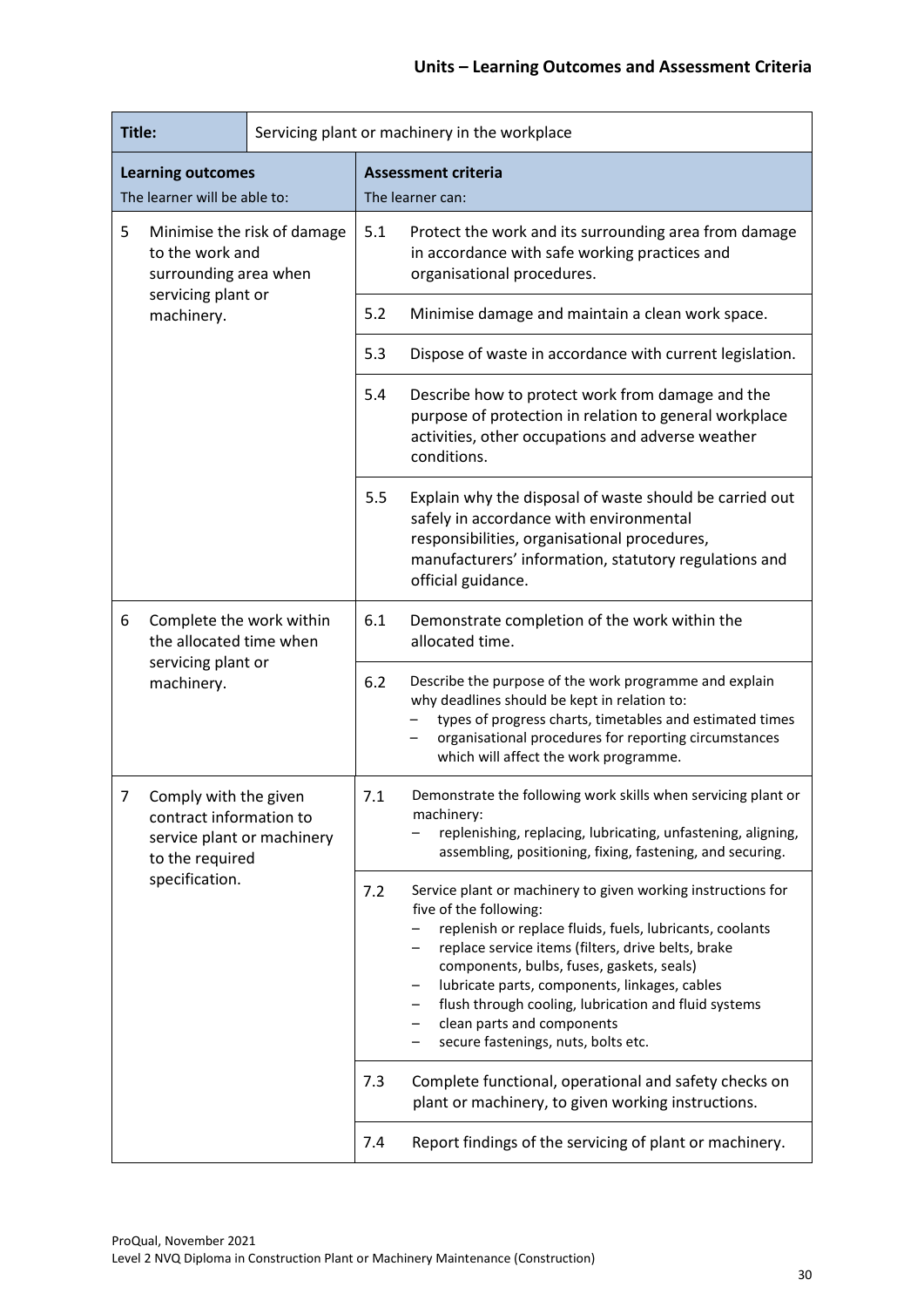| Title:                                                   | Servicing plant or machinery in the workplace |                                                |                                                                                                                                                                                                                                                                                                                                                                                                                                                                                                                                                                                                                                                                                                                                                                                                                                                                                                                                                                                                                                                                                                                                                                                                                                                                                    |  |
|----------------------------------------------------------|-----------------------------------------------|------------------------------------------------|------------------------------------------------------------------------------------------------------------------------------------------------------------------------------------------------------------------------------------------------------------------------------------------------------------------------------------------------------------------------------------------------------------------------------------------------------------------------------------------------------------------------------------------------------------------------------------------------------------------------------------------------------------------------------------------------------------------------------------------------------------------------------------------------------------------------------------------------------------------------------------------------------------------------------------------------------------------------------------------------------------------------------------------------------------------------------------------------------------------------------------------------------------------------------------------------------------------------------------------------------------------------------------|--|
| <b>Learning outcomes</b><br>The learner will be able to: |                                               | <b>Assessment criteria</b><br>The learner can: |                                                                                                                                                                                                                                                                                                                                                                                                                                                                                                                                                                                                                                                                                                                                                                                                                                                                                                                                                                                                                                                                                                                                                                                                                                                                                    |  |
| Continued<br>7                                           |                                               | 7.5                                            | Complete and maintain records on the service of plant<br>or machinery.                                                                                                                                                                                                                                                                                                                                                                                                                                                                                                                                                                                                                                                                                                                                                                                                                                                                                                                                                                                                                                                                                                                                                                                                             |  |
|                                                          |                                               | 7.6                                            | Safely use and handle materials, hand tools, portable<br>power tools and ancillary equipment.                                                                                                                                                                                                                                                                                                                                                                                                                                                                                                                                                                                                                                                                                                                                                                                                                                                                                                                                                                                                                                                                                                                                                                                      |  |
|                                                          |                                               | 7.7                                            | Safely store the materials, tools and equipment used<br>when servicing plant or machinery.                                                                                                                                                                                                                                                                                                                                                                                                                                                                                                                                                                                                                                                                                                                                                                                                                                                                                                                                                                                                                                                                                                                                                                                         |  |
|                                                          |                                               | 7.8<br>7.9                                     | Describe how to apply safe and healthy work practices,<br>follow procedures, report problems and establish the<br>authority needed to rectify them, to:<br>refer to workshop manuals, parts manuals, guides<br>and technical service bulletins, electronic data and<br>cross reference information<br>apply routine and non-routine maintenance service<br>methods and procedures required by the<br>manufacturer and owner<br>identify requirements of periodic, scheduled and<br>event based servicing methods<br>replace service items (filters, drive belts, brake<br>components, bulbs, fuses, gaskets, seals)<br>lubricate parts, components, linkages, cables<br>flush through cooling, lubrication and fluid systems<br>clean parts and components<br>secure fastenings, nuts, bolts etc.<br>work on high temperature and high pressure<br>components and systems<br>check for defects by sight, touch, smell and sound<br>complete functional, operational and safety checks<br>report findings<br>use hand tools, portable power tools and<br>equipment<br>work at height<br>use access equipment<br>complete and maintain records.<br>Describe the needs of other occupations and how to<br>effectively communicate within a team when servicing<br>plant or machinery. |  |
|                                                          |                                               | 7.10                                           | Describe how to maintain the tools and equipment<br>used when servicing plant or machinery.                                                                                                                                                                                                                                                                                                                                                                                                                                                                                                                                                                                                                                                                                                                                                                                                                                                                                                                                                                                                                                                                                                                                                                                        |  |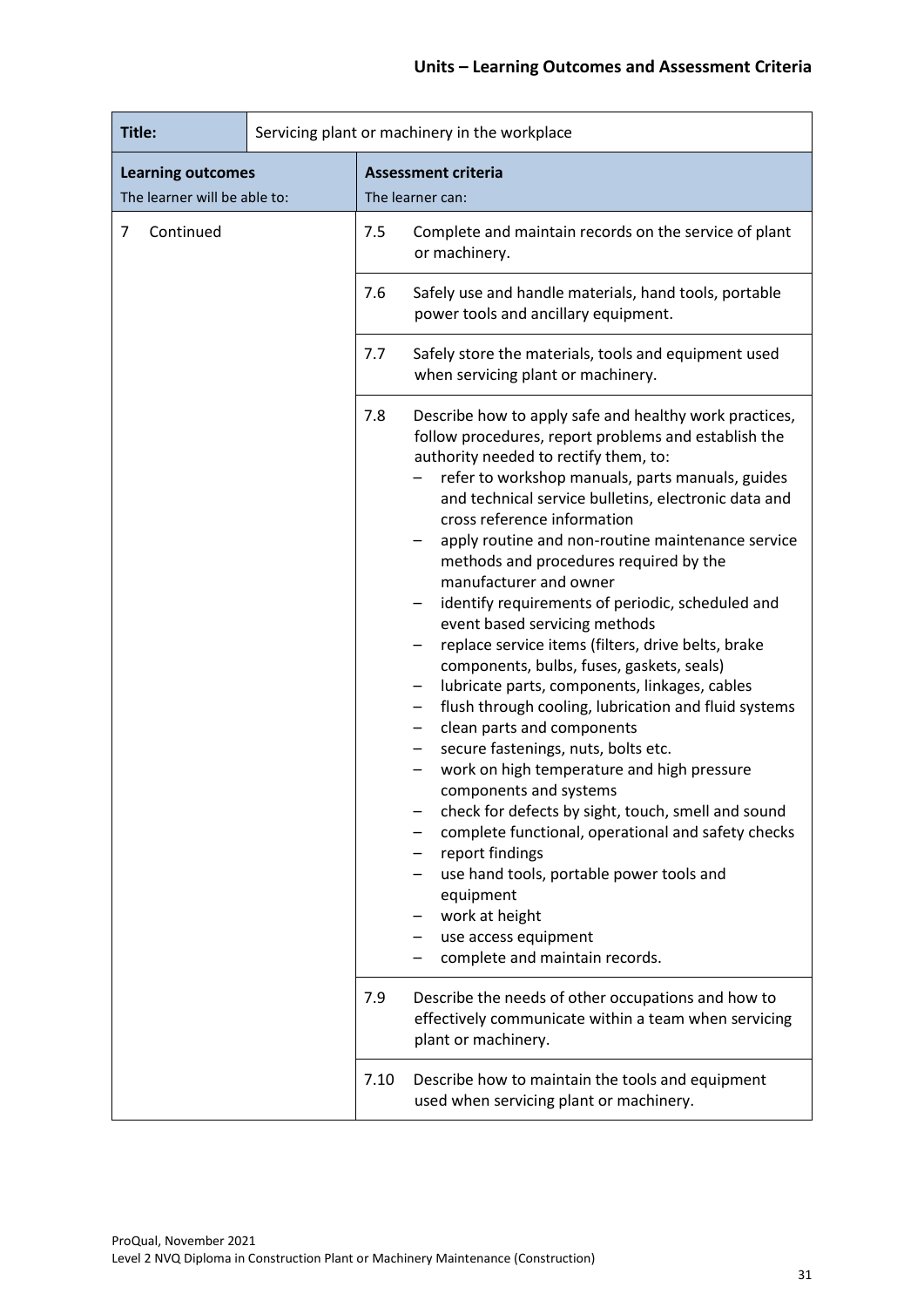| Title:                                                                                                                                                                                                                                                                                                                                                                                                                                           | Servicing plant or machinery in the workplace                                                        |  |  |  |  |  |
|--------------------------------------------------------------------------------------------------------------------------------------------------------------------------------------------------------------------------------------------------------------------------------------------------------------------------------------------------------------------------------------------------------------------------------------------------|------------------------------------------------------------------------------------------------------|--|--|--|--|--|
| Additional information about this unit                                                                                                                                                                                                                                                                                                                                                                                                           |                                                                                                      |  |  |  |  |  |
| This unit must be assessed in a work environment, in accordance the<br>Assessment<br>Guidance<br>ConstructionSkills' Consolidated Assessment Strategy for Construction and<br>the Built Environment.<br>Assessors for this unit must have verifiable, current industry experience and a<br>sufficient depth of relevant occupational expertise and knowledge, and must<br>use a combination of assessment methods as defined in the Consolidated |                                                                                                      |  |  |  |  |  |
|                                                                                                                                                                                                                                                                                                                                                                                                                                                  | Assessment Strategy.<br>Workplace evidence of skills cannot be simulated.                            |  |  |  |  |  |
| This unit must be assessed against the endorsements detailed within the<br>relevant NVQ Structure.                                                                                                                                                                                                                                                                                                                                               |                                                                                                      |  |  |  |  |  |
|                                                                                                                                                                                                                                                                                                                                                                                                                                                  | ProQual Level 2 NVQ Diploma in Construction Plant or Machinery<br>Maintenance (Construction)         |  |  |  |  |  |
|                                                                                                                                                                                                                                                                                                                                                                                                                                                  | Five of the following endorsements required:<br>Fluids, fuels, lubricants, coolants<br>Service items |  |  |  |  |  |
|                                                                                                                                                                                                                                                                                                                                                                                                                                                  | Lubrication<br>Flushing through                                                                      |  |  |  |  |  |
|                                                                                                                                                                                                                                                                                                                                                                                                                                                  | Cleaning parts and components<br>Fastenings secured                                                  |  |  |  |  |  |
| Sector Subject<br>Areas                                                                                                                                                                                                                                                                                                                                                                                                                          | 5.2 Building and Construction                                                                        |  |  |  |  |  |
| Availability for<br>use                                                                                                                                                                                                                                                                                                                                                                                                                          | Shared unit                                                                                          |  |  |  |  |  |
| Unit guided<br>learning hours                                                                                                                                                                                                                                                                                                                                                                                                                    | 47                                                                                                   |  |  |  |  |  |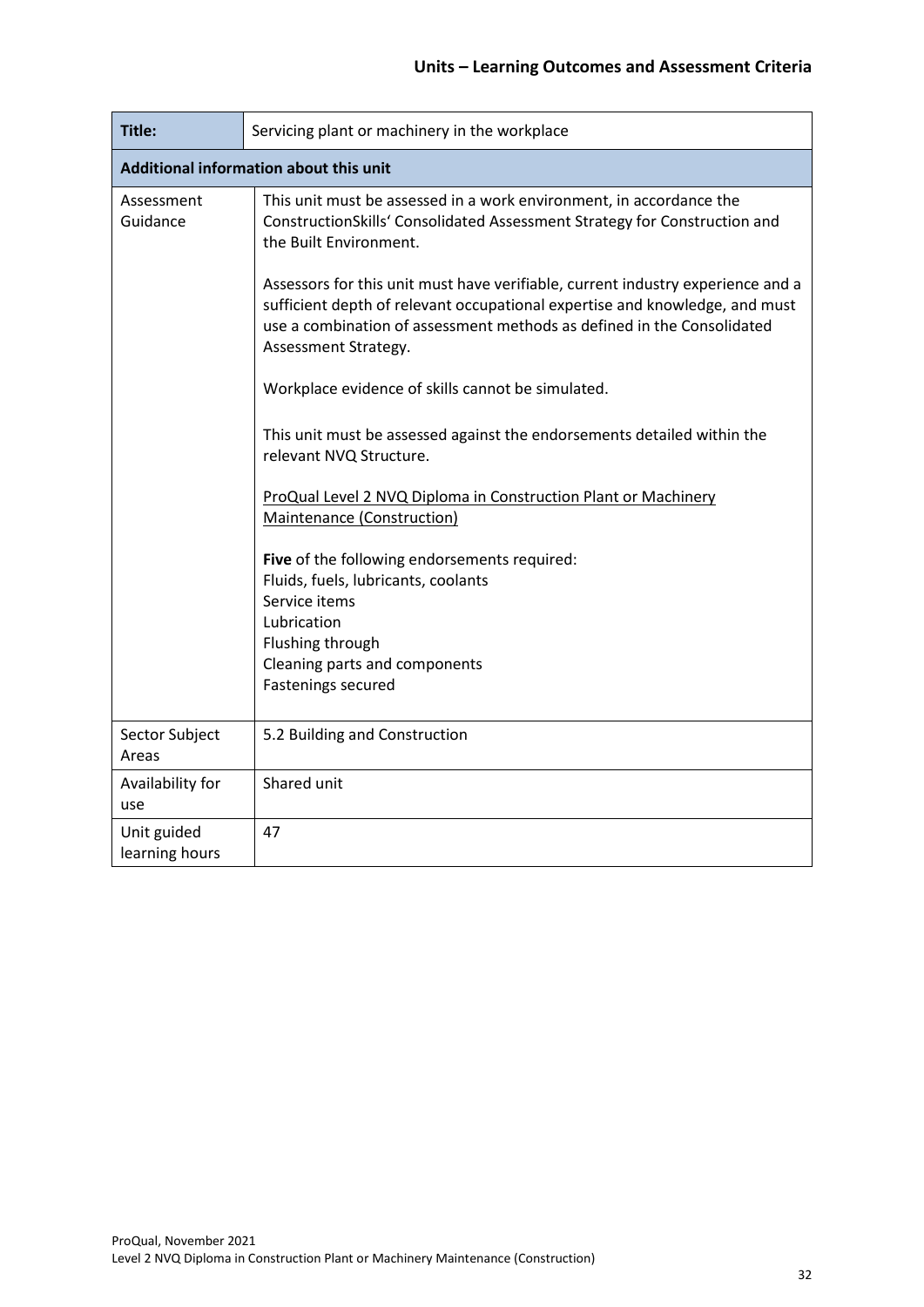| Title:                                                                                                                                                                                       |                                                                                                                                                  | Removing and replacing plant or machinery components to restore<br>operational use in the workplace                                                                                                                                                                         |                                                                                                                                                                                                                                                                                               |                                                                                                                                                           |  |
|----------------------------------------------------------------------------------------------------------------------------------------------------------------------------------------------|--------------------------------------------------------------------------------------------------------------------------------------------------|-----------------------------------------------------------------------------------------------------------------------------------------------------------------------------------------------------------------------------------------------------------------------------|-----------------------------------------------------------------------------------------------------------------------------------------------------------------------------------------------------------------------------------------------------------------------------------------------|-----------------------------------------------------------------------------------------------------------------------------------------------------------|--|
| <b>Unit Number:</b><br>L/616/4459                                                                                                                                                            |                                                                                                                                                  |                                                                                                                                                                                                                                                                             |                                                                                                                                                                                                                                                                                               |                                                                                                                                                           |  |
| <b>Learning outcomes</b><br>The learner will be able to:                                                                                                                                     |                                                                                                                                                  |                                                                                                                                                                                                                                                                             | <b>Assessment criteria</b><br>The learner can:                                                                                                                                                                                                                                                |                                                                                                                                                           |  |
| $\mathbf{1}$<br>Interpret the given<br>information relating to the<br>work and resources when<br>removing and replacing<br>plant or machinery<br>components to restore<br>operational use.   |                                                                                                                                                  |                                                                                                                                                                                                                                                                             | 1.1<br>Interpret and extract relevant information from<br>drawings, specifications, schedules, method statements,<br>risk assessments, workshop manuals, technical service<br>bulletins, parts manuals and manufacturers'<br>information.                                                     |                                                                                                                                                           |  |
|                                                                                                                                                                                              |                                                                                                                                                  |                                                                                                                                                                                                                                                                             | 1.2<br>Comply with information and/or instructions derived<br>from risk assessments and method statements.                                                                                                                                                                                    |                                                                                                                                                           |  |
|                                                                                                                                                                                              |                                                                                                                                                  |                                                                                                                                                                                                                                                                             | 1.3<br>Describe the organisational procedures developed to<br>report and rectify inappropriate information and<br>unsuitable resources and how they are implemented.                                                                                                                          |                                                                                                                                                           |  |
|                                                                                                                                                                                              |                                                                                                                                                  |                                                                                                                                                                                                                                                                             | 1.4<br>Describe different types of information, their source and<br>how they are interpreted in relation to:<br>drawings, specifications, schedules, method<br>technical service bulletins, parts manuals,                                                                                    | statements, risk assessments, workshop manuals,<br>manufacturers' information and current regulations<br>associated with plant and machinery maintenance. |  |
| $\overline{2}$<br>Know how to comply with<br>relevant legislation and<br>official guidance when<br>removing and replacing<br>plant or machinery<br>components to restore<br>operational use. |                                                                                                                                                  | Describe their responsibilities regarding potential accidents<br>2.1<br>and health hazards, whilst working:<br>in the workplace, below ground level, at height, in<br>confined spaces, with tools and equipment, with<br>materials and substances, with movement/storage of | materials and by manual handling and mechanical lifting.                                                                                                                                                                                                                                      |                                                                                                                                                           |  |
|                                                                                                                                                                                              |                                                                                                                                                  |                                                                                                                                                                                                                                                                             | 2.2<br>Describe the organisational security procedures for<br>tools, equipment and personal belongings in relation to<br>site, workplace, company and operative.                                                                                                                              |                                                                                                                                                           |  |
|                                                                                                                                                                                              |                                                                                                                                                  |                                                                                                                                                                                                                                                                             | 2.3<br>Explain what the accident reporting procedures are and<br>who is responsible for making reports.                                                                                                                                                                                       |                                                                                                                                                           |  |
| 3                                                                                                                                                                                            | Maintain safe and healthy<br>working practices when<br>removing and replacing<br>plant or machinery<br>components to restore<br>operational use. |                                                                                                                                                                                                                                                                             | Use health and safety control equipment and access<br>3.1<br>equipment (if applicable) safely to carry out the activity<br>in accordance with current legislation and organisational<br>requirements when removing and replacing plant or<br>machinery components to restore operational use. |                                                                                                                                                           |  |
|                                                                                                                                                                                              |                                                                                                                                                  |                                                                                                                                                                                                                                                                             | 3.2<br>Comply with information relating to specific risks to<br>health when removing and replacing plant or machinery<br>components to restore operational use.                                                                                                                               |                                                                                                                                                           |  |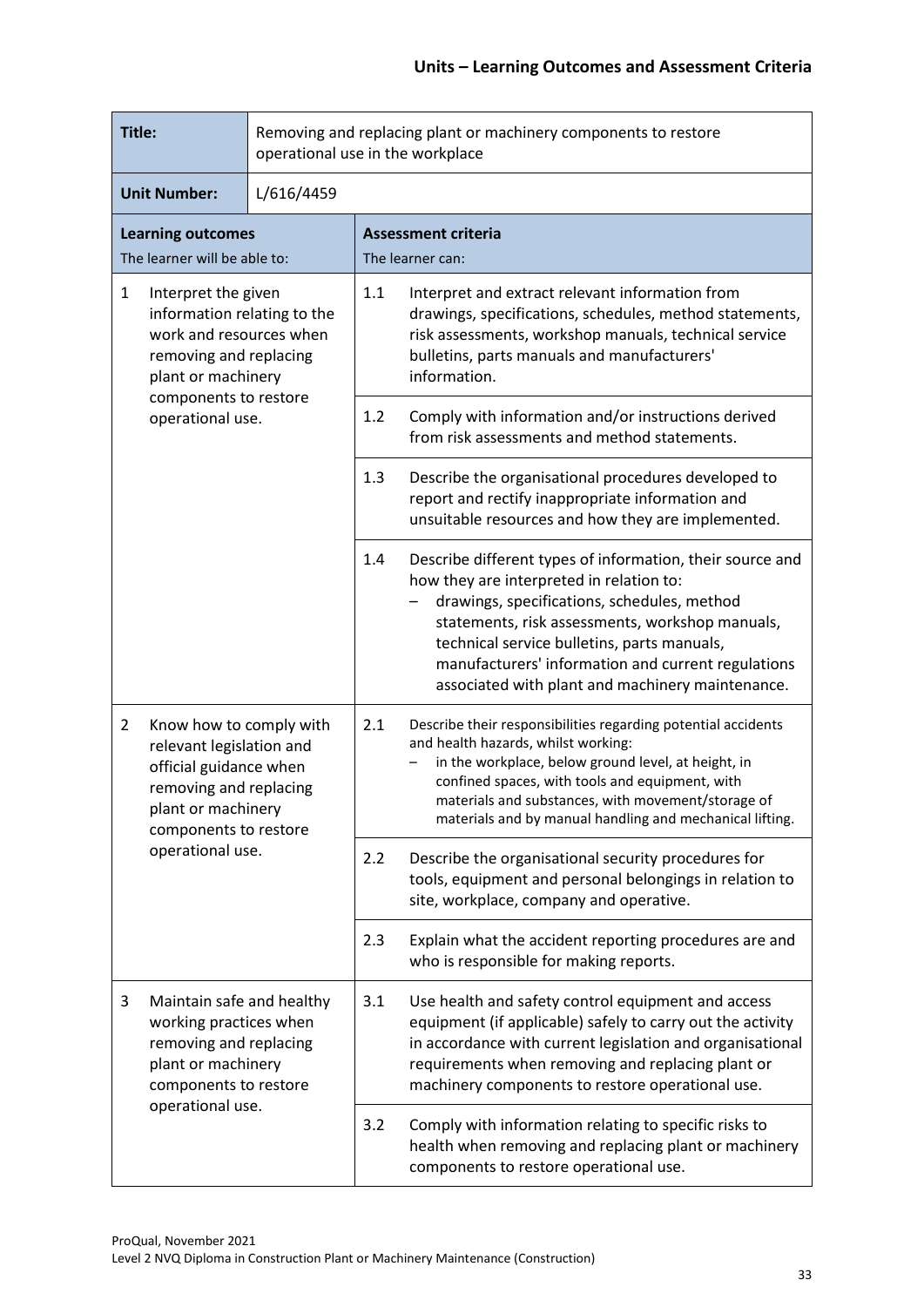| Title:                                                   |                                                                                        | Removing and replacing plant or machinery components to restore<br>operational use in the workplace |                                                                                                                                                                                                                                                                                                                                                                                                                                                                                                               |                                                                                                                                                                                                                            |  |
|----------------------------------------------------------|----------------------------------------------------------------------------------------|-----------------------------------------------------------------------------------------------------|---------------------------------------------------------------------------------------------------------------------------------------------------------------------------------------------------------------------------------------------------------------------------------------------------------------------------------------------------------------------------------------------------------------------------------------------------------------------------------------------------------------|----------------------------------------------------------------------------------------------------------------------------------------------------------------------------------------------------------------------------|--|
| <b>Learning outcomes</b><br>The learner will be able to: |                                                                                        | <b>Assessment criteria</b><br>The learner can:                                                      |                                                                                                                                                                                                                                                                                                                                                                                                                                                                                                               |                                                                                                                                                                                                                            |  |
| 3<br>Continued                                           |                                                                                        | 3.3                                                                                                 | Explain why and when health and safety control equipment,<br>identified by the principles of protection, should be used,<br>relating to removing and replacing plant or machinery<br>components to restore operational use and the types,<br>purpose and limitations of each type, the work situation and<br>general work environment, in relation to:<br>collective protective measures<br>personal protective equipment (PPE)<br>respiratory protective equipment (RPE)<br>local exhaust ventilation (LEV). |                                                                                                                                                                                                                            |  |
|                                                          |                                                                                        | 3.4                                                                                                 | Describe how the relevant health and safety control<br>equipment should be used in accordance with the given<br>instructions.                                                                                                                                                                                                                                                                                                                                                                                 |                                                                                                                                                                                                                            |  |
|                                                          |                                                                                        | 3.5                                                                                                 | Describe how emergencies should be responded to in<br>accordance with organisational authorisation and<br>personal skills when involved with fires, spillages,<br>injuries and other task-related hazards.                                                                                                                                                                                                                                                                                                    |                                                                                                                                                                                                                            |  |
| 4                                                        | Select the required quantity<br>and quality of resources for<br>the methods of work to |                                                                                                     | 4.1                                                                                                                                                                                                                                                                                                                                                                                                                                                                                                           | Select resources associated with own work in relation to<br>materials, components, fixings, fittings, tools,<br>equipment and consumables.                                                                                 |  |
|                                                          | machinery components to<br>restore operational use.                                    | remove and replace plant or                                                                         | 4.2<br>relation to:<br>consumables                                                                                                                                                                                                                                                                                                                                                                                                                                                                            | Describe the characteristics, quality, uses, sustainability,<br>limitations and defects associated with the resources in<br>fixings and fittings<br>hand tools, portable powered tools, specialist tools<br>and equipment. |  |
|                                                          |                                                                                        | 4.3<br>4.4                                                                                          |                                                                                                                                                                                                                                                                                                                                                                                                                                                                                                               | Describe how the resources should be used correctly<br>and how problems associated with the resources are<br>reported.                                                                                                     |  |
|                                                          |                                                                                        |                                                                                                     | Explain why the organisational procedures have been<br>developed and how they are used for the selection of<br>required resources.                                                                                                                                                                                                                                                                                                                                                                            |                                                                                                                                                                                                                            |  |
|                                                          |                                                                                        |                                                                                                     | 4.5                                                                                                                                                                                                                                                                                                                                                                                                                                                                                                           | Describe any potential hazards associated with the<br>resources and methods of work.                                                                                                                                       |  |
|                                                          |                                                                                        | 4.6                                                                                                 | Describe how to calculate quantity, length, area and<br>wastage associated with the method/procedure to<br>remove and replace plant and machinery components<br>to restore operational use.                                                                                                                                                                                                                                                                                                                   |                                                                                                                                                                                                                            |  |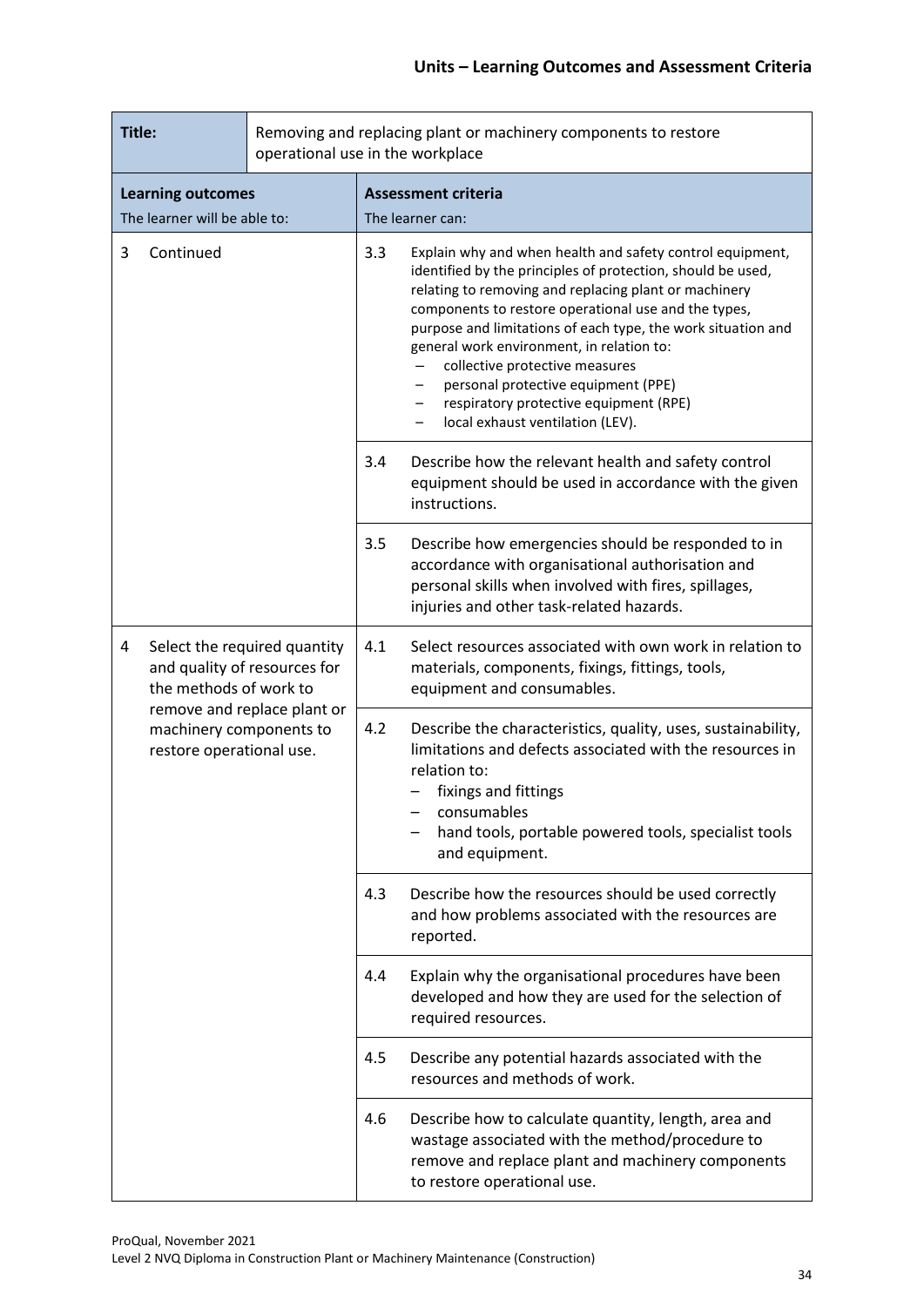| Title:                                                   |                                                                                                                                                                      | Removing and replacing plant or machinery components to restore<br>operational use in the workplace |                                                                                                                                                                                                                                   |                                                                                                                                                                                                                                                                                                                                       |  |
|----------------------------------------------------------|----------------------------------------------------------------------------------------------------------------------------------------------------------------------|-----------------------------------------------------------------------------------------------------|-----------------------------------------------------------------------------------------------------------------------------------------------------------------------------------------------------------------------------------|---------------------------------------------------------------------------------------------------------------------------------------------------------------------------------------------------------------------------------------------------------------------------------------------------------------------------------------|--|
| <b>Learning outcomes</b><br>The learner will be able to: |                                                                                                                                                                      |                                                                                                     | <b>Assessment criteria</b><br>The learner can:                                                                                                                                                                                    |                                                                                                                                                                                                                                                                                                                                       |  |
| 5                                                        | Minimise the risk of damage<br>to the work and<br>surrounding area when<br>removing and replacing<br>plant or machinery<br>components to restore<br>operational use. |                                                                                                     | 5.1                                                                                                                                                                                                                               | Protect the work and its surrounding area from damage<br>in accordance with safe working practices and<br>organisational procedures.                                                                                                                                                                                                  |  |
|                                                          |                                                                                                                                                                      |                                                                                                     | 5.2                                                                                                                                                                                                                               | Minimise damage and maintain a clean work space.                                                                                                                                                                                                                                                                                      |  |
|                                                          |                                                                                                                                                                      |                                                                                                     | 5.3                                                                                                                                                                                                                               | Dispose of waste in accordance with current legislation.                                                                                                                                                                                                                                                                              |  |
|                                                          |                                                                                                                                                                      |                                                                                                     | 5.4                                                                                                                                                                                                                               | Describe how to protect work from damage and the<br>purpose of protection in relation to general workplace<br>activities, other occupations and adverse weather<br>conditions.                                                                                                                                                        |  |
|                                                          |                                                                                                                                                                      | 5.5                                                                                                 | Explain why the disposal of waste should be carried out<br>safely in accordance with environmental<br>responsibilities, organisational procedures,<br>manufacturers' information, statutory regulations and<br>official guidance. |                                                                                                                                                                                                                                                                                                                                       |  |
| 6                                                        | Complete the work within<br>the allocated time when<br>removing and replacing<br>plant or machinery<br>components to restore<br>operational use.                     |                                                                                                     | 6.1                                                                                                                                                                                                                               | Demonstrate completion of the work within the<br>allocated time.                                                                                                                                                                                                                                                                      |  |
|                                                          |                                                                                                                                                                      |                                                                                                     | 6.2                                                                                                                                                                                                                               | Describe the purpose of the work programme and explain<br>why deadlines should be kept in relation to:<br>types of progress charts, timetables and estimated times<br>organisational procedures for reporting circumstances<br>which will affect the work programme.                                                                  |  |
| 7                                                        | Comply with the given<br>contract information to<br>machinery components to<br>restore operational use to<br>the required specification.                             | remove and replace plant or                                                                         | 7.1                                                                                                                                                                                                                               | Demonstrate the following work skills when removing and<br>replacing plant or machinery components to restore<br>operational use:<br>marking, supporting, unfastening, releasing, cleaning,<br>lubricating, protecting, aligning, adjusting, fitting, fixing,<br>securing, fastening and soldering.                                   |  |
|                                                          |                                                                                                                                                                      |                                                                                                     | 7.2                                                                                                                                                                                                                               | Remove and replace seven of the following plant or<br>machinery components to restore operational use to given<br>working instructions:<br>housing<br>transmission<br>steering<br>-<br>track or running gear<br>-<br>hydraulics<br>-<br>pump<br>-<br>brakes<br>electrics<br>electronics<br>ancillaries (blade, wear pads, boom, cab). |  |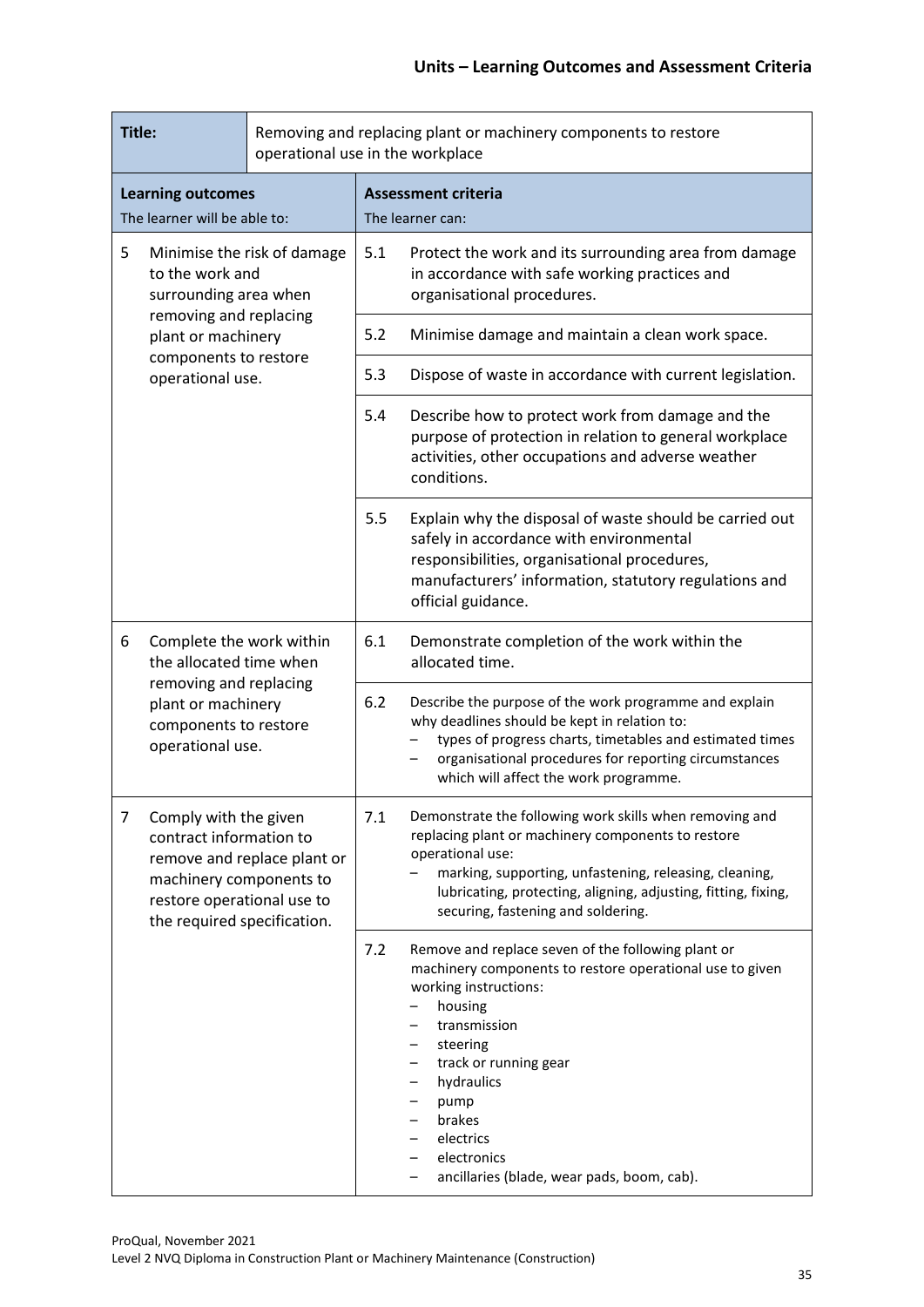| Title:                                                   | Removing and replacing plant or machinery components to restore<br>operational use in the workplace |                                                                                                                                                                                                                                                                                                                                                                                                                                                                                                                                                                                                                                                                                                                                                                                                                                                                                                                                                                                                                                                                                                                                                                                                                                                           |  |  |  |
|----------------------------------------------------------|-----------------------------------------------------------------------------------------------------|-----------------------------------------------------------------------------------------------------------------------------------------------------------------------------------------------------------------------------------------------------------------------------------------------------------------------------------------------------------------------------------------------------------------------------------------------------------------------------------------------------------------------------------------------------------------------------------------------------------------------------------------------------------------------------------------------------------------------------------------------------------------------------------------------------------------------------------------------------------------------------------------------------------------------------------------------------------------------------------------------------------------------------------------------------------------------------------------------------------------------------------------------------------------------------------------------------------------------------------------------------------|--|--|--|
| <b>Learning outcomes</b><br>The learner will be able to: |                                                                                                     | <b>Assessment criteria</b><br>The learner can:                                                                                                                                                                                                                                                                                                                                                                                                                                                                                                                                                                                                                                                                                                                                                                                                                                                                                                                                                                                                                                                                                                                                                                                                            |  |  |  |
| Continued<br>7                                           |                                                                                                     | 7.3<br>Complete functional, operational and safety checks on<br>plant or machinery components, to given working<br>instructions.                                                                                                                                                                                                                                                                                                                                                                                                                                                                                                                                                                                                                                                                                                                                                                                                                                                                                                                                                                                                                                                                                                                          |  |  |  |
|                                                          |                                                                                                     | Complete and maintain records when removing and<br>7.4<br>replacing plant or machinery components to restore<br>operational use.                                                                                                                                                                                                                                                                                                                                                                                                                                                                                                                                                                                                                                                                                                                                                                                                                                                                                                                                                                                                                                                                                                                          |  |  |  |
|                                                          |                                                                                                     | 7.5<br>Safely use and handle materials, hand tools, specialist<br>tools, portable power tools and ancillary equipment.                                                                                                                                                                                                                                                                                                                                                                                                                                                                                                                                                                                                                                                                                                                                                                                                                                                                                                                                                                                                                                                                                                                                    |  |  |  |
|                                                          |                                                                                                     | 7.6<br>Safely store the materials, tools and equipment used<br>when removing and replacing plant or machinery<br>components to restore operational use.                                                                                                                                                                                                                                                                                                                                                                                                                                                                                                                                                                                                                                                                                                                                                                                                                                                                                                                                                                                                                                                                                                   |  |  |  |
|                                                          |                                                                                                     | Describe how to apply safe and healthy work practices,<br>7.7<br>follow procedures, report problems and establish the<br>authority needed to rectify them, to:<br>prepare and isolate plant and machine and notify<br>others<br>identify components and tag or label<br>mark components prior to removal, punch, paint,<br>chalk, scribe, label, and tape to assist replacement<br>release residual energy, electric, pressure (sprung,<br>hydraulic, pneumatic) and fluid (fuels, coolants and<br>lubricants)<br>support components<br>protect components, threads, keyways, seals, faces,<br>wires, links and connections<br>remove and replace the following components:<br>housing, transmission, steering, track or running<br>gear, hydraulics, pump, brakes, electrics,<br>electronics, ancillaries (blade, wear pads, boom,<br>cab)<br>position, align and connect components with push<br>and press fit, soldering, locking pins, threaded<br>devices, clips and specialist retaining devices<br>apply torque loadings<br>assess the operational integrity of replaced<br>components<br>use hand tools, portable power tools, specialist tools<br>and equipment<br>work at height<br>use access equipment<br>-<br>complete and maintain records. |  |  |  |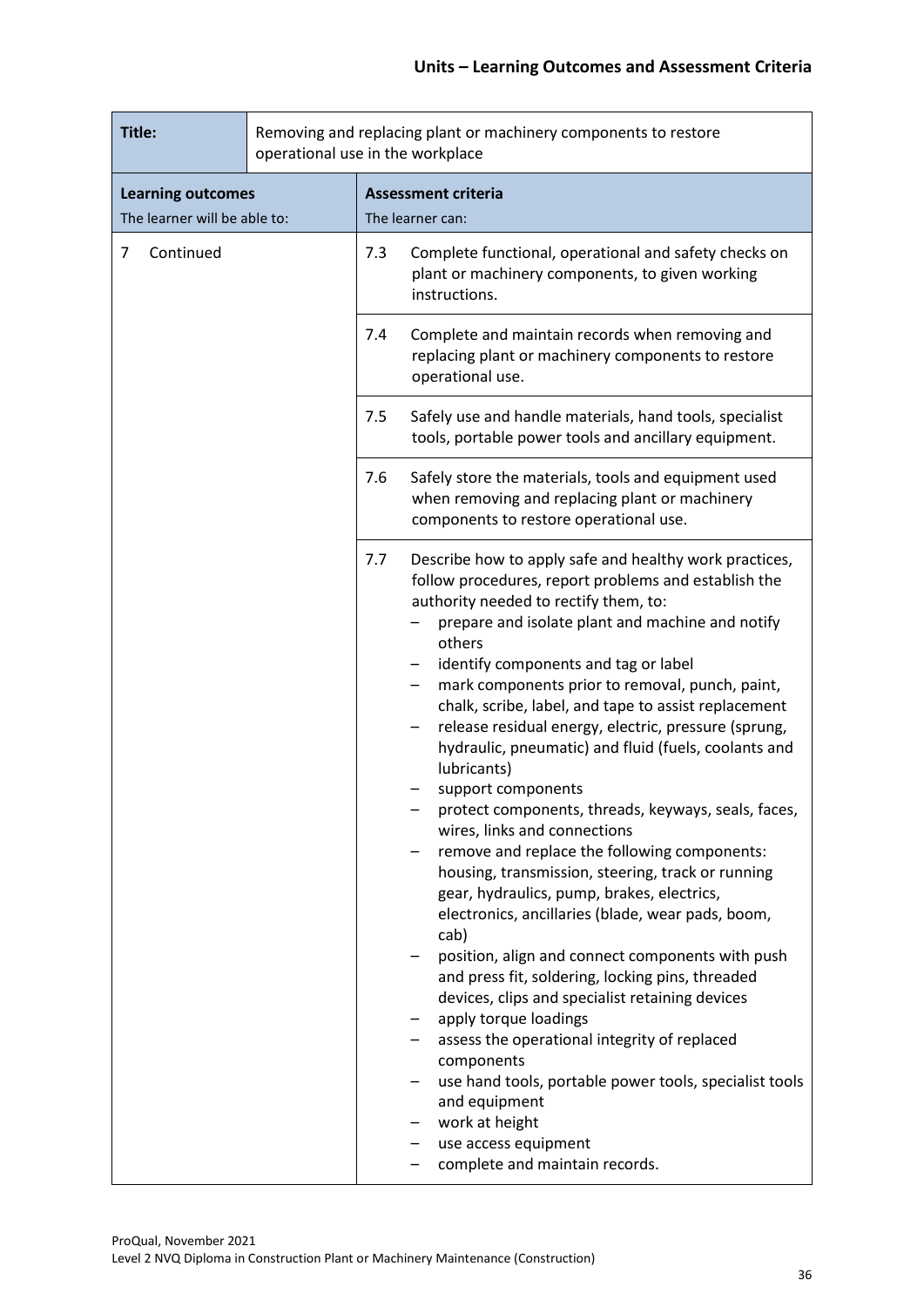| Title:                                                   | Removing and replacing plant or machinery components to restore<br>operational use in the workplace |     |                                                                                                                                                                                         |
|----------------------------------------------------------|-----------------------------------------------------------------------------------------------------|-----|-----------------------------------------------------------------------------------------------------------------------------------------------------------------------------------------|
| <b>Learning outcomes</b><br>The learner will be able to: |                                                                                                     |     | <b>Assessment criteria</b><br>The learner can:                                                                                                                                          |
| Continued                                                |                                                                                                     | 7.8 | Describe the needs of other occupations and how to<br>effectively communicate within a team when removing<br>and replacing plant or machinery components to<br>restore operational use. |
|                                                          |                                                                                                     | 7.9 | Describe how to maintain the tools and equipment used<br>when removing and replacing plant or machinery<br>components to restore operational use.                                       |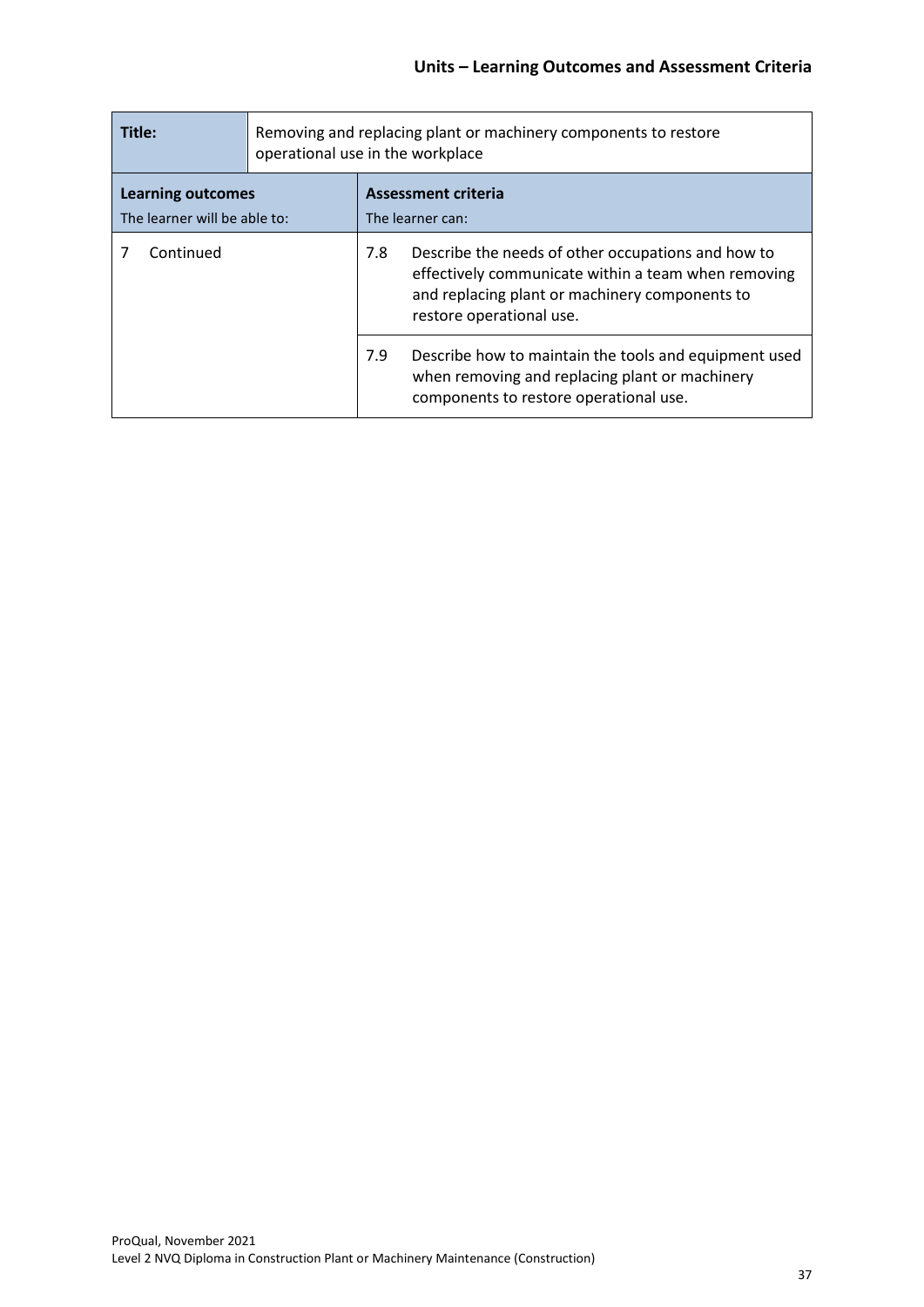| Title:                        | Removing and replacing plant or machinery components to restore operational<br>use in the workplace                                                                                                                                                                                                                                                                                                                                                                                                                                                                                                                                                                                                                                                                                                                                                                                                              |  |  |  |  |  |  |  |
|-------------------------------|------------------------------------------------------------------------------------------------------------------------------------------------------------------------------------------------------------------------------------------------------------------------------------------------------------------------------------------------------------------------------------------------------------------------------------------------------------------------------------------------------------------------------------------------------------------------------------------------------------------------------------------------------------------------------------------------------------------------------------------------------------------------------------------------------------------------------------------------------------------------------------------------------------------|--|--|--|--|--|--|--|
|                               | Additional information about this unit                                                                                                                                                                                                                                                                                                                                                                                                                                                                                                                                                                                                                                                                                                                                                                                                                                                                           |  |  |  |  |  |  |  |
| Assessment<br>Guidance        | This unit must be assessed in a work environment, in accordance with the<br>ConstructionSkills' Consolidated Assessment Strategy for Construction and<br>the Built Environment.<br>Assessors for this unit must have verifiable, current industry experience and<br>a sufficient depth of relevant occupational expertise and knowledge, and<br>must use a combination of assessment methods as defined in the<br>Consolidated Assessment Strategy.<br>Workplace evidence of skills cannot be simulated.<br>This unit must be assessed against the endorsements detailed within the<br>relevant NVQ Structure.<br>ProQual Level 2 NVQ Diploma in Construction Plant or Machinery<br>Maintenance (Construction)<br>Seven of the following endorsements required:<br>Housing<br>Transmission<br>Steering<br>Track or running gear<br>Hydraulic<br>Pump<br><b>Brakes</b><br>Electrical<br>Electronic<br>Ancillaries |  |  |  |  |  |  |  |
| Sector Subject<br>Areas       | 5.2 Building and Construction                                                                                                                                                                                                                                                                                                                                                                                                                                                                                                                                                                                                                                                                                                                                                                                                                                                                                    |  |  |  |  |  |  |  |
| Availability for use          | Shared unit                                                                                                                                                                                                                                                                                                                                                                                                                                                                                                                                                                                                                                                                                                                                                                                                                                                                                                      |  |  |  |  |  |  |  |
| Unit guided<br>learning hours | 117                                                                                                                                                                                                                                                                                                                                                                                                                                                                                                                                                                                                                                                                                                                                                                                                                                                                                                              |  |  |  |  |  |  |  |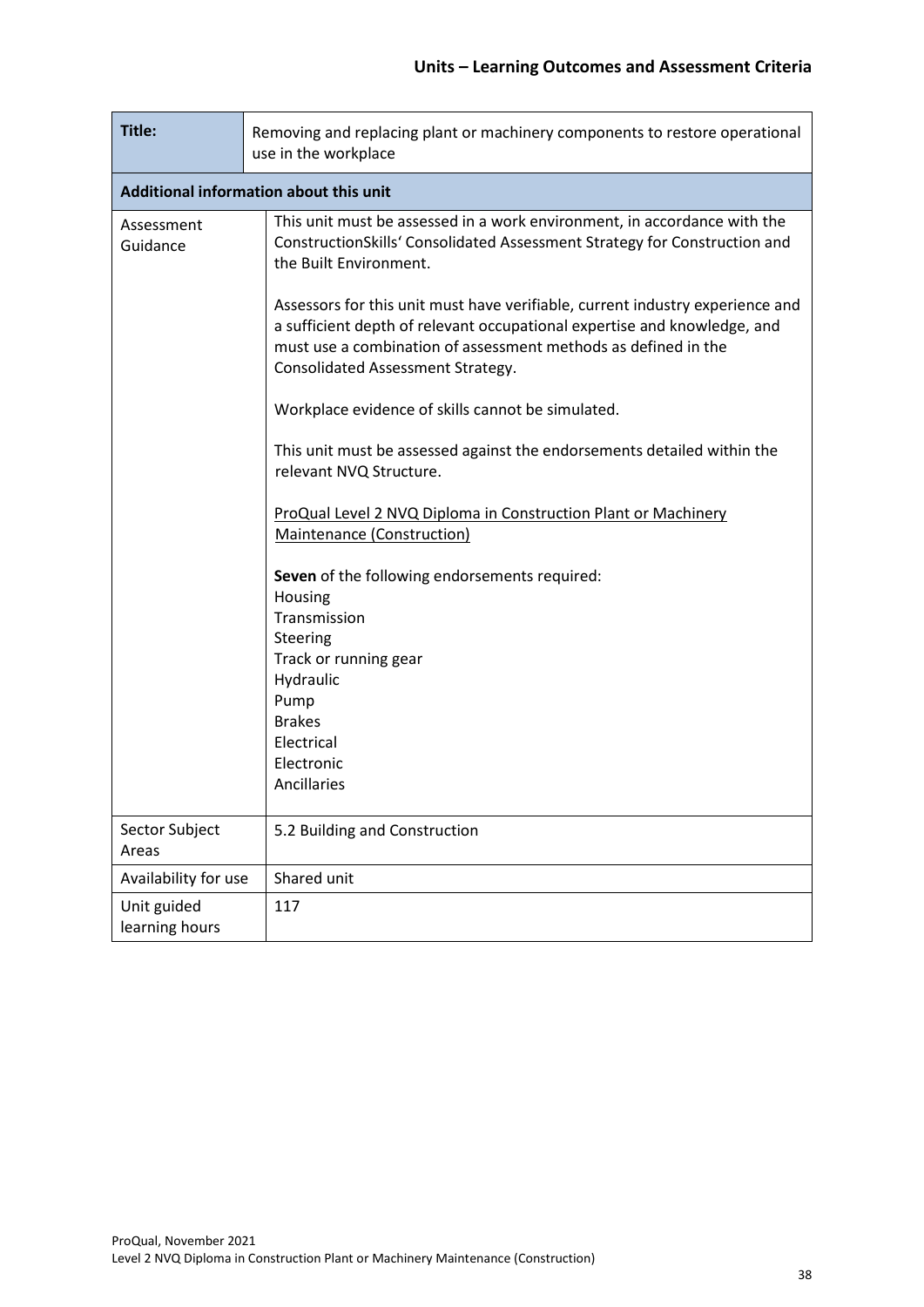| Title:                                                                                                                                            |                                                                                                                                                         |                            | Dismantling and assembling plant or machinery components to replace worn,<br>damaged or faulty parts in the workplace                                                                                                              |                                                                                                                                                                                                                                                                                                                                     |  |  |
|---------------------------------------------------------------------------------------------------------------------------------------------------|---------------------------------------------------------------------------------------------------------------------------------------------------------|----------------------------|------------------------------------------------------------------------------------------------------------------------------------------------------------------------------------------------------------------------------------|-------------------------------------------------------------------------------------------------------------------------------------------------------------------------------------------------------------------------------------------------------------------------------------------------------------------------------------|--|--|
| <b>Unit Number:</b><br>F/616/4460                                                                                                                 |                                                                                                                                                         |                            |                                                                                                                                                                                                                                    |                                                                                                                                                                                                                                                                                                                                     |  |  |
|                                                                                                                                                   | <b>Learning outcomes</b><br>The learner will be able to:                                                                                                |                            |                                                                                                                                                                                                                                    | <b>Assessment criteria</b><br>The learner can:                                                                                                                                                                                                                                                                                      |  |  |
| $\mathbf{1}$<br>Interpret the given<br>information relating to the<br>work and resources when<br>dismantling and assembling<br>plant or machinery |                                                                                                                                                         | $1.1\,$                    | Interpret and extract relevant information from<br>drawings, specifications, schedules, method statements,<br>risk assessments, workshop manuals, technical service<br>bulletins, parts manuals and manufacturers'<br>information. |                                                                                                                                                                                                                                                                                                                                     |  |  |
|                                                                                                                                                   | components to replace<br>worn, damaged or faulty<br>parts.                                                                                              |                            | 1.2                                                                                                                                                                                                                                | Comply with information and/or instructions derived<br>from risk assessments and method statements.                                                                                                                                                                                                                                 |  |  |
|                                                                                                                                                   |                                                                                                                                                         |                            | 1.3                                                                                                                                                                                                                                | Describe the organisational procedures developed to<br>report and rectify inappropriate information and<br>unsuitable resources and how they are implemented.                                                                                                                                                                       |  |  |
|                                                                                                                                                   |                                                                                                                                                         |                            | 1.4                                                                                                                                                                                                                                | Describe different types of information, their source and<br>how they are interpreted in relation to:<br>drawings, specifications, schedules, method<br>statements, risk assessments, manufacturers'<br>information and current regulations associated with<br>the dismantling and assembly of plant and<br>machinery components.   |  |  |
| $\overline{2}$                                                                                                                                    | Know how to comply with<br>relevant legislation and<br>official guidance when<br>plant or machinery<br>components to replace<br>worn, damaged or faulty | dismantling and assembling | 2.1                                                                                                                                                                                                                                | Describe their responsibilities regarding potential<br>accidents and health hazards, whilst working:<br>in the workplace, below ground level, at height, in<br>confined spaces, with tools and equipment, with<br>materials and substances, with movement/storage<br>of materials and by manual handling and mechanical<br>lifting. |  |  |
|                                                                                                                                                   | parts.                                                                                                                                                  |                            | 2.2                                                                                                                                                                                                                                | Describe the organisational security procedures for<br>tools, equipment and personal belongings in relation to<br>site, workplace, company and operative.                                                                                                                                                                           |  |  |
|                                                                                                                                                   |                                                                                                                                                         |                            | 2.3                                                                                                                                                                                                                                | Explain what the accident reporting procedures are and<br>who is responsible for making reports.                                                                                                                                                                                                                                    |  |  |
| 3                                                                                                                                                 | Maintain safe and healthy<br>working practices when<br>plant or machinery<br>components to replace<br>worn, damaged or faulty<br>parts.                 | dismantling and assembling | 3.1                                                                                                                                                                                                                                | Use health and safety control equipment and access<br>equipment (if applicable) safely to carry out the activity<br>in accordance with current legislation and organisational<br>requirements when dismantling and assembling plant or<br>machinery components to replace worn, damaged or<br>faulty parts.                         |  |  |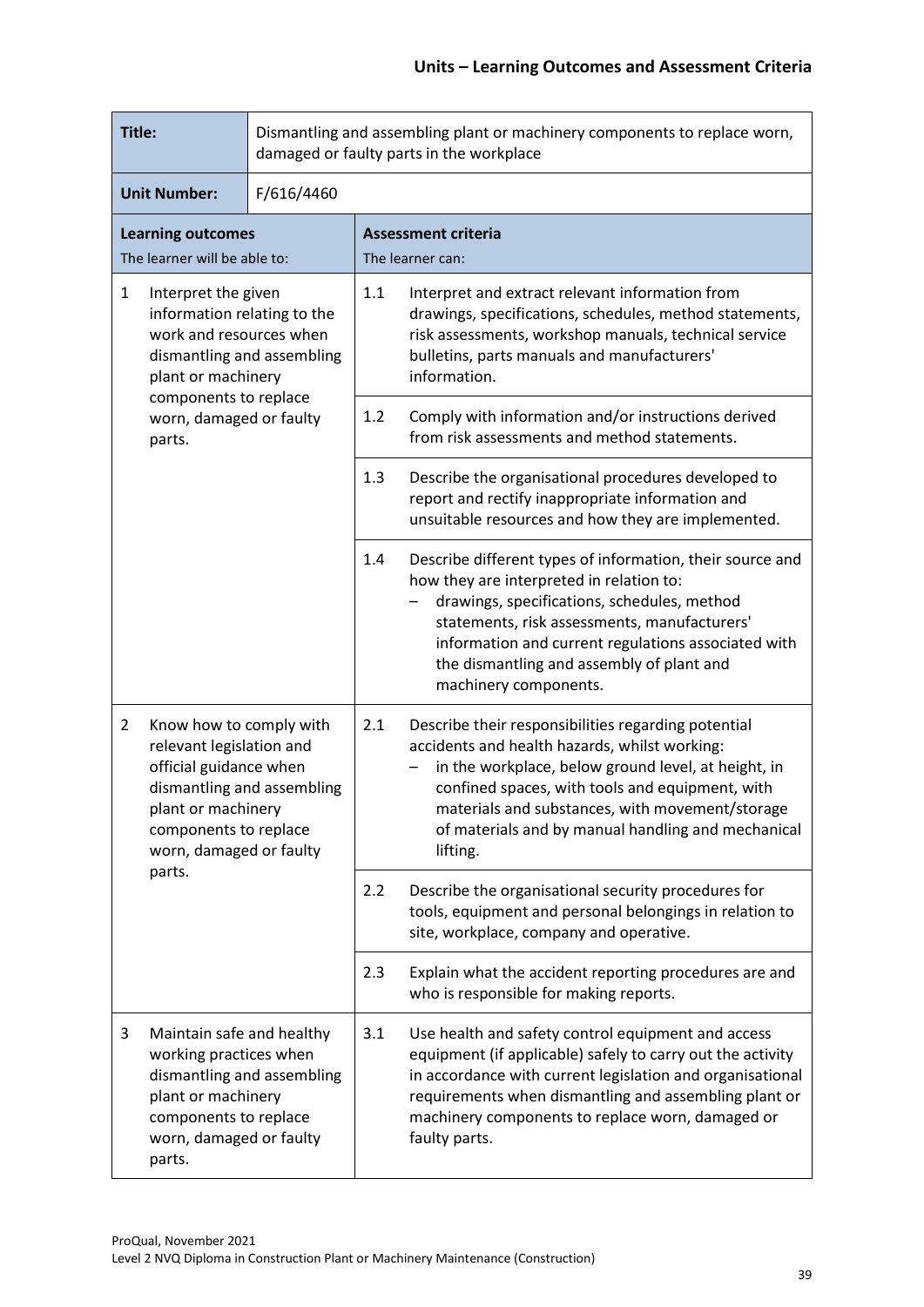| Title:                                                                                                     |                                                                                        |     | Dismantling and assembling plant or machinery components to replace worn,<br>damaged or faulty parts in the workplace                                                                                                                                      |                                                                                                                                                                                                                                                                                                                                                                                                                                                                                                                                         |
|------------------------------------------------------------------------------------------------------------|----------------------------------------------------------------------------------------|-----|------------------------------------------------------------------------------------------------------------------------------------------------------------------------------------------------------------------------------------------------------------|-----------------------------------------------------------------------------------------------------------------------------------------------------------------------------------------------------------------------------------------------------------------------------------------------------------------------------------------------------------------------------------------------------------------------------------------------------------------------------------------------------------------------------------------|
|                                                                                                            | <b>Learning outcomes</b>                                                               |     |                                                                                                                                                                                                                                                            | <b>Assessment criteria</b>                                                                                                                                                                                                                                                                                                                                                                                                                                                                                                              |
|                                                                                                            | The learner will be able to:                                                           |     |                                                                                                                                                                                                                                                            | The learner can:                                                                                                                                                                                                                                                                                                                                                                                                                                                                                                                        |
| 3<br>Continued                                                                                             |                                                                                        | 3.2 | Comply with information relating to specific risks to<br>health when dismantling and assembling plant or<br>machinery components to replace worn, damaged or<br>faulty parts.                                                                              |                                                                                                                                                                                                                                                                                                                                                                                                                                                                                                                                         |
|                                                                                                            |                                                                                        |     | 3.3                                                                                                                                                                                                                                                        | Explain why and when health and safety control<br>equipment, identified by the principles of protection,<br>should be used, relating to dismantling and assembling<br>plant or machinery components to replace worn,<br>damaged or faulty parts and the types, purpose and<br>limitations of each type, the work situation and general<br>work environment, in relation to:<br>collective protective measures<br>personal protective equipment (PPE)<br>respiratory protective equipment (RPE)<br>-<br>local exhaust ventilation (LEV). |
|                                                                                                            |                                                                                        |     | 3.4                                                                                                                                                                                                                                                        | Describe how the relevant health and safety control<br>equipment should be used in accordance with the given<br>instructions.                                                                                                                                                                                                                                                                                                                                                                                                           |
|                                                                                                            |                                                                                        |     | 3.5                                                                                                                                                                                                                                                        | Describe how emergencies should be responded to in<br>accordance with organisational authorisation and<br>personal skills when involved with fires, spillages,<br>injuries and other task-related hazards.                                                                                                                                                                                                                                                                                                                              |
| 4                                                                                                          | Select the required quantity<br>and quality of resources for<br>the methods of work to |     | 4.1                                                                                                                                                                                                                                                        | Select resources associated with own work in relation to<br>materials, components, fixings, tools, equipment and<br>consumables.                                                                                                                                                                                                                                                                                                                                                                                                        |
| dismantle and assemble<br>plant or machinery<br>components to replace<br>worn, damaged or faulty<br>parts. |                                                                                        | 4.2 | Describe the characteristics, quality, uses, sustainability,<br>limitations and defects associated with the resources in<br>relation to:<br>fixtures and fittings<br>consumables<br>hand tools, portable powered tools, specialist tools<br>and equipment. |                                                                                                                                                                                                                                                                                                                                                                                                                                                                                                                                         |
|                                                                                                            |                                                                                        | 4.3 | Describe how the resources should be used correctly<br>and how problems associated with the resources are<br>reported.                                                                                                                                     |                                                                                                                                                                                                                                                                                                                                                                                                                                                                                                                                         |
|                                                                                                            |                                                                                        | 4.4 | Explain why the organisational procedures have been<br>developed and how they are used for the selection of<br>required resources.                                                                                                                         |                                                                                                                                                                                                                                                                                                                                                                                                                                                                                                                                         |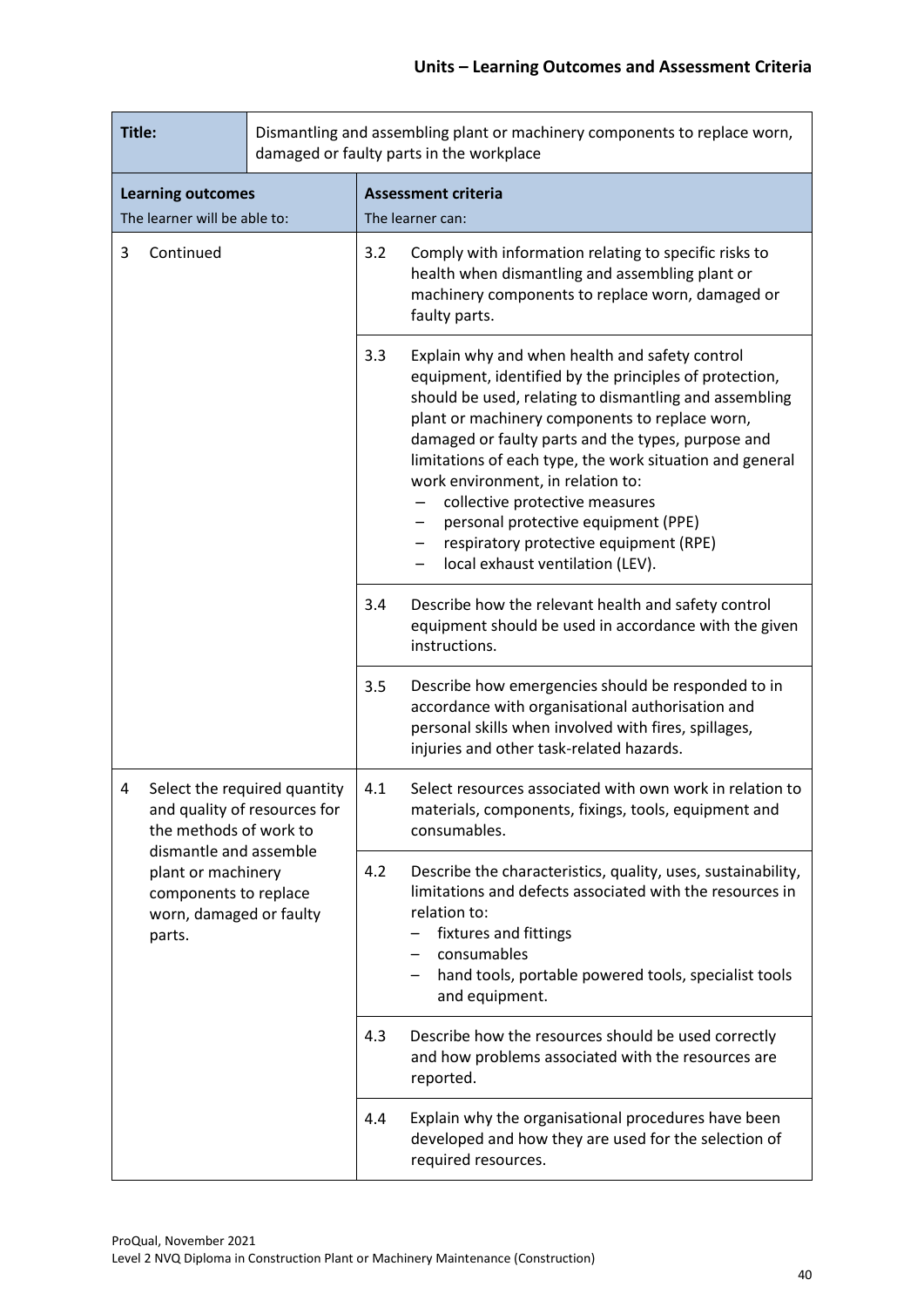| Title:                                                                                                         |                                                                                                                                                                                                 |                                                                                                                                                                                                                                                                            | Dismantling and assembling plant or machinery components to replace worn,<br>damaged or faulty parts in the workplace                                                                                         |                                                                                                                                                                                                                                                                                                                                     |
|----------------------------------------------------------------------------------------------------------------|-------------------------------------------------------------------------------------------------------------------------------------------------------------------------------------------------|----------------------------------------------------------------------------------------------------------------------------------------------------------------------------------------------------------------------------------------------------------------------------|---------------------------------------------------------------------------------------------------------------------------------------------------------------------------------------------------------------|-------------------------------------------------------------------------------------------------------------------------------------------------------------------------------------------------------------------------------------------------------------------------------------------------------------------------------------|
|                                                                                                                | <b>Learning outcomes</b><br>The learner will be able to:                                                                                                                                        |                                                                                                                                                                                                                                                                            |                                                                                                                                                                                                               | <b>Assessment criteria</b><br>The learner can:                                                                                                                                                                                                                                                                                      |
| 4                                                                                                              | Continued                                                                                                                                                                                       |                                                                                                                                                                                                                                                                            | 4.5                                                                                                                                                                                                           | Describe any potential hazards associated with the<br>resources and methods of work.                                                                                                                                                                                                                                                |
|                                                                                                                |                                                                                                                                                                                                 | 4.6                                                                                                                                                                                                                                                                        | Describe how to calculate quantity, length, area and<br>wastage associated with the method/procedure to<br>dismantle and assemble plant and machinery<br>components to replace worn, damaged or faulty parts. |                                                                                                                                                                                                                                                                                                                                     |
| 5                                                                                                              | to the work and<br>surrounding area when                                                                                                                                                        | Minimise the risk of damage                                                                                                                                                                                                                                                | 5.1                                                                                                                                                                                                           | Protect the work and its surrounding area from damage<br>in accordance with safe working practices and<br>organisational procedures.                                                                                                                                                                                                |
|                                                                                                                | dismantling and assembling<br>plant or machinery                                                                                                                                                |                                                                                                                                                                                                                                                                            | 5.2                                                                                                                                                                                                           | Minimise damage and maintain a clean work space.                                                                                                                                                                                                                                                                                    |
|                                                                                                                | components to replace<br>worn, damaged or faulty                                                                                                                                                |                                                                                                                                                                                                                                                                            | 5.3                                                                                                                                                                                                           | Dispose of waste in accordance with current legislation.                                                                                                                                                                                                                                                                            |
|                                                                                                                | parts.                                                                                                                                                                                          | 5.4                                                                                                                                                                                                                                                                        | Describe how to protect work from damage and the<br>purpose of protection in relation to general workplace<br>activities, other occupations and adverse weather<br>conditions.                                |                                                                                                                                                                                                                                                                                                                                     |
|                                                                                                                |                                                                                                                                                                                                 |                                                                                                                                                                                                                                                                            | 5.5                                                                                                                                                                                                           | Explain why the disposal of waste should be carried out<br>safely in accordance with environmental<br>responsibilities, organisational procedures,<br>manufacturers' information, statutory regulations and<br>official guidance.                                                                                                   |
| 6.                                                                                                             | Complete the work within<br>the allocated time when                                                                                                                                             |                                                                                                                                                                                                                                                                            | 6.1                                                                                                                                                                                                           | Demonstrate completion of the work within the<br>allocated time.                                                                                                                                                                                                                                                                    |
| dismantling and assembling<br>plant or machinery<br>components to replace<br>worn, damaged or faulty<br>parts. | 6.2                                                                                                                                                                                             | Describe the purpose of the work programme and<br>explain why deadlines should be kept in relation to:<br>types of progress charts, timetables and estimated<br>times<br>organisational procedures for reporting<br>circumstances which will affect the work<br>programme. |                                                                                                                                                                                                               |                                                                                                                                                                                                                                                                                                                                     |
| 7                                                                                                              | Comply with the given<br>contract information to<br>dismantle and assemble<br>plant or machinery<br>components to replace<br>worn, damaged or faulty<br>parts to the required<br>specification. |                                                                                                                                                                                                                                                                            | 7.1                                                                                                                                                                                                           | Demonstrate the following work skills when dismantling<br>and assembling plant or machinery components to<br>replace worn, damaged or faulty parts:<br>measuring, marking, supporting, unfastening,<br>releasing, cleaning, lubricating, protecting, aligning,<br>adjusting, fitting, fixing, securing, fastening and<br>soldering. |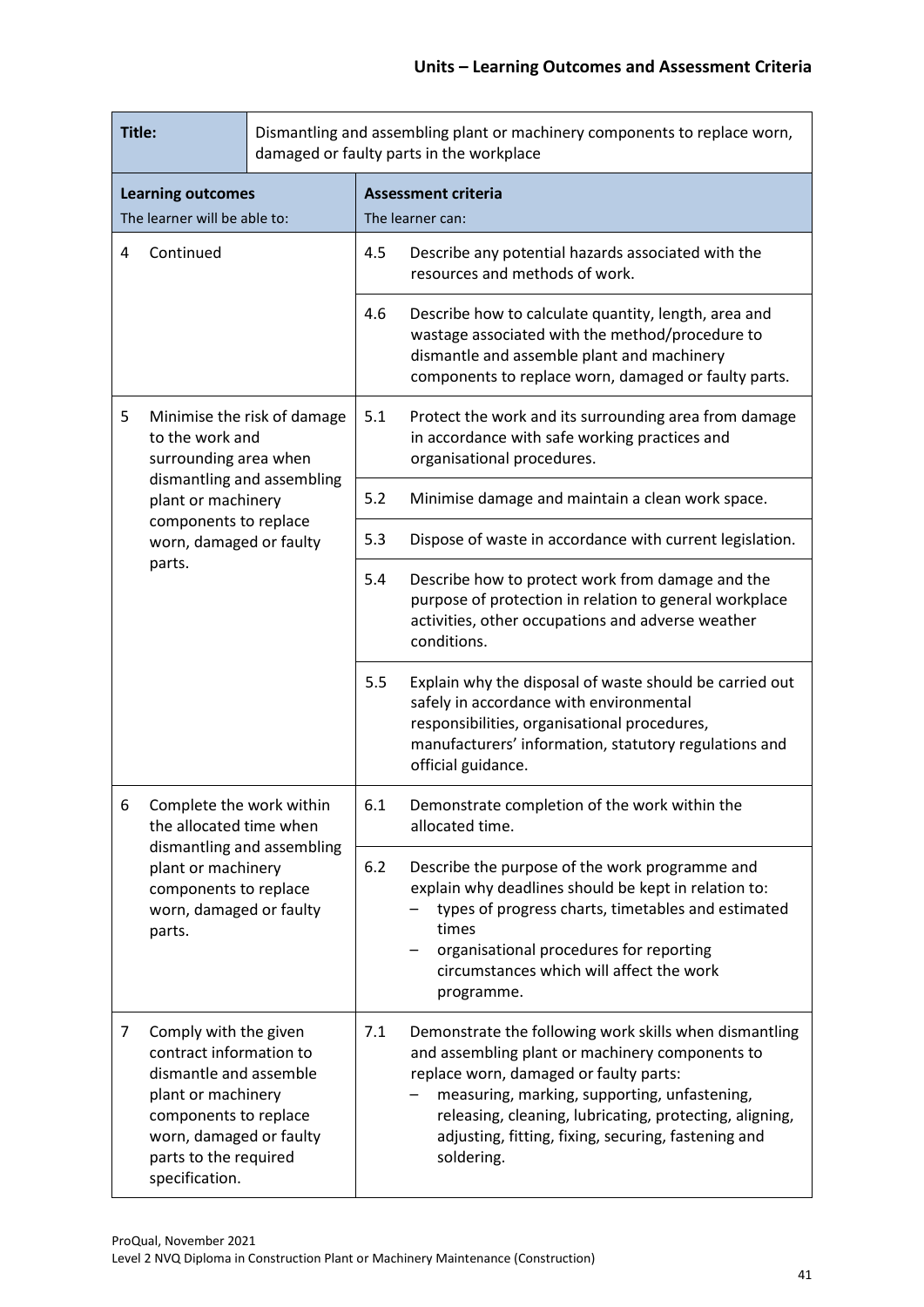| Title:                                                   | Dismantling and assembling plant or machinery components to replace worn,<br>damaged or faulty parts in the workplace |                                                                                                                                                                                                                                                                                                                                              |  |
|----------------------------------------------------------|-----------------------------------------------------------------------------------------------------------------------|----------------------------------------------------------------------------------------------------------------------------------------------------------------------------------------------------------------------------------------------------------------------------------------------------------------------------------------------|--|
| <b>Learning outcomes</b><br>The learner will be able to: |                                                                                                                       | <b>Assessment criteria</b><br>The learner can:                                                                                                                                                                                                                                                                                               |  |
| Continued<br>7                                           |                                                                                                                       | 7.2<br>Dismantle and assemble plant or machinery<br>components and sub-assemblies to replace worn,<br>damaged or faulty parts, to given working instructions,<br>for four of the following:<br>power unit<br>transmission<br>steering<br>hydraulics<br>pump<br>brakes<br>electrics<br>electronics<br>ancillaries (blade, boom, cab, drives). |  |
|                                                          |                                                                                                                       | Complete functional, operational and safety checks on<br>7.3<br>plant or machinery components, to given working<br>instructions.                                                                                                                                                                                                             |  |
|                                                          |                                                                                                                       | Complete and maintain records when dismantling and<br>7.4<br>assembling plant or machinery components to replace<br>worn, damaged or faulty parts.                                                                                                                                                                                           |  |
|                                                          |                                                                                                                       | 7.5<br>Safely use and handle materials, hand tools, specialist<br>tools, portable power tools and ancillary equipment.                                                                                                                                                                                                                       |  |
|                                                          |                                                                                                                       | Safely store the materials, tools and equipment used<br>7.6<br>when dismantling and assembling plant or machinery<br>components to replace worn, damaged or faulty parts.                                                                                                                                                                    |  |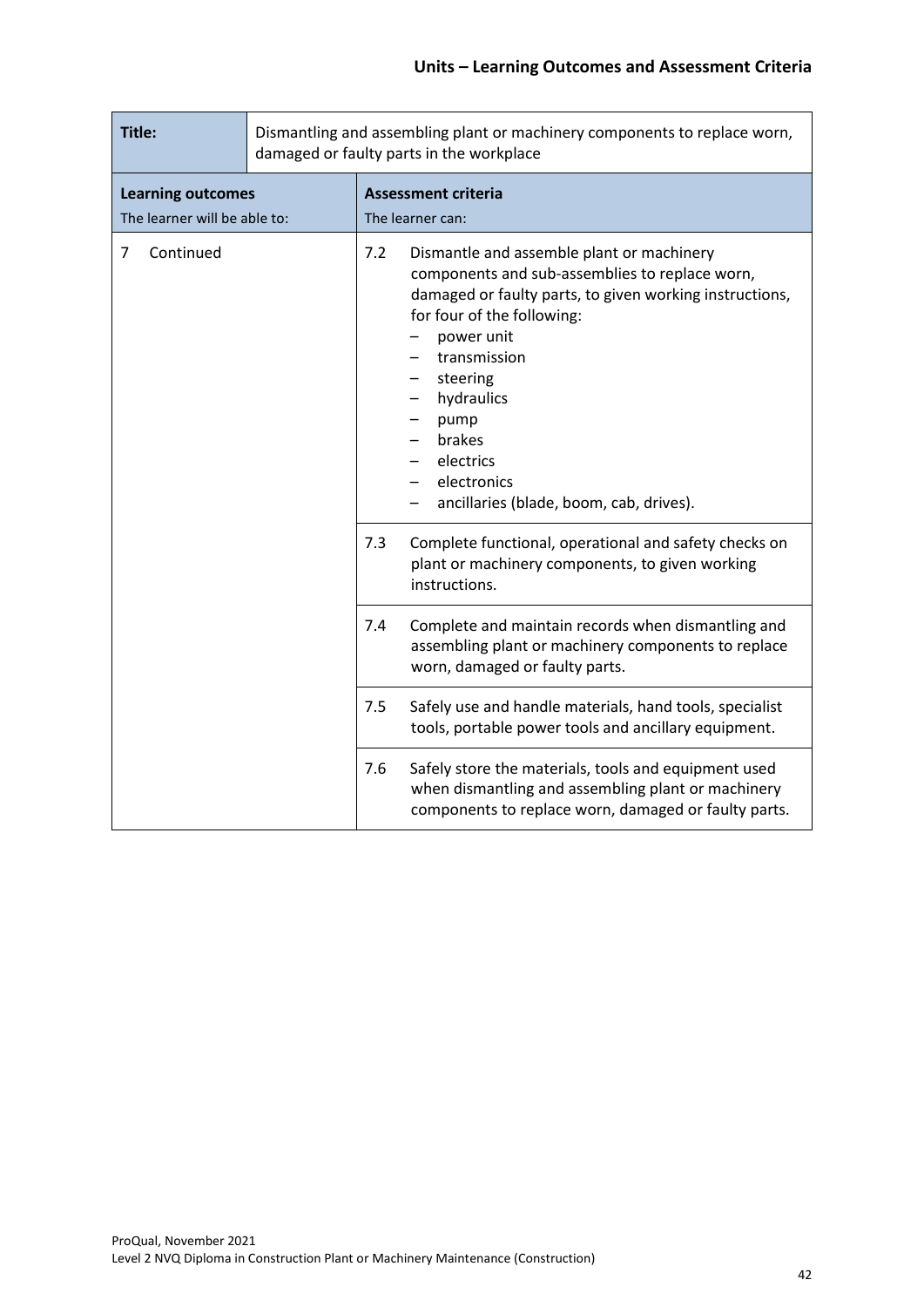| Title:                                                   |  |     | Dismantling and assembling plant or machinery components to replace worn,<br>damaged or faulty parts in the workplace                                                                                                                                                                                                                                                                                                                                                                                                                                                                                                                                                                                                                                                                                                                                                                                                                                                                                                                                                                                                                                                                                                                                                                                                                                                                                                                                   |
|----------------------------------------------------------|--|-----|---------------------------------------------------------------------------------------------------------------------------------------------------------------------------------------------------------------------------------------------------------------------------------------------------------------------------------------------------------------------------------------------------------------------------------------------------------------------------------------------------------------------------------------------------------------------------------------------------------------------------------------------------------------------------------------------------------------------------------------------------------------------------------------------------------------------------------------------------------------------------------------------------------------------------------------------------------------------------------------------------------------------------------------------------------------------------------------------------------------------------------------------------------------------------------------------------------------------------------------------------------------------------------------------------------------------------------------------------------------------------------------------------------------------------------------------------------|
| <b>Learning outcomes</b><br>The learner will be able to: |  |     | <b>Assessment criteria</b><br>The learner can:                                                                                                                                                                                                                                                                                                                                                                                                                                                                                                                                                                                                                                                                                                                                                                                                                                                                                                                                                                                                                                                                                                                                                                                                                                                                                                                                                                                                          |
| Continued<br>$\overline{7}$                              |  | 7.7 | Describe how to apply safe and healthy work practices,<br>follow procedures, report problems and establish the<br>authority needed to rectify them, to:<br>prepare and isolate plant and machine and notify<br>others<br>identify components and tag or label<br>release residual energy, electric, pressure (sprung,<br>$-$<br>hydraulic, pneumatic) and fluid (fuels, coolants and<br>lubricants)<br>mark component parts prior to dismantling, punch,<br>paint, chalk, scribe, label, and tape to assist<br>assembly<br>measure and inspect component parts and sub-<br>assemblies for serviceability<br>support components and sub-assemblies<br>protect components and sub-assemblies, threads,<br>keyways, seals, faces, wires, links and connections<br>dismantle and assemble the following components:<br>power unit, transmission, steering, hydraulics,<br>pump, brakes, electrics, electronics, ancillaries<br>(blade, boom, cab, drives)<br>replace worn, damaged or faulty parts<br>position, align and connect component parts and<br>—<br>sub-assemblies with push and press fit, soldering,<br>locking pins, threaded devices, clips and specialist<br>retaining devices<br>apply torque loadings<br>assess the operational integrity of repaired<br>component and sub assembly<br>use hand tools, portable power tools, specialist tools<br>and equipment<br>work at height<br>use access equipment<br>complete and maintain records. |
|                                                          |  | 7.8 | Describe the needs of other occupations and how to<br>effectively communicate within a team when<br>dismantling and assembling plant or machinery<br>components to replace worn, damaged or faulty parts.                                                                                                                                                                                                                                                                                                                                                                                                                                                                                                                                                                                                                                                                                                                                                                                                                                                                                                                                                                                                                                                                                                                                                                                                                                               |
|                                                          |  | 7.9 | Describe how to maintain the tools and equipment used<br>when dismantling and assembling plant or machinery<br>components to replace worn, damaged or faulty parts.                                                                                                                                                                                                                                                                                                                                                                                                                                                                                                                                                                                                                                                                                                                                                                                                                                                                                                                                                                                                                                                                                                                                                                                                                                                                                     |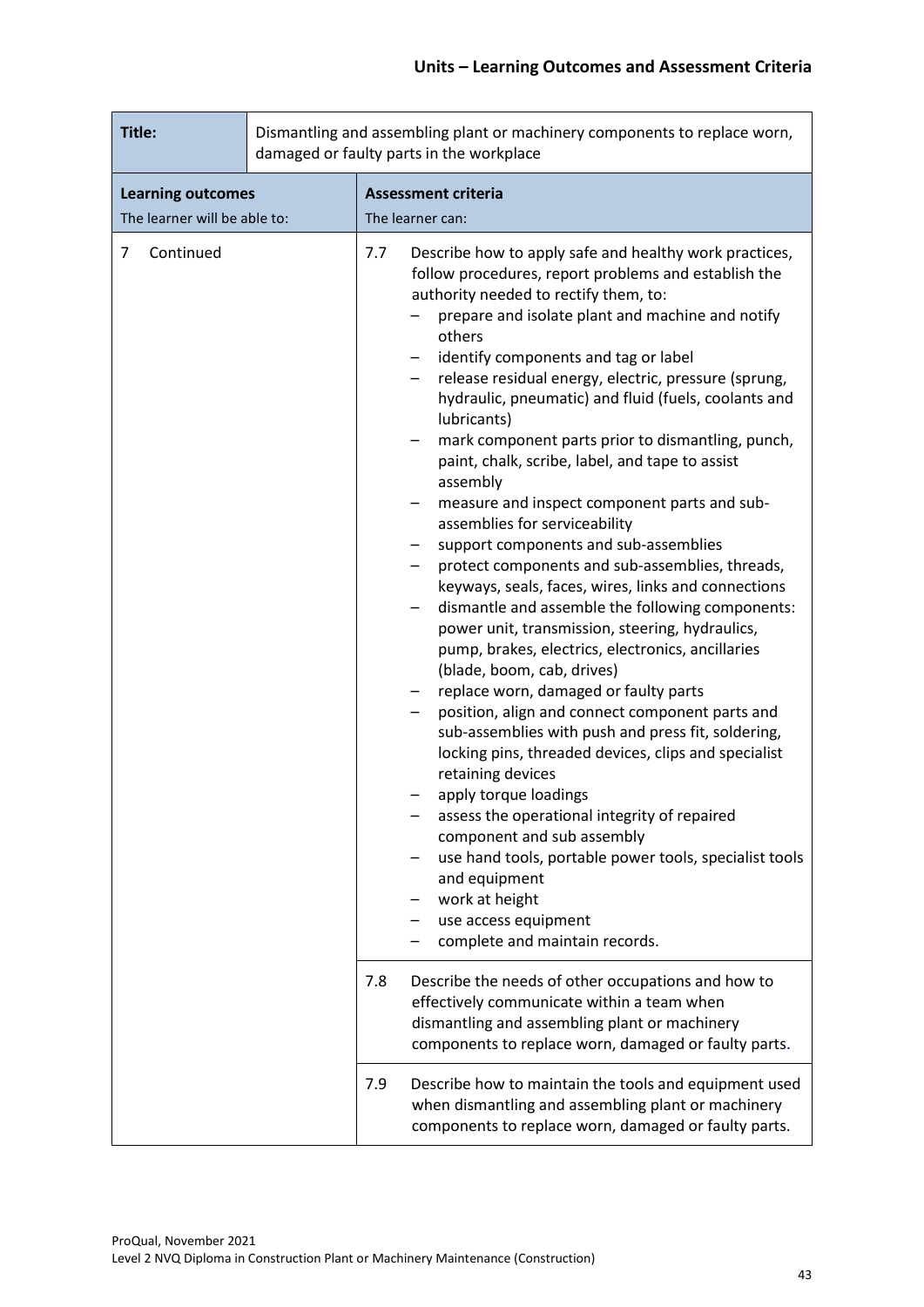| Title:                        | Dismantling and assembling plant or machinery components to replace worn,<br>damaged or faulty parts in the workplace                                                                                                                                            |  |  |  |  |  |  |  |
|-------------------------------|------------------------------------------------------------------------------------------------------------------------------------------------------------------------------------------------------------------------------------------------------------------|--|--|--|--|--|--|--|
|                               | Additional information about this unit                                                                                                                                                                                                                           |  |  |  |  |  |  |  |
| Assessment<br>Guidance        | This unit must be assessed in a work environment, in accordance with :the<br>ConstructionSkills' Consolidated Assessment Strategy for Construction and<br>the Built Environment.                                                                                 |  |  |  |  |  |  |  |
|                               | Assessors for this unit must have verifiable, current industry experience<br>and a sufficient depth of relevant occupational expertise and knowledge,<br>and must use a combination of assessment methods as defined in the<br>Consolidated Assessment Strategy. |  |  |  |  |  |  |  |
|                               | Workplace evidence of skills cannot be simulated.                                                                                                                                                                                                                |  |  |  |  |  |  |  |
|                               | This unit must be assessed against the endorsements detailed within the<br>relevant NVQ Structure.                                                                                                                                                               |  |  |  |  |  |  |  |
|                               | ProQual Level 2 NVQ Diploma in Construction Plant or Machinery<br>Maintenance (Construction)                                                                                                                                                                     |  |  |  |  |  |  |  |
|                               | Four of the following endorsements required:                                                                                                                                                                                                                     |  |  |  |  |  |  |  |
|                               | Power unit                                                                                                                                                                                                                                                       |  |  |  |  |  |  |  |
|                               | Transmission                                                                                                                                                                                                                                                     |  |  |  |  |  |  |  |
|                               | Steering                                                                                                                                                                                                                                                         |  |  |  |  |  |  |  |
|                               | Hydraulic                                                                                                                                                                                                                                                        |  |  |  |  |  |  |  |
|                               | Pump                                                                                                                                                                                                                                                             |  |  |  |  |  |  |  |
|                               | <b>Brake</b><br>Electrical                                                                                                                                                                                                                                       |  |  |  |  |  |  |  |
|                               | Electronic                                                                                                                                                                                                                                                       |  |  |  |  |  |  |  |
|                               |                                                                                                                                                                                                                                                                  |  |  |  |  |  |  |  |
| <b>Sector Subject Areas</b>   | 5.2 Building and Construction                                                                                                                                                                                                                                    |  |  |  |  |  |  |  |
| Availability for use          | Shared unit                                                                                                                                                                                                                                                      |  |  |  |  |  |  |  |
| Unit guided learning<br>hours | 117                                                                                                                                                                                                                                                              |  |  |  |  |  |  |  |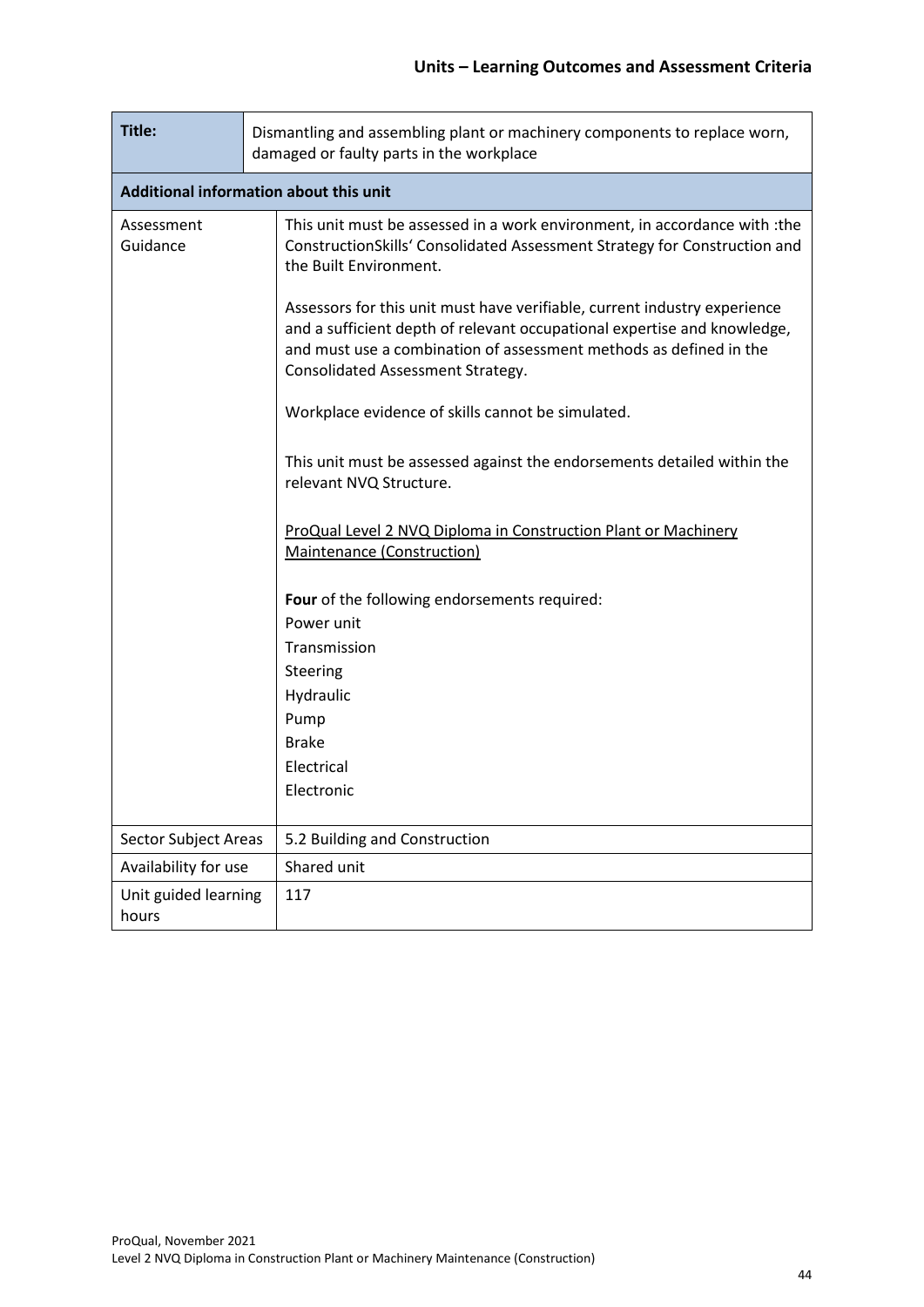| Title:                                                                                                                                            |                                                                                                                                                      |            | Inspecting plant or machinery for operational serviceability in the workplace                                                                                                                                                      |                                                                                                                                                                                                                                                                                                                                                                                                 |  |  |
|---------------------------------------------------------------------------------------------------------------------------------------------------|------------------------------------------------------------------------------------------------------------------------------------------------------|------------|------------------------------------------------------------------------------------------------------------------------------------------------------------------------------------------------------------------------------------|-------------------------------------------------------------------------------------------------------------------------------------------------------------------------------------------------------------------------------------------------------------------------------------------------------------------------------------------------------------------------------------------------|--|--|
|                                                                                                                                                   | <b>Unit Number:</b>                                                                                                                                  | J/616/4461 |                                                                                                                                                                                                                                    |                                                                                                                                                                                                                                                                                                                                                                                                 |  |  |
|                                                                                                                                                   | <b>Learning outcomes</b><br>The learner will be able to:                                                                                             |            |                                                                                                                                                                                                                                    | <b>Assessment criteria</b><br>The learner can:                                                                                                                                                                                                                                                                                                                                                  |  |  |
| $\mathbf{1}$<br>Interpret the given<br>information relating to the<br>work and resources when<br>inspecting plant or<br>machinery for operational |                                                                                                                                                      | 1.1        | Interpret and extract relevant information from<br>drawings, specifications, schedules, method statements,<br>risk assessments, workshop manuals, technical service<br>bulletins, parts manuals and manufacturers'<br>information. |                                                                                                                                                                                                                                                                                                                                                                                                 |  |  |
|                                                                                                                                                   | serviceability.                                                                                                                                      |            | 1.2                                                                                                                                                                                                                                | Comply with information and/or instructions derived<br>from risk assessments and method statements.                                                                                                                                                                                                                                                                                             |  |  |
|                                                                                                                                                   |                                                                                                                                                      |            | 1.3                                                                                                                                                                                                                                | Describe the organisational procedures developed to<br>report and rectify inappropriate information and<br>unsuitable resources and how they are implemented.                                                                                                                                                                                                                                   |  |  |
|                                                                                                                                                   |                                                                                                                                                      |            | 1.4                                                                                                                                                                                                                                | Describe different types of information, their source and<br>how they are interpreted in relation to:<br>drawings, specifications, schedules, method<br>statements, risk assessments, workshop manuals,<br>technical service bulletins, parts manuals,<br>manufacturers' information and current regulations<br>associated with the inspection, examination and test<br>of plant and machinery. |  |  |
| $\overline{2}$                                                                                                                                    | Know how to comply with<br>relevant legislation and<br>official guidance when<br>inspecting plant or<br>machinery for operational<br>serviceability. |            | 2.1                                                                                                                                                                                                                                | Describe their responsibilities regarding potential<br>accidents and health hazards, whilst working:<br>in the workplace, below ground level, at height, in<br>confined spaces, with tools and equipment, with<br>materials and substances, with movement/storage<br>of materials and by manual handling and mechanical<br>lifting.                                                             |  |  |
|                                                                                                                                                   |                                                                                                                                                      |            | 2.2                                                                                                                                                                                                                                | Describe the organisational security procedures for<br>tools, equipment and personal belongings in relation to<br>site, workplace, company and operative.                                                                                                                                                                                                                                       |  |  |
|                                                                                                                                                   |                                                                                                                                                      |            | 2.3                                                                                                                                                                                                                                | Explain what the accident reporting procedures are and<br>who is responsible for making reports.                                                                                                                                                                                                                                                                                                |  |  |
| 3                                                                                                                                                 | Maintain safe and healthy<br>working practices when<br>inspecting plant or<br>machinery for operational<br>serviceability.                           |            | 3.1                                                                                                                                                                                                                                | Use health and safety control equipment and access<br>equipment (if applicable) safely to carry out the activity<br>in accordance with current legislation and organisational<br>requirements when inspecting plant or machinery for<br>operational serviceability.                                                                                                                             |  |  |
|                                                                                                                                                   |                                                                                                                                                      |            | 3.2                                                                                                                                                                                                                                | Comply with information relating to specific risks to<br>health when inspecting plant or machinery for<br>operational serviceability.                                                                                                                                                                                                                                                           |  |  |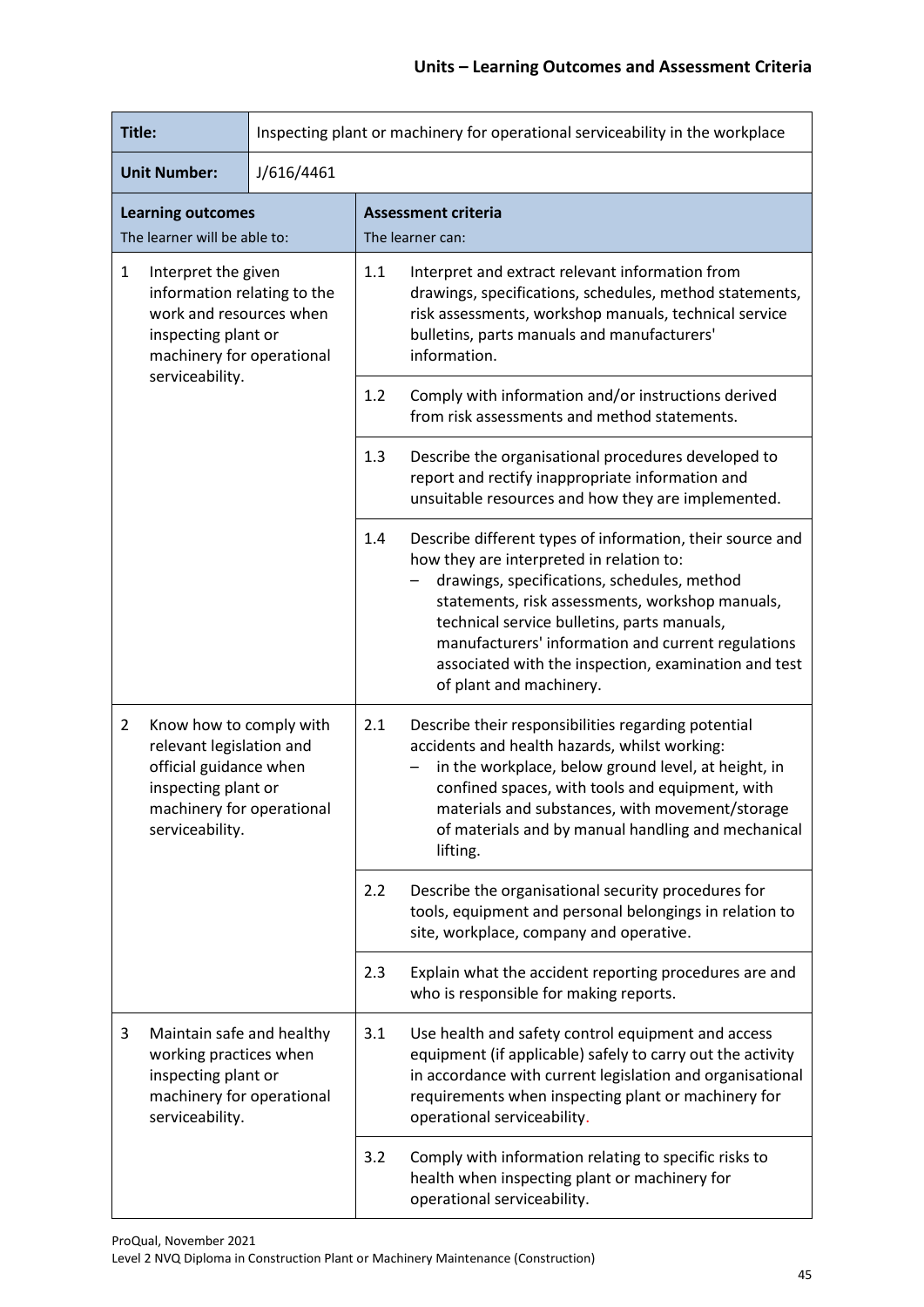| Title:                                                           |                                                                                        |                                                                                                                                                                                                                                                                      | Inspecting Plant or Machinery for Operational Serviceability in the Workplace                                                                                                                                                                                                                                                                                                                                                                                                                |                                                                                                                                                                                                            |
|------------------------------------------------------------------|----------------------------------------------------------------------------------------|----------------------------------------------------------------------------------------------------------------------------------------------------------------------------------------------------------------------------------------------------------------------|----------------------------------------------------------------------------------------------------------------------------------------------------------------------------------------------------------------------------------------------------------------------------------------------------------------------------------------------------------------------------------------------------------------------------------------------------------------------------------------------|------------------------------------------------------------------------------------------------------------------------------------------------------------------------------------------------------------|
| <b>Learning outcomes</b>                                         |                                                                                        |                                                                                                                                                                                                                                                                      | <b>Assessment criteria</b>                                                                                                                                                                                                                                                                                                                                                                                                                                                                   |                                                                                                                                                                                                            |
| The learner will be able to:                                     |                                                                                        |                                                                                                                                                                                                                                                                      | The learner can:                                                                                                                                                                                                                                                                                                                                                                                                                                                                             |                                                                                                                                                                                                            |
| 3<br>Continued                                                   |                                                                                        | 3.3                                                                                                                                                                                                                                                                  | Explain why and when health and safety control equipment,<br>identified by the principles of protection, should be used,<br>relating inspecting plant or machinery for operational<br>serviceability and the types, purpose and limitations of each<br>type, the work situation and general work environment, in<br>relation to:<br>collective protective measures<br>personal protective equipment (PPE)<br>respiratory protective equipment (RPE)<br>-<br>local exhaust ventilation (LEV). |                                                                                                                                                                                                            |
|                                                                  |                                                                                        |                                                                                                                                                                                                                                                                      | 3.4                                                                                                                                                                                                                                                                                                                                                                                                                                                                                          | Describe how the relevant health and safety control<br>equipment should be used in accordance with the given<br>instructions.                                                                              |
|                                                                  |                                                                                        |                                                                                                                                                                                                                                                                      | 3.5                                                                                                                                                                                                                                                                                                                                                                                                                                                                                          | Describe how emergencies should be responded to in<br>accordance with organisational authorisation and personal<br>skills when involved with fires, spillages, injuries and other<br>task-related hazards. |
| 4                                                                | Select the required quantity<br>and quality of resources for<br>the methods of work to |                                                                                                                                                                                                                                                                      | 4.1                                                                                                                                                                                                                                                                                                                                                                                                                                                                                          | Select resources associated with own work in relation to<br>materials, components, fixings, tools, equipment and<br>consumables.                                                                           |
| inspect plant or machinery<br>for operational<br>serviceability. | 4.2                                                                                    | Describe the characteristics, quality, uses, sustainability,<br>limitations and defects associated with the resources in<br>relation to:<br>consumables<br>inspection equipment<br>fixings<br>hand tools, portable powered tools, specialist tools and<br>equipment. |                                                                                                                                                                                                                                                                                                                                                                                                                                                                                              |                                                                                                                                                                                                            |
|                                                                  |                                                                                        |                                                                                                                                                                                                                                                                      | 4.3                                                                                                                                                                                                                                                                                                                                                                                                                                                                                          | Describe how the resources should be used correctly and how<br>problems associated with the resources are reported.                                                                                        |
|                                                                  |                                                                                        |                                                                                                                                                                                                                                                                      | 4.4                                                                                                                                                                                                                                                                                                                                                                                                                                                                                          | Explain why the organisational procedures have been<br>developed and how they are used for the selection of<br>required resources.                                                                         |
|                                                                  |                                                                                        |                                                                                                                                                                                                                                                                      | 4.5                                                                                                                                                                                                                                                                                                                                                                                                                                                                                          | Describe any potential hazards associated with the resources<br>and methods of work.                                                                                                                       |
|                                                                  |                                                                                        | 4.6                                                                                                                                                                                                                                                                  | Describe how to calculate quantity, length, area and wastage<br>associated with the method/procedure to inspect plant and<br>machinery for operational serviceability.                                                                                                                                                                                                                                                                                                                       |                                                                                                                                                                                                            |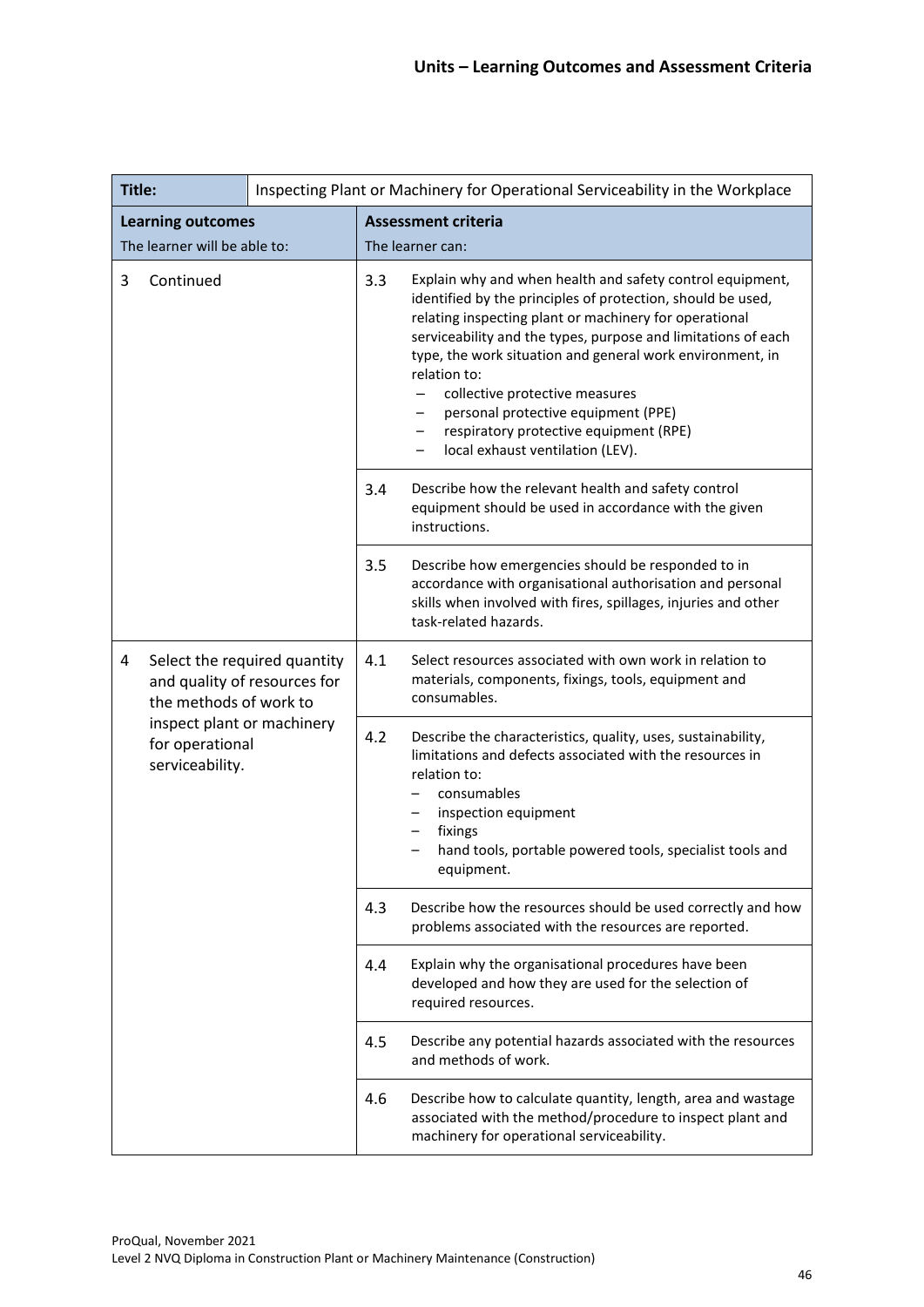| Title:                                                                       |                                                                                | Inspecting Plant or Machinery for Operational Serviceability in the Workplace                                                                                                                                                                                        |                                                                                                                                         |                                                                                                                                                                                                                                   |
|------------------------------------------------------------------------------|--------------------------------------------------------------------------------|----------------------------------------------------------------------------------------------------------------------------------------------------------------------------------------------------------------------------------------------------------------------|-----------------------------------------------------------------------------------------------------------------------------------------|-----------------------------------------------------------------------------------------------------------------------------------------------------------------------------------------------------------------------------------|
|                                                                              | <b>Learning outcomes</b><br>The learner will be able to:                       |                                                                                                                                                                                                                                                                      |                                                                                                                                         | <b>Assessment criteria</b><br>The learner can:                                                                                                                                                                                    |
| 5<br>Minimise the risk of damage<br>to the work and<br>surrounding area when |                                                                                | 5.1                                                                                                                                                                                                                                                                  | Protect the work and its surrounding area from damage<br>in accordance with safe working practices and<br>organisational procedures.    |                                                                                                                                                                                                                                   |
|                                                                              | inspecting plant or<br>machinery for operational                               |                                                                                                                                                                                                                                                                      | 5.2                                                                                                                                     | Minimise damage and maintain a clean work space.                                                                                                                                                                                  |
|                                                                              | serviceability.                                                                |                                                                                                                                                                                                                                                                      | 5.3                                                                                                                                     | Dispose of waste in accordance with current legislation.                                                                                                                                                                          |
|                                                                              |                                                                                |                                                                                                                                                                                                                                                                      | 5.4                                                                                                                                     | Describe how to protect work from damage and the<br>purpose of protection in relation to general workplace<br>activities, other occupations and adverse weather<br>conditions.                                                    |
|                                                                              |                                                                                |                                                                                                                                                                                                                                                                      | 5.5                                                                                                                                     | Explain why the disposal of waste should be carried out<br>safely in accordance with environmental<br>responsibilities, organisational procedures,<br>manufacturers' information, statutory regulations and<br>official guidance. |
| 6                                                                            | Complete the work within<br>the allocated time when                            |                                                                                                                                                                                                                                                                      | 6.1                                                                                                                                     | Demonstrate completion of the work within the<br>allocated time.                                                                                                                                                                  |
| inspecting plant or<br>machinery for operational<br>serviceability.          | 6.2                                                                            | Describe the purpose of the work programme and explain<br>why deadlines should be kept in relation to:<br>types of progress charts, timetables and estimated times<br>organisational procedures for reporting circumstances<br>which will affect the work programme. |                                                                                                                                         |                                                                                                                                                                                                                                   |
| 7                                                                            | Comply with the given<br>contract information to<br>inspect plant or machinery |                                                                                                                                                                                                                                                                      | 7.1                                                                                                                                     | Demonstrate the following work skills when inspecting plant<br>or machinery for operational serviceability:<br>inspecting, checking, recording and reporting.                                                                     |
|                                                                              | for operational<br>serviceability to the<br>required specification.            |                                                                                                                                                                                                                                                                      | 7.2                                                                                                                                     | Complete the following inspections to given working<br>instructions:<br>routine checks, daily, weekly<br>periodic e.g. monthly, annual, number, hours run<br>pre-use, delivery<br>post-use, return, off hire.                     |
|                                                                              |                                                                                | 7.3                                                                                                                                                                                                                                                                  | Record and report results and findings of inspection<br>using the appropriate method, in accordance with given<br>working instructions. |                                                                                                                                                                                                                                   |
|                                                                              |                                                                                |                                                                                                                                                                                                                                                                      | 7.4                                                                                                                                     | Safely use and handle materials, hand tools, specialist<br>tools, portable power tools and ancillary equipment.                                                                                                                   |
|                                                                              |                                                                                |                                                                                                                                                                                                                                                                      | 7.5                                                                                                                                     | Safely store the materials, tools and equipment used<br>when inspecting plant or machinery for operational<br>serviceability.                                                                                                     |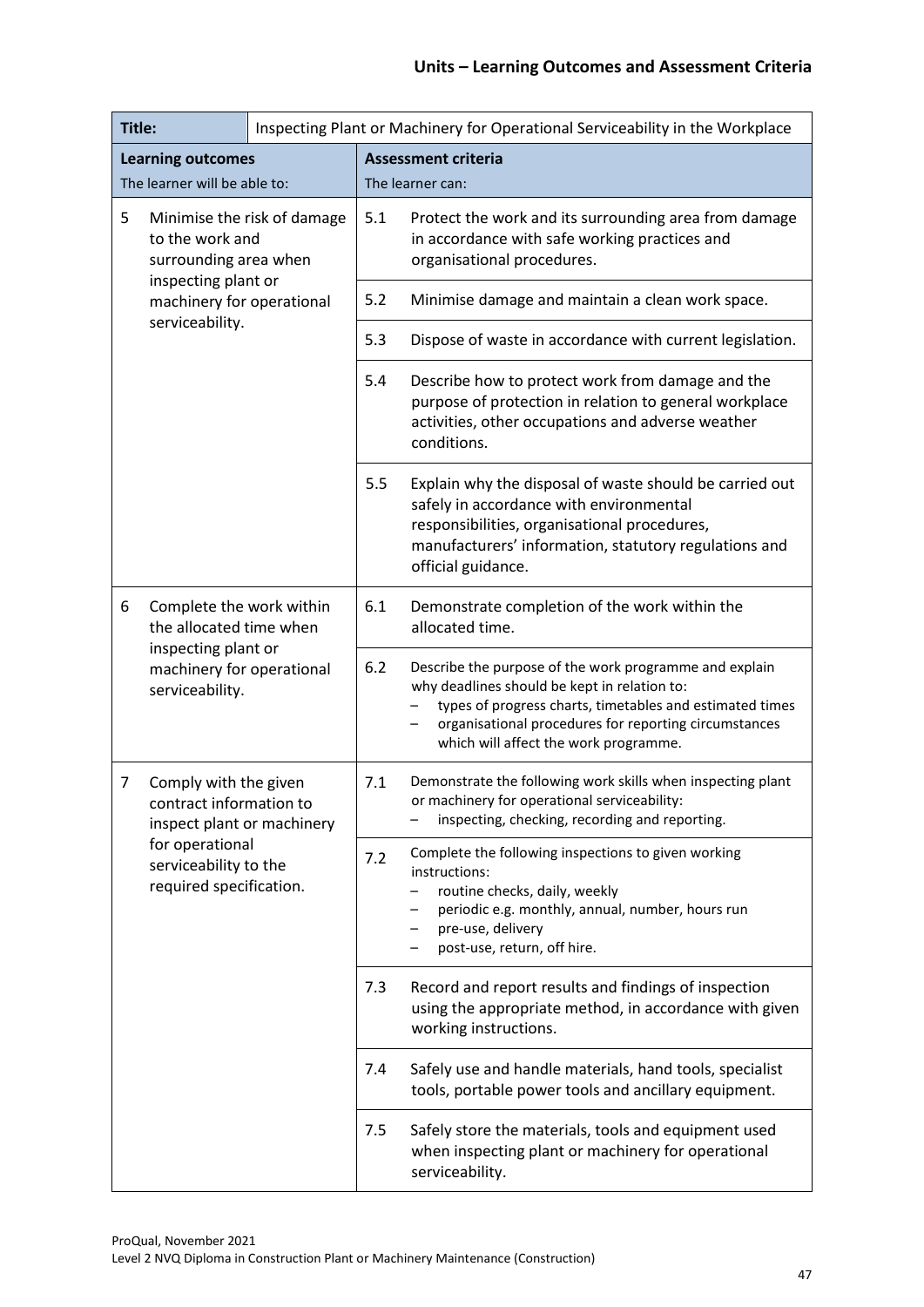| Title:                                                   | Inspecting plant or machinery for operational serviceability in the workplace                                                                                                                                                                                                                                                                                                                                                                                                                                                                                                                                                                                                                                                                                                                                                                                                                                                                                                                                                                                   |  |  |
|----------------------------------------------------------|-----------------------------------------------------------------------------------------------------------------------------------------------------------------------------------------------------------------------------------------------------------------------------------------------------------------------------------------------------------------------------------------------------------------------------------------------------------------------------------------------------------------------------------------------------------------------------------------------------------------------------------------------------------------------------------------------------------------------------------------------------------------------------------------------------------------------------------------------------------------------------------------------------------------------------------------------------------------------------------------------------------------------------------------------------------------|--|--|
| <b>Learning outcomes</b><br>The learner will be able to: | <b>Assessment criteria</b><br>The learner can:                                                                                                                                                                                                                                                                                                                                                                                                                                                                                                                                                                                                                                                                                                                                                                                                                                                                                                                                                                                                                  |  |  |
| Continued<br>7                                           | Describe how to apply safe and healthy work practices,<br>7.6<br>follow procedures, report problems and establish the<br>authority needed to rectify them, to:<br>identify inspection criteria<br>conduct inspections, daily/weekly, periodic<br>(monthly, annual, number and hours run), pre-use<br>and post-use and returned items<br>identify the difference between test, inspection and<br>thorough examination<br>check the calibration of inspection tools and<br>equipment<br>use specialist inspection equipment and test and<br>diagnostic aids<br>identify deterioration, damage, excess wear and<br>$\qquad \qquad -$<br>leaks<br>identify non-critical defects<br>identify critical defects<br>$\overline{\phantom{0}}$<br>classify the serviceability of plant and machinery<br>$\overline{\phantom{0}}$<br>consider plant and machinery life expectancy<br>—<br>report findings<br>-<br>use hand tools, portable power tools, specialist tools<br>-<br>and equipment<br>work at height<br>use access equipment<br>complete and maintain records. |  |  |
|                                                          | 7.7<br>Describe the needs of other occupations and how to<br>effectively communicate within a team inspecting plant<br>or machinery for operational serviceability.                                                                                                                                                                                                                                                                                                                                                                                                                                                                                                                                                                                                                                                                                                                                                                                                                                                                                             |  |  |
|                                                          | 7.8<br>Describe how to maintain the tools and equipment used<br>when inspecting plant or machinery for operational<br>serviceability.                                                                                                                                                                                                                                                                                                                                                                                                                                                                                                                                                                                                                                                                                                                                                                                                                                                                                                                           |  |  |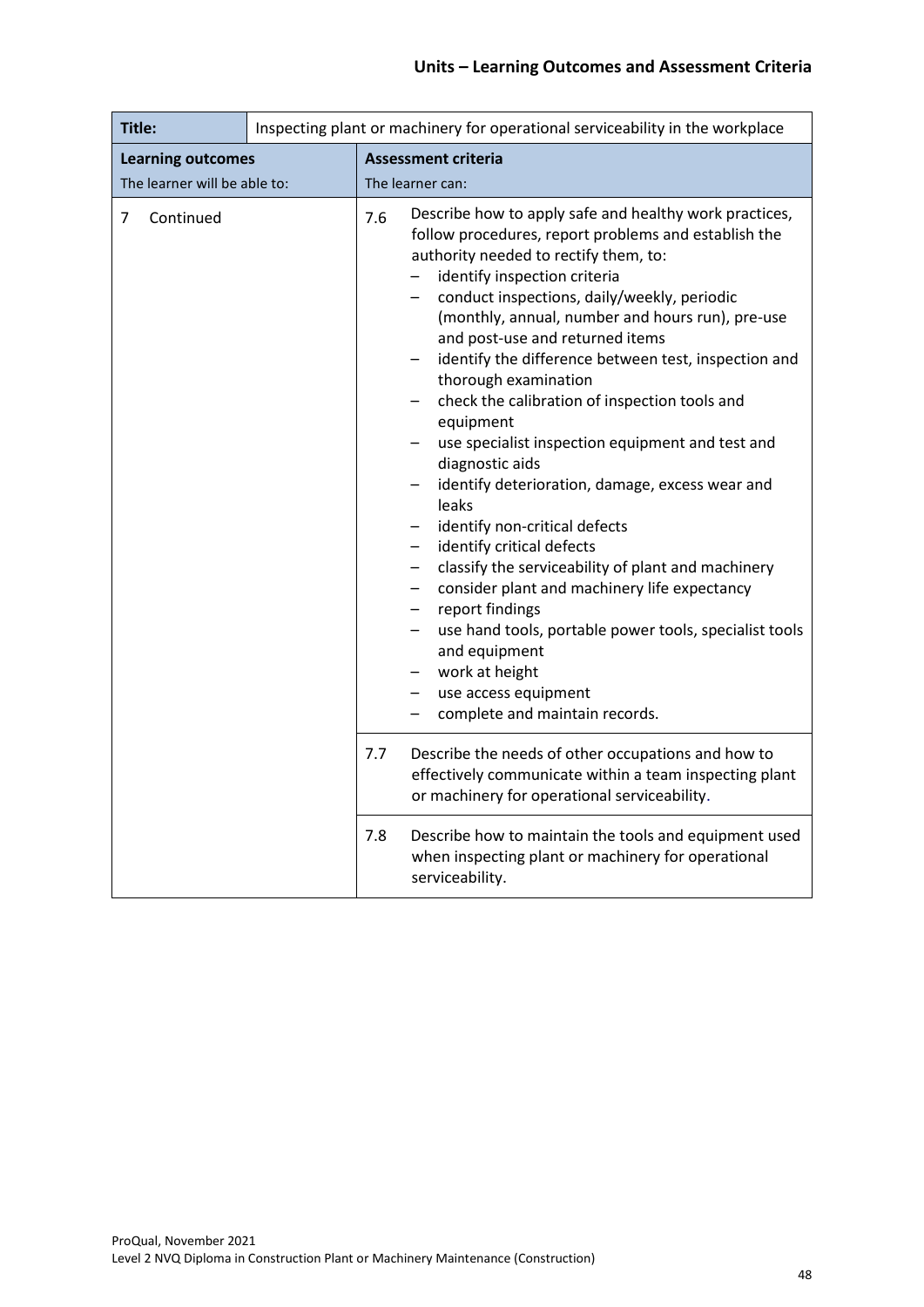| Title:                        | Inspecting plant or machinery for operational serviceability in the workplace                                                                                                                                                                                                                                                                                                                                                                                                                            |  |  |  |  |  |
|-------------------------------|----------------------------------------------------------------------------------------------------------------------------------------------------------------------------------------------------------------------------------------------------------------------------------------------------------------------------------------------------------------------------------------------------------------------------------------------------------------------------------------------------------|--|--|--|--|--|
|                               | Additional information about this unit                                                                                                                                                                                                                                                                                                                                                                                                                                                                   |  |  |  |  |  |
| Assessment<br>Guidance        | This unit must be assessed in a work environment, in accordance with the<br>ConstructionSkills' Consolidated Assessment Strategy for Construction and<br>the Built Environment.<br>Assessors for this unit must have verifiable, current industry experience<br>and a sufficient depth of relevant occupational expertise and knowledge,<br>and must use a combination of assessment methods as defined in the<br>Consolidated Assessment Strategy.<br>Workplace evidence of skills cannot be simulated. |  |  |  |  |  |
| Sector Subject Areas          | 5.2 Building and Construction                                                                                                                                                                                                                                                                                                                                                                                                                                                                            |  |  |  |  |  |
| Availability for use          | Shared unit                                                                                                                                                                                                                                                                                                                                                                                                                                                                                              |  |  |  |  |  |
| Unit guided learning<br>hours | 87                                                                                                                                                                                                                                                                                                                                                                                                                                                                                                       |  |  |  |  |  |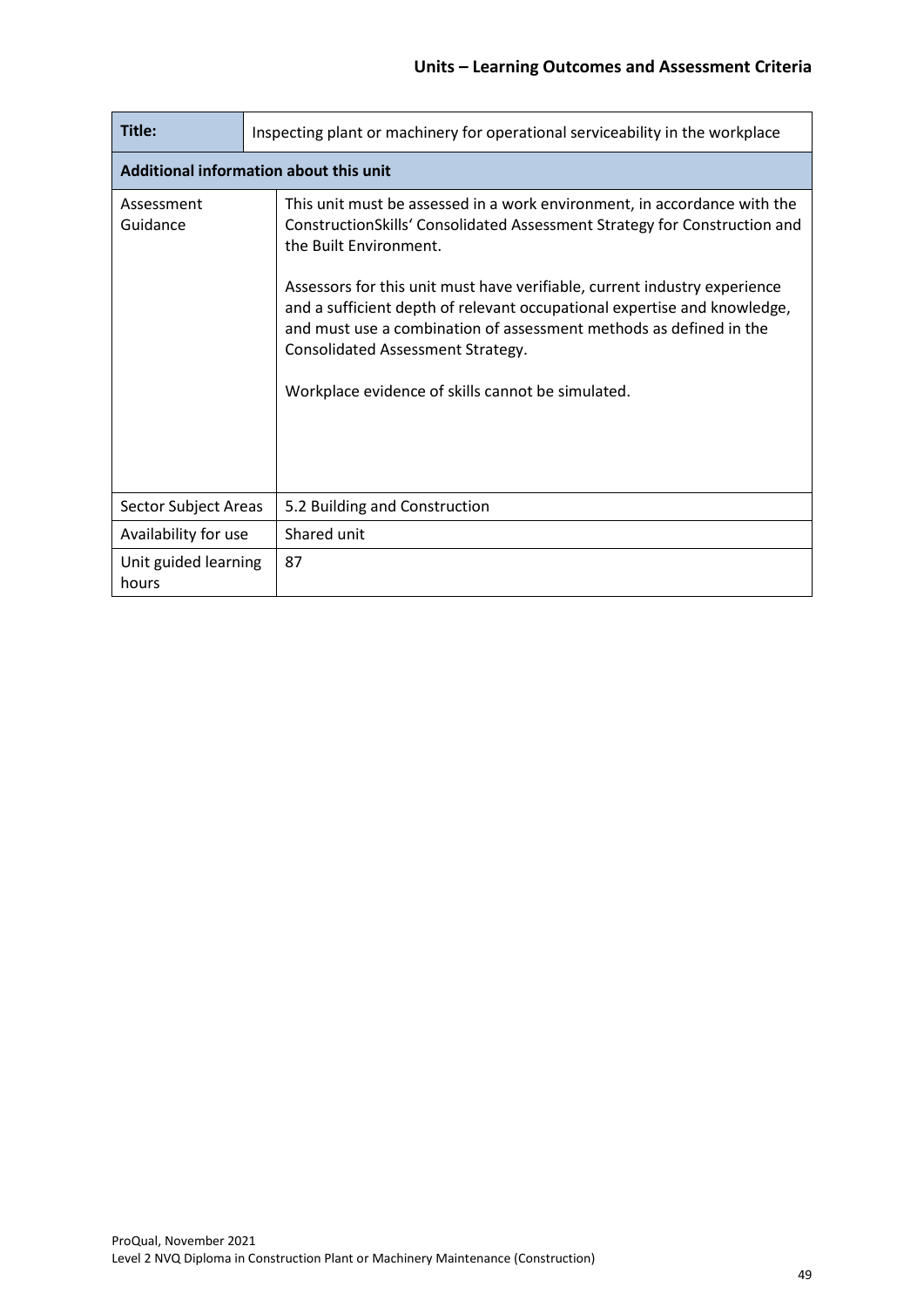| Title:                                                                                                                                                 |                                                                                                                                                       | workplace |                                                                                                                                                                                                                                    | Diagnosing faults in plant or machinery systems or components in the                                                                                                                                                                                                                                                             |
|--------------------------------------------------------------------------------------------------------------------------------------------------------|-------------------------------------------------------------------------------------------------------------------------------------------------------|-----------|------------------------------------------------------------------------------------------------------------------------------------------------------------------------------------------------------------------------------------|----------------------------------------------------------------------------------------------------------------------------------------------------------------------------------------------------------------------------------------------------------------------------------------------------------------------------------|
| <b>Unit Number:</b><br>L/616/4462                                                                                                                      |                                                                                                                                                       |           |                                                                                                                                                                                                                                    |                                                                                                                                                                                                                                                                                                                                  |
|                                                                                                                                                        | <b>Learning outcomes</b><br>The learner will be able to:                                                                                              |           |                                                                                                                                                                                                                                    | <b>Assessment criteria</b><br>The learner can:                                                                                                                                                                                                                                                                                   |
| $\mathbf{1}$<br>Interpret the given<br>information relating to the<br>work and resources when<br>diagnosing faults in plant or<br>machinery systems or |                                                                                                                                                       | 1.1       | Interpret and extract relevant information from<br>drawings, specifications, schedules, method statements,<br>risk assessments, workshop manuals, technical service<br>bulletins, parts manuals and manufacturers'<br>information. |                                                                                                                                                                                                                                                                                                                                  |
|                                                                                                                                                        | components.                                                                                                                                           |           | 1.2                                                                                                                                                                                                                                | Comply with information and/or instructions derived<br>from risk assessments and method statements.                                                                                                                                                                                                                              |
|                                                                                                                                                        |                                                                                                                                                       | 1.3       | Describe the organisational procedures developed to<br>report and rectify inappropriate information and<br>unsuitable resources and how they are implemented.                                                                      |                                                                                                                                                                                                                                                                                                                                  |
|                                                                                                                                                        |                                                                                                                                                       |           | 1.4                                                                                                                                                                                                                                | Describe different types of information, their source and<br>how they are interpreted in relation to:<br>drawings, specifications, schedules, method<br>statements, risk assessments, manufacturers'<br>information and current regulations associated with<br>diagnosing faults in plant or machinery systems or<br>components. |
| $\overline{2}$                                                                                                                                         | Know how to comply with<br>relevant legislation and<br>official guidance when<br>diagnosing faults in plant or<br>machinery systems or<br>components. |           | 2.1                                                                                                                                                                                                                                | Describe their responsibilities regarding potential accidents<br>and health hazards, whilst working:<br>in the workplace, below ground level, at height, in<br>confined spaces, with tools and equipment, with<br>materials and substances, with movement/storage of<br>materials and by manual handling and mechanical lifting. |
|                                                                                                                                                        |                                                                                                                                                       |           | 2.2                                                                                                                                                                                                                                | Describe the organisational security procedures for<br>tools, equipment and personal belongings in relation to<br>site, workplace, company and operative.                                                                                                                                                                        |
|                                                                                                                                                        |                                                                                                                                                       |           | 2.3                                                                                                                                                                                                                                | Explain what the accident reporting procedures are and<br>who is responsible for making reports.                                                                                                                                                                                                                                 |
| 3<br>Maintain safe and healthy<br>working practices when<br>diagnosing faults in plant or<br>machinery systems or<br>components.                       |                                                                                                                                                       |           | 3.1                                                                                                                                                                                                                                | Use health and safety control equipment and access<br>equipment (if applicable) safely to carry out the activity<br>in accordance with current legislation and organisational<br>requirements when diagnosing faults in plant or<br>machinery systems or components.                                                             |
|                                                                                                                                                        |                                                                                                                                                       |           | 3.2                                                                                                                                                                                                                                | Comply with information relating to specific risks to<br>health when diagnosing faults in plant or machinery<br>systems or components.                                                                                                                                                                                           |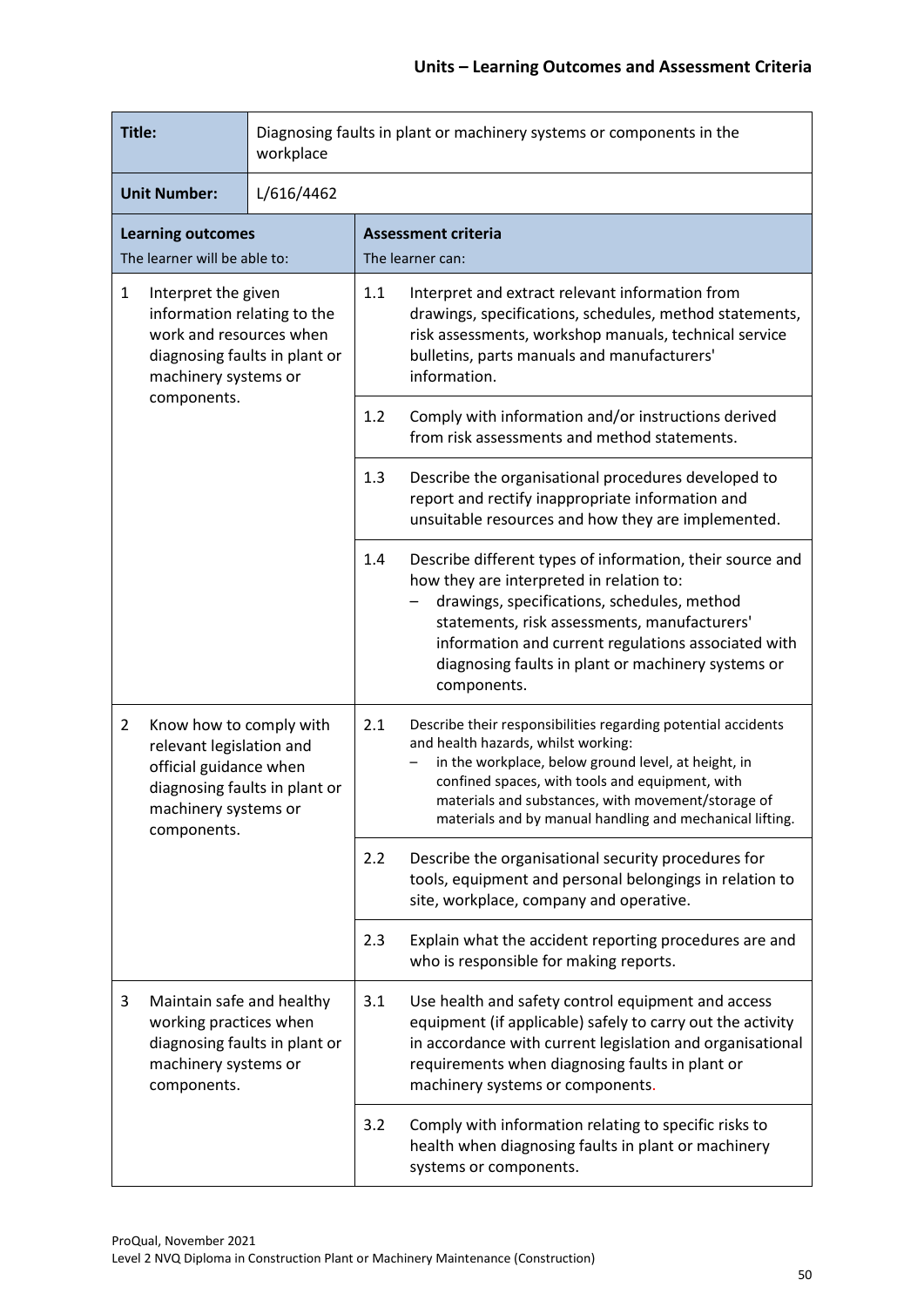| Title:<br>workplace |                                                                                        |                                                     | Diagnosing faults in plant or machinery systems or components in the                                                                                                                                                                                                                                                                                                                                                                                                                         |                                                                                                                                                                                                                                                        |  |
|---------------------|----------------------------------------------------------------------------------------|-----------------------------------------------------|----------------------------------------------------------------------------------------------------------------------------------------------------------------------------------------------------------------------------------------------------------------------------------------------------------------------------------------------------------------------------------------------------------------------------------------------------------------------------------------------|--------------------------------------------------------------------------------------------------------------------------------------------------------------------------------------------------------------------------------------------------------|--|
|                     | <b>Learning outcomes</b>                                                               |                                                     | <b>Assessment criteria</b>                                                                                                                                                                                                                                                                                                                                                                                                                                                                   |                                                                                                                                                                                                                                                        |  |
|                     | The learner will be able to:                                                           |                                                     |                                                                                                                                                                                                                                                                                                                                                                                                                                                                                              | The learner can:                                                                                                                                                                                                                                       |  |
| 3<br>continued      |                                                                                        | 3.3                                                 | Explain why and when health and safety control<br>equipment, identified by the principles of protection,<br>should be used, relating to diagnosing faults in plant or<br>machinery systems or components, and the types,<br>purpose and limitations of each type, the work situation<br>and general work environment, in relation to:<br>collective protective measures<br>personal protective equipment (PPE)<br>respiratory protective equipment (RPE)<br>local exhaust ventilation (LEV). |                                                                                                                                                                                                                                                        |  |
|                     |                                                                                        | 3.4                                                 | Describe how the relevant health and safety control<br>equipment should be used in accordance with the given<br>instructions.                                                                                                                                                                                                                                                                                                                                                                |                                                                                                                                                                                                                                                        |  |
|                     |                                                                                        |                                                     | 3.5                                                                                                                                                                                                                                                                                                                                                                                                                                                                                          | Describe how emergencies should be responded to in<br>accordance with organisational authorisation and<br>personal skills when involved with fires, spillages,<br>injuries and other task-related hazards.                                             |  |
| 4                   | Select the required quantity<br>and quality of resources for<br>the methods of work to |                                                     | 4.1                                                                                                                                                                                                                                                                                                                                                                                                                                                                                          | Select resources associated with own work in relation to<br>materials, components, fixings, tools, equipment and<br>consumables.                                                                                                                       |  |
|                     | components.                                                                            | diagnose faults in plant or<br>machinery systems or | 4.2                                                                                                                                                                                                                                                                                                                                                                                                                                                                                          | Describe the characteristics, quality, uses, sustainability,<br>limitations and defects associated with the resources in<br>relation to:<br>hand tools, portable powered tools, specialist<br>diagnostic and testing tools and ancillary<br>equipment. |  |
|                     |                                                                                        |                                                     | 4.3                                                                                                                                                                                                                                                                                                                                                                                                                                                                                          | Describe how the resources should be used correctly<br>and how problems associated with the resources are<br>reported.                                                                                                                                 |  |
|                     |                                                                                        |                                                     | 4.4                                                                                                                                                                                                                                                                                                                                                                                                                                                                                          | Explain why the organisational procedures have been<br>developed and how they are used for the selection of<br>required resources.                                                                                                                     |  |
|                     |                                                                                        |                                                     | 4.5                                                                                                                                                                                                                                                                                                                                                                                                                                                                                          | Describe any potential hazards associated with the<br>resources and methods of work.                                                                                                                                                                   |  |
|                     |                                                                                        | 4.6                                                 | Describe how to calculate quantity, length, area, volume<br>and wastage associated with the method/procedure to<br>diagnose faults in plant and machinery systems and<br>components.                                                                                                                                                                                                                                                                                                         |                                                                                                                                                                                                                                                        |  |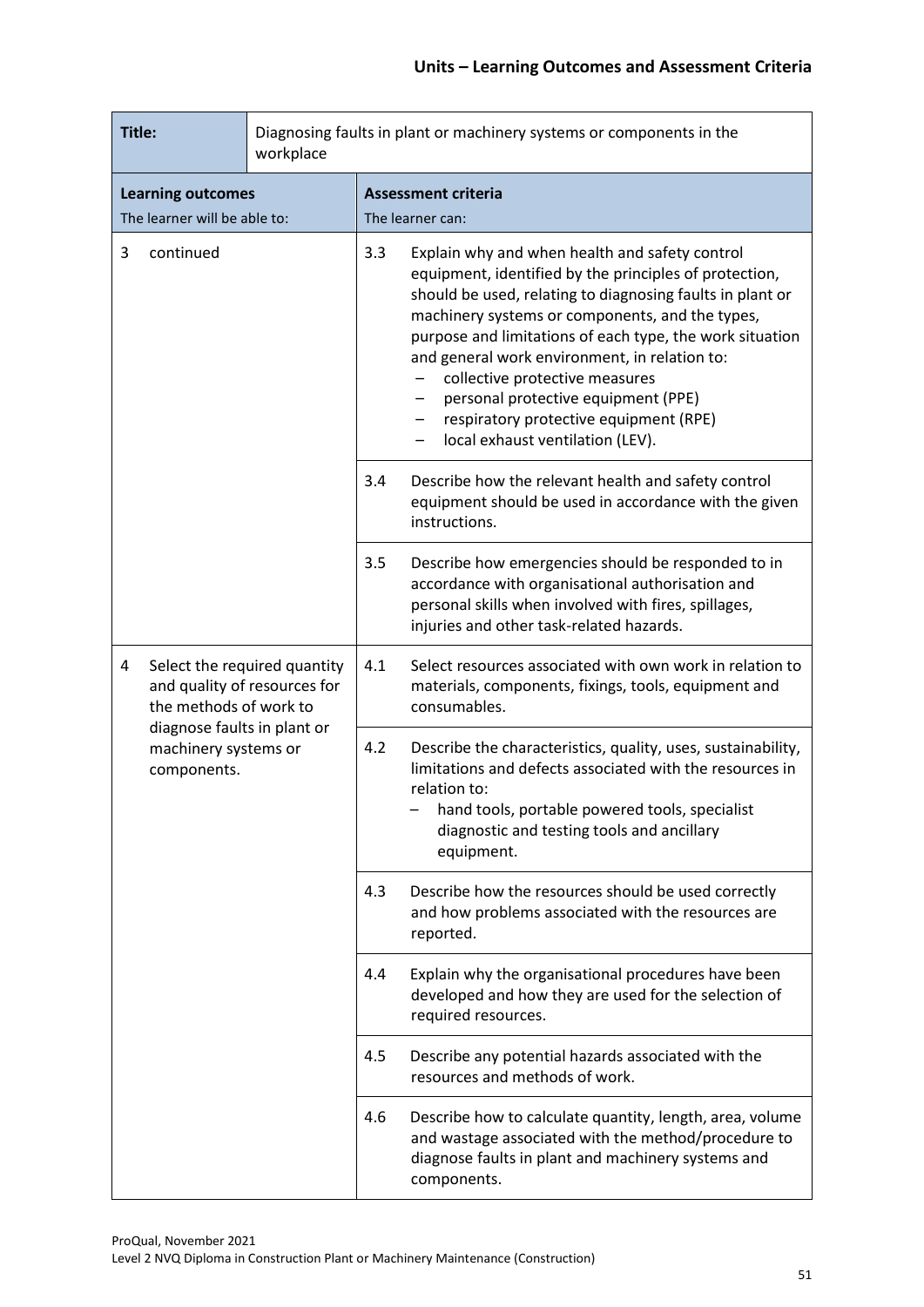| Title:<br>workplace                                                          |                                                                                                                                                         |     | Diagnosing faults in plant or machinery systems or components in the                                                                                                           |                                                                                                                                                                                                                                                                                                                                                        |
|------------------------------------------------------------------------------|---------------------------------------------------------------------------------------------------------------------------------------------------------|-----|--------------------------------------------------------------------------------------------------------------------------------------------------------------------------------|--------------------------------------------------------------------------------------------------------------------------------------------------------------------------------------------------------------------------------------------------------------------------------------------------------------------------------------------------------|
| <b>Learning outcomes</b><br>The learner will be able to:                     |                                                                                                                                                         |     | <b>Assessment criteria</b><br>The learner can:                                                                                                                                 |                                                                                                                                                                                                                                                                                                                                                        |
| 5<br>Minimise the risk of damage<br>to the work and<br>surrounding area when |                                                                                                                                                         | 5.1 | Protect the work and its surrounding area from damage<br>in accordance with safe working practices and<br>organisational procedures.                                           |                                                                                                                                                                                                                                                                                                                                                        |
|                                                                              | diagnosing faults in plant or<br>machinery systems or                                                                                                   |     | 5.2                                                                                                                                                                            | Minimise damage and maintain a clean work space.                                                                                                                                                                                                                                                                                                       |
|                                                                              | components.                                                                                                                                             |     | 5.3                                                                                                                                                                            | Dispose of waste in accordance with current legislation.                                                                                                                                                                                                                                                                                               |
|                                                                              |                                                                                                                                                         | 5.4 | Describe how to protect work from damage and the<br>purpose of protection in relation to general workplace<br>activities, other occupations and adverse weather<br>conditions. |                                                                                                                                                                                                                                                                                                                                                        |
|                                                                              |                                                                                                                                                         |     | 5.5                                                                                                                                                                            | Explain why the disposal of waste should be carried out<br>safely in accordance with environmental<br>responsibilities, organisational procedures,<br>manufacturers' information, statutory regulations and<br>official guidance.                                                                                                                      |
| 6                                                                            | Complete the work within<br>the allocated time when<br>diagnosing faults in plant or<br>machinery systems or<br>components.                             |     | 6.1                                                                                                                                                                            | Demonstrate completion of the work within the<br>allocated time.                                                                                                                                                                                                                                                                                       |
|                                                                              |                                                                                                                                                         |     | 6.2                                                                                                                                                                            | Describe the purpose of the work programme and explain<br>why deadlines should be kept in relation to:<br>types of progress charts, timetables and estimated times<br>organisational procedures for reporting circumstances<br>which will affect the work programme.                                                                                   |
| 7                                                                            | Comply with the given<br>contract information to<br>diagnose faults in plant or<br>machinery systems or<br>components to the required<br>specification. |     | 7.1                                                                                                                                                                            | Demonstrate the following work skills when diagnosing faults<br>in plant or machinery systems or components:<br>selecting, investigating, interrogating, observing,<br>listening, smelling, feeling, applying, identifying,<br>collecting, analysing, interpreting, diagnosing and<br>reporting.                                                       |
|                                                                              |                                                                                                                                                         |     | 7.2                                                                                                                                                                            | Identify and diagnose functional and operational faults in<br>plant or machinery, systems or components to given working<br>instructions for four of the following:<br>- power unit<br>- transmission<br>- steering<br>- hydraulics<br>$-$ pump<br>- brakes<br>- pneumatics<br>- electrical<br>- electronic<br>- operating ancillaries or attachments. |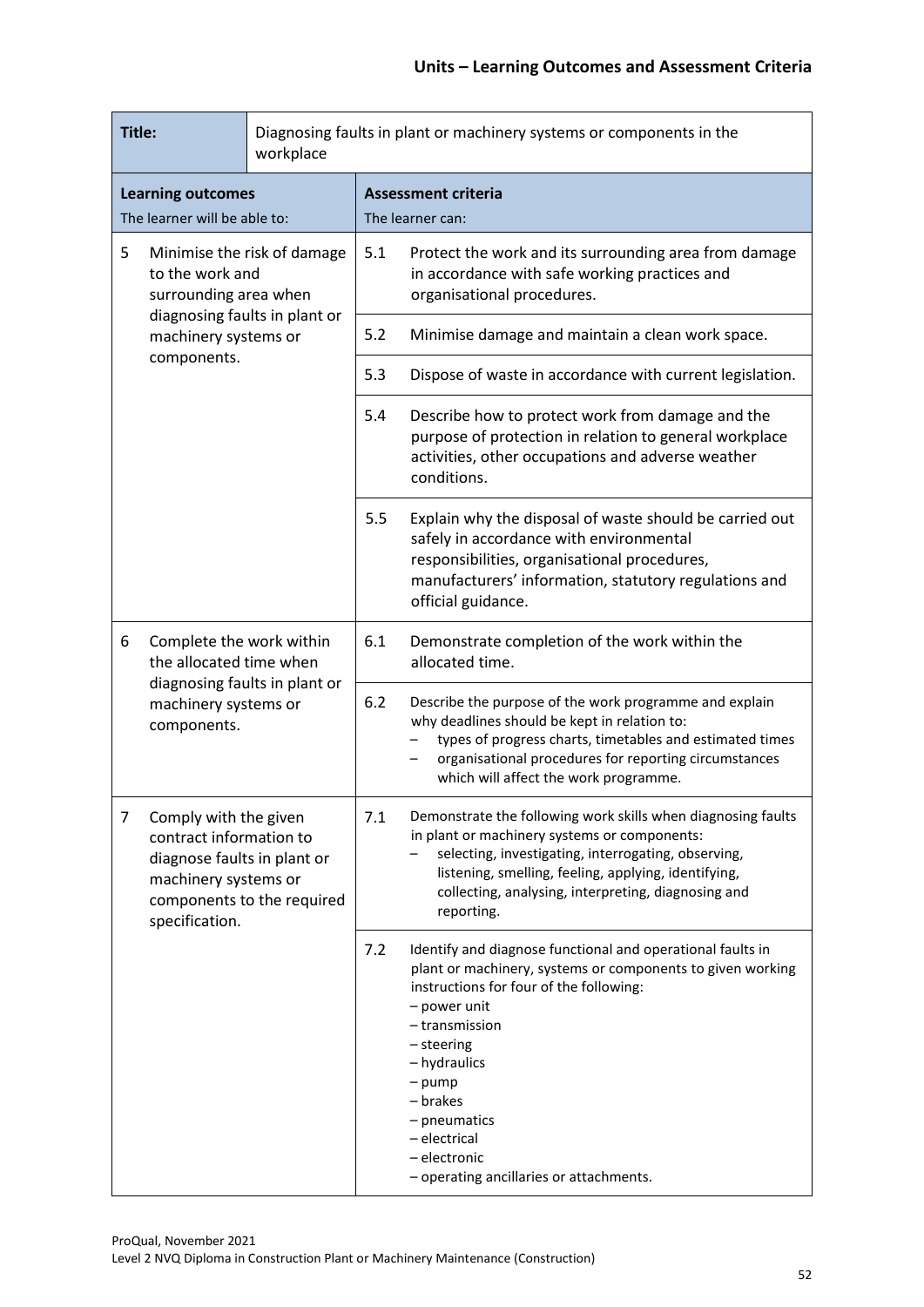| Title:                                                   | workplace | Diagnosing faults in plant or machinery systems or components in the |                                                                                                                                                                                                                                                                                                                                                                                                                                                                                                                                                                                                                                                                                                                                                                                                                                                                                                                                                                                                                                                                                                                                                                                                                                                                                                                                                                                                                                                                                                                                                                                                                                                                |  |
|----------------------------------------------------------|-----------|----------------------------------------------------------------------|----------------------------------------------------------------------------------------------------------------------------------------------------------------------------------------------------------------------------------------------------------------------------------------------------------------------------------------------------------------------------------------------------------------------------------------------------------------------------------------------------------------------------------------------------------------------------------------------------------------------------------------------------------------------------------------------------------------------------------------------------------------------------------------------------------------------------------------------------------------------------------------------------------------------------------------------------------------------------------------------------------------------------------------------------------------------------------------------------------------------------------------------------------------------------------------------------------------------------------------------------------------------------------------------------------------------------------------------------------------------------------------------------------------------------------------------------------------------------------------------------------------------------------------------------------------------------------------------------------------------------------------------------------------|--|
| <b>Learning outcomes</b><br>The learner will be able to: |           | <b>Assessment criteria</b><br>The learner can:                       |                                                                                                                                                                                                                                                                                                                                                                                                                                                                                                                                                                                                                                                                                                                                                                                                                                                                                                                                                                                                                                                                                                                                                                                                                                                                                                                                                                                                                                                                                                                                                                                                                                                                |  |
| continued<br>7                                           |           | 7.3                                                                  | Complete functional, operational and safety checks on plant<br>or machinery systems or components, to given working<br>instructions.                                                                                                                                                                                                                                                                                                                                                                                                                                                                                                                                                                                                                                                                                                                                                                                                                                                                                                                                                                                                                                                                                                                                                                                                                                                                                                                                                                                                                                                                                                                           |  |
|                                                          |           | 7.4                                                                  | Complete and maintain records when diagnosing faults in<br>plant or machinery systems or components.                                                                                                                                                                                                                                                                                                                                                                                                                                                                                                                                                                                                                                                                                                                                                                                                                                                                                                                                                                                                                                                                                                                                                                                                                                                                                                                                                                                                                                                                                                                                                           |  |
|                                                          |           | 7.5                                                                  | Safely use and handle materials, hand tools, portable power<br>tools, specialist diagnostic and testing tools and ancillary<br>equipment.                                                                                                                                                                                                                                                                                                                                                                                                                                                                                                                                                                                                                                                                                                                                                                                                                                                                                                                                                                                                                                                                                                                                                                                                                                                                                                                                                                                                                                                                                                                      |  |
|                                                          |           | 7.6                                                                  | Safely store the materials, tools and equipment used when<br>diagnosing faults in plant or machinery systems or<br>components.                                                                                                                                                                                                                                                                                                                                                                                                                                                                                                                                                                                                                                                                                                                                                                                                                                                                                                                                                                                                                                                                                                                                                                                                                                                                                                                                                                                                                                                                                                                                 |  |
|                                                          |           | 7.7                                                                  | Describe how to apply safe and healthy work practices, follow<br>procedures, report problems and establish the authority<br>needed to rectify them, to:<br>collect and collate information from operators and users<br>on symptoms and problems<br>consider information from existing records<br>analyse information to define the diagnosis start point<br>investigate and establish the most likely causes of the<br>faults<br>observe the operational functions of plant and machinery<br>components and systems<br>interpret sounds and smells<br>collect and analyse data from diagnostic aids; multi-<br>$\qquad \qquad -$<br>meters, pressure and flow gauges, computers, test lamps,<br>portable appliance testing equipment and other specialist<br>tools and equipment<br>identify faults and determine the cause<br>determine and suggest repair requirements for faults in<br>power units, transmissions, steering, hydraulic systems,<br>pumps, brakes, pneumatic systems, electrical systems,<br>electronic components and operating ancillaries and<br>attachments<br>categorise faults by type (continual, intermittent or<br>breakdown)<br>apply situational awareness to select routine and non-<br>routine fault diagnosis procedures<br>determine the implications of faults for other work and<br>the operational safety of the plant or machinery<br>report, mark, tag and place notices on plant and<br>machinery systems and components deemed hazardous<br>use hand tools, specialist diagnostic and testing tools,<br>portable power tools and equipment<br>work at height<br>use access equipment<br>complete and maintain records. |  |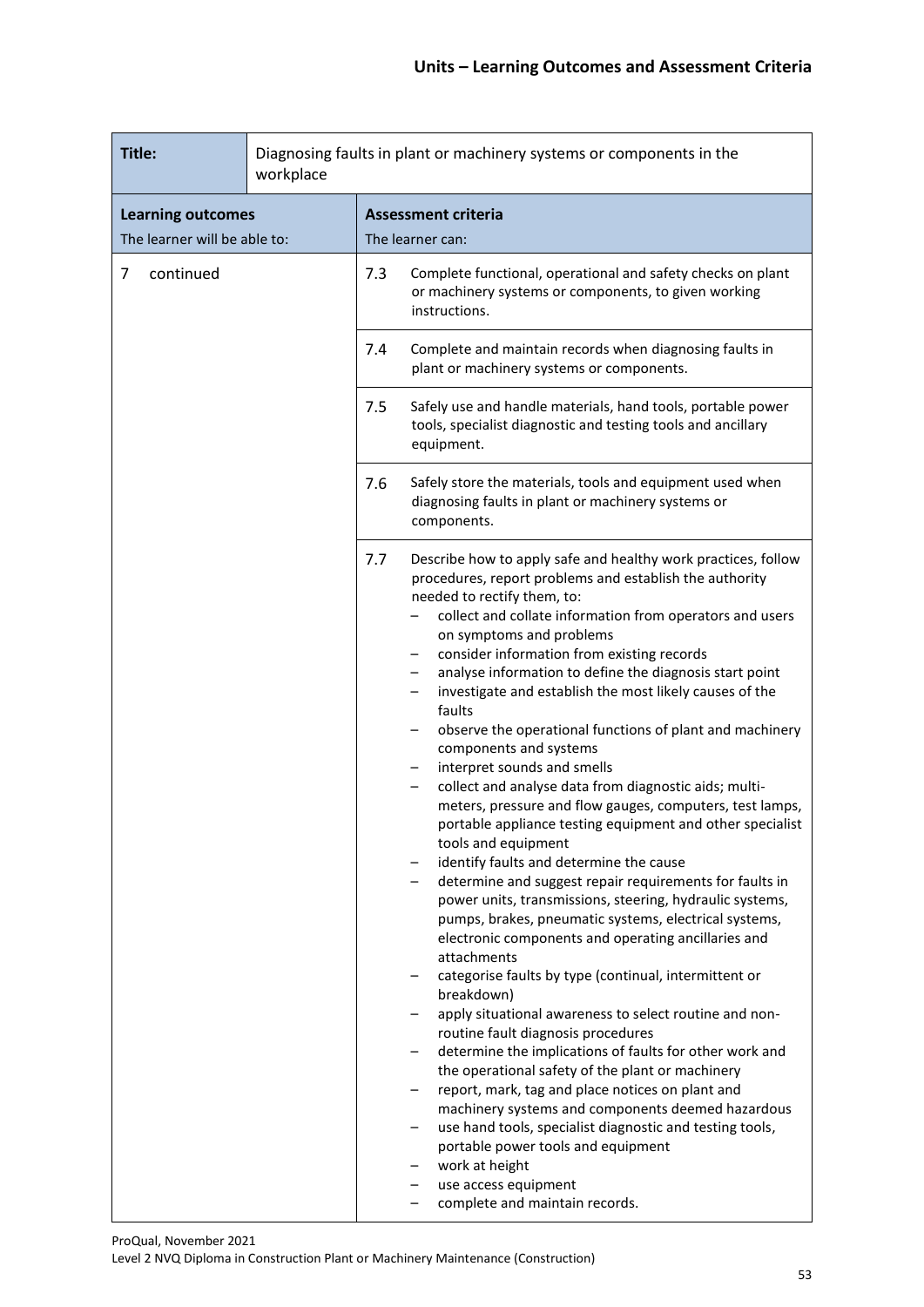| Title:                                                   | Diagnosing faults in plant or machinery systems or components in the<br>workplace |     |                                                                                                                                                                    |  |
|----------------------------------------------------------|-----------------------------------------------------------------------------------|-----|--------------------------------------------------------------------------------------------------------------------------------------------------------------------|--|
| <b>Learning outcomes</b><br>The learner will be able to: |                                                                                   |     | <b>Assessment criteria</b><br>The learner can:                                                                                                                     |  |
| continued                                                |                                                                                   | 7.8 | Describe the needs of other occupations and how to<br>effectively communicate within a team when diagnosing<br>faults in plant or machinery systems or components. |  |
|                                                          |                                                                                   | 7.9 | Describe how to maintain the tools and equipment used<br>when diagnosing faults in plant or machinery systems or<br>components.                                    |  |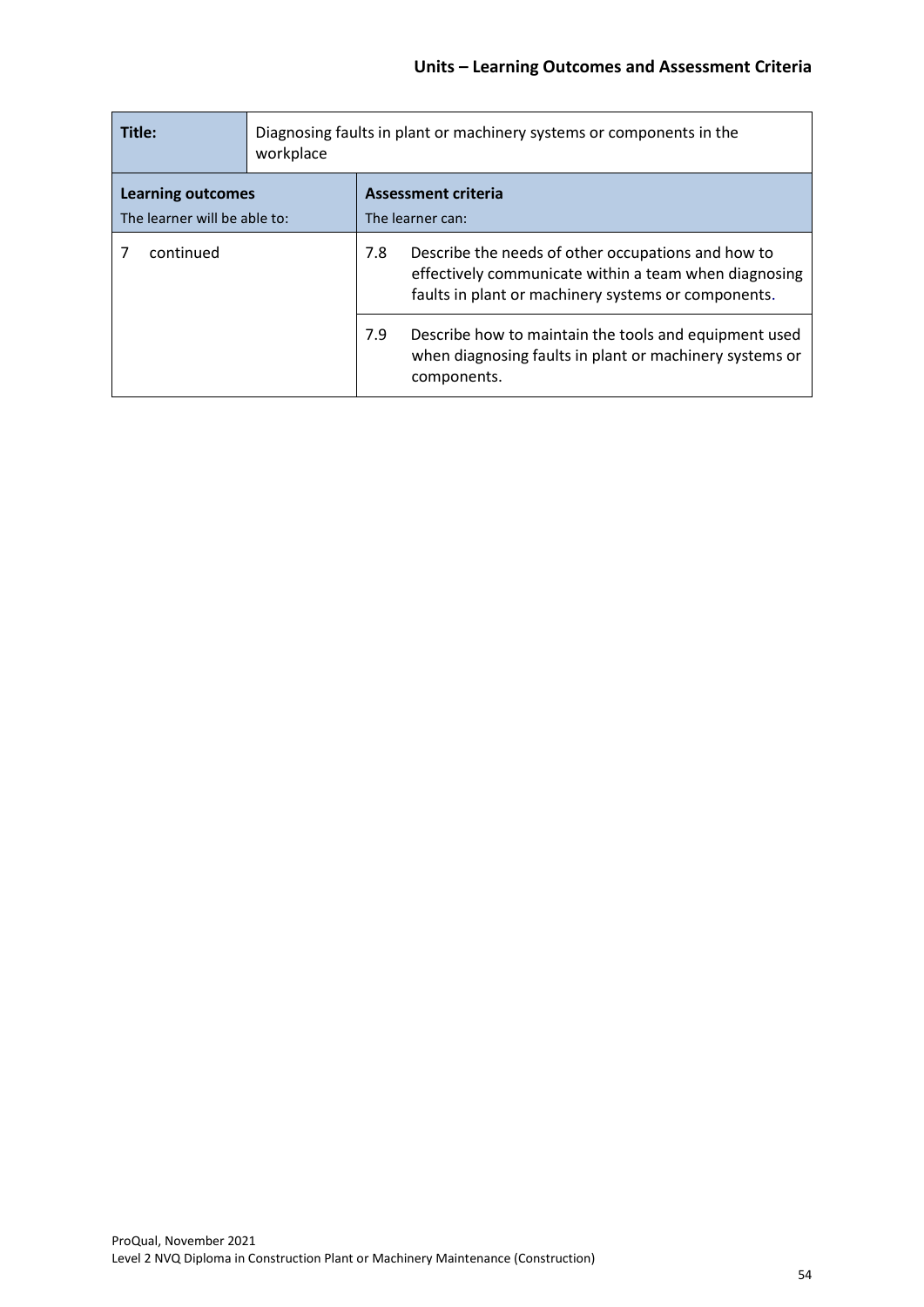| Title:                        |                                        | Diagnosing faults in plant or machinery systems or components in the<br>workplace                                                                                                                                                                                                                                                                                                                              |  |  |  |  |  |
|-------------------------------|----------------------------------------|----------------------------------------------------------------------------------------------------------------------------------------------------------------------------------------------------------------------------------------------------------------------------------------------------------------------------------------------------------------------------------------------------------------|--|--|--|--|--|
|                               | Additional information about this unit |                                                                                                                                                                                                                                                                                                                                                                                                                |  |  |  |  |  |
| <b>Assessment Guidance</b>    |                                        | This unit must be assessed in a work environment, in accordance with<br>the ConstructionSkills' Consolidated Assessment Strategy for<br>Construction and the Built Environment.<br>Assessors for this unit must have verifiable, current industry experience<br>and a sufficient depth of relevant occupational expertise and knowledge,<br>and must use a combination of assessment methods as defined in the |  |  |  |  |  |
|                               |                                        | Consolidated Assessment Strategy.                                                                                                                                                                                                                                                                                                                                                                              |  |  |  |  |  |
|                               |                                        | Workplace evidence of skills cannot be simulated.                                                                                                                                                                                                                                                                                                                                                              |  |  |  |  |  |
|                               |                                        | This unit must be assessed against the endorsements detailed within the<br>relevant NVQ structure.                                                                                                                                                                                                                                                                                                             |  |  |  |  |  |
|                               |                                        | ProQual Level 2 NVQ Diploma in Construction Plant or Machinery<br>Maintenance (Construction)                                                                                                                                                                                                                                                                                                                   |  |  |  |  |  |
|                               |                                        | Four of the following endorsements required:                                                                                                                                                                                                                                                                                                                                                                   |  |  |  |  |  |
|                               |                                        | Power unit                                                                                                                                                                                                                                                                                                                                                                                                     |  |  |  |  |  |
|                               |                                        | Transmission                                                                                                                                                                                                                                                                                                                                                                                                   |  |  |  |  |  |
|                               |                                        | Steering                                                                                                                                                                                                                                                                                                                                                                                                       |  |  |  |  |  |
|                               |                                        | Hydraulic                                                                                                                                                                                                                                                                                                                                                                                                      |  |  |  |  |  |
|                               |                                        | Pump                                                                                                                                                                                                                                                                                                                                                                                                           |  |  |  |  |  |
|                               |                                        | <b>Brake</b>                                                                                                                                                                                                                                                                                                                                                                                                   |  |  |  |  |  |
|                               |                                        | Pneumatic                                                                                                                                                                                                                                                                                                                                                                                                      |  |  |  |  |  |
|                               |                                        | Electrical<br>Electronic                                                                                                                                                                                                                                                                                                                                                                                       |  |  |  |  |  |
|                               |                                        | Operating ancillaries and attachments                                                                                                                                                                                                                                                                                                                                                                          |  |  |  |  |  |
|                               |                                        | 5.2 Building and Construction                                                                                                                                                                                                                                                                                                                                                                                  |  |  |  |  |  |
| <b>Sector Subject Areas</b>   |                                        | Shared unit                                                                                                                                                                                                                                                                                                                                                                                                    |  |  |  |  |  |
| Availability for use          |                                        |                                                                                                                                                                                                                                                                                                                                                                                                                |  |  |  |  |  |
| Unit guided learning<br>hours |                                        | 80                                                                                                                                                                                                                                                                                                                                                                                                             |  |  |  |  |  |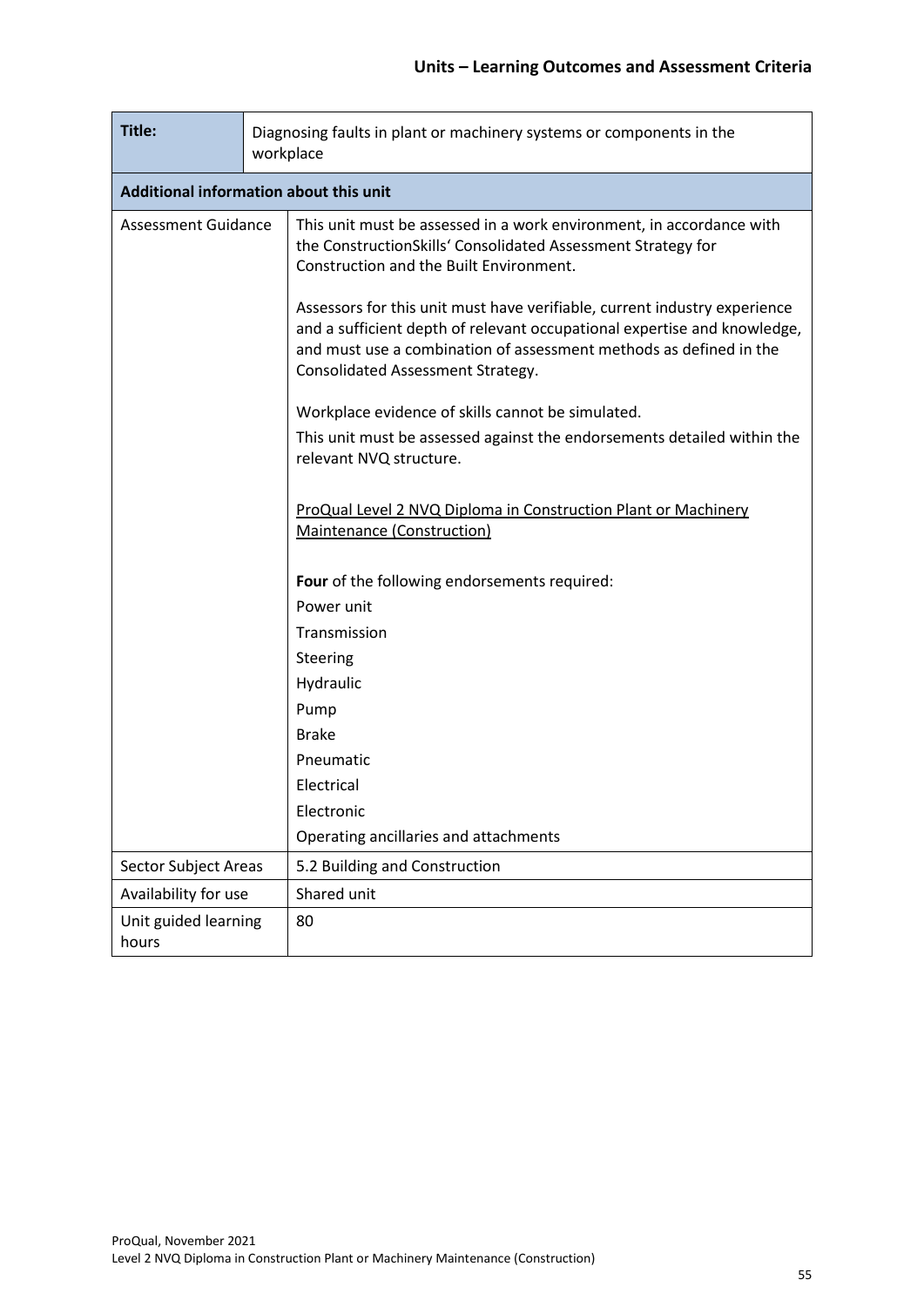| Title:                                                                                                                                                                                                        |            | Installing, repairing or modifying construction resources by heating, welding,<br>brazing, soldering and thermal cutting in the workplace                                                                                                                                                                                                  |  |  |
|---------------------------------------------------------------------------------------------------------------------------------------------------------------------------------------------------------------|------------|--------------------------------------------------------------------------------------------------------------------------------------------------------------------------------------------------------------------------------------------------------------------------------------------------------------------------------------------|--|--|
| <b>Unit Number:</b>                                                                                                                                                                                           | R/616/4463 |                                                                                                                                                                                                                                                                                                                                            |  |  |
| <b>Learning outcomes</b><br>The learner will be able to:                                                                                                                                                      |            | <b>Assessment criteria</b><br>The learner can:                                                                                                                                                                                                                                                                                             |  |  |
| 1<br>Interpret the given<br>information relating to the<br>work and resources when<br>installing, repairing or                                                                                                |            | 1.1<br>Interpret and extract relevant information from<br>drawings, specifications, schedules, method statements,<br>risk assessments, workshop manuals and manufacturers'<br>information.                                                                                                                                                 |  |  |
| modifying construction<br>resources by heating,<br>welding, brazing, soldering                                                                                                                                |            | 1.2<br>Comply with information and/or instructions derived<br>from risk assessments and method statements.                                                                                                                                                                                                                                 |  |  |
| and thermal cutting.                                                                                                                                                                                          |            | 1.3<br>Describe the organisational procedures developed to<br>report and rectify inappropriate information and<br>unsuitable resources and how they are implemented.                                                                                                                                                                       |  |  |
|                                                                                                                                                                                                               |            | 1.4<br>Describe different types of information, their source and<br>how they are interpreted in relation to:<br>drawings, specifications, schedules, method<br>statements, risk assessments, manufacturers'<br>information and current regulations associated with<br>heating, welding, brazing, soldering and thermal<br>cutting.         |  |  |
| $\overline{2}$<br>Know how to comply with<br>relevant legislation and<br>official guidance when<br>installing, repairing or<br>modifying construction<br>resources by heating,<br>welding, brazing, soldering |            | Describe their responsibilities regarding potential<br>2.1<br>accidents and health hazards, whilst working:<br>in the workplace, below ground level, at height, in<br>confined spaces, with tools and equipment, with<br>materials and substances, with movement/storage<br>of materials and by manual handling and mechanical<br>lifting. |  |  |
| and thermal cutting.                                                                                                                                                                                          |            | 2.2<br>Describe the organisational security procedures for<br>tools, equipment and personal belongings in relation to<br>site, workplace, company and operative.                                                                                                                                                                           |  |  |
|                                                                                                                                                                                                               |            | 2.3<br>Explain what the accident reporting procedures are and<br>who is responsible for making reports.                                                                                                                                                                                                                                    |  |  |
|                                                                                                                                                                                                               |            | 2.4<br>Describe the types of fire extinguishers available when<br>installing, repairing or modifying construction resources<br>by heating, welding, brazing, soldering and thermal<br>cutting and describe how and when they are used.                                                                                                     |  |  |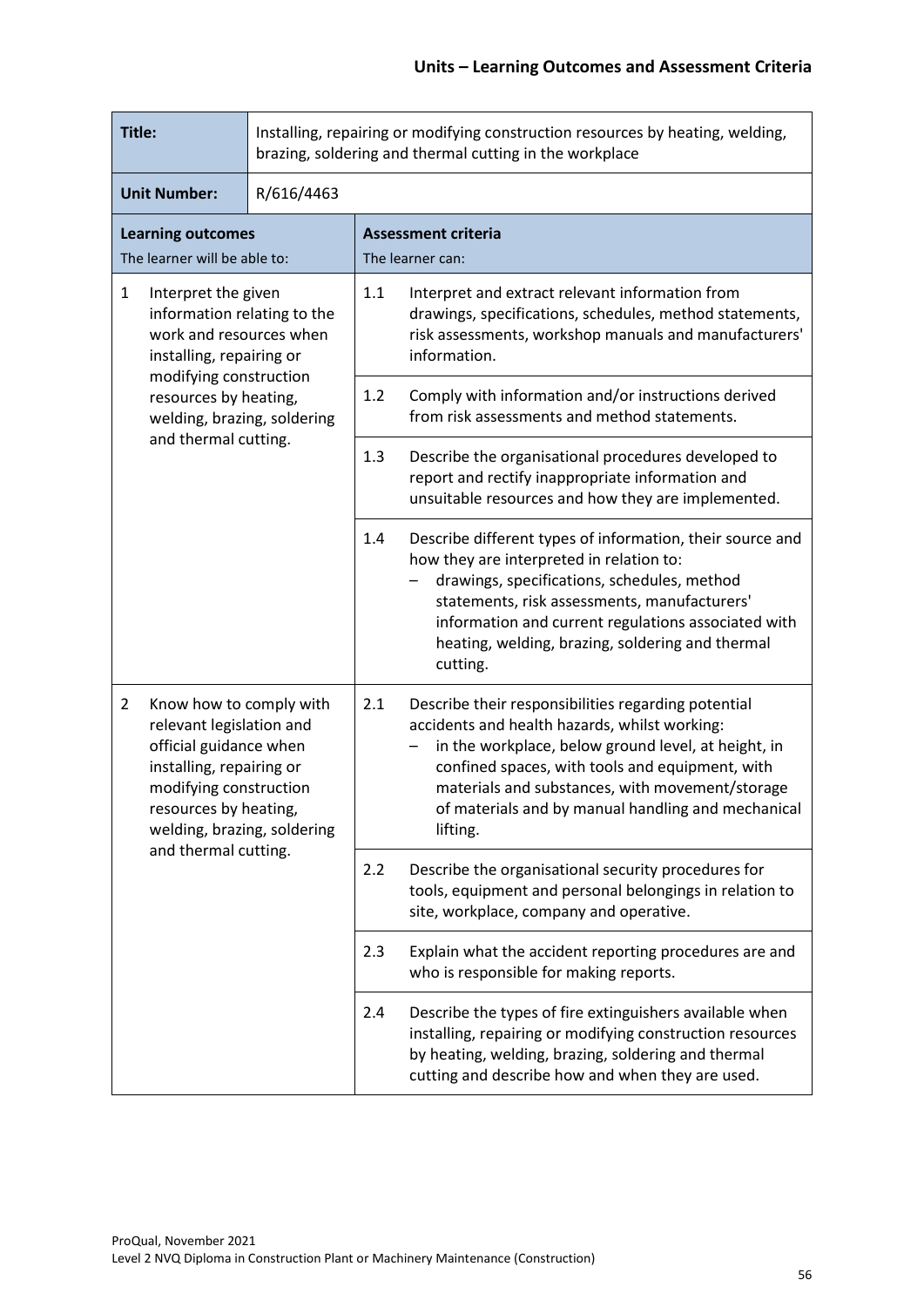| Title:                                                                                                                                                                 |                                                                                                               |     | Installing, repairing or modifying construction resources by heating, welding,<br>brazing, soldering and thermal cutting in the workplace                                                                                                                                                                                       |                                                                                                                                                                                                                                                                                                                                                                                                                                                                                                                                                                  |
|------------------------------------------------------------------------------------------------------------------------------------------------------------------------|---------------------------------------------------------------------------------------------------------------|-----|---------------------------------------------------------------------------------------------------------------------------------------------------------------------------------------------------------------------------------------------------------------------------------------------------------------------------------|------------------------------------------------------------------------------------------------------------------------------------------------------------------------------------------------------------------------------------------------------------------------------------------------------------------------------------------------------------------------------------------------------------------------------------------------------------------------------------------------------------------------------------------------------------------|
| <b>Learning outcomes</b><br>The learner will be able to:                                                                                                               |                                                                                                               |     | <b>Assessment criteria</b><br>The learner can:                                                                                                                                                                                                                                                                                  |                                                                                                                                                                                                                                                                                                                                                                                                                                                                                                                                                                  |
| 3<br>Maintain safe and healthy<br>working practices when<br>installing, repairing or<br>modifying construction<br>resources by heating,<br>welding, brazing, soldering |                                                                                                               | 3.1 | Use health and safety control equipment and access<br>equipment (if applicable) safely to carry out the activity<br>in accordance with current legislation and<br>organisational requirements when installing, repairing<br>or modifying construction resources by heating,<br>welding, brazing, soldering and thermal cutting. |                                                                                                                                                                                                                                                                                                                                                                                                                                                                                                                                                                  |
| and thermal cutting.                                                                                                                                                   |                                                                                                               | 3.2 | Comply with information relating to specific risks to<br>health when installing, repairing or modifying<br>construction resources by heating, welding, brazing,<br>soldering and thermal cutting.                                                                                                                               |                                                                                                                                                                                                                                                                                                                                                                                                                                                                                                                                                                  |
|                                                                                                                                                                        |                                                                                                               |     | 3.3                                                                                                                                                                                                                                                                                                                             | Explain why and when health and safety control equipment,<br>identified by the principles of protection, should be used,<br>relating to installing, repairing or modifying construction<br>resources by heating, welding, brazing, soldering and thermal<br>cutting and the types, purpose and limitations of each type,<br>the work situation and general work environment, in relation<br>to:<br>collective protective measures<br>-<br>personal protective equipment (PPE)<br>-<br>respiratory protective equipment (RPE)<br>local exhaust ventilation (LEV). |
|                                                                                                                                                                        |                                                                                                               | 3.4 | Describe how the relevant health and safety control<br>equipment should be used in accordance with the given<br>instructions.                                                                                                                                                                                                   |                                                                                                                                                                                                                                                                                                                                                                                                                                                                                                                                                                  |
|                                                                                                                                                                        |                                                                                                               | 3.5 | Describe how emergencies should be responded to in<br>accordance with organisational authorisation and<br>personal skills when involved with fires, spillages,<br>injuries and other task-related hazards.                                                                                                                      |                                                                                                                                                                                                                                                                                                                                                                                                                                                                                                                                                                  |
| 4                                                                                                                                                                      | Select the required quantity<br>and quality of resources for<br>the methods of work to                        |     | 4.1                                                                                                                                                                                                                                                                                                                             | Select resources associated with own work in relation to<br>materials, components, fixings, tools, equipment and<br>consumables.                                                                                                                                                                                                                                                                                                                                                                                                                                 |
| cutting.                                                                                                                                                               | install, repair or modify<br>construction resources by<br>heating, welding, brazing,<br>soldering and thermal |     | 4.2                                                                                                                                                                                                                                                                                                                             | Describe the characteristics, quality, uses, sustainability,<br>limitations and defects associated with the resources in<br>relation to:<br>jigs and fixings<br>consumables, gases, welding rods/wires<br>solders and fluxes<br>hand tools, portable powered tools, heating, welding and<br>cutting equipment.                                                                                                                                                                                                                                                   |
|                                                                                                                                                                        |                                                                                                               |     | 4.3                                                                                                                                                                                                                                                                                                                             | Describe how the resources should be used correctly and how<br>problems associated with the resources are reported.                                                                                                                                                                                                                                                                                                                                                                                                                                              |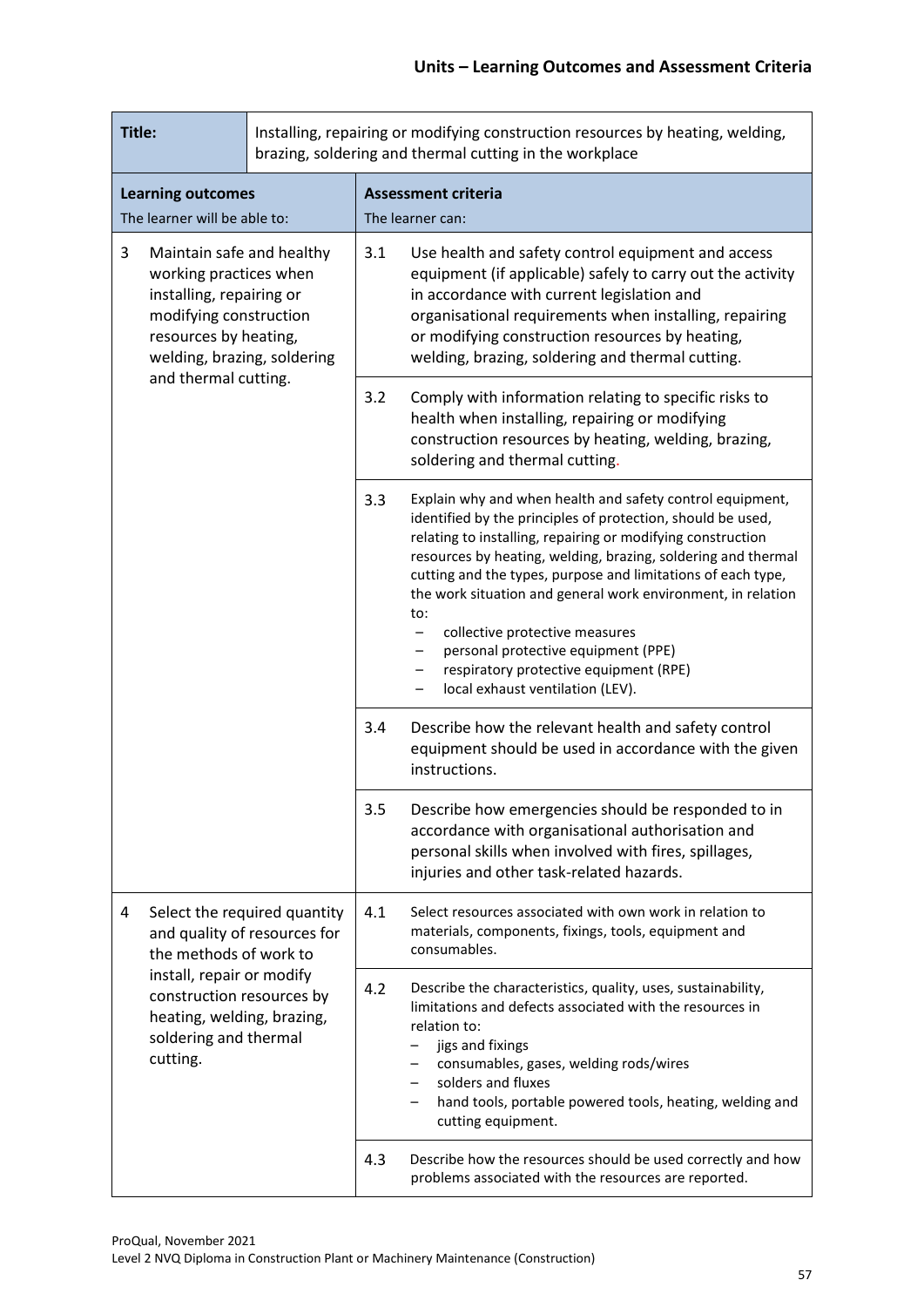| Title:                                                                                                                             |                                                      | Installing, repairing or modifying construction resources by heating, welding,<br>brazing, soldering and thermal cutting in the workplace |                                                                                                                                                                                                                                                                            |                                                                                                                                                                                                                                   |
|------------------------------------------------------------------------------------------------------------------------------------|------------------------------------------------------|-------------------------------------------------------------------------------------------------------------------------------------------|----------------------------------------------------------------------------------------------------------------------------------------------------------------------------------------------------------------------------------------------------------------------------|-----------------------------------------------------------------------------------------------------------------------------------------------------------------------------------------------------------------------------------|
| <b>Learning outcomes</b><br>The learner will be able to:                                                                           |                                                      |                                                                                                                                           | <b>Assessment criteria</b><br>The learner can:                                                                                                                                                                                                                             |                                                                                                                                                                                                                                   |
| 4<br>continued                                                                                                                     |                                                      | 4.4                                                                                                                                       | Explain why the organisational procedures have been<br>developed and how they are used for the selection of<br>required resources.                                                                                                                                         |                                                                                                                                                                                                                                   |
|                                                                                                                                    |                                                      | 4.5                                                                                                                                       | Describe any potential hazards associated with the<br>resources and methods of work.                                                                                                                                                                                       |                                                                                                                                                                                                                                   |
|                                                                                                                                    |                                                      | 4.6                                                                                                                                       | Describe how to calculate quantity, length, area, volume<br>and wastage associated with the method/procedure to<br>heat, weld, braze, solder and thermal cut construction<br>resources.                                                                                    |                                                                                                                                                                                                                                   |
| Minimise the risk of damage<br>5<br>to the work and<br>surrounding area when                                                       |                                                      | 5.1                                                                                                                                       | Protect the work and its surrounding area from damage<br>in accordance with safe working practices and<br>organisational procedures.                                                                                                                                       |                                                                                                                                                                                                                                   |
|                                                                                                                                    | installing, repairing or<br>modifying construction   |                                                                                                                                           | 5.2                                                                                                                                                                                                                                                                        | Minimise damage and maintain a clean work space.                                                                                                                                                                                  |
|                                                                                                                                    | resources by heating,<br>welding, brazing, soldering |                                                                                                                                           | 5.3                                                                                                                                                                                                                                                                        | Dispose of waste in accordance with current legislation.                                                                                                                                                                          |
|                                                                                                                                    | and thermal cutting.                                 | 5.4                                                                                                                                       | Describe how to protect work from damage and the<br>purpose of protection in relation to general workplace<br>activities, other occupations and adverse weather<br>conditions.                                                                                             |                                                                                                                                                                                                                                   |
|                                                                                                                                    |                                                      |                                                                                                                                           | 5.5                                                                                                                                                                                                                                                                        | Explain why the disposal of waste should be carried out<br>safely in accordance with environmental<br>responsibilities, organisational procedures,<br>manufacturers' information, statutory regulations and<br>official guidance. |
| 6                                                                                                                                  | Complete the work within<br>the allocated time when  |                                                                                                                                           | 6.1                                                                                                                                                                                                                                                                        | Demonstrate completion of the work within the<br>allocated time.                                                                                                                                                                  |
| installing, repairing or<br>modifying construction<br>resources by heating,<br>welding, brazing, soldering<br>and thermal cutting. |                                                      | 6.2                                                                                                                                       | Describe the purpose of the work programme and<br>explain why deadlines should be kept in relation to:<br>types of progress charts, timetables and estimated<br>times<br>organisational procedures for reporting<br>circumstances which will affect the work<br>programme. |                                                                                                                                                                                                                                   |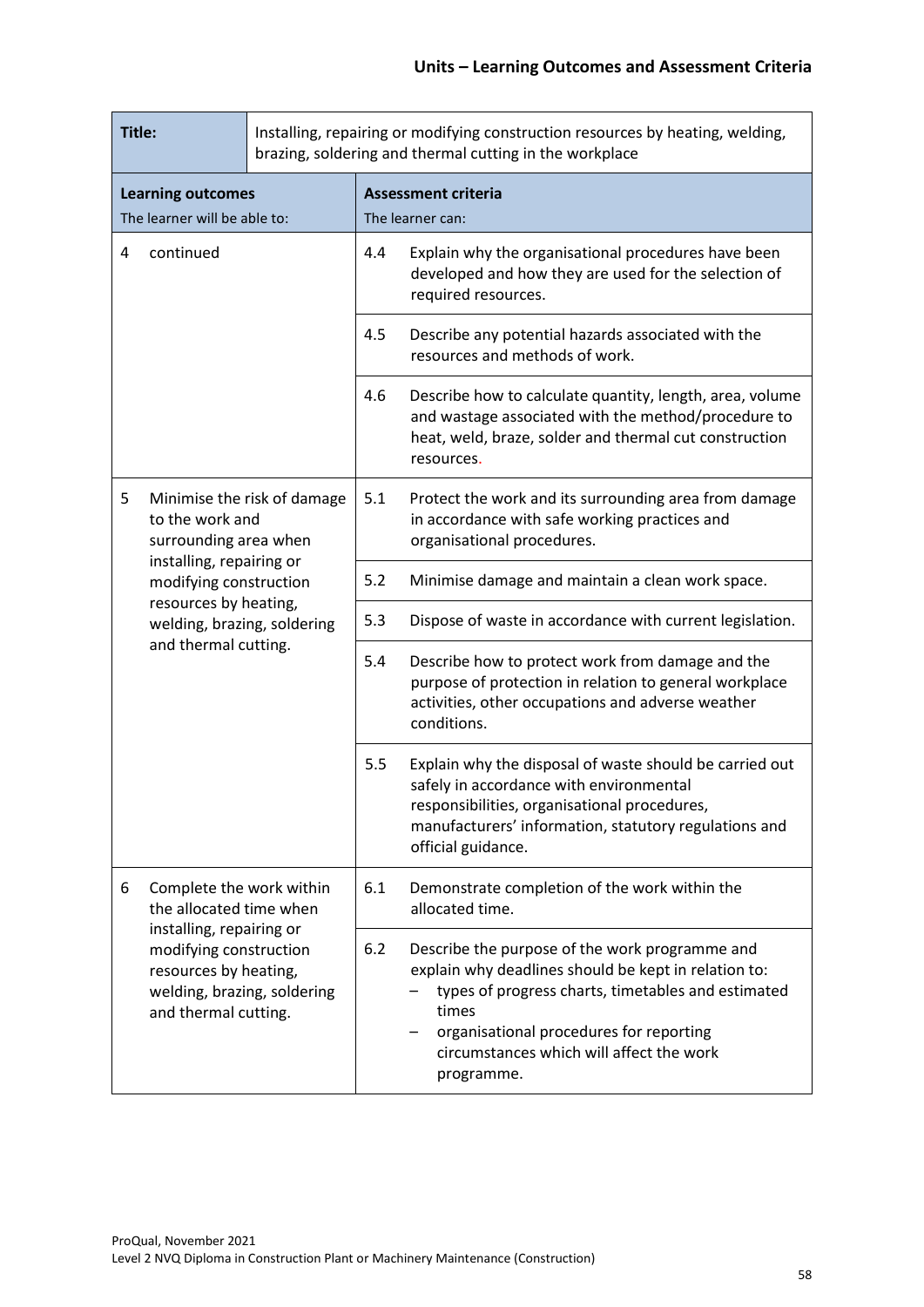| Title:                                                                                                                                                                              |            | Installing, repairing or modifying construction resources by heating, welding,<br>brazing, soldering and thermal cutting in the workplace                                                                                                                                                           |
|-------------------------------------------------------------------------------------------------------------------------------------------------------------------------------------|------------|-----------------------------------------------------------------------------------------------------------------------------------------------------------------------------------------------------------------------------------------------------------------------------------------------------|
| <b>Learning outcomes</b><br>The learner will be able to:                                                                                                                            |            | <b>Assessment criteria</b><br>The learner can:                                                                                                                                                                                                                                                      |
| $\overline{7}$<br>Comply with the given<br>contract information to<br>install, repair or modify<br>construction resources by<br>heating, welding, brazing,<br>soldering and thermal |            | 7.1<br>Demonstrate the following work skills when installing,<br>repairing or modifying construction resources by<br>heating, welding, brazing, soldering and thermal<br>cutting:<br>measuring, marking out, fitting, heating, preparing,<br>positioning, securing, joining, cutting and finishing. |
| cutting.                                                                                                                                                                            |            | 7.2<br>Heat components to given working instructions to<br>achieve two of the following:<br>free components (thermal shock)<br>heat treat<br>reduce or remove corrosion<br>adjust (localised/spot)<br>expansion and contraction fit.                                                                |
|                                                                                                                                                                                     | 7.3<br>7.4 | Join ferrous and non-ferrous metals to given working<br>instructions using two of the following welding<br>techniques:<br>- oxygen and fuel gas<br>- manual metal arc<br>- metal inert gas shielded or metal active gas shielded<br>- tungsten inert gas shielded.                                  |
|                                                                                                                                                                                     |            | Join metals to given working instructions by brazing<br>using oxygen and fuel gas.                                                                                                                                                                                                                  |
|                                                                                                                                                                                     |            | Join metals by soldering to given working instructions using<br>7.5<br>one of the following techniques:<br>- oxygen and fuel gas<br>- iron and flux<br>- electrical soldering iron.                                                                                                                 |
|                                                                                                                                                                                     |            | Create two of the following joints in metals:<br>7.6<br>– butt<br>$-\mathsf{lap}$<br>- fillet<br>– corner.                                                                                                                                                                                          |
|                                                                                                                                                                                     |            | Carry out joint work to given working instructions for two of<br>7.7<br>the following positions:<br>– flat<br>- vertical / horizontal<br>- vertical<br>- overhead.                                                                                                                                  |
|                                                                                                                                                                                     |            | Cut materials by thermal cutting using one of the following:<br>7.8<br>- oxy fuel gas arc<br>- plasma arc.                                                                                                                                                                                          |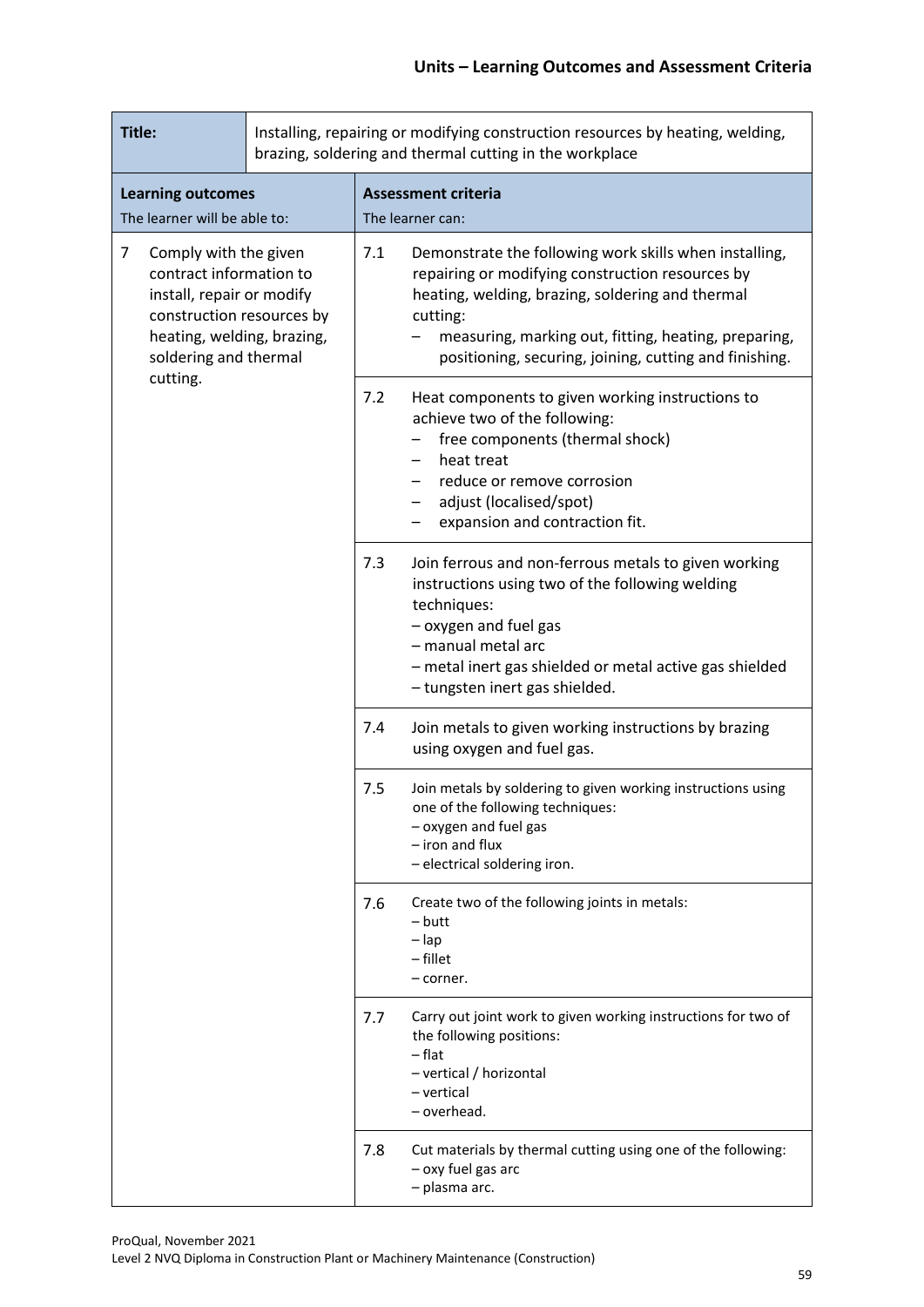| Title:                                                   |  | Installing, repairing or modifying construction resources by heating, welding,<br>brazing, soldering and thermal cutting in the workplace |                                                                                                                                                                                                                                                                                                                                                                                                                                                                                                                                                                                                                                                                                                                                                                                                                                                                                                                                                                                                                                                                                                                                                                                                                                                                                                                                                                                                                                                                                                                                                                              |  |
|----------------------------------------------------------|--|-------------------------------------------------------------------------------------------------------------------------------------------|------------------------------------------------------------------------------------------------------------------------------------------------------------------------------------------------------------------------------------------------------------------------------------------------------------------------------------------------------------------------------------------------------------------------------------------------------------------------------------------------------------------------------------------------------------------------------------------------------------------------------------------------------------------------------------------------------------------------------------------------------------------------------------------------------------------------------------------------------------------------------------------------------------------------------------------------------------------------------------------------------------------------------------------------------------------------------------------------------------------------------------------------------------------------------------------------------------------------------------------------------------------------------------------------------------------------------------------------------------------------------------------------------------------------------------------------------------------------------------------------------------------------------------------------------------------------------|--|
| <b>Learning outcomes</b><br>The learner will be able to: |  |                                                                                                                                           | <b>Assessment criteria</b><br>The learner can:                                                                                                                                                                                                                                                                                                                                                                                                                                                                                                                                                                                                                                                                                                                                                                                                                                                                                                                                                                                                                                                                                                                                                                                                                                                                                                                                                                                                                                                                                                                               |  |
| 7<br>continued                                           |  | 7.9                                                                                                                                       | Safely use and handle materials, hand tools, portable<br>power tools, welding, heating and cutting equipment,<br>ancillaries and gases.                                                                                                                                                                                                                                                                                                                                                                                                                                                                                                                                                                                                                                                                                                                                                                                                                                                                                                                                                                                                                                                                                                                                                                                                                                                                                                                                                                                                                                      |  |
|                                                          |  | 7.10                                                                                                                                      | Safely move gases when installing, repairing or<br>modifying construction resources by heating, welding,<br>brazing, soldering and thermal cutting.                                                                                                                                                                                                                                                                                                                                                                                                                                                                                                                                                                                                                                                                                                                                                                                                                                                                                                                                                                                                                                                                                                                                                                                                                                                                                                                                                                                                                          |  |
|                                                          |  | 7.11                                                                                                                                      | Safely store the materials, tools, equipment and gases<br>used when installing, repairing or modifying<br>construction resources by heating, welding, brazing,<br>soldering and thermal cutting.                                                                                                                                                                                                                                                                                                                                                                                                                                                                                                                                                                                                                                                                                                                                                                                                                                                                                                                                                                                                                                                                                                                                                                                                                                                                                                                                                                             |  |
|                                                          |  | 7.12                                                                                                                                      | Describe how to apply safe and healthy work practices, follow<br>procedures, report problems and establish the authority<br>needed to rectify them, to:<br>assess requirements for the repair or maintenance of<br>metal by joining, heating and cutting<br>validate appropriate ways in which the work should be<br>carried out<br>maintain the principles of minimum intervention and<br>reversible alterations<br>protect surrounding components<br>identify metal properties<br>relate equilibrium diagrams to metal types/properties<br>purge and vent tanks and containers (gas free<br>—<br>certification)<br>work with hot materials and components<br>identify the advantages and disadvantages of welding<br>processes; oxygen and fuel gas, manual metal arc, metal<br>inert gas or metal active gas and tungsten inert gas<br>shielded<br>apply principles and methods of preparing, joining,<br>cutting and heating ferrous and non-ferrous metals (type<br>of joint, material thickness, gaps, measuring, cleaning,<br>position, tacks, pre-treatment, parameters, nozzle,<br>voltage, amperes, wire speed, flow rates, restarts, post-<br>treatment)<br>join metals by welding, soldering and brazing<br>recognise joint types (butt, lap, fillet, corner)<br>inspect joints by non-destructive testing (visual, x-ray and<br>dye penetrates, ultraviolet and ultrasonic) and<br>destructive testing (bend test, tensile, nick break and<br>weld etch)<br>finish and dress joints<br>cut materials using thermal cutting methods, oxy fuel<br>gas, plasma arc |  |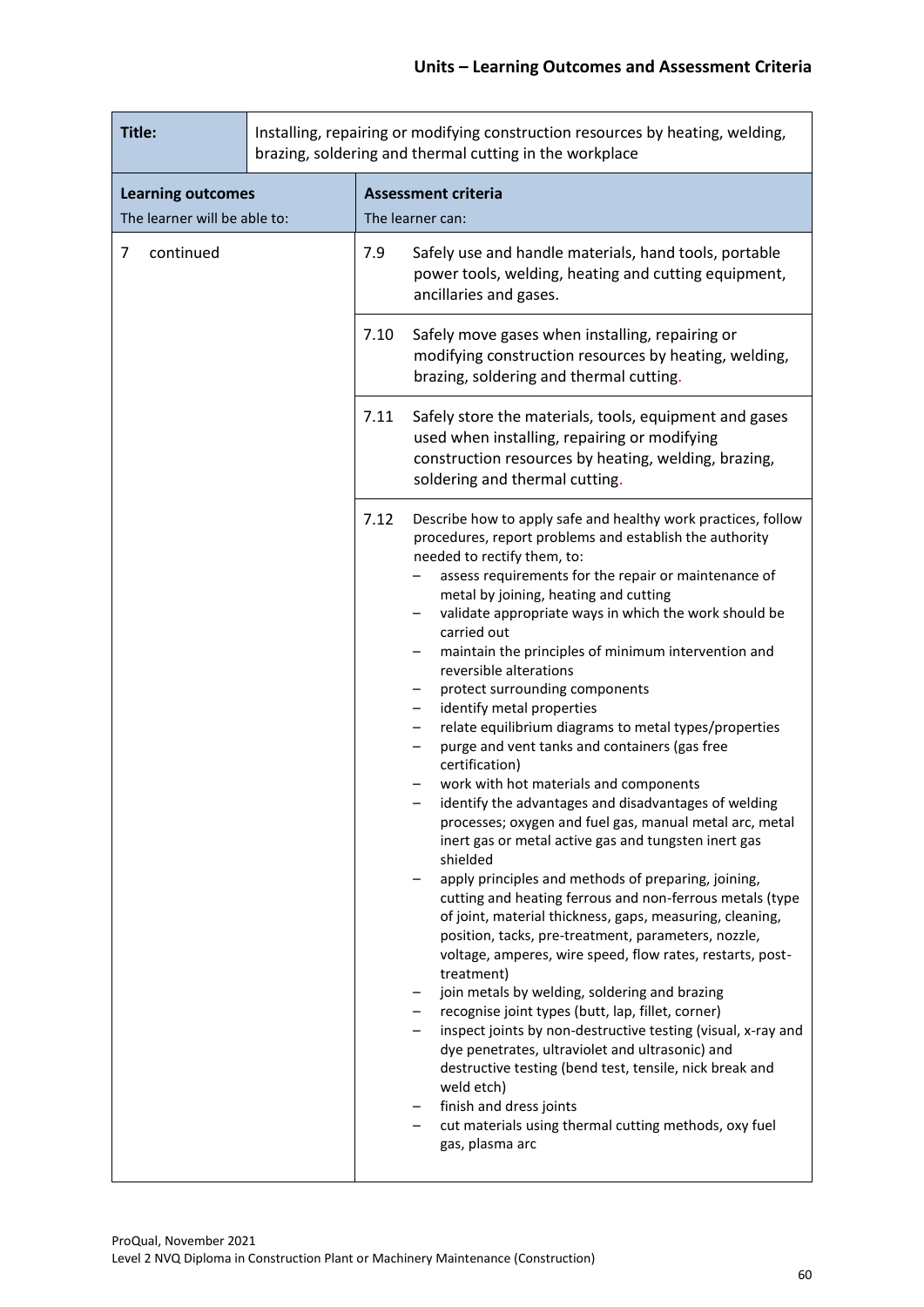| Title:                                                   |  | Installing, repairing or modifying construction resources by heating, welding,<br>brazing, soldering and thermal cutting in the workplace |                                                                                                                                                                                                                                                                                                                            |  |
|----------------------------------------------------------|--|-------------------------------------------------------------------------------------------------------------------------------------------|----------------------------------------------------------------------------------------------------------------------------------------------------------------------------------------------------------------------------------------------------------------------------------------------------------------------------|--|
| <b>Learning outcomes</b><br>The learner will be able to: |  | The learner can:                                                                                                                          | <b>Assessment criteria</b>                                                                                                                                                                                                                                                                                                 |  |
| continued<br>7                                           |  | 7.12<br>contd                                                                                                                             | recognise the effects of applying heat to metal<br>(distortion, heat effected zone)<br>use and store fuel gases<br>recognise and determine when specialist skills and<br>knowledge are required and report accordingly<br>use hand tools, portable power tools and<br>equipment<br>work at height<br>use access equipment. |  |
|                                                          |  | 7.13                                                                                                                                      | Describe the needs of other occupations associated<br>with heating, welding, brazing, soldering and thermal<br>cutting and how to effectively communicate within a<br>team when installing, repairing or modifying<br>construction resources.                                                                              |  |
|                                                          |  | 7.14                                                                                                                                      | Describe how to maintain the tools and equipment<br>used when installing, repairing or modifying<br>construction resources by heating, welding, brazing,<br>soldering and thermal cutting.                                                                                                                                 |  |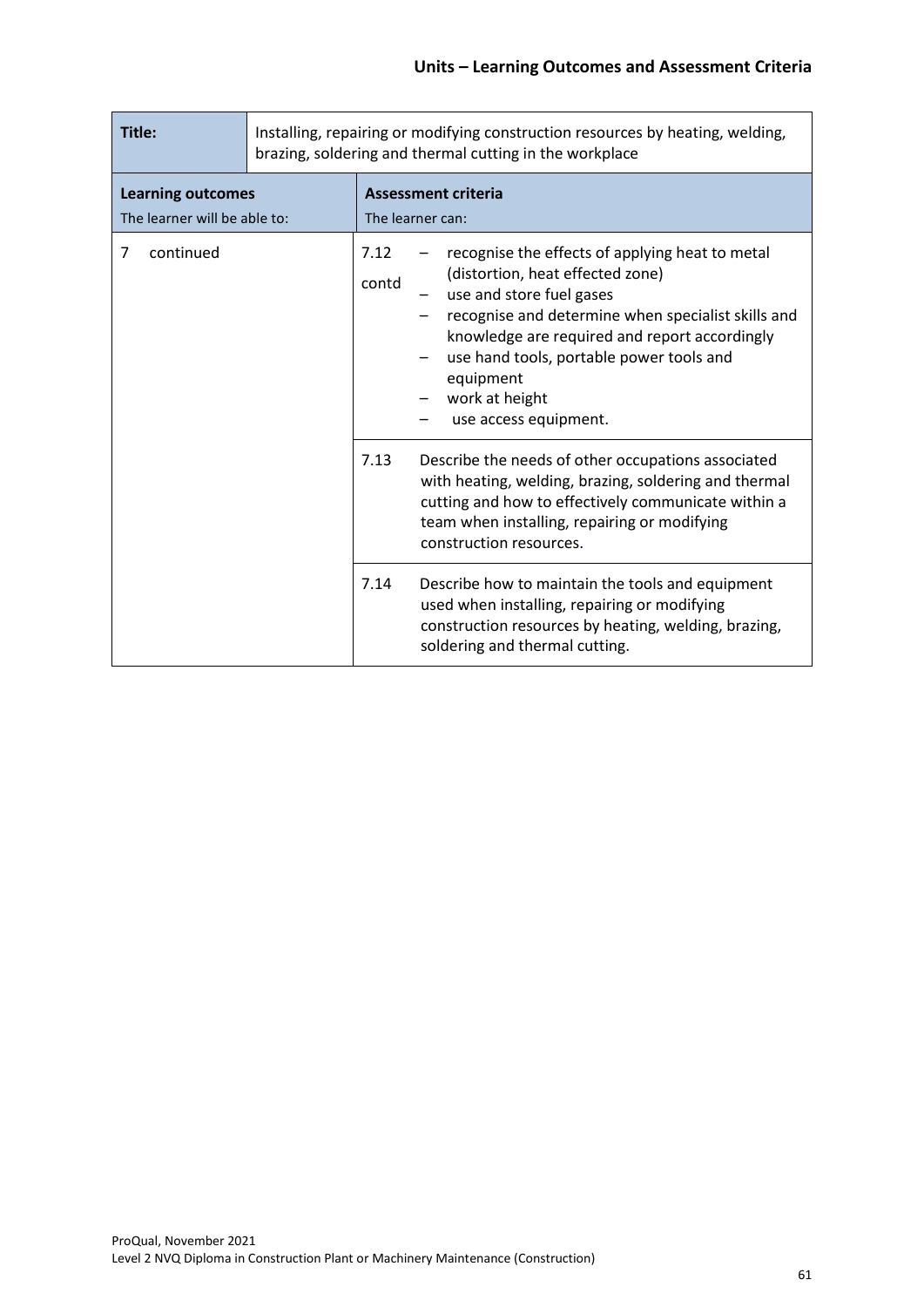| Title:                        |                                        | Installing, repairing or modifying construction resources by heating, welding,<br>brazing, soldering and thermal cutting in the workplace                                                                                                                                                                          |  |  |  |  |  |  |  |
|-------------------------------|----------------------------------------|--------------------------------------------------------------------------------------------------------------------------------------------------------------------------------------------------------------------------------------------------------------------------------------------------------------------|--|--|--|--|--|--|--|
|                               | Additional information about this unit |                                                                                                                                                                                                                                                                                                                    |  |  |  |  |  |  |  |
| <b>Assessment Guidance</b>    |                                        | This unit must be assessed in a work environment, in accordance with the<br>ConstructionSkills' Consolidated Assessment Strategy for Construction and the<br><b>Built Environment.</b>                                                                                                                             |  |  |  |  |  |  |  |
|                               |                                        | Assessors for this unit must have verifiable, current industry experience and a<br>sufficient depth of relevant occupational expertise and knowledge, and must<br>use a combination of assessment methods as defined in the Consolidated<br>Assessment Strategy. Workplace evidence of skills cannot be simulated. |  |  |  |  |  |  |  |
|                               |                                        | This unit must be assessed against the endorsements detailed within the<br>relevant NVQ structure. ProQual Level 2 NVQ Diploma in Construction Plant<br>or Machinery Maintenance (Construction)                                                                                                                    |  |  |  |  |  |  |  |
|                               |                                        | Heating: Two of the following endorsements required:<br>Components freed                                                                                                                                                                                                                                           |  |  |  |  |  |  |  |
|                               |                                        | Heat treatment<br>Corrosion reduction/removal<br>Adjustment                                                                                                                                                                                                                                                        |  |  |  |  |  |  |  |
|                               |                                        | Expansion and contraction fit                                                                                                                                                                                                                                                                                      |  |  |  |  |  |  |  |
|                               |                                        | Welding: Two of the following endorsements required:<br>Oxygen and fuel gas<br>Manual metal arc                                                                                                                                                                                                                    |  |  |  |  |  |  |  |
|                               |                                        | MIG or MAG<br>Tungsten inert gas                                                                                                                                                                                                                                                                                   |  |  |  |  |  |  |  |
|                               |                                        | Soldering: One of the following endorsements required:<br>Oxygen and fuel gas<br>Iron and flux                                                                                                                                                                                                                     |  |  |  |  |  |  |  |
|                               |                                        | Electric soldering iron                                                                                                                                                                                                                                                                                            |  |  |  |  |  |  |  |
|                               |                                        | Joints: Two of the following endorsements required:<br>Butt                                                                                                                                                                                                                                                        |  |  |  |  |  |  |  |
|                               |                                        | Lap<br>Fillet                                                                                                                                                                                                                                                                                                      |  |  |  |  |  |  |  |
|                               |                                        | Corner                                                                                                                                                                                                                                                                                                             |  |  |  |  |  |  |  |
|                               |                                        | Positions: Two of the following endorsements required:<br>Flat                                                                                                                                                                                                                                                     |  |  |  |  |  |  |  |
|                               |                                        | Vertical/horizontal<br>Vertical                                                                                                                                                                                                                                                                                    |  |  |  |  |  |  |  |
|                               |                                        | Overhead                                                                                                                                                                                                                                                                                                           |  |  |  |  |  |  |  |
|                               |                                        | Thermal cutting: One of the following endorsements required:<br>Oxy fuel gas<br>Plasma                                                                                                                                                                                                                             |  |  |  |  |  |  |  |
| Sector Subject Areas          |                                        | 5.2 Building and Construction                                                                                                                                                                                                                                                                                      |  |  |  |  |  |  |  |
| Availability for use          |                                        | Shared unit                                                                                                                                                                                                                                                                                                        |  |  |  |  |  |  |  |
| Unit guided learning<br>hours |                                        | 100                                                                                                                                                                                                                                                                                                                |  |  |  |  |  |  |  |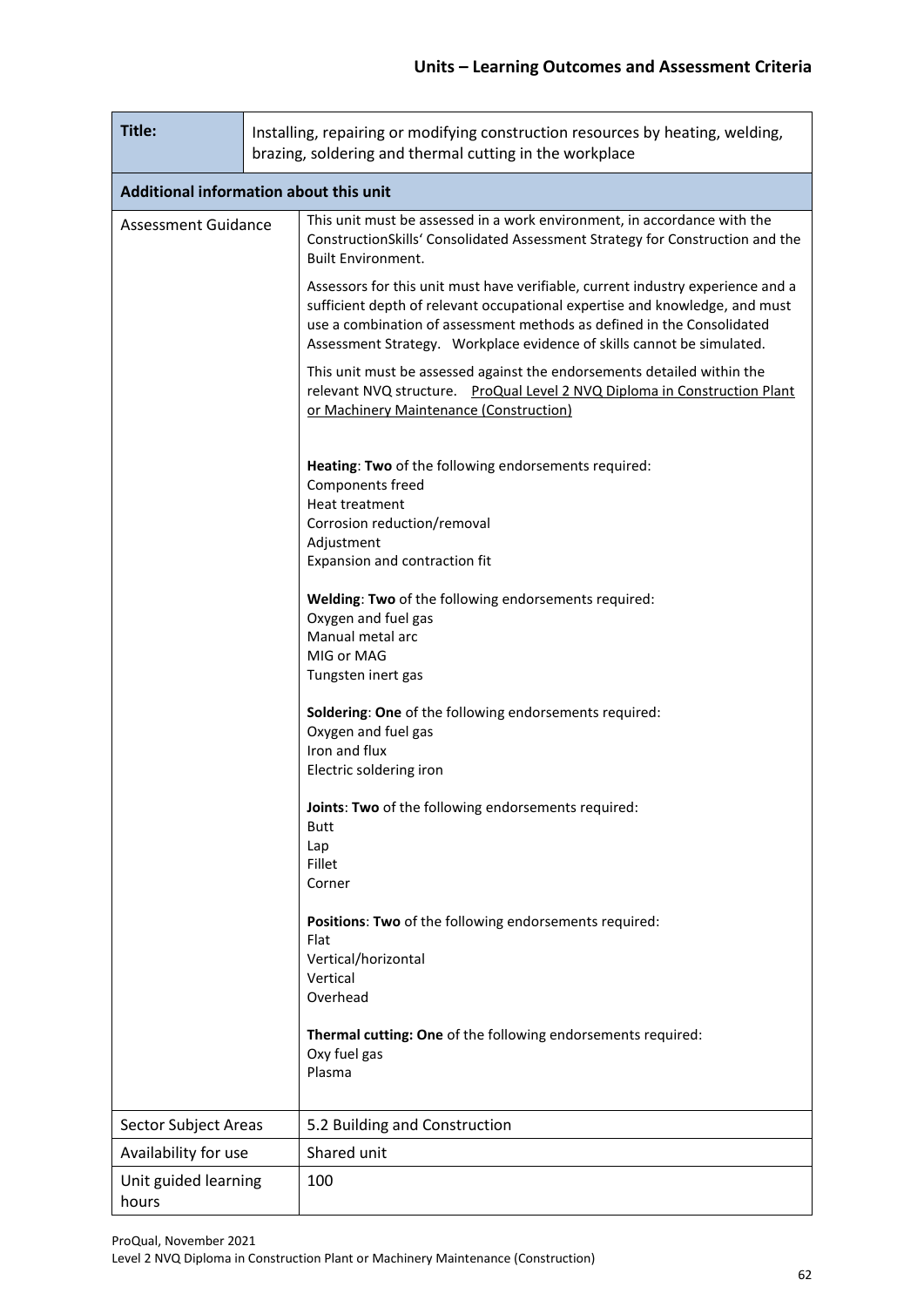| Title:                                                                                                                                                                       |                                                                               |            | Producing one-off components to restore or maintain the operational<br>functions of plant or machinery in the workplace                                                                                                                                                                                                                           |                                                                                                                                                                                 |  |  |
|------------------------------------------------------------------------------------------------------------------------------------------------------------------------------|-------------------------------------------------------------------------------|------------|---------------------------------------------------------------------------------------------------------------------------------------------------------------------------------------------------------------------------------------------------------------------------------------------------------------------------------------------------|---------------------------------------------------------------------------------------------------------------------------------------------------------------------------------|--|--|
|                                                                                                                                                                              | <b>Unit Number:</b>                                                           | Y/616/4464 |                                                                                                                                                                                                                                                                                                                                                   |                                                                                                                                                                                 |  |  |
|                                                                                                                                                                              | <b>Learning outcomes</b><br>The learner will be able to:                      |            |                                                                                                                                                                                                                                                                                                                                                   | <b>Assessment criteria</b><br>The learner can:                                                                                                                                  |  |  |
| $\mathbf{1}$<br>Interpret the given<br>information relating to the<br>work and resources when<br>producing one-off                                                           |                                                                               | 1.1        | Interpret and extract relevant information from<br>drawings, specifications, schedules, method statements,<br>risk assessments, workshop manuals, parts manuals and<br>manufacturers' information.                                                                                                                                                |                                                                                                                                                                                 |  |  |
|                                                                                                                                                                              | components to restore or<br>maintain the operational<br>functions of plant or |            | 1.2                                                                                                                                                                                                                                                                                                                                               | Comply with information and/or instructions derived<br>from risk assessments and method statements.                                                                             |  |  |
| machinery.                                                                                                                                                                   |                                                                               |            | 1.3                                                                                                                                                                                                                                                                                                                                               | Describe the organisational procedures developed to<br>report and rectify inappropriate information and<br>unsuitable resources and how they are implemented.                   |  |  |
|                                                                                                                                                                              |                                                                               | 1.4        | Describe different types of information, their source and how<br>they are interpreted in relation to:<br>drawings, specifications, schedules, method statements,<br>risk assessments, workshop manuals, parts manuals,<br>manufacturers' information and current regulations<br>governing and associated with plant and machinery<br>maintenance. |                                                                                                                                                                                 |  |  |
| $\overline{2}$<br>Know how to comply with<br>relevant legislation and<br>official guidance when<br>producing one-off<br>components to restore or<br>maintain the operational |                                                                               | 2.1        | Describe their responsibilities regarding potential accidents<br>and health hazards, whilst working:<br>in the workplace, below ground level, at height, in<br>confined spaces, with tools and equipment, with<br>materials and substances, with movement/storage of<br>materials and by manual handling and mechanical lifting.                  |                                                                                                                                                                                 |  |  |
|                                                                                                                                                                              | functions of plant or<br>machinery.                                           |            | 2.2                                                                                                                                                                                                                                                                                                                                               | Describe the organisational security procedures for<br>tools, equipment and personal belongings in relation to<br>site, workplace, company and operative.                       |  |  |
|                                                                                                                                                                              |                                                                               |            | 2.3                                                                                                                                                                                                                                                                                                                                               | Explain what the accident reporting procedures are and<br>who is responsible for making reports.                                                                                |  |  |
| 3<br>Maintain safe and healthy<br>working practices when<br>producing one-off<br>components to restore or<br>maintain the operational<br>functions of plant or               |                                                                               | 3.1        | Use health and safety control equipment and access<br>equipment (if applicable) safely to carry out the activity<br>in accordance with current legislation and organisational<br>requirements when producing one-off components to<br>restore or maintain the operational functions of plant or<br>machinery.                                     |                                                                                                                                                                                 |  |  |
| machinery                                                                                                                                                                    |                                                                               |            | 3.2                                                                                                                                                                                                                                                                                                                                               | Comply with information relating to specific risks to<br>health when producing one-off components to restore<br>or maintain the operational functions of plant or<br>machinery. |  |  |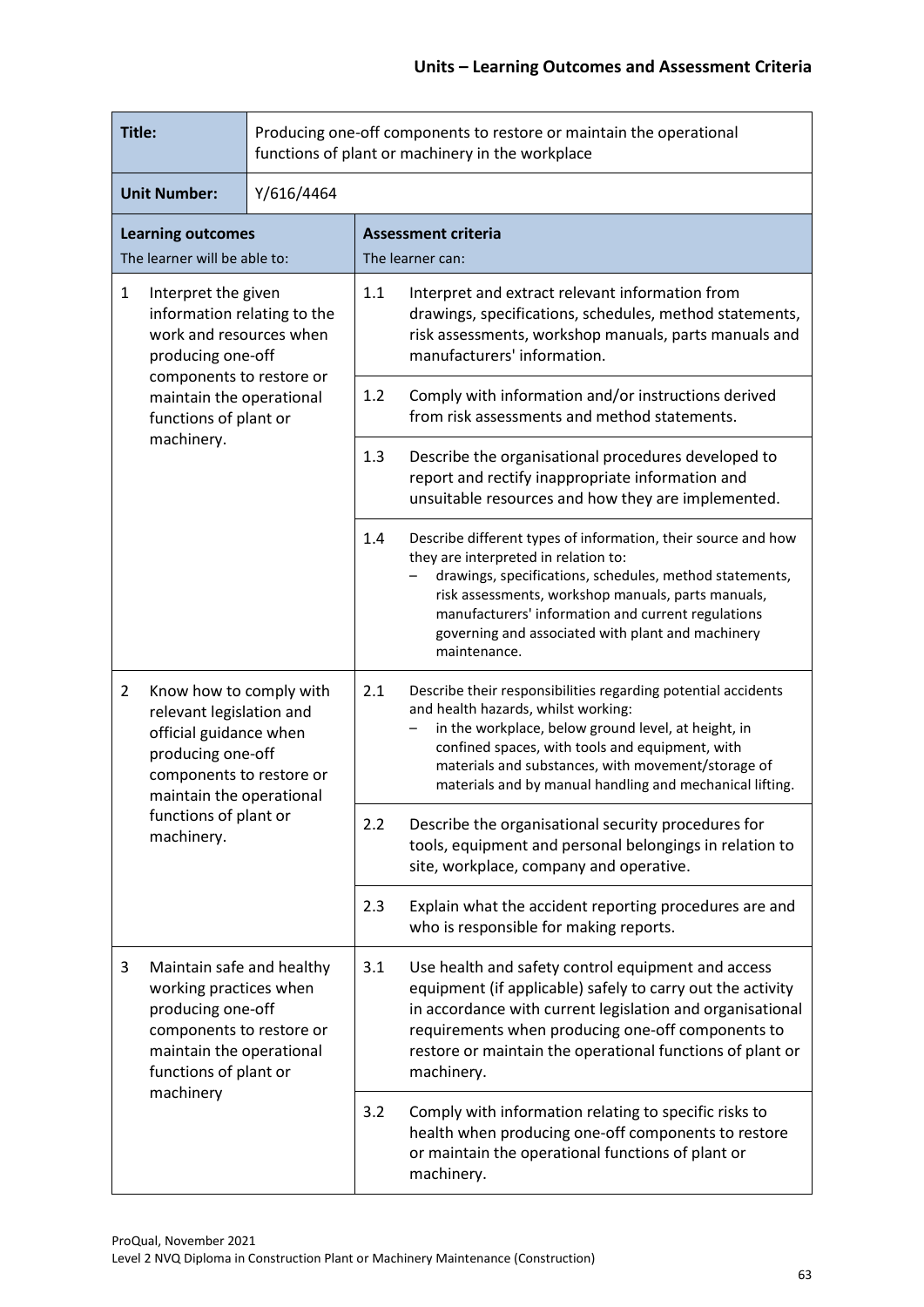| Title:         |                                                                                                                                                                                                          |     |                                                                                                                                                                                                                                                                                                                                                                                                                                                                                                                                   | Producing one-off components to restore or maintain the operational<br>functions of plant or machinery in the workplace                                                                                                                                                                |
|----------------|----------------------------------------------------------------------------------------------------------------------------------------------------------------------------------------------------------|-----|-----------------------------------------------------------------------------------------------------------------------------------------------------------------------------------------------------------------------------------------------------------------------------------------------------------------------------------------------------------------------------------------------------------------------------------------------------------------------------------------------------------------------------------|----------------------------------------------------------------------------------------------------------------------------------------------------------------------------------------------------------------------------------------------------------------------------------------|
|                | <b>Learning outcomes</b><br>The learner will be able to:                                                                                                                                                 |     |                                                                                                                                                                                                                                                                                                                                                                                                                                                                                                                                   | <b>Assessment criteria</b><br>The learner can:                                                                                                                                                                                                                                         |
| 3<br>continued |                                                                                                                                                                                                          | 3.3 | Explain why and when health and safety control equipment,<br>identified by the principles of protection, should be used,<br>relating to producing one-off components to restore or<br>maintain the operational functions of plant or machinery and<br>the types, purpose and limitations of each type, the work<br>situation and general work environment, in relation to:<br>collective protective measures<br>personal protective equipment (PPE)<br>respiratory protective equipment (RPE)<br>local exhaust ventilation (LEV). |                                                                                                                                                                                                                                                                                        |
|                |                                                                                                                                                                                                          | 3.4 | Describe how the relevant health and safety control<br>equipment should be used in accordance with the given<br>instructions.                                                                                                                                                                                                                                                                                                                                                                                                     |                                                                                                                                                                                                                                                                                        |
|                |                                                                                                                                                                                                          | 3.5 | Describe how emergencies should be responded to in<br>accordance with organisational authorisation and<br>personal skills when involved with fires, spillages,<br>injuries and other task-related hazards.                                                                                                                                                                                                                                                                                                                        |                                                                                                                                                                                                                                                                                        |
| 4              | Select the required quantity<br>and quality of resources for<br>the methods of work to<br>produce one-off<br>components to restore or<br>maintain the operational<br>functions of plant or<br>machinery. |     | 4.1                                                                                                                                                                                                                                                                                                                                                                                                                                                                                                                               | Select resources associated with own work in relation to<br>materials, components, fixings, fittings, tools,<br>equipment and consumables.                                                                                                                                             |
|                |                                                                                                                                                                                                          |     | 4.2                                                                                                                                                                                                                                                                                                                                                                                                                                                                                                                               | Describe the characteristics, quality, uses, sustainability,<br>limitations and defects associated with the resources in<br>relation to:<br>plant and machinery components<br>fixings and fittings<br>consumables<br>hand tools, portable power tools, powered tools and<br>equipment. |
|                |                                                                                                                                                                                                          |     | 4.3                                                                                                                                                                                                                                                                                                                                                                                                                                                                                                                               | Describe how the resources should be used correctly<br>and how problems associated with the resources are<br>reported.                                                                                                                                                                 |
|                |                                                                                                                                                                                                          |     | 4.4                                                                                                                                                                                                                                                                                                                                                                                                                                                                                                                               | Explain why the organisational procedures have been<br>developed and how they are used for the selection of<br>required resources.                                                                                                                                                     |
|                |                                                                                                                                                                                                          | 4.5 | Describe any potential hazards associated with the<br>resources and methods of work.                                                                                                                                                                                                                                                                                                                                                                                                                                              |                                                                                                                                                                                                                                                                                        |
|                |                                                                                                                                                                                                          | 4.6 | Describe how to calculate quantity, length, area, volume<br>and wastage associated with the method/procedure to<br>produce one-off components to restore or maintain the<br>operational function of plant and machinery.                                                                                                                                                                                                                                                                                                          |                                                                                                                                                                                                                                                                                        |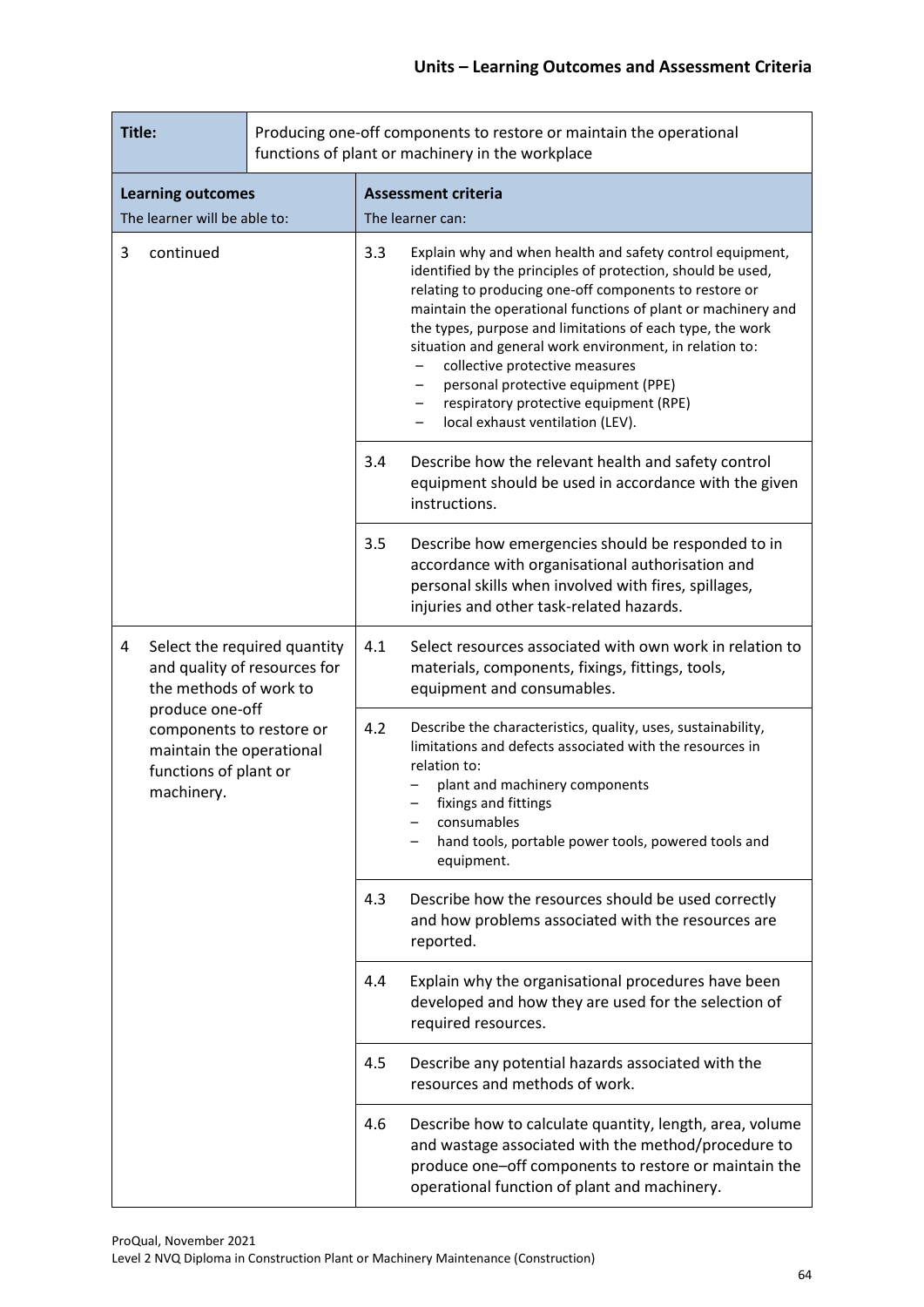|                                                                              | Title:<br>functions of plant or machinery in the workplace                                                                                                              |     |                                                                                                                                               | Producing one-off components to restore or maintain the operational                                                                                                                                                                                                                                                              |
|------------------------------------------------------------------------------|-------------------------------------------------------------------------------------------------------------------------------------------------------------------------|-----|-----------------------------------------------------------------------------------------------------------------------------------------------|----------------------------------------------------------------------------------------------------------------------------------------------------------------------------------------------------------------------------------------------------------------------------------------------------------------------------------|
|                                                                              | <b>Learning outcomes</b><br>The learner will be able to:                                                                                                                |     |                                                                                                                                               | <b>Assessment criteria</b><br>The learner can:                                                                                                                                                                                                                                                                                   |
| 5<br>Minimise the risk of damage<br>to the work and<br>surrounding area when |                                                                                                                                                                         | 5.1 | Protect the work and its surrounding area from damage in<br>accordance with safe working practices and organisational<br>procedures.          |                                                                                                                                                                                                                                                                                                                                  |
|                                                                              | producing one-off<br>components to restore or                                                                                                                           |     | 5.2                                                                                                                                           | Minimise damage and maintain a clean work space.                                                                                                                                                                                                                                                                                 |
|                                                                              | maintain the operational<br>functions of plant or                                                                                                                       |     | 5.3                                                                                                                                           | Dispose of waste in accordance with current legislation.                                                                                                                                                                                                                                                                         |
|                                                                              | machinery.                                                                                                                                                              |     | 5.4                                                                                                                                           | Describe how to protect work from damage and the purpose<br>of protection in relation to general workplace activities, other<br>occupations and adverse weather conditions.                                                                                                                                                      |
|                                                                              |                                                                                                                                                                         |     | 5.5                                                                                                                                           | Explain why the disposal of waste should be carried out safely<br>in accordance with environmental responsibilities,<br>organisational procedures, manufacturers' information,<br>statutory regulations and official guidance.                                                                                                   |
| 6                                                                            | Complete the work within<br>the allocated time when<br>producing one-off<br>components to restore or<br>maintain the operational<br>functions of plant or<br>machinery. |     | 6.1                                                                                                                                           | Demonstrate completion of the work within the allocated<br>time.                                                                                                                                                                                                                                                                 |
|                                                                              |                                                                                                                                                                         |     | 6.2                                                                                                                                           | Describe the purpose of the work programme and explain<br>why deadlines should be kept in relation to:<br>types of progress charts, timetables and estimated times<br>organisational procedures for reporting circumstances<br>which will affect the work programme.                                                             |
| 7                                                                            | Comply with the given<br>contract information to<br>produce one-off<br>components to restore or<br>maintain the operational<br>functions of plant or                    |     | 7.1                                                                                                                                           | Demonstrate the following work skills when produce one-off<br>components to restore or maintain the operational functions<br>of plant or machinery:<br>measuring, marking out, disassembling, cutting, drilling,<br>filing, shaping, joining, assembling, fitting, fixing and<br>securing.                                       |
|                                                                              | machinery to the required<br>specification.                                                                                                                             |     | 7.2                                                                                                                                           | Produce two one-off components by modification and/or<br>replacement to given working instructions (e.g. for emergency<br>or temporary repair (safety or operational), to counter<br>operational time delays, when manufacturers component(s)<br>are unavailable or obsolete, when it is cost effective or<br>specialist tools). |
|                                                                              |                                                                                                                                                                         |     | 7.3                                                                                                                                           | Complete functional, operational and safety checks on one-off<br>components produced, to given working instructions.                                                                                                                                                                                                             |
|                                                                              |                                                                                                                                                                         | 7.4 | Complete and maintain records when producing one-off<br>components to restore or maintain the operational functions<br>of plant or machinery. |                                                                                                                                                                                                                                                                                                                                  |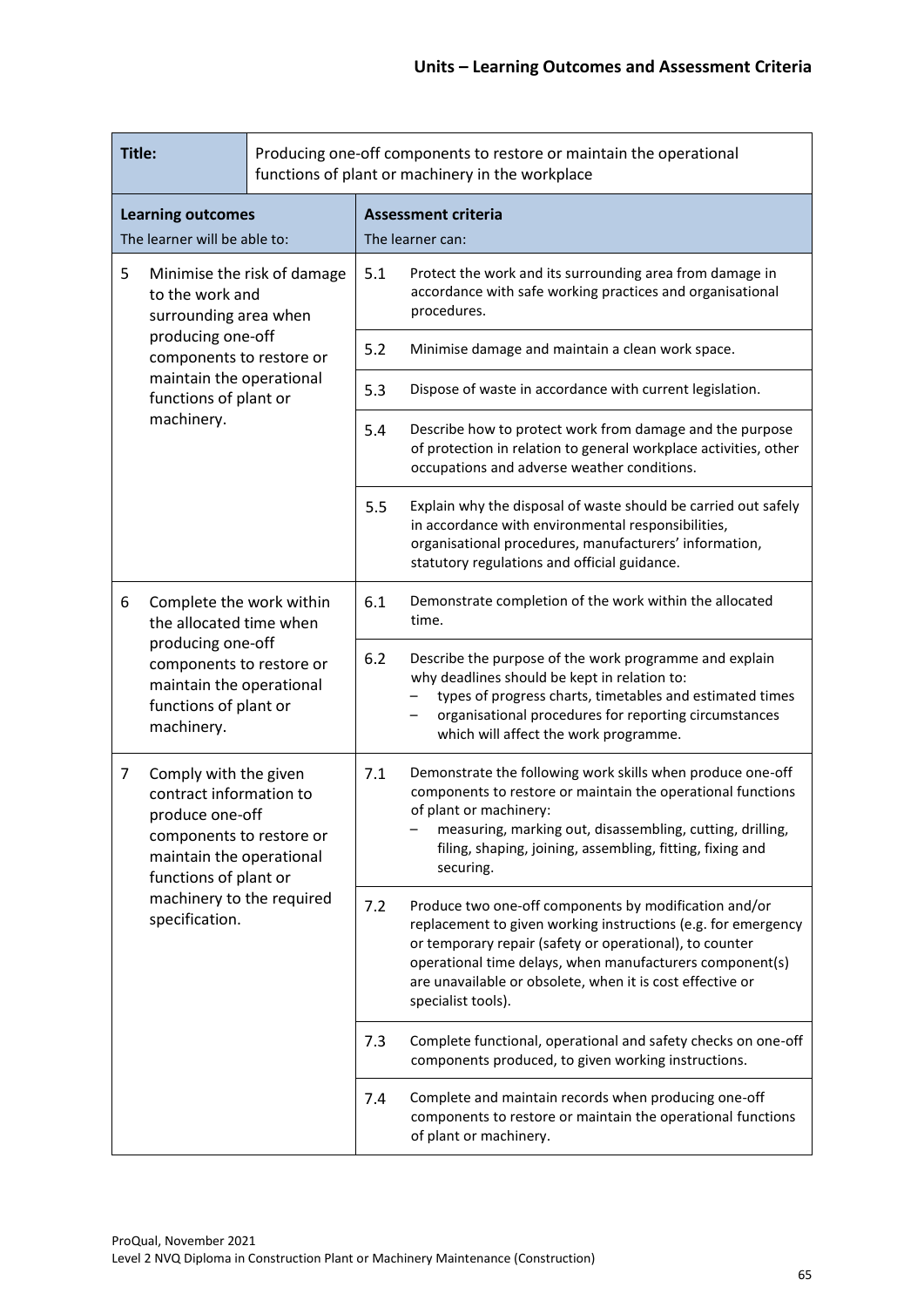| Title:                                                   | Producing one-off components to restore or maintain the operational<br>functions of plant or machinery in the workplace |                                                                                                                                                                                                                                                                                                                                                                                                                                                                                                                                                                                                                                                                                                                                                                                                                                                                                                                                                                                                                                                                                                                                                                                                                                                                                                                                                                                                                                                                                                                                                                                        |  |  |
|----------------------------------------------------------|-------------------------------------------------------------------------------------------------------------------------|----------------------------------------------------------------------------------------------------------------------------------------------------------------------------------------------------------------------------------------------------------------------------------------------------------------------------------------------------------------------------------------------------------------------------------------------------------------------------------------------------------------------------------------------------------------------------------------------------------------------------------------------------------------------------------------------------------------------------------------------------------------------------------------------------------------------------------------------------------------------------------------------------------------------------------------------------------------------------------------------------------------------------------------------------------------------------------------------------------------------------------------------------------------------------------------------------------------------------------------------------------------------------------------------------------------------------------------------------------------------------------------------------------------------------------------------------------------------------------------------------------------------------------------------------------------------------------------|--|--|
| <b>Learning outcomes</b><br>The learner will be able to: |                                                                                                                         | <b>Assessment criteria</b><br>The learner can:                                                                                                                                                                                                                                                                                                                                                                                                                                                                                                                                                                                                                                                                                                                                                                                                                                                                                                                                                                                                                                                                                                                                                                                                                                                                                                                                                                                                                                                                                                                                         |  |  |
| continued<br>7                                           | 7.5                                                                                                                     | Safely use and handle materials, hand tools, portable<br>power tools, power tools and ancillary equipment.                                                                                                                                                                                                                                                                                                                                                                                                                                                                                                                                                                                                                                                                                                                                                                                                                                                                                                                                                                                                                                                                                                                                                                                                                                                                                                                                                                                                                                                                             |  |  |
|                                                          | 7.6                                                                                                                     | Safely store the materials, tools and equipment used<br>when producing one-off components to restore or<br>maintain the operational functions of plant or<br>machinery.                                                                                                                                                                                                                                                                                                                                                                                                                                                                                                                                                                                                                                                                                                                                                                                                                                                                                                                                                                                                                                                                                                                                                                                                                                                                                                                                                                                                                |  |  |
|                                                          | 7.7                                                                                                                     | Describe how to apply safe and healthy work practices,<br>follow procedures, report problems and establish the<br>authority needed to rectify them, to:<br>assess requirements for repair or maintenance<br>validate appropriate ways in which the work should<br>be carried out<br>maintain the principles of minimum intervention<br>and reversible alteration<br>determine the durability of the one off component,<br>temporary or permanent<br>transfer dimensions and measurements (hole<br>location and spacing)<br>produce templates<br>work from patterns, representative work pieces and<br>components<br>produce one-off components for emergency and<br>temporary repair (safety and operational), to<br>counter operational time delays, when it is cost<br>effective and to make specialist tools<br>apply manufacturers' criteria for the production of<br>specialist tools<br>determine the characteristics of materials and<br>differing mating surfaces (cast iron, steel, alloy,<br>plastic)<br>select and modify existing components by shaping,<br>cutting, drilling, filing, threading (internal and<br>external), fabrication, welding and machining<br>select methods of securing one off components,<br>bolts, screws, clamps, rivets, joints (thermal and<br>adhesive) and specialist retaining devices (circlips,<br>cotter pins, woodruff keys)<br>recover and store reusable materials and<br>components<br>use hand tools, portable power tools, power tools<br>and equipment<br>work at height<br>use access equipment<br>complete and maintain records |  |  |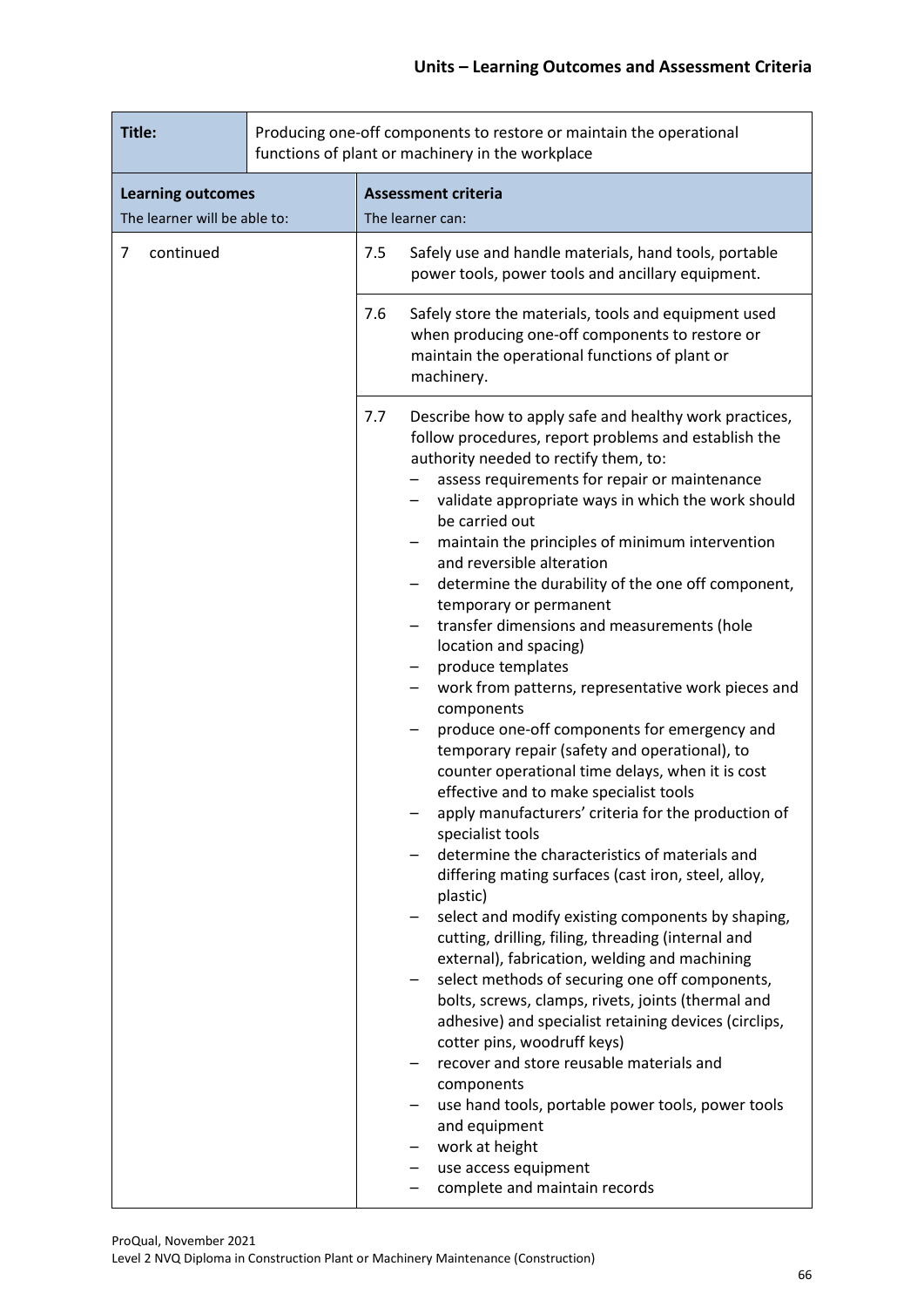| Title:                                                   | Producing one-off components to restore or maintain the operational<br>functions of plant or machinery in the workplace |                                         |                                                                                                                                                                                                             |  |
|----------------------------------------------------------|-------------------------------------------------------------------------------------------------------------------------|-----------------------------------------|-------------------------------------------------------------------------------------------------------------------------------------------------------------------------------------------------------------|--|
| <b>Learning outcomes</b><br>The learner will be able to: |                                                                                                                         | Assessment criteria<br>The learner can: |                                                                                                                                                                                                             |  |
| continued                                                |                                                                                                                         | 7.8                                     | Describe the needs of other occupations and how to<br>effectively communicate within a team when producing<br>one-off components to restore or maintain the<br>operational functions of plant or machinery. |  |
|                                                          |                                                                                                                         | 7.9                                     | Describe how to maintain the tools and equipment used<br>when producing one-off components to restore or<br>maintain the operational functions of plant or<br>machinery.                                    |  |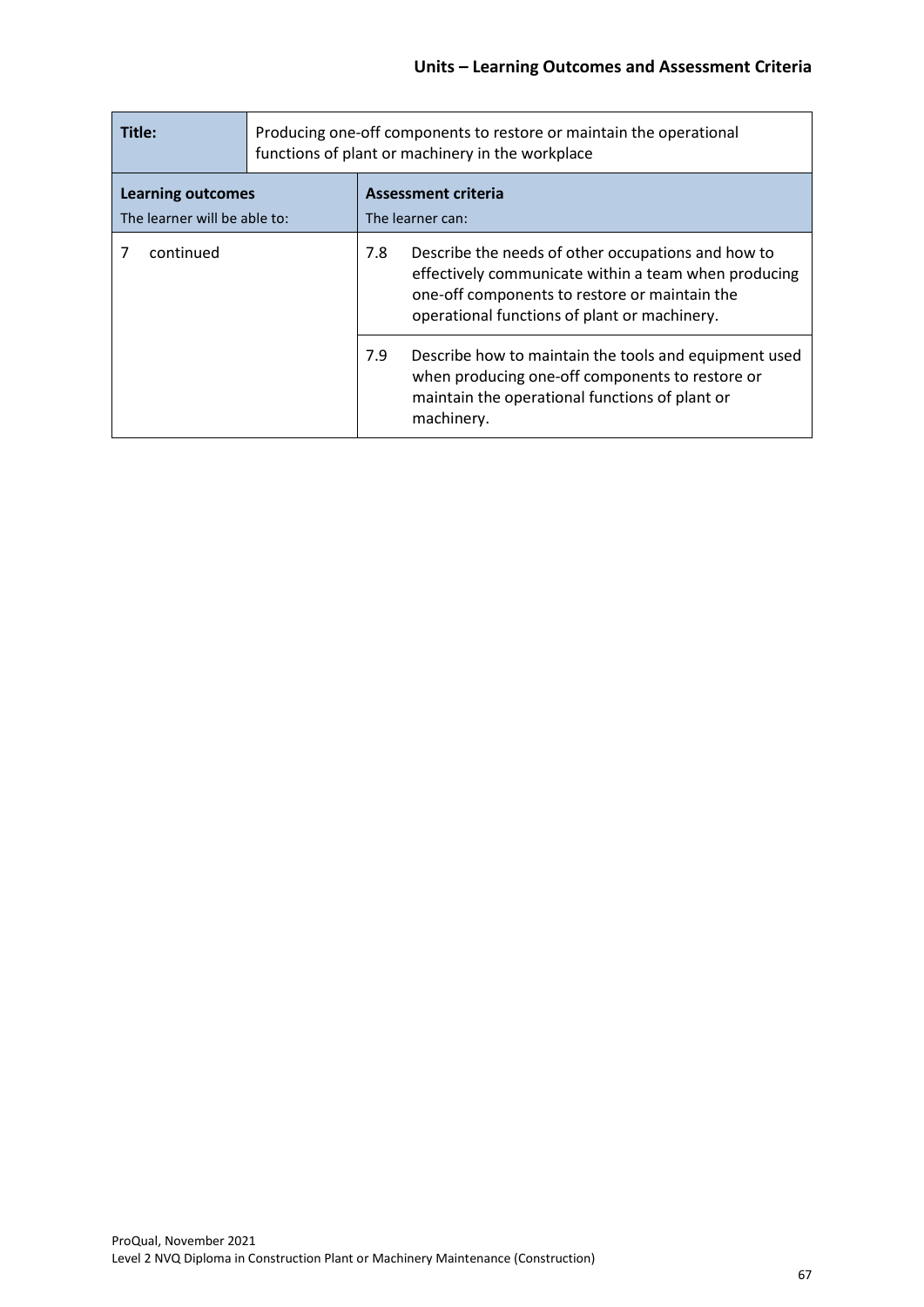| Title:                                 | Producing One-off Components to Restore or Maintain the Operational<br>Functions of Plant or Machinery in the Workplace |                                                                                                                                                                                                                                                                                                                                                                                                                                                                                                                |  |  |  |
|----------------------------------------|-------------------------------------------------------------------------------------------------------------------------|----------------------------------------------------------------------------------------------------------------------------------------------------------------------------------------------------------------------------------------------------------------------------------------------------------------------------------------------------------------------------------------------------------------------------------------------------------------------------------------------------------------|--|--|--|
| Additional information about this unit |                                                                                                                         |                                                                                                                                                                                                                                                                                                                                                                                                                                                                                                                |  |  |  |
| Assessment Guidance                    |                                                                                                                         | This unit must be assessed in a work environment, in<br>accordance with the ConstructionSkills' Consolidated<br>Assessment Strategy for Construction and the Built<br>Environment.<br>Assessors for this unit must have verifiable, current industry<br>experience and a sufficient depth of relevant occupational<br>expertise and knowledge, and must use a combination of<br>assessment methods as defined in the Consolidated<br>Assessment Strategy.<br>Workplace evidence of skills cannot be simulated. |  |  |  |
| Sector Subject Areas                   |                                                                                                                         | 5.2 Building and Construction                                                                                                                                                                                                                                                                                                                                                                                                                                                                                  |  |  |  |
| Availability for use                   |                                                                                                                         | Shared unit                                                                                                                                                                                                                                                                                                                                                                                                                                                                                                    |  |  |  |
| Unit guided learning hours             |                                                                                                                         | 63                                                                                                                                                                                                                                                                                                                                                                                                                                                                                                             |  |  |  |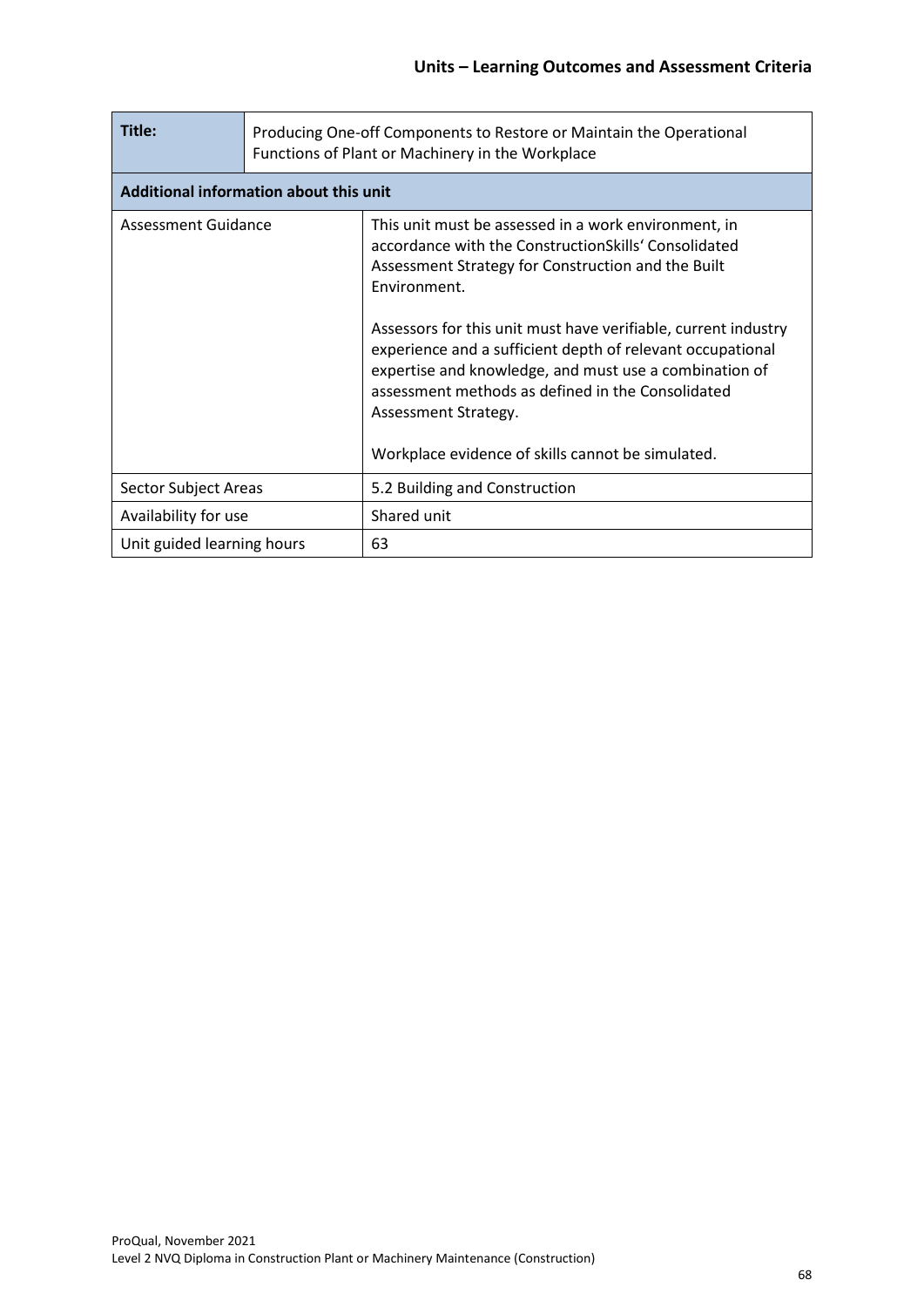| Title:                                                                                                                                                             |                                                          | Installing plant or machinery for operational activities in the workplace |                                                                                                                                                                                                                                                                                                                                     |                                                                                                                                                                                                                                                                                                                                 |  |
|--------------------------------------------------------------------------------------------------------------------------------------------------------------------|----------------------------------------------------------|---------------------------------------------------------------------------|-------------------------------------------------------------------------------------------------------------------------------------------------------------------------------------------------------------------------------------------------------------------------------------------------------------------------------------|---------------------------------------------------------------------------------------------------------------------------------------------------------------------------------------------------------------------------------------------------------------------------------------------------------------------------------|--|
|                                                                                                                                                                    | <b>Unit Number:</b>                                      | D/616/4465                                                                |                                                                                                                                                                                                                                                                                                                                     |                                                                                                                                                                                                                                                                                                                                 |  |
|                                                                                                                                                                    | <b>Learning outcomes</b><br>The learner will be able to: |                                                                           |                                                                                                                                                                                                                                                                                                                                     | <b>Assessment criteria</b><br>The learner can:                                                                                                                                                                                                                                                                                  |  |
| $\mathbf{1}$<br>Interpret the given<br>information relating to the<br>work and resources when<br>installing plant or                                               |                                                          | 1.1                                                                       | Interpret and extract relevant information from<br>drawings, specifications, schedules, method statements,<br>risk assessments, installation manuals and<br>manufacturers' information.                                                                                                                                             |                                                                                                                                                                                                                                                                                                                                 |  |
|                                                                                                                                                                    | machinery for operational<br>activities.                 |                                                                           | 1.2                                                                                                                                                                                                                                                                                                                                 | Comply with information and/or instructions derived<br>from risk assessments and method statements.                                                                                                                                                                                                                             |  |
|                                                                                                                                                                    |                                                          |                                                                           | 1.3                                                                                                                                                                                                                                                                                                                                 | Describe the organisational procedures developed to<br>report and rectify inappropriate information and<br>unsuitable resources and how they are implemented.                                                                                                                                                                   |  |
|                                                                                                                                                                    |                                                          |                                                                           | 1.4                                                                                                                                                                                                                                                                                                                                 | Describe different types of information, their source and<br>how they are interpreted in relation to:<br>drawings, specifications, schedules, method<br>statements, risk assessments, installation manuals<br>manufacturers' information and current regulations<br>associated with the installation of plant and<br>machinery. |  |
| $\overline{2}$<br>Know how to comply with<br>relevant legislation and<br>official guidance when<br>installing plant or<br>machinery for operational<br>activities. |                                                          | 2.1                                                                       | Describe their responsibilities regarding potential<br>accidents and health hazards, whilst working:<br>in the workplace, below ground level, at height, in<br>confined spaces, with tools and equipment, with<br>materials and substances, with movement/storage<br>of materials and by manual handling and mechanical<br>lifting. |                                                                                                                                                                                                                                                                                                                                 |  |
|                                                                                                                                                                    |                                                          |                                                                           | 2.2                                                                                                                                                                                                                                                                                                                                 | Describe the organisational security procedures for<br>tools, equipment and personal belongings in relation to<br>site, workplace, company and operative.                                                                                                                                                                       |  |
|                                                                                                                                                                    |                                                          |                                                                           | 2.3                                                                                                                                                                                                                                                                                                                                 | Explain what the accident reporting procedures are and<br>who is responsible for making reports.                                                                                                                                                                                                                                |  |
| Maintain safe and healthy<br>3<br>working practices when<br>installing plant or<br>machinery for operational<br>activities.                                        |                                                          |                                                                           | 3.1                                                                                                                                                                                                                                                                                                                                 | Use health and safety control equipment and access<br>equipment (if applicable) safely to carry out the activity<br>in accordance with current legislation and organisational<br>requirements when installing plant or machinery for<br>operational activities.                                                                 |  |
|                                                                                                                                                                    |                                                          |                                                                           | 3.2                                                                                                                                                                                                                                                                                                                                 | Comply with information relating to specific risks to<br>health when installing plant or machinery for<br>operational activities.                                                                                                                                                                                               |  |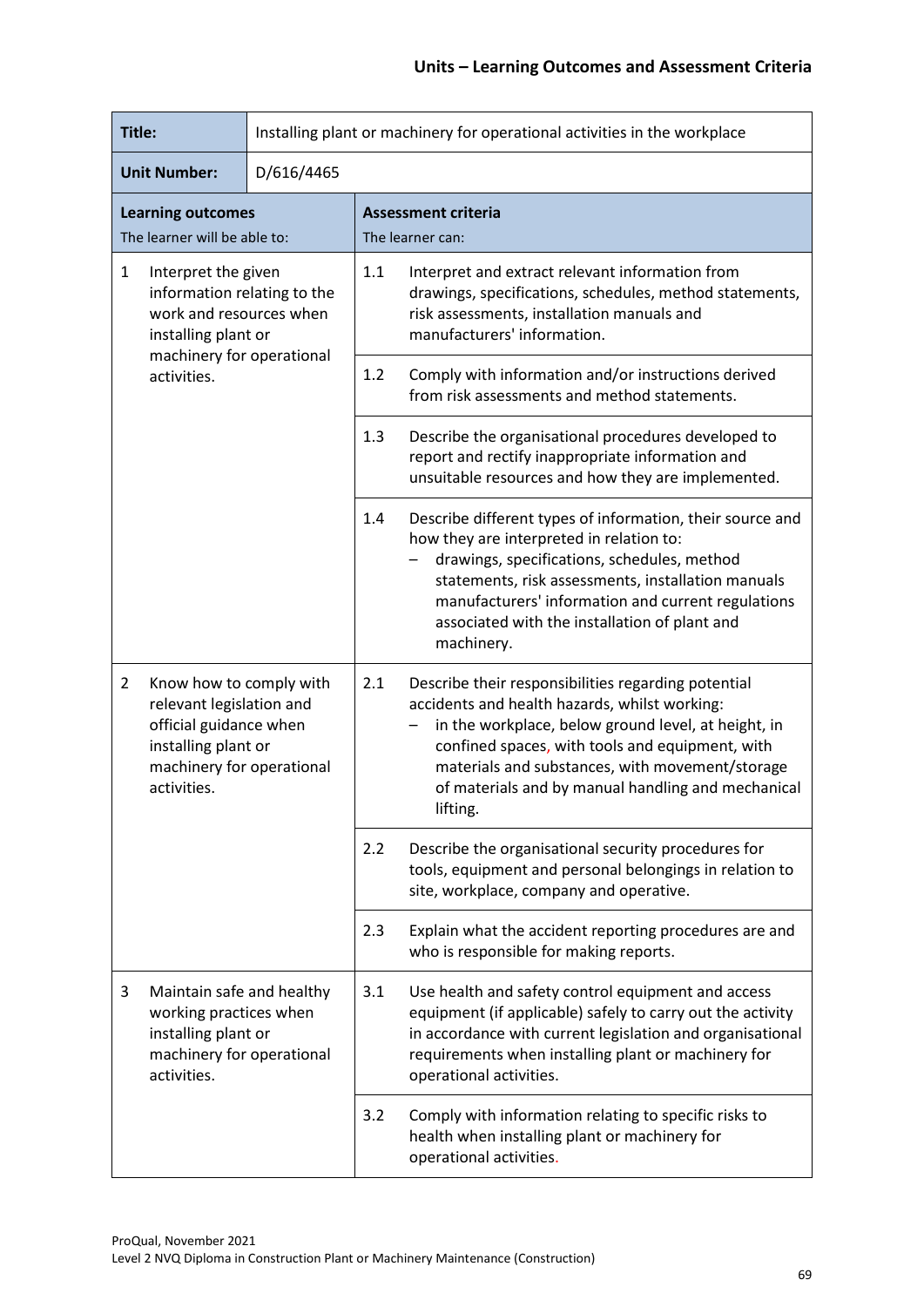| Title:                                         |                                                                                                                                                     |     | Installing plant or machinery for operational activities in the workplace                                                                                                 |                                                                                                                                                                                                                                                                                                                                                                                                                                                                                                            |
|------------------------------------------------|-----------------------------------------------------------------------------------------------------------------------------------------------------|-----|---------------------------------------------------------------------------------------------------------------------------------------------------------------------------|------------------------------------------------------------------------------------------------------------------------------------------------------------------------------------------------------------------------------------------------------------------------------------------------------------------------------------------------------------------------------------------------------------------------------------------------------------------------------------------------------------|
|                                                | <b>Learning outcomes</b>                                                                                                                            |     |                                                                                                                                                                           | <b>Assessment criteria</b>                                                                                                                                                                                                                                                                                                                                                                                                                                                                                 |
| The learner will be able to:<br>continued<br>3 |                                                                                                                                                     |     | 3.3                                                                                                                                                                       | The learner can:<br>Explain why and when health and safety control<br>equipment, identified by the principles of protection,<br>should be used, relating to installing plant or machinery<br>for operational activities and the types, purpose and<br>limitations of each type, the work situation and general<br>work environment, in relation to:<br>collective protective measures<br>personal protective equipment (PPE)<br>respiratory protective equipment (RPE)<br>local exhaust ventilation (LEV). |
|                                                |                                                                                                                                                     |     | 3.4                                                                                                                                                                       | Describe how the relevant health and safety control<br>equipment should be used in accordance with the given<br>instructions.                                                                                                                                                                                                                                                                                                                                                                              |
|                                                |                                                                                                                                                     |     | 3.5                                                                                                                                                                       | Describe how emergencies should be responded to in<br>accordance with organisational authorisation and<br>personal skills when involved with fires, spillages,<br>injuries and other task-related hazards.                                                                                                                                                                                                                                                                                                 |
| 4                                              | Select the required quantity<br>and quality of resources for<br>the methods of work to<br>install plant or machinery<br>for operational activities. |     | 4.1                                                                                                                                                                       | Select resources associated with own work in relation to<br>materials, components, fixings, tools, equipment and<br>consumables.                                                                                                                                                                                                                                                                                                                                                                           |
|                                                |                                                                                                                                                     |     | 4.2                                                                                                                                                                       | Describe the characteristics, quality, uses, sustainability<br>limitations and defects associated with the resources in<br>relation to:<br>- lifting accessories<br>- fastening, ties, anchors and fixings<br>- consumables<br>- measuring and levelling equipment<br>- hand tools, portable powered tools and equipment.                                                                                                                                                                                  |
|                                                |                                                                                                                                                     |     | 4.3                                                                                                                                                                       | Describe how the resources should be used correctly<br>and how problems associated with the resources are<br>reported.                                                                                                                                                                                                                                                                                                                                                                                     |
|                                                |                                                                                                                                                     |     | 4.4                                                                                                                                                                       | Explain why the organisational procedures have been<br>developed and how they are used for the selection of<br>required resources.                                                                                                                                                                                                                                                                                                                                                                         |
|                                                |                                                                                                                                                     |     | 4.5                                                                                                                                                                       | Describe any potential hazards associated with the<br>resources and methods of work.                                                                                                                                                                                                                                                                                                                                                                                                                       |
|                                                |                                                                                                                                                     | 4.6 | Describe how to calculate quantity, length, volume, area<br>and wastage associated with the method/procedure to<br>install plant or machinery for operational activities. |                                                                                                                                                                                                                                                                                                                                                                                                                                                                                                            |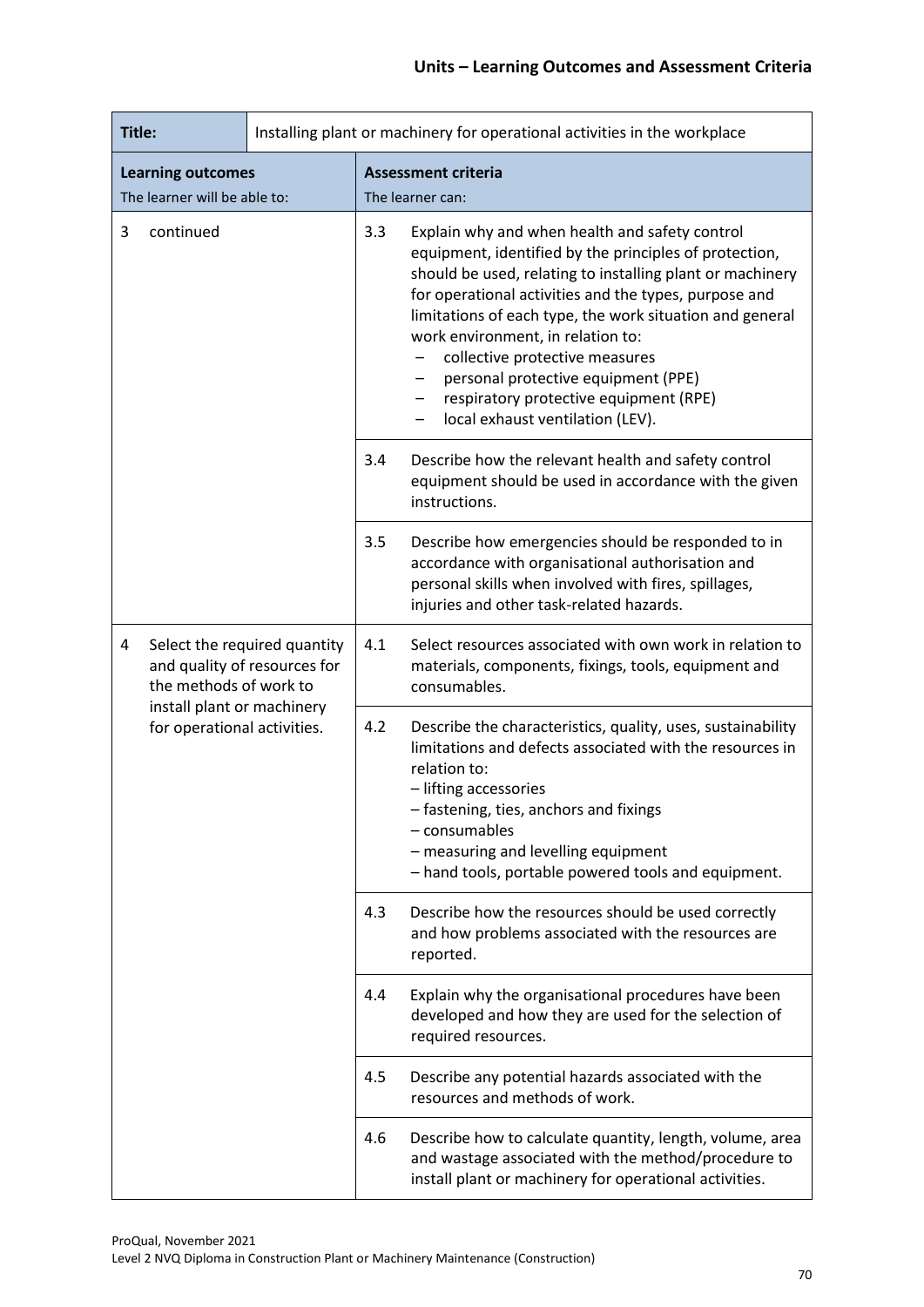| Title:                                                                       |                                                                                                                                                |                               | Installing plant or machinery for operational activities in the workplace                                                                                                                                                                                            |                                                                                                                                                                                                                                                                                                                                                                                                                                                                                              |  |
|------------------------------------------------------------------------------|------------------------------------------------------------------------------------------------------------------------------------------------|-------------------------------|----------------------------------------------------------------------------------------------------------------------------------------------------------------------------------------------------------------------------------------------------------------------|----------------------------------------------------------------------------------------------------------------------------------------------------------------------------------------------------------------------------------------------------------------------------------------------------------------------------------------------------------------------------------------------------------------------------------------------------------------------------------------------|--|
|                                                                              | <b>Learning outcomes</b><br>The learner will be able to:                                                                                       |                               |                                                                                                                                                                                                                                                                      | <b>Assessment criteria</b><br>The learner can:                                                                                                                                                                                                                                                                                                                                                                                                                                               |  |
| 5<br>Minimise the risk of damage<br>to the work and<br>surrounding area when |                                                                                                                                                | 5.1                           | Protect the work and its surrounding area from damage<br>in accordance with safe working practices and<br>organisational procedures.                                                                                                                                 |                                                                                                                                                                                                                                                                                                                                                                                                                                                                                              |  |
|                                                                              | for operational activities.                                                                                                                    | installing plant or machinery | 5.2                                                                                                                                                                                                                                                                  | Minimise damage and maintain a clean work space.                                                                                                                                                                                                                                                                                                                                                                                                                                             |  |
|                                                                              |                                                                                                                                                |                               | 5.3                                                                                                                                                                                                                                                                  | Dispose of waste in accordance with current legislation.                                                                                                                                                                                                                                                                                                                                                                                                                                     |  |
|                                                                              |                                                                                                                                                |                               | 5.4                                                                                                                                                                                                                                                                  | Describe how to protect work from damage and the<br>purpose of protection in relation to general workplace<br>activities, other occupations and adverse weather<br>conditions.                                                                                                                                                                                                                                                                                                               |  |
|                                                                              |                                                                                                                                                |                               | 5.5                                                                                                                                                                                                                                                                  | Explain why the disposal of waste should be carried out<br>safely in accordance with environmental<br>responsibilities, organisational procedures,<br>manufacturers' information, statutory regulations and<br>official guidance.                                                                                                                                                                                                                                                            |  |
| 6                                                                            | Complete the work within<br>the allocated time when                                                                                            | 6.1                           | Demonstrate completion of the work within the<br>allocated time.                                                                                                                                                                                                     |                                                                                                                                                                                                                                                                                                                                                                                                                                                                                              |  |
| installing plant or machinery<br>for operational activities.                 |                                                                                                                                                | 6.2                           | Describe the purpose of the work programme and explain<br>why deadlines should be kept in relation to:<br>types of progress charts, timetables and estimated times<br>organisational procedures for reporting circumstances<br>which will affect the work programme. |                                                                                                                                                                                                                                                                                                                                                                                                                                                                                              |  |
| 7                                                                            | Comply with the given<br>contract information to<br>install plant or machinery<br>for operational activities to<br>the required specification. |                               | 7.1                                                                                                                                                                                                                                                                  | Demonstrate the following work skills when installing plant or<br>machinery for operational activities:<br>measuring, marking, aligning, laying, levelling, plumbing,<br>adjusting, fitting, connecting, fixing, fastening and<br>securing.                                                                                                                                                                                                                                                  |  |
|                                                                              |                                                                                                                                                |                               | 7.2                                                                                                                                                                                                                                                                  | Install plant or machinery to given working instructions for<br>one of the following types:<br>crane (mobile or ringer)<br>tower crane<br>hoist (passenger, goods or building maintenance units)<br>—<br>rig (demolition, piling or drilling)<br>excavation or vacuum plant or machinery<br>—<br>batching, mixing or blending plants<br>-<br>crushing or screening plants<br>-<br>power generation equipment<br>—<br>pump<br>—<br>climate management machines<br>-<br>concrete placing boom. |  |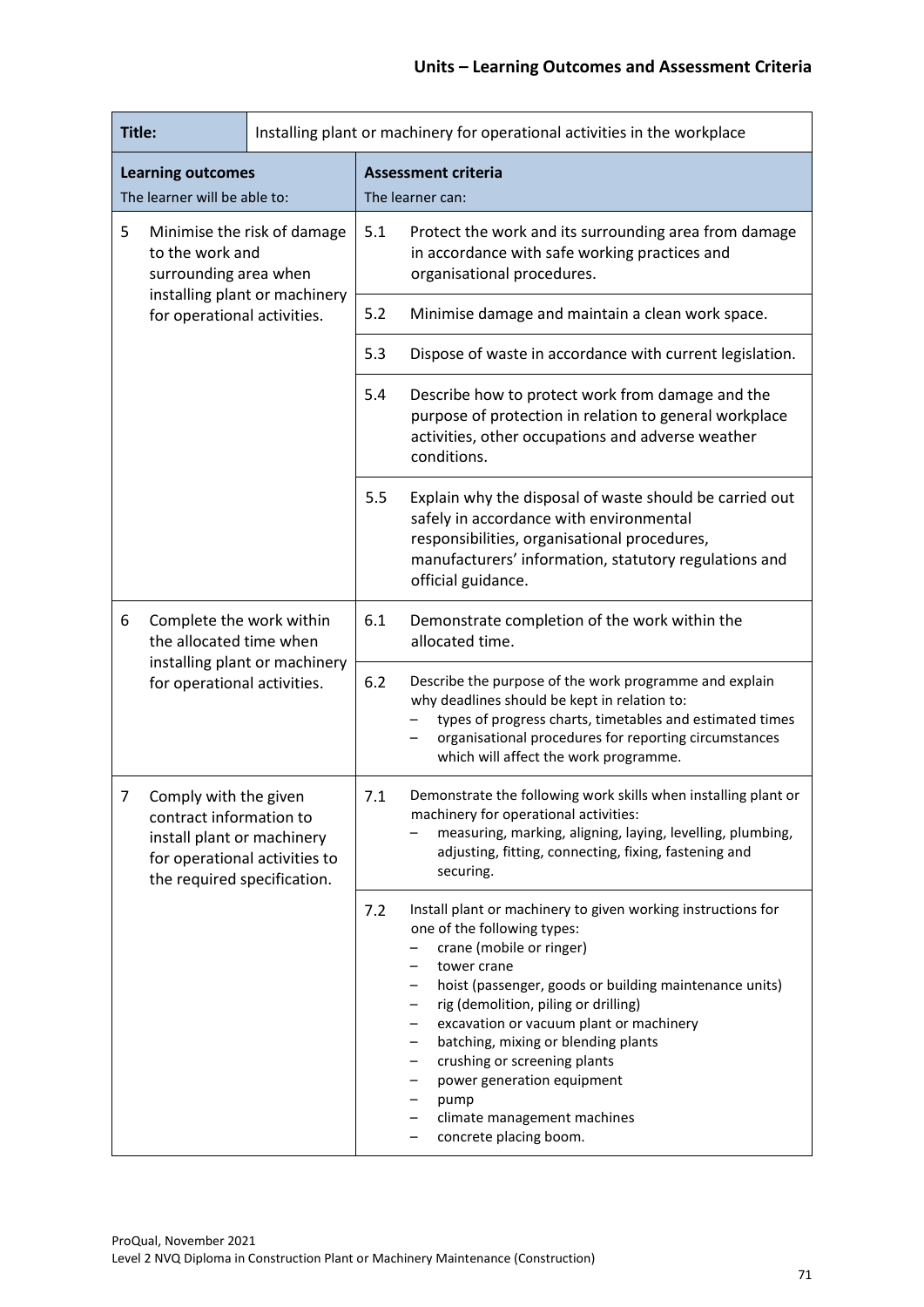| Title:                                                   |  |     | Installing plant or machinery for operational activities in the workplace                                                                                                                                                                                                                                                                                                                                                                                                                                                                                                                                                                                                                                                                                                                                                                                                                                                                                                                                                                                                                                                                                                                                                                                                                                                                                                                                                                                                                                                                                                                                                                                                                                                                                         |
|----------------------------------------------------------|--|-----|-------------------------------------------------------------------------------------------------------------------------------------------------------------------------------------------------------------------------------------------------------------------------------------------------------------------------------------------------------------------------------------------------------------------------------------------------------------------------------------------------------------------------------------------------------------------------------------------------------------------------------------------------------------------------------------------------------------------------------------------------------------------------------------------------------------------------------------------------------------------------------------------------------------------------------------------------------------------------------------------------------------------------------------------------------------------------------------------------------------------------------------------------------------------------------------------------------------------------------------------------------------------------------------------------------------------------------------------------------------------------------------------------------------------------------------------------------------------------------------------------------------------------------------------------------------------------------------------------------------------------------------------------------------------------------------------------------------------------------------------------------------------|
| <b>Learning outcomes</b><br>The learner will be able to: |  |     | <b>Assessment criteria</b><br>The learner can:                                                                                                                                                                                                                                                                                                                                                                                                                                                                                                                                                                                                                                                                                                                                                                                                                                                                                                                                                                                                                                                                                                                                                                                                                                                                                                                                                                                                                                                                                                                                                                                                                                                                                                                    |
| continued<br>7                                           |  | 7.3 | Complete functional, operational and safety checks on<br>plant or machinery, to given working instructions.                                                                                                                                                                                                                                                                                                                                                                                                                                                                                                                                                                                                                                                                                                                                                                                                                                                                                                                                                                                                                                                                                                                                                                                                                                                                                                                                                                                                                                                                                                                                                                                                                                                       |
|                                                          |  | 7.4 | Complete and maintain records when installing plant<br>or machinery for operational activities.                                                                                                                                                                                                                                                                                                                                                                                                                                                                                                                                                                                                                                                                                                                                                                                                                                                                                                                                                                                                                                                                                                                                                                                                                                                                                                                                                                                                                                                                                                                                                                                                                                                                   |
|                                                          |  | 7.5 | Safely use and handle materials, hand tools, portable<br>power tools, measuring instruments and ancillary<br>equipment.                                                                                                                                                                                                                                                                                                                                                                                                                                                                                                                                                                                                                                                                                                                                                                                                                                                                                                                                                                                                                                                                                                                                                                                                                                                                                                                                                                                                                                                                                                                                                                                                                                           |
|                                                          |  | 7.6 | Safely store the materials, tools and equipment used<br>when installing plant or machinery for operational<br>activities.                                                                                                                                                                                                                                                                                                                                                                                                                                                                                                                                                                                                                                                                                                                                                                                                                                                                                                                                                                                                                                                                                                                                                                                                                                                                                                                                                                                                                                                                                                                                                                                                                                         |
|                                                          |  | 7.7 | Describe how to apply safe and healthy work practices,<br>follow procedures, report problems and establish the<br>authority needed to rectify them, to:<br>install plant and machinery; mobile and ringer cranes,<br>tower cranes, passenger and goods hoists, piling and<br>drilling rigs, excavation plant or machinery, batching<br>plants, crushing and screening plants, power generation<br>equipment, pumps, climate management machines<br>assess suitability of conditions for installation<br>requirements (site layout, location, availability of space,<br>levels, prevailing weather conditions)<br>operate and control lifting equipment and lifting aids<br>$\qquad \qquad -$<br>confirm the integrity of lifting accessories<br>-<br>consider the resources required for the installation of<br>-<br>plant and machinery<br>confirm parts, components, attachments, accessories<br>are available to complete the installation<br>secure plant and machinery parts and components for<br>-<br>movement and lifting into position<br>align, attach and secure plant and machinery parts and<br>—<br>components (tied in, pinned, clamped, bolted and<br>screwed)<br>fixing plant or machinery to load bearing structures<br>-<br>install and test anchors and ties<br>$\qquad \qquad -$<br>route, lay, connect and secure cables, pipes and hoses<br>-<br>connect power supplies<br>-<br>make adjustments to ensure optimum operational<br>$\qquad \qquad -$<br>function<br>liaise with client, customer or their representatives<br>$-$<br>deal with damages and defects that can occur during<br>$-$<br>installation, misaligned components, cracked casings<br>and housings, leaks, scoring and marking of parts and<br>components and breakages |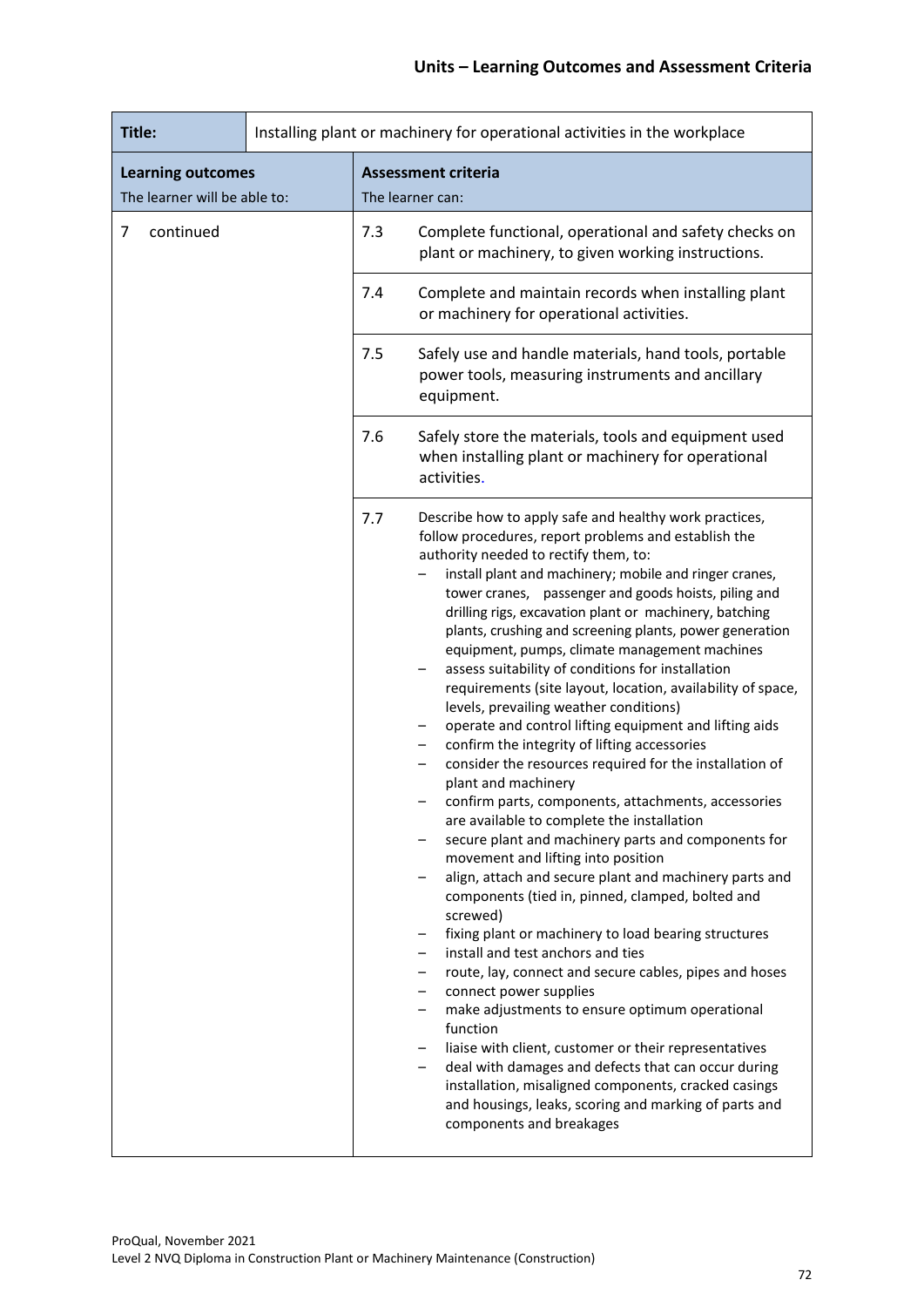| Title:                                                   | Installing plant or machinery for operational activities in the workplace |              |                                                                                                                                                                                                                                                            |
|----------------------------------------------------------|---------------------------------------------------------------------------|--------------|------------------------------------------------------------------------------------------------------------------------------------------------------------------------------------------------------------------------------------------------------------|
| <b>Learning outcomes</b><br>The learner will be able to: |                                                                           |              | <b>Assessment criteria</b><br>The learner can:                                                                                                                                                                                                             |
| continued<br>7                                           |                                                                           | 7.7<br>contd | confirm installation functionality meets quality<br>expectations<br>complete functional operational and safety checks<br>use hand tools, portable power tools and<br>equipment<br>work at height<br>use access equipment<br>complete and maintain records. |
|                                                          |                                                                           | 7.8          | Describe the needs of other occupations and how to<br>effectively communicate within a team when installing<br>plant or machinery for operational activities.                                                                                              |
|                                                          |                                                                           | 7.9          | Describe how to maintain the tools and equipment<br>used when installing plant or machinery for<br>operational activities.                                                                                                                                 |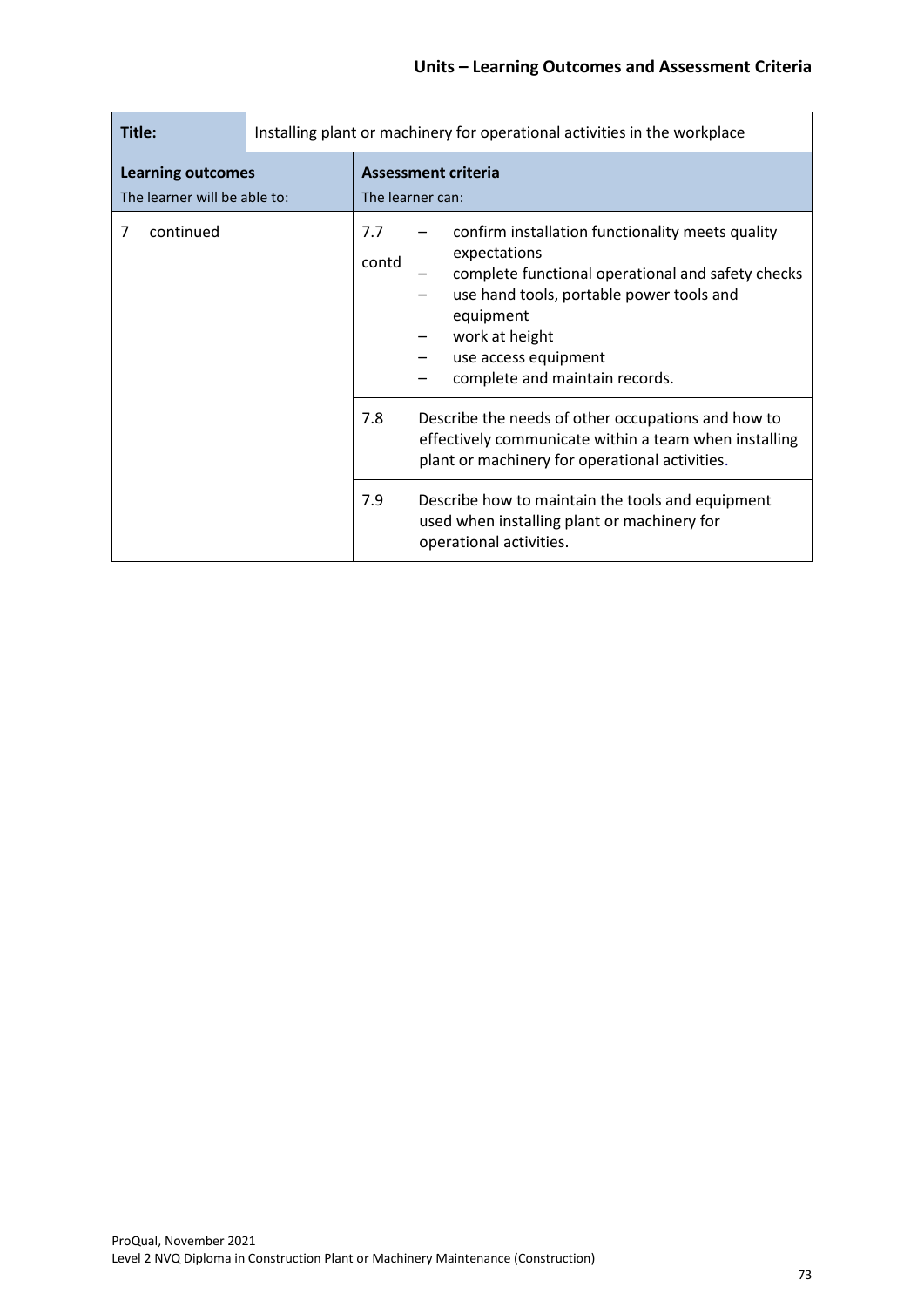| Title:                         | Installing plant or machinery for operational activities in the workplace                                                                                                                                                                                        |  |  |  |  |  |
|--------------------------------|------------------------------------------------------------------------------------------------------------------------------------------------------------------------------------------------------------------------------------------------------------------|--|--|--|--|--|
|                                | Additional information about this unit                                                                                                                                                                                                                           |  |  |  |  |  |
| Assessment<br>Guidance         | This unit must be assessed in a work environment, in accordance with the<br>ConstructionSkills' Consolidated Assessment Strategy for Construction and the<br><b>Built Environment.</b>                                                                           |  |  |  |  |  |
|                                | Assessors for this unit must have verifiable, current industry experience and a<br>sufficient depth of relevant occupational expertise and knowledge, and must use<br>a combination of assessment methods as defined in the Consolidated<br>Assessment Strategy. |  |  |  |  |  |
|                                | Workplace evidence of skills cannot be simulated.                                                                                                                                                                                                                |  |  |  |  |  |
|                                | This unit must be assessed against the endorsements detailed within the<br>relevant NVQ structure.                                                                                                                                                               |  |  |  |  |  |
|                                | ProQual Level 2 NVQ Diploma in Construction Plant or Machinery Maintenance<br>(Construction)                                                                                                                                                                     |  |  |  |  |  |
|                                | One of the following endorsements required:                                                                                                                                                                                                                      |  |  |  |  |  |
|                                | Mobile or ringer crane                                                                                                                                                                                                                                           |  |  |  |  |  |
|                                | Tower cane                                                                                                                                                                                                                                                       |  |  |  |  |  |
|                                | Hoist                                                                                                                                                                                                                                                            |  |  |  |  |  |
|                                | Rig (piling/drilling/demolition)                                                                                                                                                                                                                                 |  |  |  |  |  |
|                                | Excavation/vacuum plant machinery                                                                                                                                                                                                                                |  |  |  |  |  |
| Batching/mixing/blending plant |                                                                                                                                                                                                                                                                  |  |  |  |  |  |
|                                | Crushing/screening plant                                                                                                                                                                                                                                         |  |  |  |  |  |
|                                | Power generation equipment                                                                                                                                                                                                                                       |  |  |  |  |  |
|                                | Pump                                                                                                                                                                                                                                                             |  |  |  |  |  |
|                                | Climate management machines                                                                                                                                                                                                                                      |  |  |  |  |  |
|                                | Concrete placing boom                                                                                                                                                                                                                                            |  |  |  |  |  |
| Sector Subject<br>Areas        | 5.2 Building and Construction                                                                                                                                                                                                                                    |  |  |  |  |  |
| Availability for<br>use        | Shared unit                                                                                                                                                                                                                                                      |  |  |  |  |  |
| Unit guided<br>learning hours  | 120                                                                                                                                                                                                                                                              |  |  |  |  |  |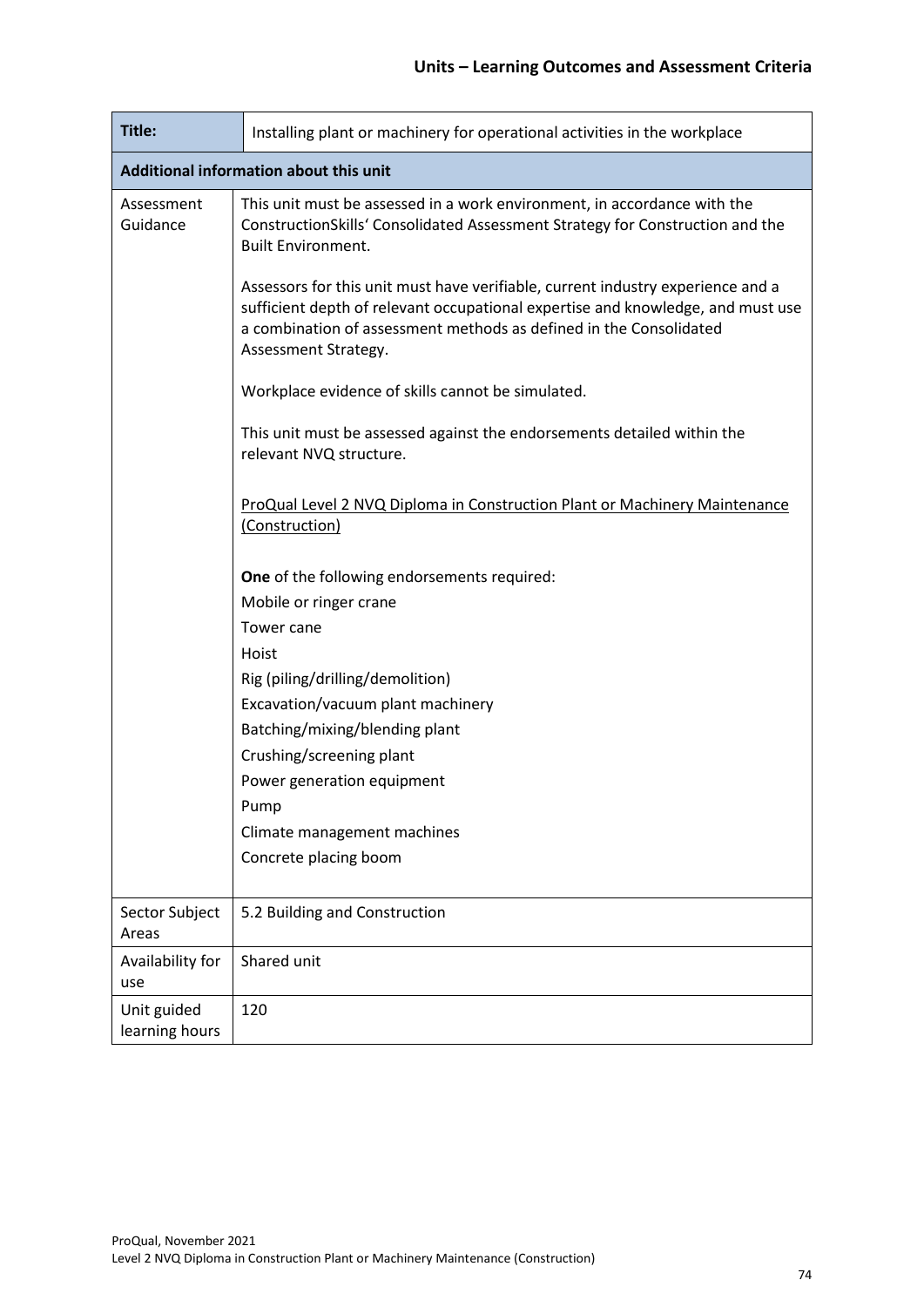| Title:                                                                                                                                                                                                 |  | Carrying out specific tests on plant or machinery to determine operational<br>serviceability in the workplace                                                                                                                                                                                                                                                                         |  |  |
|--------------------------------------------------------------------------------------------------------------------------------------------------------------------------------------------------------|--|---------------------------------------------------------------------------------------------------------------------------------------------------------------------------------------------------------------------------------------------------------------------------------------------------------------------------------------------------------------------------------------|--|--|
| <b>Unit Number:</b><br>H/616/4466                                                                                                                                                                      |  |                                                                                                                                                                                                                                                                                                                                                                                       |  |  |
| <b>Learning outcomes</b><br>The learner will be able to:                                                                                                                                               |  | <b>Assessment criteria</b><br>The learner can:                                                                                                                                                                                                                                                                                                                                        |  |  |
| $\mathbf{1}$<br>Interpret the given<br>information relating to the<br>work and resources when<br>carrying out specific tests<br>on plant or machinery to                                               |  | 1.1<br>Interpret and extract relevant information from<br>drawings, specifications, schedules, method statements,<br>risk assessments, workshop manuals, technical service<br>bulletins, parts manuals and manufacturers'<br>information.                                                                                                                                             |  |  |
| determine operational<br>serviceability.                                                                                                                                                               |  | 1.2<br>Comply with information and/or instructions derived<br>from risk assessments and method statements.                                                                                                                                                                                                                                                                            |  |  |
|                                                                                                                                                                                                        |  | 1.3<br>Describe the organisational procedures developed to<br>report and rectify inappropriate information and<br>unsuitable resources and how they are implemented.                                                                                                                                                                                                                  |  |  |
|                                                                                                                                                                                                        |  | 1.4<br>Describe different types of information, their source and<br>how they are interpreted in relation to:<br>drawings, specifications, schedules, method<br>statements, risk assessments, workshop manuals,<br>technical service bulletins, parts manuals,<br>manufacturers' information and current regulations<br>associated with the specific testing of plant or<br>machinery. |  |  |
| $\overline{2}$<br>Know how to comply with<br>relevant legislation and<br>official guidance when<br>carrying out specific tests<br>on plant or machinery to<br>determine operational<br>serviceability. |  | 2.1<br>Describe their responsibilities regarding potential<br>accidents and health hazards, whilst working:<br>in the workplace, below ground level, at height, in<br>confined spaces, with tools and equipment, with<br>materials and substances, with movement/storage<br>of materials and by manual handling and mechanical<br>lifting.                                            |  |  |
|                                                                                                                                                                                                        |  | 2.2<br>Describe the organisational security procedures for<br>tools, equipment and personal belongings in relation to<br>site, workplace, company and operative.                                                                                                                                                                                                                      |  |  |
|                                                                                                                                                                                                        |  | 2.3<br>Explain what the accident reporting procedures are and<br>who is responsible for making reports.                                                                                                                                                                                                                                                                               |  |  |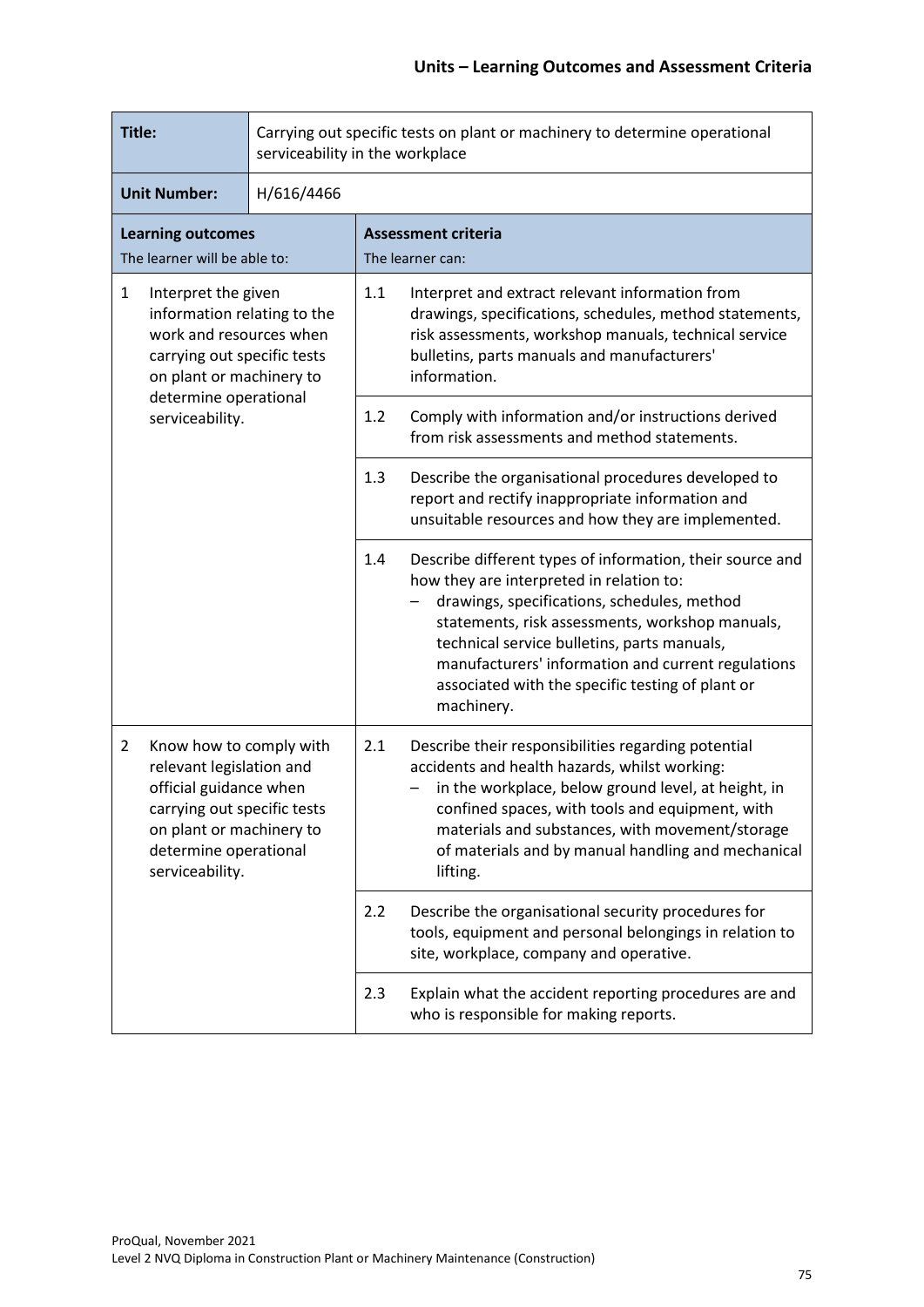| Title:<br>serviceability in the workplace                                                                                                                       |                                                                                        |     | Carrying out specific tests on plant or machinery to determine operational                                                                                                                                                                                                                          |                                                                                                                                                                                                                                                                                                                                                                                                                                                                                                                            |  |
|-----------------------------------------------------------------------------------------------------------------------------------------------------------------|----------------------------------------------------------------------------------------|-----|-----------------------------------------------------------------------------------------------------------------------------------------------------------------------------------------------------------------------------------------------------------------------------------------------------|----------------------------------------------------------------------------------------------------------------------------------------------------------------------------------------------------------------------------------------------------------------------------------------------------------------------------------------------------------------------------------------------------------------------------------------------------------------------------------------------------------------------------|--|
| <b>Learning outcomes</b><br>The learner will be able to:                                                                                                        |                                                                                        |     | <b>Assessment criteria</b><br>The learner can:                                                                                                                                                                                                                                                      |                                                                                                                                                                                                                                                                                                                                                                                                                                                                                                                            |  |
| 3<br>Maintain safe and healthy<br>working practices when<br>carrying out specific tests on<br>plant or machinery to<br>determine operational<br>serviceability. |                                                                                        | 3.1 | Use health and safety control equipment and access<br>equipment (if applicable) safely to carry out the activity<br>in accordance with current legislation and<br>organisational requirements when carrying out specific<br>tests on plant or machinery to determine operational<br>serviceability. |                                                                                                                                                                                                                                                                                                                                                                                                                                                                                                                            |  |
|                                                                                                                                                                 |                                                                                        | 3.2 | Comply with information relating to specific risks to<br>health when carrying out specific tests on plant or<br>machinery to determine operational serviceability.                                                                                                                                  |                                                                                                                                                                                                                                                                                                                                                                                                                                                                                                                            |  |
|                                                                                                                                                                 |                                                                                        |     | 3.3                                                                                                                                                                                                                                                                                                 | Explain why and when health and safety control<br>equipment, identified by the principles of protection,<br>should be used, relating to carrying out specific tests on<br>plant or machinery to determine operational<br>serviceability and the types, purpose and limitations of<br>each type, the work situation and general work<br>environment, in relation to:<br>collective protective measures<br>personal protective equipment (PPE)<br>respiratory protective equipment (RPE)<br>local exhaust ventilation (LEV). |  |
|                                                                                                                                                                 |                                                                                        |     | 3.4                                                                                                                                                                                                                                                                                                 | Describe how the relevant health and safety control<br>equipment should be used in accordance with the given<br>instructions.                                                                                                                                                                                                                                                                                                                                                                                              |  |
|                                                                                                                                                                 |                                                                                        |     | 3.5                                                                                                                                                                                                                                                                                                 | Describe how emergencies should be responded to in<br>accordance with organisational authorisation and<br>personal skills when involved with fires, spillages,<br>injuries and other task-related hazards.                                                                                                                                                                                                                                                                                                                 |  |
| 4                                                                                                                                                               | Select the required quantity<br>and quality of resources for<br>the methods of work to |     | 4.1                                                                                                                                                                                                                                                                                                 | Select resources associated with own work in relation to<br>materials, components, fixings/fittings, tools,<br>equipment and consumables.                                                                                                                                                                                                                                                                                                                                                                                  |  |
| carry out specific tests on<br>plant or machinery to<br>determine operational<br>serviceability.                                                                |                                                                                        | 4.2 | Describe the characteristics, quality, uses, sustainability,<br>limitations and defects associated with the resources in<br>relation to:<br>consumables<br>fixings and fittings<br>hand tools, portable power tools, specialist test<br>equipment and ancillary equipment.                          |                                                                                                                                                                                                                                                                                                                                                                                                                                                                                                                            |  |
|                                                                                                                                                                 |                                                                                        | 4.3 | Describe how the resources should be used correctly<br>and how problems associated with the resources are<br>reported.                                                                                                                                                                              |                                                                                                                                                                                                                                                                                                                                                                                                                                                                                                                            |  |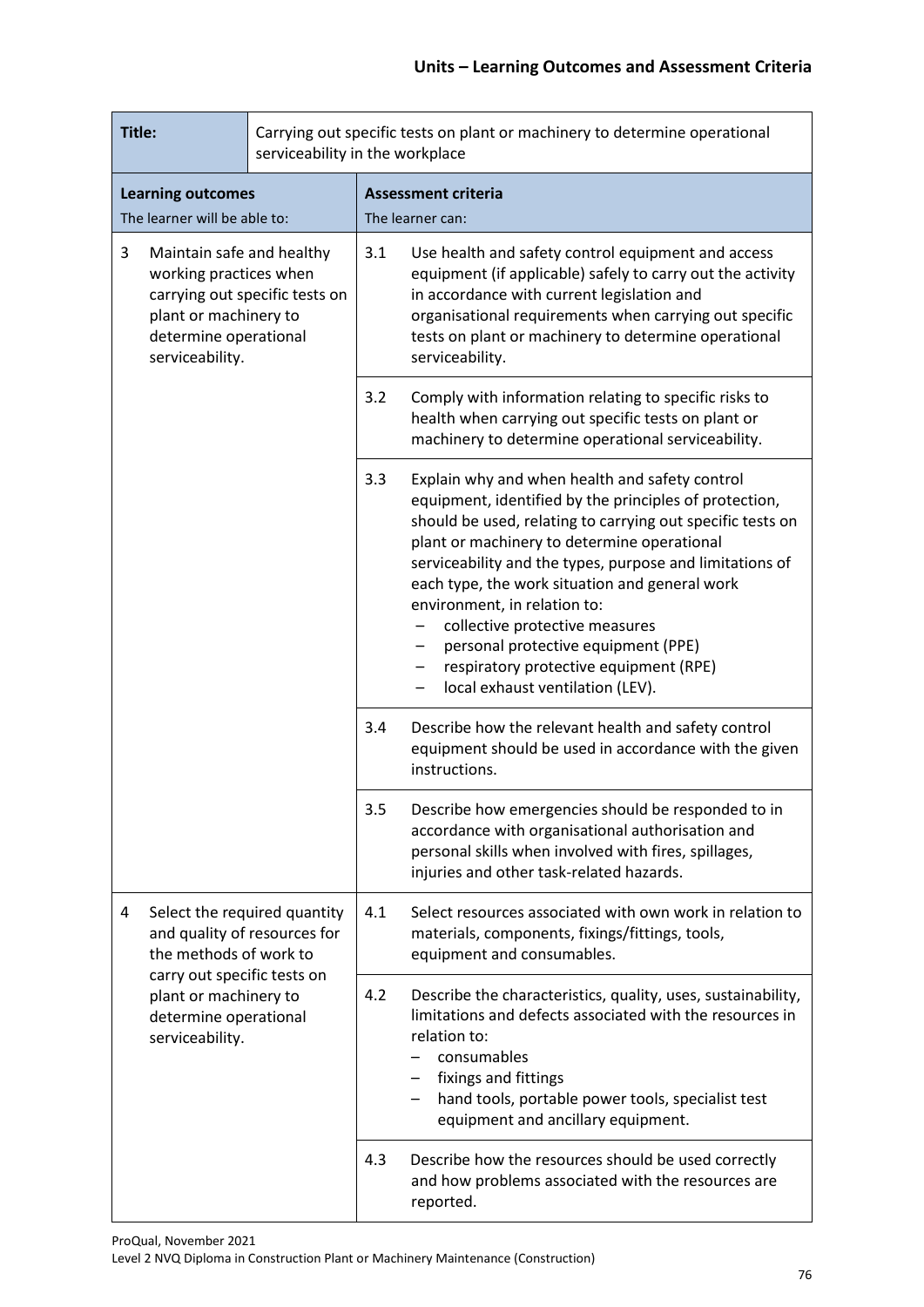| Title:<br>serviceability in the workplace                |                                                                         |                                | Carrying out specific tests on plant or machinery to determine operational                                                                                                                                  |                                                                                                                                                                                                                                   |
|----------------------------------------------------------|-------------------------------------------------------------------------|--------------------------------|-------------------------------------------------------------------------------------------------------------------------------------------------------------------------------------------------------------|-----------------------------------------------------------------------------------------------------------------------------------------------------------------------------------------------------------------------------------|
| <b>Learning outcomes</b><br>The learner will be able to: |                                                                         |                                | <b>Assessment criteria</b><br>The learner can:                                                                                                                                                              |                                                                                                                                                                                                                                   |
| Continued<br>4                                           |                                                                         | 4.4                            | Explain why the organisational procedures have been<br>developed and how they are used for the selection of<br>required resources.                                                                          |                                                                                                                                                                                                                                   |
|                                                          |                                                                         |                                | 4.5                                                                                                                                                                                                         | Describe any potential hazards associated with the<br>resources and methods of work.                                                                                                                                              |
|                                                          |                                                                         | 4.6                            | Describe how to calculate quantity, length, volume, area<br>and wastage associated with the method/procedure to<br>conduct specific tests on plant or machinery to<br>determine operational serviceability. |                                                                                                                                                                                                                                   |
| 5                                                        | Minimise the risk of damage<br>to the work and<br>surrounding area when |                                | 5.1                                                                                                                                                                                                         | Protect the work and its surrounding area from damage<br>in accordance with safe working practices and<br>organisational procedures.                                                                                              |
|                                                          | plant or machinery to                                                   | carrying out specific tests on | 5.2                                                                                                                                                                                                         | Minimise damage and maintain a clean work space.                                                                                                                                                                                  |
|                                                          | determine operational<br>serviceability.                                |                                | 5.3                                                                                                                                                                                                         | Dispose of waste in accordance with current legislation.                                                                                                                                                                          |
|                                                          |                                                                         |                                | 5.4                                                                                                                                                                                                         | Describe how to protect work from damage and the<br>purpose of protection in relation to general workplace<br>activities, other occupations and adverse weather<br>conditions.                                                    |
|                                                          |                                                                         |                                | 5.5                                                                                                                                                                                                         | Explain why the disposal of waste should be carried out<br>safely in accordance with environmental<br>responsibilities, organisational procedures,<br>manufacturers' information, statutory regulations and<br>official guidance. |
| 6                                                        | Complete the work within<br>the allocated time when                     |                                | 6.1                                                                                                                                                                                                         | Demonstrate completion of the work within the<br>allocated time.                                                                                                                                                                  |
|                                                          | plant or machinery to<br>determine operational                          |                                | carrying out specific tests on<br>6.2                                                                                                                                                                       | Describe the purpose of the work programme and<br>explain why deadlines should be kept in relation to:                                                                                                                            |
|                                                          | serviceability.                                                         |                                |                                                                                                                                                                                                             | types of progress charts, timetables and estimated<br>times<br>organisational procedures for reporting<br>circumstances which will affect the work<br>programme.                                                                  |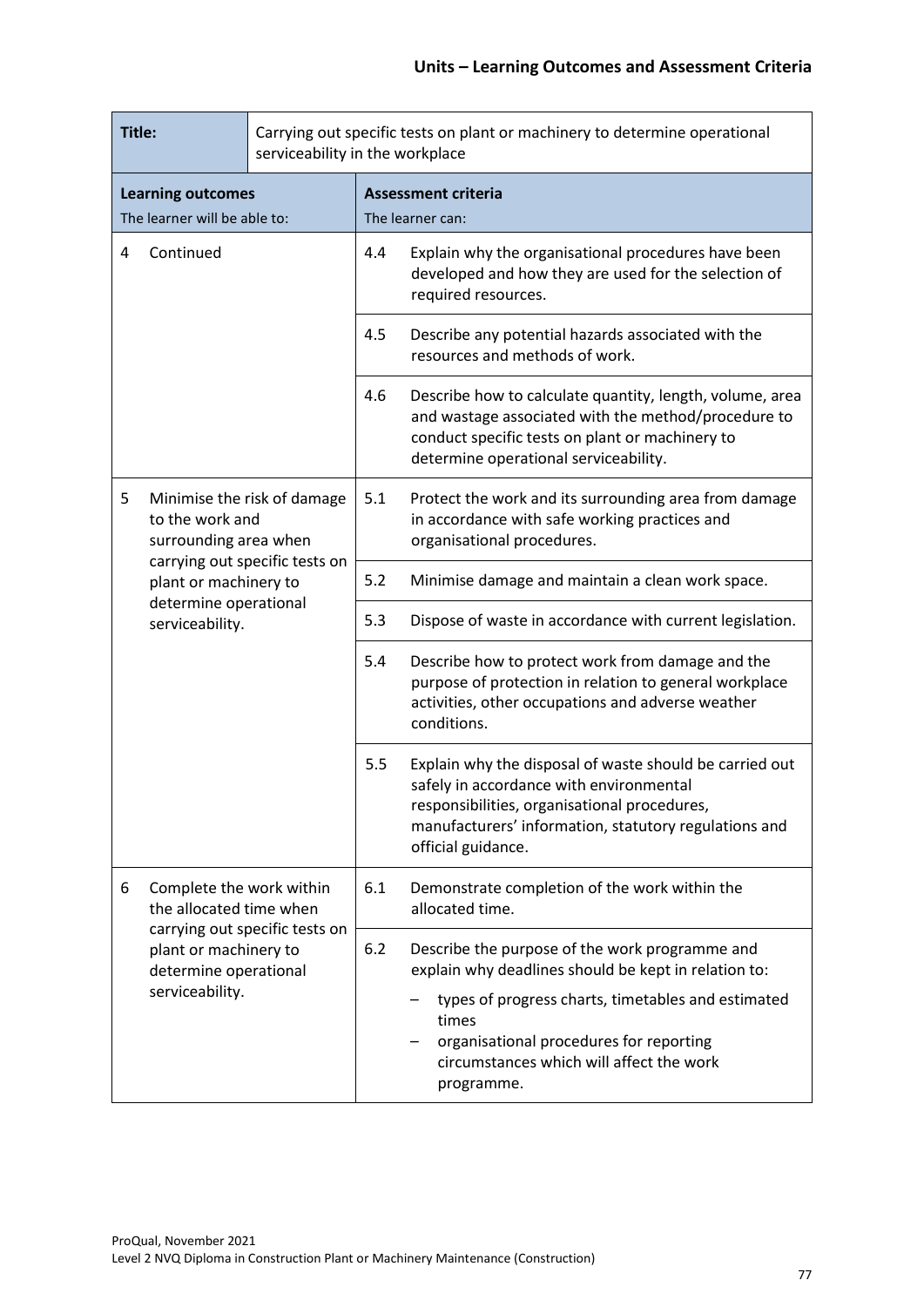| Title:                                                                                                        |     | Carrying out specific tests on plant or machinery to determine operational<br>serviceability in the workplace                                                                                                                                                                                                                                                                                                                                                                                                                                                                                                                                                                                                                                                     |
|---------------------------------------------------------------------------------------------------------------|-----|-------------------------------------------------------------------------------------------------------------------------------------------------------------------------------------------------------------------------------------------------------------------------------------------------------------------------------------------------------------------------------------------------------------------------------------------------------------------------------------------------------------------------------------------------------------------------------------------------------------------------------------------------------------------------------------------------------------------------------------------------------------------|
| <b>Learning outcomes</b><br>The learner will be able to:                                                      |     | <b>Assessment criteria</b><br>The learner can:                                                                                                                                                                                                                                                                                                                                                                                                                                                                                                                                                                                                                                                                                                                    |
| 7<br>Comply with the given<br>contract information to<br>carry out specific tests on<br>plant or machinery to |     | 7.1<br>Demonstrate the following work skills when carrying out<br>specific tests on plant or machinery to determine operational<br>serviceability:<br>measuring, testing and comparing.                                                                                                                                                                                                                                                                                                                                                                                                                                                                                                                                                                           |
| determine operational<br>serviceability to the<br>required specification.                                     |     | Complete specific tests to given working instructions on four<br>7.2<br>of the following:<br>electric systems<br>-<br>cooling systems<br>lubrication systems<br>$\overline{\phantom{m}}$<br>emission control<br>—<br>hydraulic systems<br>$\overline{\phantom{m}}$<br>hydrostatic drive<br>transmission systems<br>$\overline{\phantom{m}}$<br>pneumatic systems<br>$\overline{\phantom{m}}$<br>braking systems<br>$\qquad \qquad -$<br>vibration management<br>-<br>steering/suspension systems<br>-<br>generator output control<br>$\qquad \qquad -$<br>electronic management<br>powered access equipment<br>material handling equipment<br>$\qquad \qquad -$<br>water pumps<br>craneage<br>lifting equipment<br>-<br>load testing (cranes, hoists, MEWPs, MHE) |
|                                                                                                               | 7.3 | Complete fests to given working instructions for the<br>following:<br>statutory requirement<br>compliance with policy and procedures<br>operational efficiency (speeds, flow rates,<br>consumption, emissions, outputs).                                                                                                                                                                                                                                                                                                                                                                                                                                                                                                                                          |
|                                                                                                               |     | Complete functional, operational and safety checks on<br>7.4<br>plant or machinery, to given working instructions.                                                                                                                                                                                                                                                                                                                                                                                                                                                                                                                                                                                                                                                |
|                                                                                                               |     | 7.5<br>Complete and maintain records when carrying out<br>specific tests on plant or machinery to determine<br>operational serviceability.                                                                                                                                                                                                                                                                                                                                                                                                                                                                                                                                                                                                                        |
|                                                                                                               |     | Safely use and handle materials, hand tools, portable<br>7.6<br>power tools, specialist test equipment and ancillary<br>equipment.                                                                                                                                                                                                                                                                                                                                                                                                                                                                                                                                                                                                                                |
|                                                                                                               |     | Safely store the materials, tools and equipment used<br>7.7<br>when carrying out specific tests on plant or machinery<br>to determine operational serviceability.                                                                                                                                                                                                                                                                                                                                                                                                                                                                                                                                                                                                 |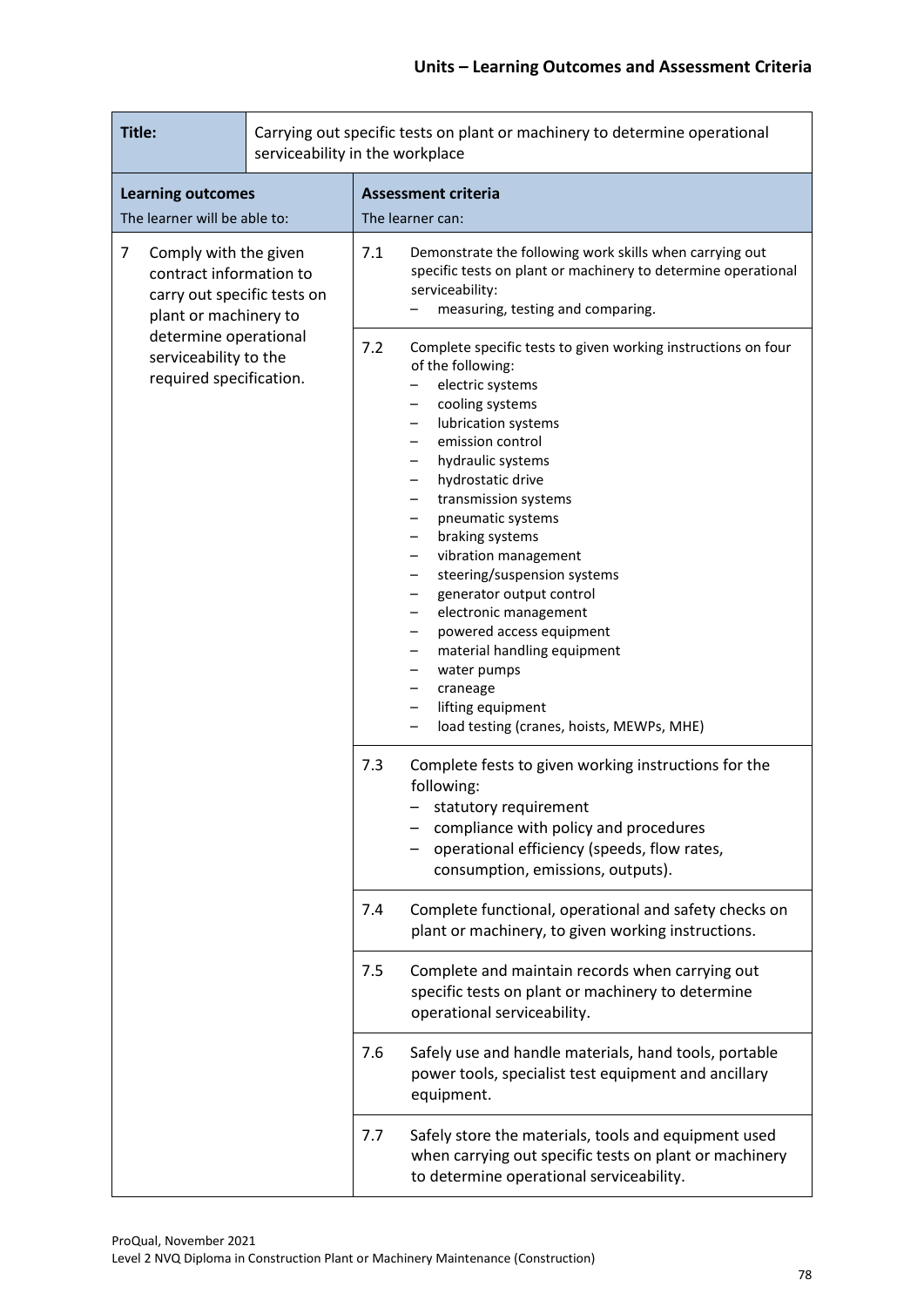| Title:                                                   |  | Carrying out specific tests on plant or machinery to determine operational<br>serviceability in the workplace |                                                                                                                                                                                                                                                                                                                                                                                                                                                                                                                                                                                                                                                                                                                                                                                                                                                                                                                                                                                                                                                                                                                                                                                                                                                                                                                                                                                                                                                                                                                                                                                                                                                                                                                                                                                                                                                                                                                       |
|----------------------------------------------------------|--|---------------------------------------------------------------------------------------------------------------|-----------------------------------------------------------------------------------------------------------------------------------------------------------------------------------------------------------------------------------------------------------------------------------------------------------------------------------------------------------------------------------------------------------------------------------------------------------------------------------------------------------------------------------------------------------------------------------------------------------------------------------------------------------------------------------------------------------------------------------------------------------------------------------------------------------------------------------------------------------------------------------------------------------------------------------------------------------------------------------------------------------------------------------------------------------------------------------------------------------------------------------------------------------------------------------------------------------------------------------------------------------------------------------------------------------------------------------------------------------------------------------------------------------------------------------------------------------------------------------------------------------------------------------------------------------------------------------------------------------------------------------------------------------------------------------------------------------------------------------------------------------------------------------------------------------------------------------------------------------------------------------------------------------------------|
| <b>Learning outcomes</b><br>The learner will be able to: |  |                                                                                                               | <b>Assessment criteria</b><br>The learner can:                                                                                                                                                                                                                                                                                                                                                                                                                                                                                                                                                                                                                                                                                                                                                                                                                                                                                                                                                                                                                                                                                                                                                                                                                                                                                                                                                                                                                                                                                                                                                                                                                                                                                                                                                                                                                                                                        |
| Continued<br>7                                           |  | 7.8<br>7.9                                                                                                    | Describe how to apply safe and healthy work practices, follow<br>procedures, report problems and establish the authority<br>needed to rectify them, to:<br>isolate plant, machinery and components<br>confirm calibration of test equipment<br>test electric systems, cooling systems, lubrication<br>$\qquad \qquad -$<br>systems, hydraulic systems, hydrostatic drive,<br>transmission systems, pneumatic systems, braking<br>systems, vibration management, steering/suspension<br>systems, generator output control, electronic<br>management, powered access equipment, material<br>handling equipment, water pumps, craneage, lifting<br>equipment and load testing (cranes, hoists, MEWPs,<br>MHE)<br>conduct tests for statutory requirements, compliance<br>with policy and procedures and operational efficiency<br>(speeds, flow rates, consumption, emissions, output)<br>collect measurements, readings, input and output data,<br>working cycle times and tolerances<br>identify and assess the relevance of inconsistent data<br>make allowances for situation, environment,<br>atmospheric conditions<br>operate pressure gauge, flow gauge, multi-meter,<br>portable appliance testing equipment, computer aided<br>diagnostic software, test lamp, compression<br>measurement equipment and timing devices<br>analyse information collected; make comparisons with<br>other plant and machinery, consider previous knowledge,<br>apply sensory abilities (visual, audible, touch and smell)<br>consult manufacturers' information and results of other<br>tests<br>compare and confirm test outcome with given<br>specifications<br>report findings<br>use hand tools, portable power tools and equipment<br>work at height<br>use access equipment<br>complete and maintain records.<br>Describe the needs of other occupations and how to<br>communicate effectively within a team when carrying |
|                                                          |  |                                                                                                               | out specific tests on plant or machinery to determine<br>operational serviceability.                                                                                                                                                                                                                                                                                                                                                                                                                                                                                                                                                                                                                                                                                                                                                                                                                                                                                                                                                                                                                                                                                                                                                                                                                                                                                                                                                                                                                                                                                                                                                                                                                                                                                                                                                                                                                                  |
|                                                          |  | 7.10                                                                                                          | Describe how to maintain the tools and equipment used<br>when carrying out specific tests on plant or machinery<br>to determine operational serviceability.                                                                                                                                                                                                                                                                                                                                                                                                                                                                                                                                                                                                                                                                                                                                                                                                                                                                                                                                                                                                                                                                                                                                                                                                                                                                                                                                                                                                                                                                                                                                                                                                                                                                                                                                                           |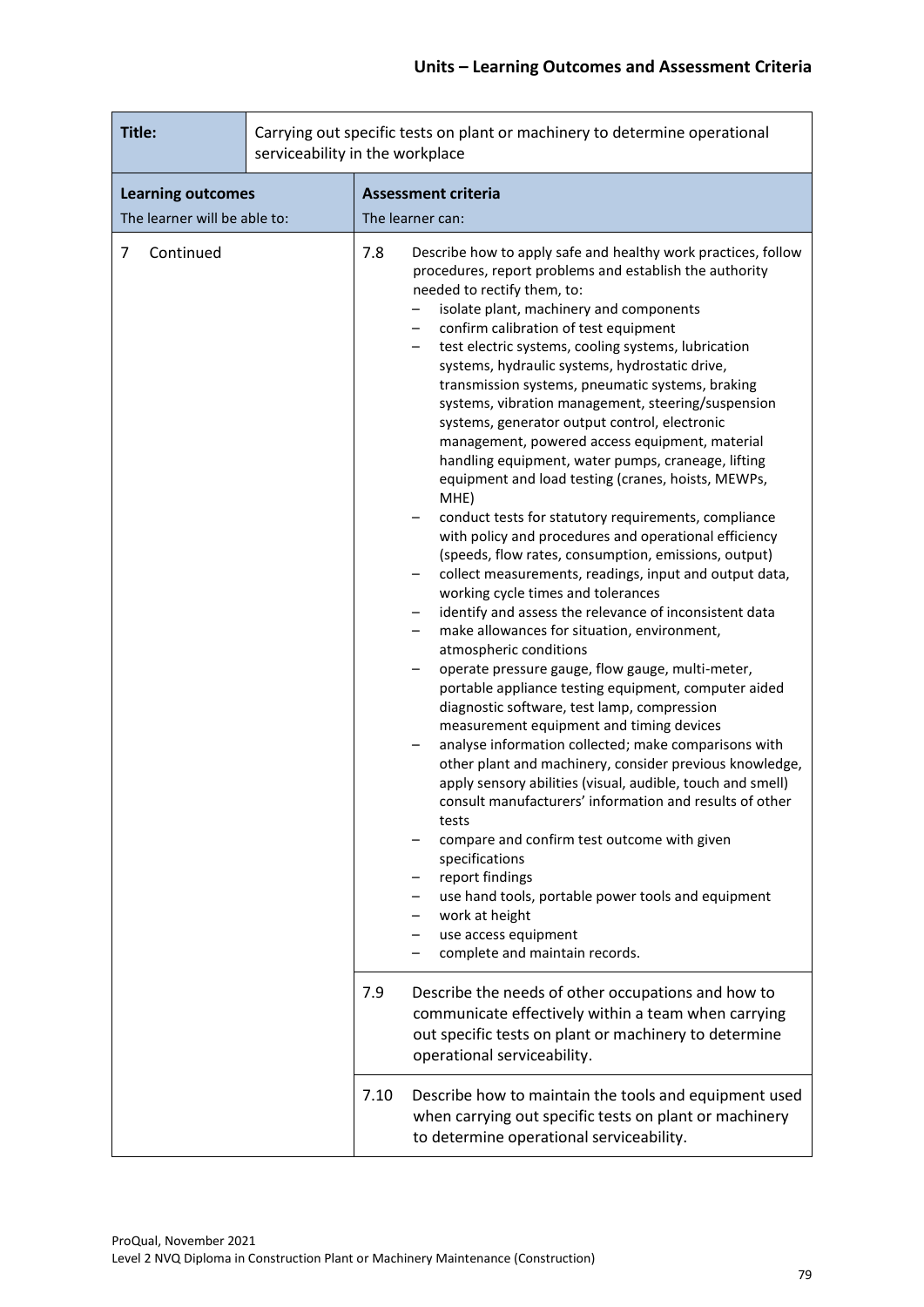| Title:                        | Carrying out specific tests on plant or machinery to determine operational<br>serviceability in the workplace                                                                                                                                                                                                                                                                               |  |  |  |  |  |
|-------------------------------|---------------------------------------------------------------------------------------------------------------------------------------------------------------------------------------------------------------------------------------------------------------------------------------------------------------------------------------------------------------------------------------------|--|--|--|--|--|
|                               | Additional information about this unit                                                                                                                                                                                                                                                                                                                                                      |  |  |  |  |  |
| Assessment<br>Guidance        | This unit must be assessed in a work environment, in accordance with the<br>ConstructionSkills' Consolidated Assessment Strategy for Construction and<br>the Built Environment.                                                                                                                                                                                                             |  |  |  |  |  |
|                               | Assessors for this unit must have verifiable, current industry experience and a<br>sufficient depth of relevant occupational expertise and knowledge, and must<br>use a combination of assessment methods as defined in the Consolidated<br>Assessment Strategy. Workplace evidence of skills cannot be simulated.                                                                          |  |  |  |  |  |
|                               | This unit must be assessed against the endorsements detailed within the<br>relevant NVQ Structure.                                                                                                                                                                                                                                                                                          |  |  |  |  |  |
|                               | ProQual Level 2 NVQ Diploma in Construction Plant or Machinery<br><b>Maintenance (Construction)</b>                                                                                                                                                                                                                                                                                         |  |  |  |  |  |
|                               | Four of the following endorsements required:<br>Electric systems<br>Cooling systems<br>Lubrication systems<br>Emission control<br>Hydraulic systems<br>Hydrostatic drive<br><b>Transmission systems</b><br>Pneumatic systems<br><b>Braking systems</b><br><b>Transmission systems</b><br>Pneumatic systems<br><b>Braking systems</b><br>Vibration management<br>Steering/suspension systems |  |  |  |  |  |
|                               | Generator output control<br>Electronic management<br>Powered access equipment<br>Material handling equipment<br>Water pumps<br>Craneage<br>Lifting equipment<br>Load testing (cranes, hoists, MEWPs, MHE)                                                                                                                                                                                   |  |  |  |  |  |
| Sector Subject<br>Areas       | 5.2 Building and Construction                                                                                                                                                                                                                                                                                                                                                               |  |  |  |  |  |
| Availability for<br>use       | Shared unit                                                                                                                                                                                                                                                                                                                                                                                 |  |  |  |  |  |
| Unit guided<br>learning hours | 110                                                                                                                                                                                                                                                                                                                                                                                         |  |  |  |  |  |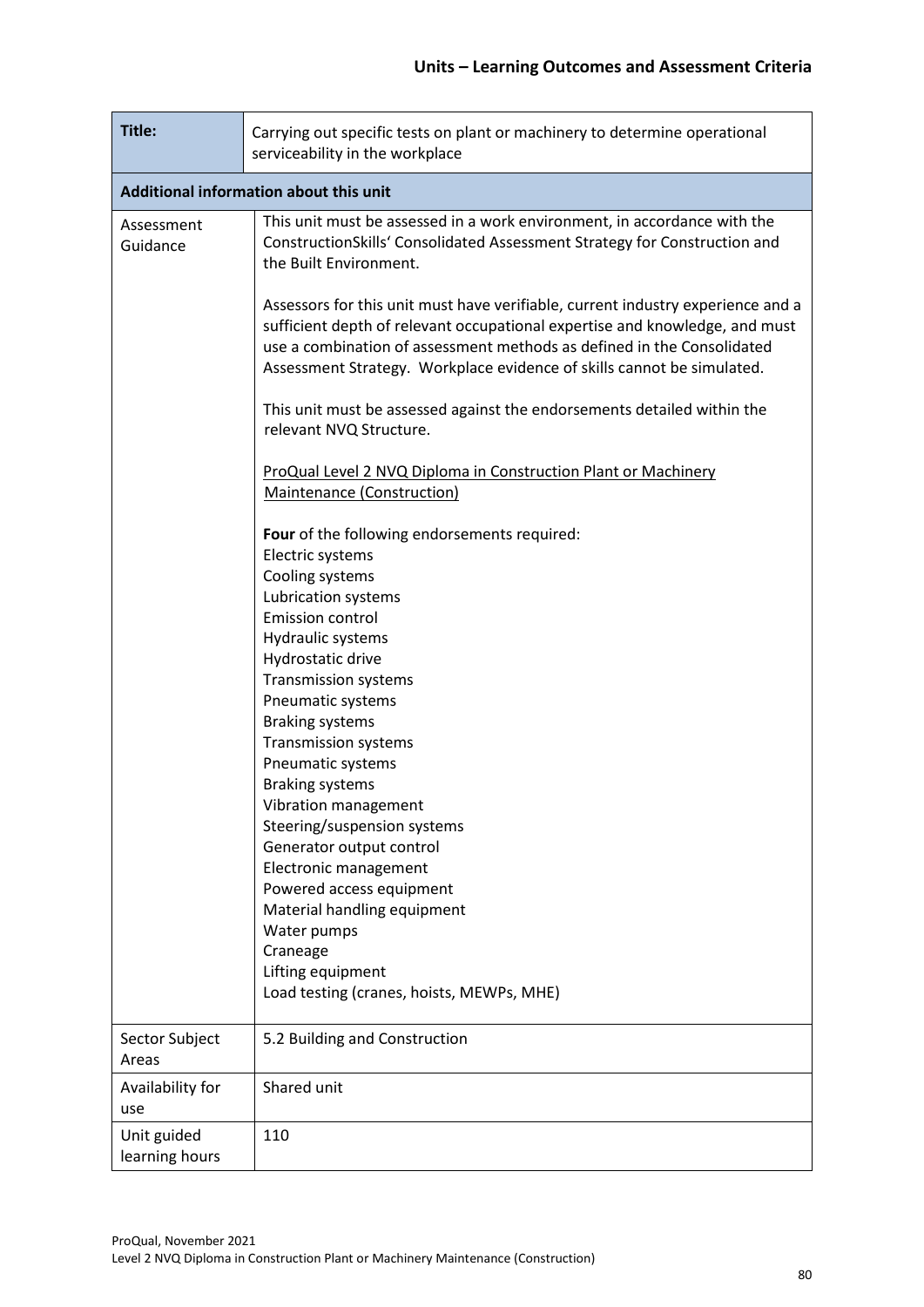| Title:<br>Configuring plant or machinery for specific operational activities in the<br>workplace                                                                             |                                                                                                     |                           |                                                                                                                                                                                                                                                                                                                                                                                  |
|------------------------------------------------------------------------------------------------------------------------------------------------------------------------------|-----------------------------------------------------------------------------------------------------|---------------------------|----------------------------------------------------------------------------------------------------------------------------------------------------------------------------------------------------------------------------------------------------------------------------------------------------------------------------------------------------------------------------------|
| <b>Unit Number:</b><br>K/616/4467                                                                                                                                            |                                                                                                     |                           |                                                                                                                                                                                                                                                                                                                                                                                  |
|                                                                                                                                                                              | <b>Learning outcomes</b><br>The learner will be able to:                                            |                           | <b>Assessment criteria</b><br>The learner can:                                                                                                                                                                                                                                                                                                                                   |
| $\mathbf{1}$<br>Interpret the given<br>information relating to the<br>work and resources when<br>configuring plant or<br>machinery for specific<br>operational activities.   |                                                                                                     |                           | 1.1<br>Interpret and extract relevant information from<br>drawings, specifications, schedules, method statements,<br>risk assessments, workshop manuals, technical service<br>bulletins, parts manuals and manufacturers'<br>information.                                                                                                                                        |
|                                                                                                                                                                              |                                                                                                     |                           | 1.2<br>Comply with information and/or instructions derived<br>from risk assessments and method statements.                                                                                                                                                                                                                                                                       |
|                                                                                                                                                                              |                                                                                                     |                           | 1.3<br>Describe the organisational procedures developed to<br>report and rectify inappropriate information and<br>unsuitable resources and how they are implemented.                                                                                                                                                                                                             |
|                                                                                                                                                                              |                                                                                                     |                           | Describe different types of information, their source and how<br>1.4<br>they are interpreted in relation to:<br>drawings, specifications, schedules, method statements,<br>risk assessments, workshop manuals, technical service<br>bulletins, parts manuals, manufacturers' information and<br>current regulations associated with the configuration of<br>plant and machinery. |
| $\overline{2}$<br>Know how to comply with<br>relevant legislation and<br>official guidance when<br>configuring plant or<br>machinery for specific<br>operational activities. |                                                                                                     |                           | 2.1<br>Describe their responsibilities regarding potential<br>accidents and health hazards, whilst working:<br>in the workplace, below ground level, at height, in<br>confined spaces, with tools and equipment, with<br>materials and substances, with movement/storage<br>of materials and by manual handling and mechanical<br>lifting.                                       |
|                                                                                                                                                                              |                                                                                                     |                           | 2.2<br>Describe the organisational security procedures for<br>tools, equipment and personal belongings in relation to<br>site, workplace, company and operative.                                                                                                                                                                                                                 |
|                                                                                                                                                                              |                                                                                                     |                           | Explain what the accident reporting procedures are and<br>2.3<br>who is responsible for making reports.                                                                                                                                                                                                                                                                          |
| 3                                                                                                                                                                            | working practices when<br>configuring plant or<br>machinery for specific<br>operational activities. | Maintain safe and healthy | 3.1<br>Use health and safety control equipment and access<br>equipment (if applicable) safely to carry out the activity<br>in accordance with current legislation and organisational<br>requirements when configuring plant or machinery for<br>specific operational activities.                                                                                                 |
|                                                                                                                                                                              |                                                                                                     |                           | 3.2<br>Comply with information relating to specific risks to<br>health when configuring plant or machinery for specific<br>operational activities.                                                                                                                                                                                                                               |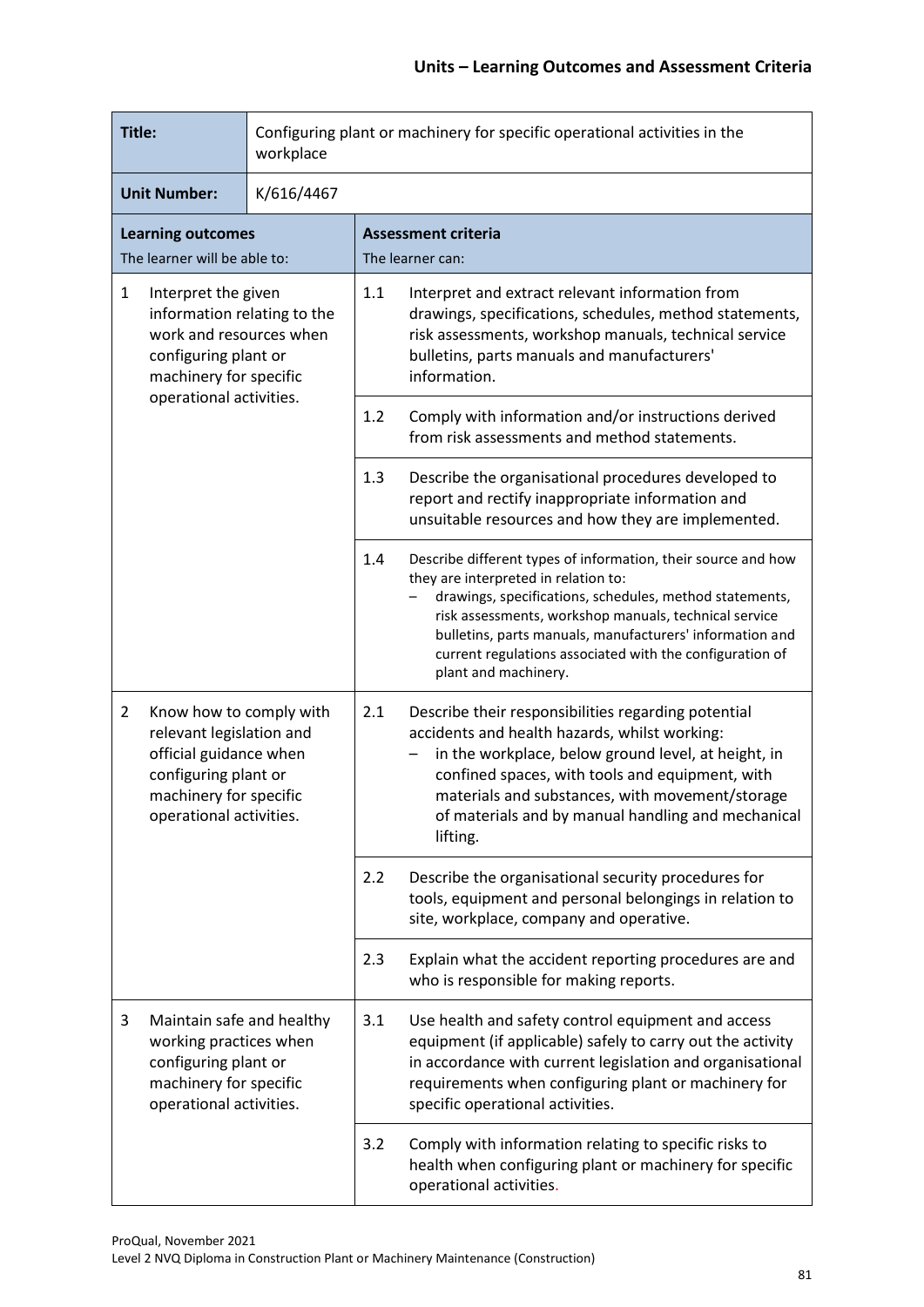| Title:<br>workplace                            |                                                                                                                                                                   |     | Configuring plant or machinery for specific operational activities in the                                                                                                                                                                                                                                                                                                                                                                                                                                            |                                                                                                                                                                                                                                                   |  |
|------------------------------------------------|-------------------------------------------------------------------------------------------------------------------------------------------------------------------|-----|----------------------------------------------------------------------------------------------------------------------------------------------------------------------------------------------------------------------------------------------------------------------------------------------------------------------------------------------------------------------------------------------------------------------------------------------------------------------------------------------------------------------|---------------------------------------------------------------------------------------------------------------------------------------------------------------------------------------------------------------------------------------------------|--|
| <b>Learning outcomes</b>                       |                                                                                                                                                                   |     | <b>Assessment criteria</b>                                                                                                                                                                                                                                                                                                                                                                                                                                                                                           |                                                                                                                                                                                                                                                   |  |
| The learner will be able to:<br>3<br>continued |                                                                                                                                                                   | 3.3 | The learner can:<br>Explain why and when health and safety control equipment,<br>identified by the principles of protection, should be used,<br>relating to configuring plant or machinery for specific<br>operational activities and the types, purpose and limitations<br>of each type, the work situation and general work<br>environment, in relation to:<br>collective protective measures<br>personal protective equipment (PPE)<br>respiratory protective equipment (RPE)<br>local exhaust ventilation (LEV). |                                                                                                                                                                                                                                                   |  |
|                                                |                                                                                                                                                                   | 3.4 | Describe how the relevant health and safety control<br>equipment should be used in accordance with the given<br>instructions.                                                                                                                                                                                                                                                                                                                                                                                        |                                                                                                                                                                                                                                                   |  |
|                                                |                                                                                                                                                                   | 3.5 | Describe how emergencies should be responded to in<br>accordance with organisational authorisation and<br>personal skills when involved with fires, spillages,<br>injuries and other task-related hazards.                                                                                                                                                                                                                                                                                                           |                                                                                                                                                                                                                                                   |  |
| 4                                              | Select the required quantity<br>and quality of resources for<br>the methods of work to<br>configure plant or<br>machinery for specific<br>operational activities. |     | 4.1                                                                                                                                                                                                                                                                                                                                                                                                                                                                                                                  | Select resources associated with own work in relation to<br>materials, components, fixings, tools, equipment and<br>consumables.                                                                                                                  |  |
|                                                |                                                                                                                                                                   |     | 4.2                                                                                                                                                                                                                                                                                                                                                                                                                                                                                                                  | Describe the characteristics, quality, uses, sustainability,<br>limitations and defects associated with the resources in<br>relation to:<br>consumables<br>fixings and fittings<br>hand tools, portable powered tools and ancillary<br>equipment. |  |
|                                                |                                                                                                                                                                   |     | 4.3                                                                                                                                                                                                                                                                                                                                                                                                                                                                                                                  | Describe how the resources should be used correctly<br>and how problems associated with the resources are<br>reported.                                                                                                                            |  |
|                                                |                                                                                                                                                                   |     | 4.4                                                                                                                                                                                                                                                                                                                                                                                                                                                                                                                  | Explain why the organisational procedures have been<br>developed and how they are used for the selection of<br>required resources.                                                                                                                |  |
|                                                |                                                                                                                                                                   |     | 4.5                                                                                                                                                                                                                                                                                                                                                                                                                                                                                                                  | Describe any potential hazards associated with the<br>resources and methods of work.                                                                                                                                                              |  |
|                                                |                                                                                                                                                                   | 4.6 | Describe how to calculate quantity, length, volume, area<br>and wastage associated with the method/procedure to<br>configure plant or machinery for specific operational<br>activities.                                                                                                                                                                                                                                                                                                                              |                                                                                                                                                                                                                                                   |  |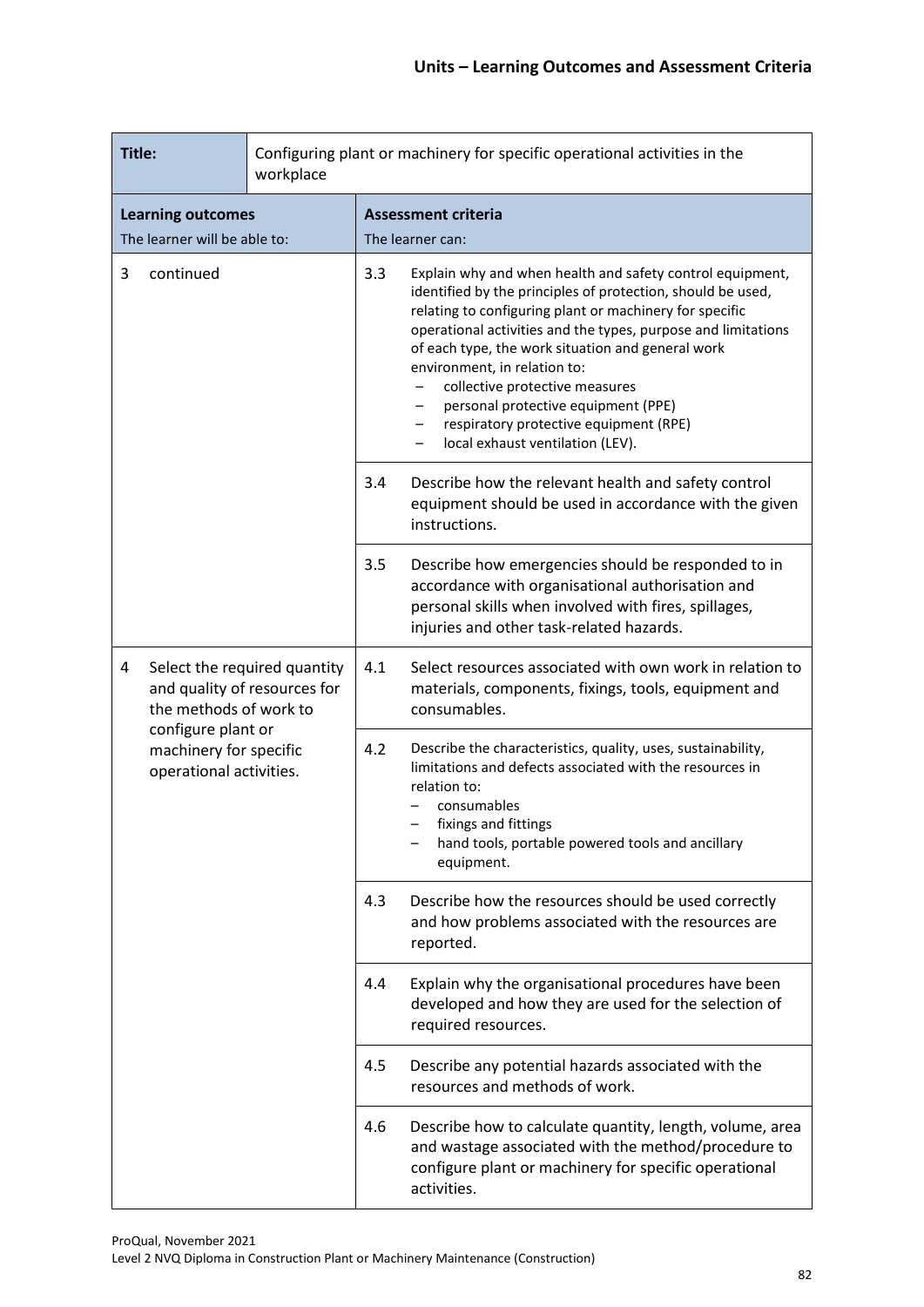| Title:<br>workplace                                                          |                                                                                                                                                              |     | Configuring plant or machinery for specific operational activities in the                                                                                                                                                                                                                                                                                                                                                                                                                                                                                                                                                                                                                                                                                                               |                                                                                                                                                                                                                                   |
|------------------------------------------------------------------------------|--------------------------------------------------------------------------------------------------------------------------------------------------------------|-----|-----------------------------------------------------------------------------------------------------------------------------------------------------------------------------------------------------------------------------------------------------------------------------------------------------------------------------------------------------------------------------------------------------------------------------------------------------------------------------------------------------------------------------------------------------------------------------------------------------------------------------------------------------------------------------------------------------------------------------------------------------------------------------------------|-----------------------------------------------------------------------------------------------------------------------------------------------------------------------------------------------------------------------------------|
| <b>Learning outcomes</b><br>The learner will be able to:                     |                                                                                                                                                              |     | <b>Assessment criteria</b><br>The learner can:                                                                                                                                                                                                                                                                                                                                                                                                                                                                                                                                                                                                                                                                                                                                          |                                                                                                                                                                                                                                   |
| 5<br>Minimise the risk of damage<br>to the work and<br>surrounding area when |                                                                                                                                                              | 5.1 | Protect the work and its surrounding area from damage<br>in accordance with safe working practices and<br>organisational procedures.                                                                                                                                                                                                                                                                                                                                                                                                                                                                                                                                                                                                                                                    |                                                                                                                                                                                                                                   |
|                                                                              | configuring plant or<br>machinery for specific                                                                                                               |     | 5.2                                                                                                                                                                                                                                                                                                                                                                                                                                                                                                                                                                                                                                                                                                                                                                                     | Minimise damage and maintain a clean work space.                                                                                                                                                                                  |
|                                                                              | operational activities.                                                                                                                                      |     | 5.3                                                                                                                                                                                                                                                                                                                                                                                                                                                                                                                                                                                                                                                                                                                                                                                     | Dispose of waste in accordance with current legislation.                                                                                                                                                                          |
|                                                                              |                                                                                                                                                              | 5.4 | Describe how to protect work from damage and the<br>purpose of protection in relation to general workplace<br>activities, other occupations and adverse weather<br>conditions.                                                                                                                                                                                                                                                                                                                                                                                                                                                                                                                                                                                                          |                                                                                                                                                                                                                                   |
|                                                                              |                                                                                                                                                              |     | 5.5                                                                                                                                                                                                                                                                                                                                                                                                                                                                                                                                                                                                                                                                                                                                                                                     | Explain why the disposal of waste should be carried out<br>safely in accordance with environmental<br>responsibilities, organisational procedures,<br>manufacturers' information, statutory regulations and<br>official guidance. |
| 6                                                                            | Complete the work within<br>the allocated time when<br>configuring plant or<br>machinery for specific<br>operational activities.                             |     | 6.1                                                                                                                                                                                                                                                                                                                                                                                                                                                                                                                                                                                                                                                                                                                                                                                     | Demonstrate completion of the work within the<br>allocated time.                                                                                                                                                                  |
|                                                                              |                                                                                                                                                              | 6.2 | Describe the purpose of the work programme and explain<br>why deadlines should be kept in relation to:<br>types of progress charts, timetables and estimated times<br>organisational procedures for reporting circumstances<br>which will affect the work programme.                                                                                                                                                                                                                                                                                                                                                                                                                                                                                                                    |                                                                                                                                                                                                                                   |
| 7                                                                            | Comply with the given<br>contract information to<br>configure plant or<br>machinery for specific<br>operational activities to the<br>required specification. |     | 7.1                                                                                                                                                                                                                                                                                                                                                                                                                                                                                                                                                                                                                                                                                                                                                                                     | Demonstrate the following work skills when configuring plant<br>or machinery for specific operational activities:<br>measuring, marking, aligning, fitting, adjusting, fixing,<br>fastening and securing.                         |
|                                                                              |                                                                                                                                                              | 7.2 | Configure plant or machinery for specific operational activities<br>to given working instructions for two of the following:<br>attachments<br>ancillaries<br>fire prevention (spark arrestors)<br>structural support (anchors and ties)<br>$\qquad \qquad -$<br>safety (restricted movement, passage or access, warning<br>$\qquad \qquad -$<br>alarms, notices, lights or governors)<br>contaminant reduction (noise, gases, fluids)<br>-<br>carriage of ancillaries or additional equipment<br>rail and trackside<br>cutting equipment (blade or teeth angles and aspects)<br>additions (publicity boards, notices, lights)<br>machine control (laser measurement or guidance, global<br>positioning system)<br>productivity measurement (weigh load sensors,<br>compaction sensors). |                                                                                                                                                                                                                                   |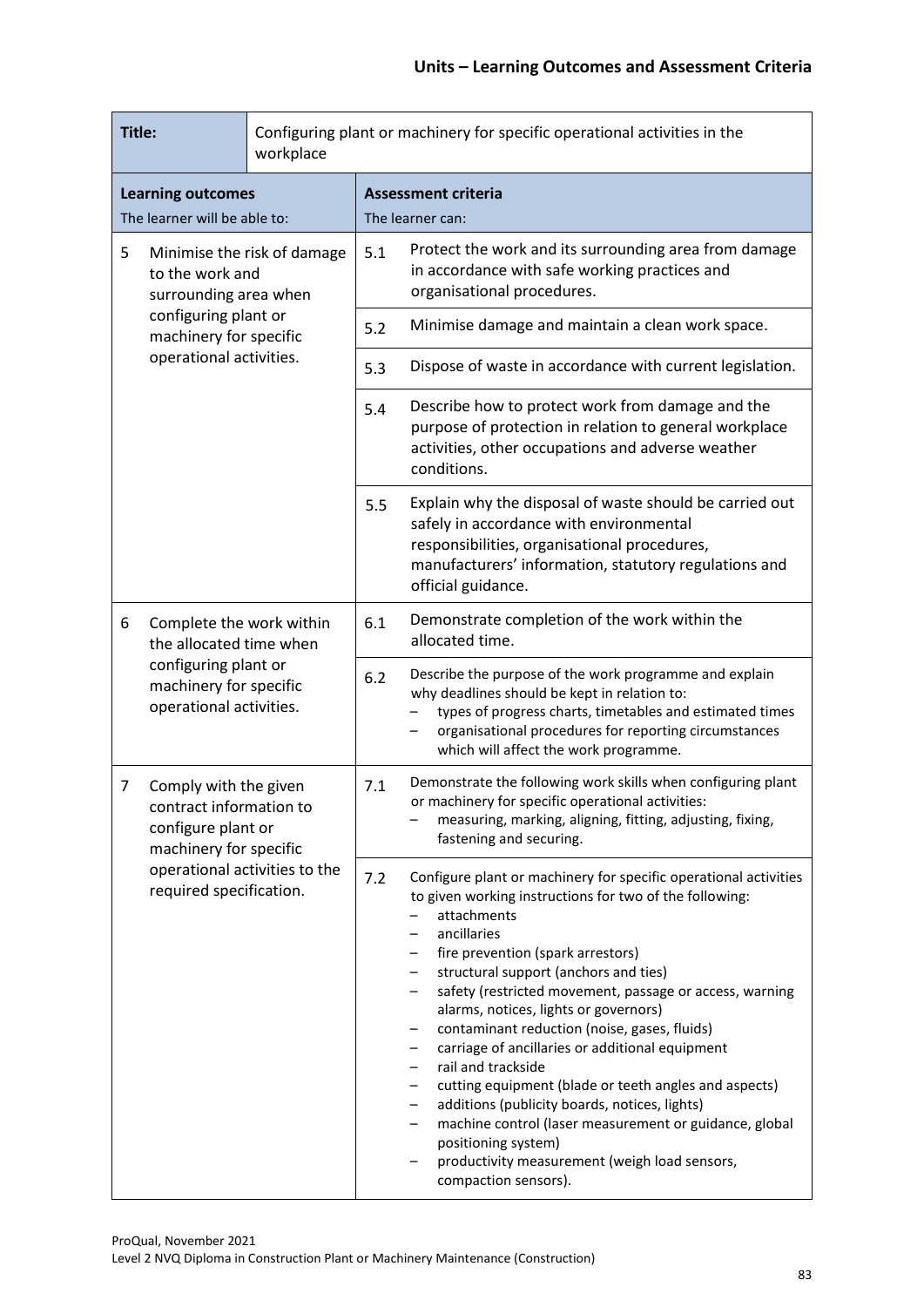| Title:<br>workplace                                      |  |     | Configuring plant or machinery for specific operational activities in the                                                                                                                                                                                                                                                                                                                                                                                                                                                                                                                                                                                                                                                                                                                                                                                                                                                                                                                                                                                                                                                                                                                                                                                                           |
|----------------------------------------------------------|--|-----|-------------------------------------------------------------------------------------------------------------------------------------------------------------------------------------------------------------------------------------------------------------------------------------------------------------------------------------------------------------------------------------------------------------------------------------------------------------------------------------------------------------------------------------------------------------------------------------------------------------------------------------------------------------------------------------------------------------------------------------------------------------------------------------------------------------------------------------------------------------------------------------------------------------------------------------------------------------------------------------------------------------------------------------------------------------------------------------------------------------------------------------------------------------------------------------------------------------------------------------------------------------------------------------|
| <b>Learning outcomes</b><br>The learner will be able to: |  |     | <b>Assessment criteria</b><br>The learner can:                                                                                                                                                                                                                                                                                                                                                                                                                                                                                                                                                                                                                                                                                                                                                                                                                                                                                                                                                                                                                                                                                                                                                                                                                                      |
| continued<br>7                                           |  | 7.3 | Complete functional, operational and safety checks on<br>plant or machinery, to given working instructions.                                                                                                                                                                                                                                                                                                                                                                                                                                                                                                                                                                                                                                                                                                                                                                                                                                                                                                                                                                                                                                                                                                                                                                         |
|                                                          |  | 7.4 | Complete and maintain records when configuring plant<br>or machinery for specific operational activities.                                                                                                                                                                                                                                                                                                                                                                                                                                                                                                                                                                                                                                                                                                                                                                                                                                                                                                                                                                                                                                                                                                                                                                           |
|                                                          |  | 7.5 | Safely use materials, hand tools, portable power tools<br>and ancillary equipment.                                                                                                                                                                                                                                                                                                                                                                                                                                                                                                                                                                                                                                                                                                                                                                                                                                                                                                                                                                                                                                                                                                                                                                                                  |
|                                                          |  | 7.6 | Safely store the materials, tools and equipment used<br>when configuring plant or machinery for specific<br>operational activities.                                                                                                                                                                                                                                                                                                                                                                                                                                                                                                                                                                                                                                                                                                                                                                                                                                                                                                                                                                                                                                                                                                                                                 |
|                                                          |  | 7.7 | Describe how to apply safe and healthy work practices, follow<br>procedures, report problems and establish the authority<br>needed to rectify them, to:<br>assess requirements for configuration<br>validate appropriate ways in which the work should be<br>carried out<br>configure plant and machinery for the following:<br>attachments, ancillaries, fire prevention (spark arrestors),<br>structural support (anchors and ties), safety (restricted<br>movement, passage or access, warning alarms, notices,<br>lights or governors), contaminant reduction (noise, gases,<br>fluids), carriage of ancillaries or additional equipment, rail<br>and trackside work, cutting equipment (blade or teeth<br>angles, coatings, dressings and aspects), additions<br>(publicity boards, notices, lights), machine control (laser<br>measurement and guidance, global positioning system),<br>productivity measurement (weigh load sensors,<br>compaction sensors)<br>ensure the required parameters are achieved for the<br>specific operational activity<br>liaise with operators, customers, clients and their<br>representatives<br>use hand tools, portable power tools and ancillary<br>equipment<br>work at height<br>use access equipment<br>complete and maintain records. |
|                                                          |  | 7.8 | Describe the needs of other occupations and how to<br>effectively communicate within a team when<br>configuring plant or machinery for specific operational<br>activities.                                                                                                                                                                                                                                                                                                                                                                                                                                                                                                                                                                                                                                                                                                                                                                                                                                                                                                                                                                                                                                                                                                          |
|                                                          |  | 7.9 | Describe how to maintain the tools and equipment used<br>when configuring plant or machinery for specific<br>operational activities.                                                                                                                                                                                                                                                                                                                                                                                                                                                                                                                                                                                                                                                                                                                                                                                                                                                                                                                                                                                                                                                                                                                                                |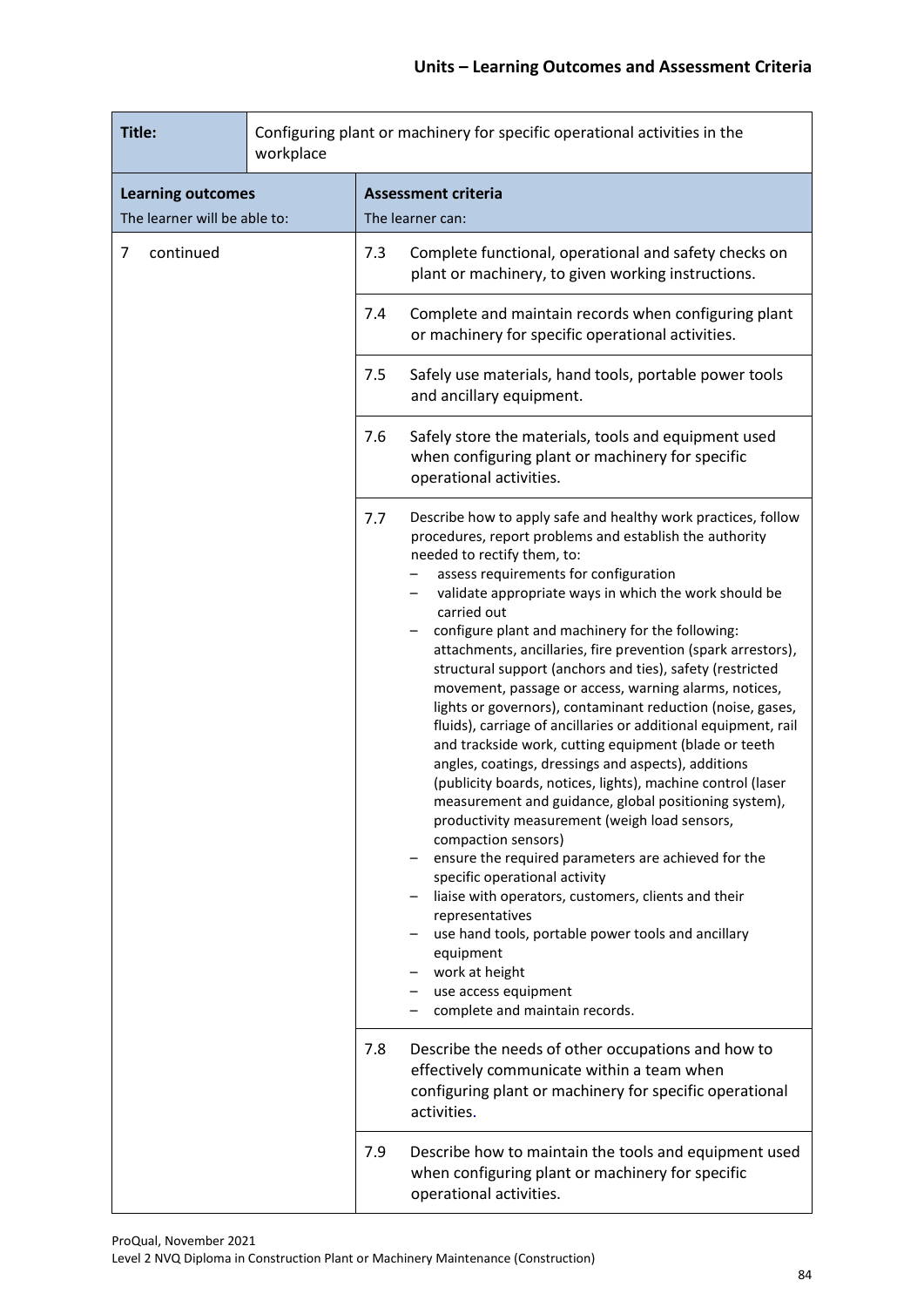| Title:                        | Configuring plant or machinery for specific operational activities in the<br>workplace                                                                                                                                                                           |  |  |  |  |  |
|-------------------------------|------------------------------------------------------------------------------------------------------------------------------------------------------------------------------------------------------------------------------------------------------------------|--|--|--|--|--|
|                               | Additional information about this unit                                                                                                                                                                                                                           |  |  |  |  |  |
| Assessment<br>Guidance        | This unit must be assessed in a work environment, in accordance with the<br>ConstructionSkills' Consolidated Assessment Strategy for Construction and<br>the Built Environment.                                                                                  |  |  |  |  |  |
|                               | Assessors for this unit must have verifiable, current industry experience and a<br>sufficient depth of relevant occupational expertise and knowledge, and must<br>use a combination of assessment methods as defined in the Consolidated<br>Assessment Strategy. |  |  |  |  |  |
|                               | Workplace evidence of skills cannot be simulated.                                                                                                                                                                                                                |  |  |  |  |  |
|                               | This unit must be assessed against the endorsements detailed within the<br>relevant NVQ structure.                                                                                                                                                               |  |  |  |  |  |
|                               | ProQual Level 2 NVQ Diploma in Construction Plant or Machinery<br><b>Maintenance (Construction)</b>                                                                                                                                                              |  |  |  |  |  |
|                               | Two of the following endorsements required:                                                                                                                                                                                                                      |  |  |  |  |  |
|                               | Attachments                                                                                                                                                                                                                                                      |  |  |  |  |  |
|                               | Ancillaries                                                                                                                                                                                                                                                      |  |  |  |  |  |
|                               | Fire prevention                                                                                                                                                                                                                                                  |  |  |  |  |  |
|                               | Structural support                                                                                                                                                                                                                                               |  |  |  |  |  |
|                               | Safety measures                                                                                                                                                                                                                                                  |  |  |  |  |  |
|                               | Contaminant reduction                                                                                                                                                                                                                                            |  |  |  |  |  |
|                               | Carriage of ancillaries/additional equipment                                                                                                                                                                                                                     |  |  |  |  |  |
|                               | Rail and trackside                                                                                                                                                                                                                                               |  |  |  |  |  |
|                               | Cutting equipment                                                                                                                                                                                                                                                |  |  |  |  |  |
|                               | Additions (e.g. publicity boards, notices, lights)                                                                                                                                                                                                               |  |  |  |  |  |
|                               | Machine control                                                                                                                                                                                                                                                  |  |  |  |  |  |
|                               | Productivity measurement                                                                                                                                                                                                                                         |  |  |  |  |  |
| Sector Subject<br>Areas       | 5.2 Building and Construction                                                                                                                                                                                                                                    |  |  |  |  |  |
| Availability for<br>use       | Shared unit                                                                                                                                                                                                                                                      |  |  |  |  |  |
| Unit guided<br>learning hours | 70                                                                                                                                                                                                                                                               |  |  |  |  |  |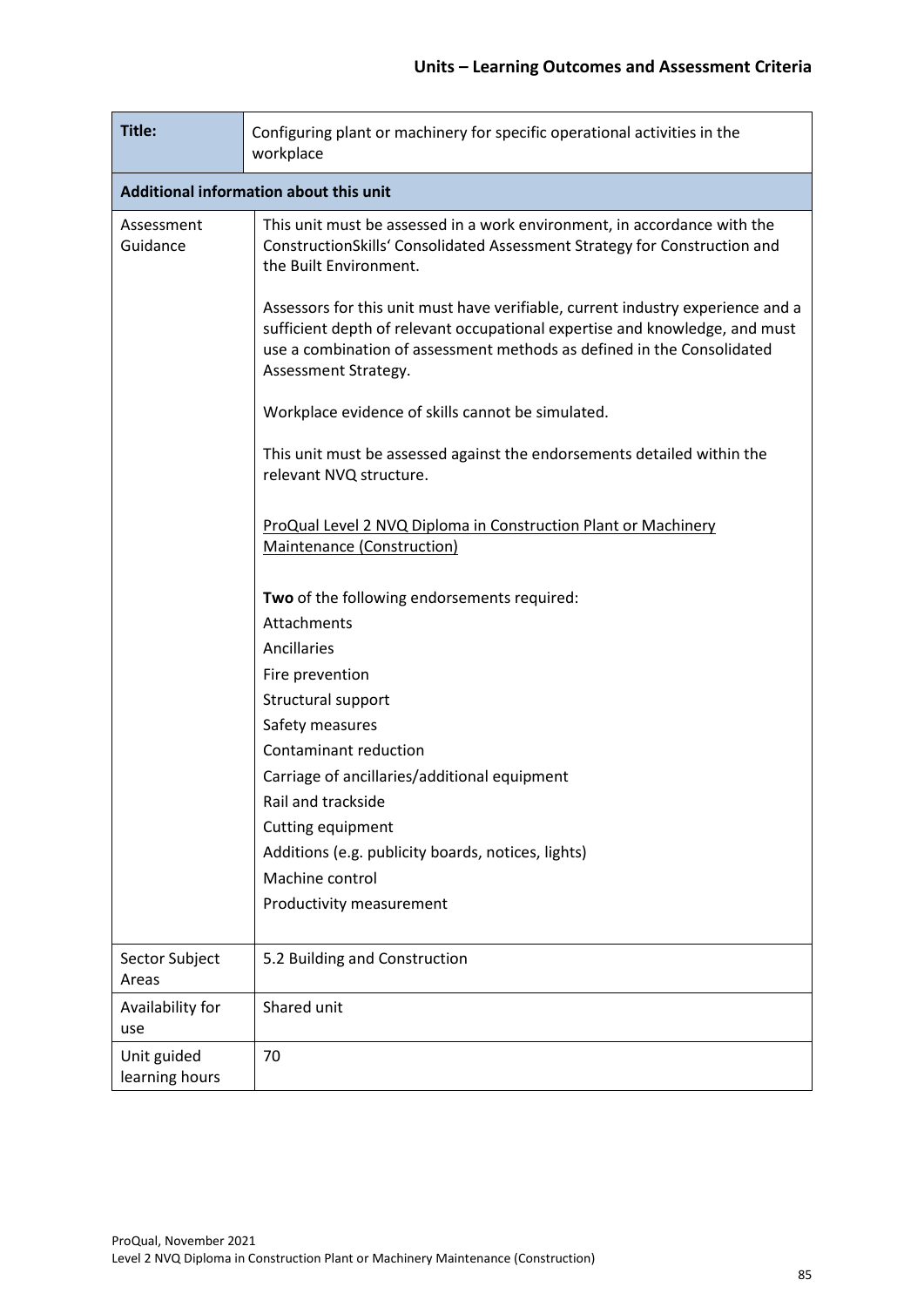| Title:                                                                                                                                                             |                                                                                                                                                                       | Handing over plant or machinery to the control of others in the workplace                                                                                                                                                                                                                                                                  |
|--------------------------------------------------------------------------------------------------------------------------------------------------------------------|-----------------------------------------------------------------------------------------------------------------------------------------------------------------------|--------------------------------------------------------------------------------------------------------------------------------------------------------------------------------------------------------------------------------------------------------------------------------------------------------------------------------------------|
| <b>Unit Number:</b><br>M/616/4468                                                                                                                                  |                                                                                                                                                                       |                                                                                                                                                                                                                                                                                                                                            |
| <b>Learning outcomes</b><br>The learner will be able to:                                                                                                           |                                                                                                                                                                       | <b>Assessment criteria</b><br>The learner can:                                                                                                                                                                                                                                                                                             |
| $\mathbf{1}$<br>Interpret the given<br>information relating to the<br>work and resources when<br>handing over plant or<br>machinery to the control of<br>others.   | 1.1<br>Interpret and extract relevant information from<br>drawings, specifications, schedules, method statements,<br>risk assessments and manufacturers' information. |                                                                                                                                                                                                                                                                                                                                            |
|                                                                                                                                                                    | Comply with information and/or instructions derived<br>1.2<br>from risk assessments and method statements.                                                            |                                                                                                                                                                                                                                                                                                                                            |
|                                                                                                                                                                    | 1.3<br>Describe the organisational procedures developed to<br>report and rectify inappropriate information and<br>unsuitable resources and how they are implemented.  |                                                                                                                                                                                                                                                                                                                                            |
|                                                                                                                                                                    |                                                                                                                                                                       | 1.4<br>Describe different types of information, their source and<br>how they are interpreted in relation to:<br>drawings, specifications, schedules, method<br>statements, risk assessments, manufacturers'<br>information and current regulations associated with<br>the operation and use of plant and machinery.                        |
| $\overline{2}$<br>Know how to comply with<br>relevant legislation and<br>official guidance when<br>handing over plant or<br>machinery to the control of<br>others. |                                                                                                                                                                       | 2.1<br>Describe their responsibilities regarding potential<br>accidents and health hazards, whilst working:<br>in the workplace, below ground level, at height, in<br>confined spaces, with tools and equipment, with<br>materials and substances, with movement/storage<br>of materials and by manual handling and mechanical<br>lifting. |
|                                                                                                                                                                    | 2.2<br>Describe the organisational security procedures for<br>tools, equipment and personal belongings in relation to<br>site, workplace, company and operative.      |                                                                                                                                                                                                                                                                                                                                            |
|                                                                                                                                                                    |                                                                                                                                                                       | Explain what the accident reporting procedures are and<br>2.3<br>who is responsible for making reports.                                                                                                                                                                                                                                    |
| 3<br>working practices when<br>handing over plant or<br>others.                                                                                                    | Maintain safe and healthy<br>machinery to the control of                                                                                                              | Use health and safety control equipment and access<br>3.1<br>equipment (if applicable) safely to carry out the activity<br>in accordance with current legislation and organisational<br>requirements when handing over plant or machinery to<br>the control of others.                                                                     |
|                                                                                                                                                                    |                                                                                                                                                                       | Comply with information relating to specific risks to<br>3.2<br>health when handing over plant or machinery to the<br>control of others.                                                                                                                                                                                                   |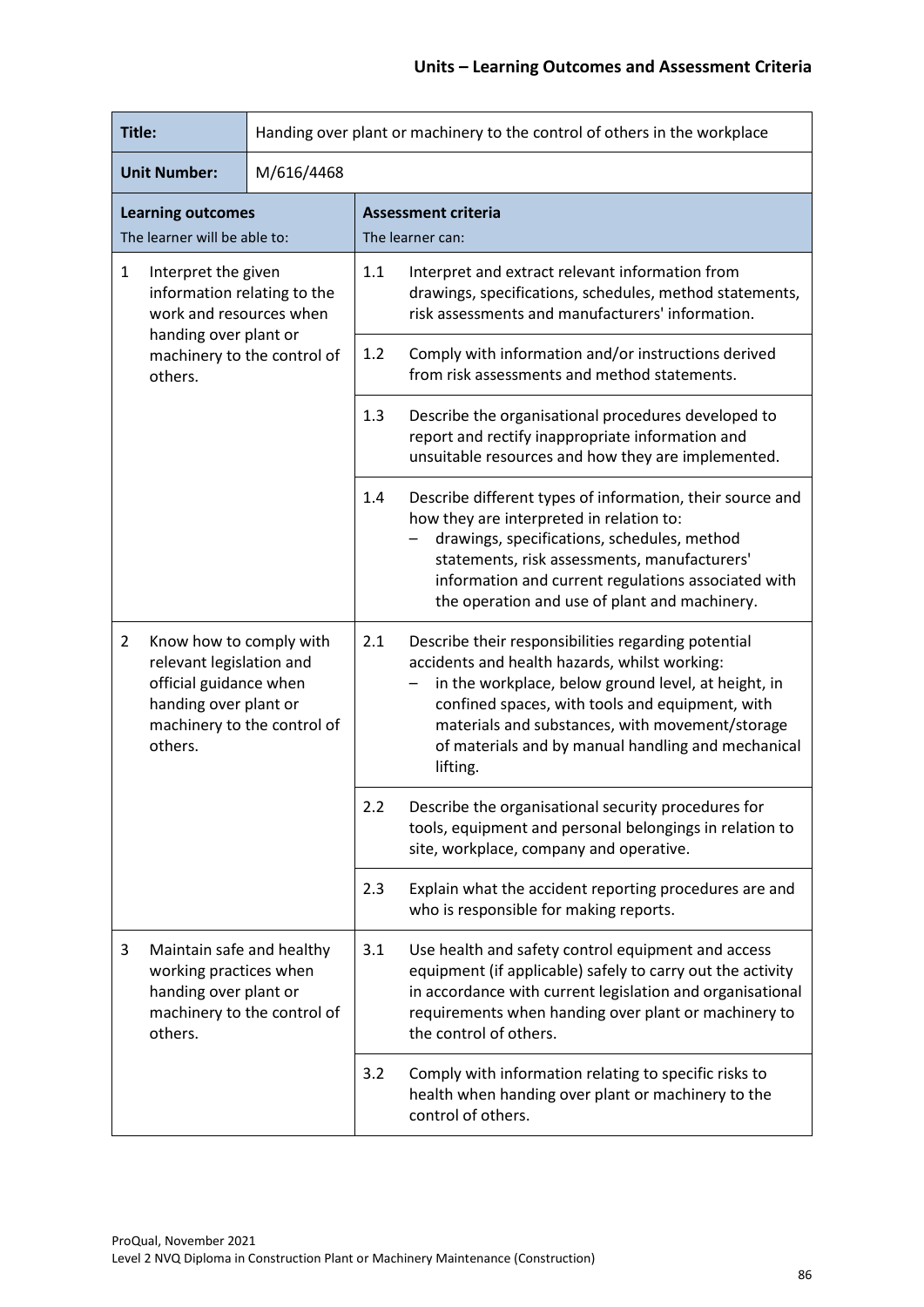| Title:                                                                                 | Handing over plant or machinery to the control of others in the workplace |     |                                                                                                                                                                                                                                                                                                                                                                                                                                                                                        |
|----------------------------------------------------------------------------------------|---------------------------------------------------------------------------|-----|----------------------------------------------------------------------------------------------------------------------------------------------------------------------------------------------------------------------------------------------------------------------------------------------------------------------------------------------------------------------------------------------------------------------------------------------------------------------------------------|
| <b>Learning outcomes</b>                                                               |                                                                           |     | <b>Assessment criteria</b>                                                                                                                                                                                                                                                                                                                                                                                                                                                             |
| The learner will be able to:                                                           |                                                                           |     | The learner can:                                                                                                                                                                                                                                                                                                                                                                                                                                                                       |
| 3<br>continued                                                                         |                                                                           | 3.3 | Explain why and when health and safety control<br>equipment, identified by the principles of protection,<br>should be used, relating to handing over plant or<br>machinery to the control of others and the types,<br>purpose and limitations of each type, the work situation<br>and general work environment, in relation to:<br>collective protective measures<br>personal protective equipment (PPE)<br>respiratory protective equipment (RPE)<br>local exhaust ventilation (LEV). |
|                                                                                        |                                                                           | 3.4 | Describe how the relevant health and safety control<br>equipment should be used in accordance with the given<br>instructions.                                                                                                                                                                                                                                                                                                                                                          |
|                                                                                        |                                                                           | 3.5 | Describe how emergencies should be responded to in<br>accordance with organisational authorisation and<br>personal skills when involved with fires, spillages,<br>injuries and other task-related hazards.                                                                                                                                                                                                                                                                             |
| Select the required quantity<br>4<br>and quality of resources for                      |                                                                           | 4.1 | Select resources associated with own work in relation to<br>tools, equipment and consumables.                                                                                                                                                                                                                                                                                                                                                                                          |
| the methods of work to<br>hand over plant or<br>machinery to the control of<br>others. |                                                                           | 4.2 | Describe the characteristics, quality, uses, sustainability,<br>limitations and defects associated with the resources in<br>relation to:<br>consumables<br>literature, forms and documents<br>hand tools, portable powered tools and equipment.                                                                                                                                                                                                                                        |
|                                                                                        |                                                                           | 4.3 | Describe how the resources should be used correctly<br>and how problems associated with the resources are<br>reported.                                                                                                                                                                                                                                                                                                                                                                 |
|                                                                                        |                                                                           | 4.4 | Explain why the organisational procedures have been<br>developed and how they are used for the selection of<br>required resources.                                                                                                                                                                                                                                                                                                                                                     |
|                                                                                        |                                                                           | 4.5 | Describe any potential hazards associated with the<br>resources and methods of work.                                                                                                                                                                                                                                                                                                                                                                                                   |
|                                                                                        |                                                                           | 4.6 | Describe how to calculate quantity, length, area and<br>wastage associated with the method/procedure to hand<br>over plant and machinery to others.                                                                                                                                                                                                                                                                                                                                    |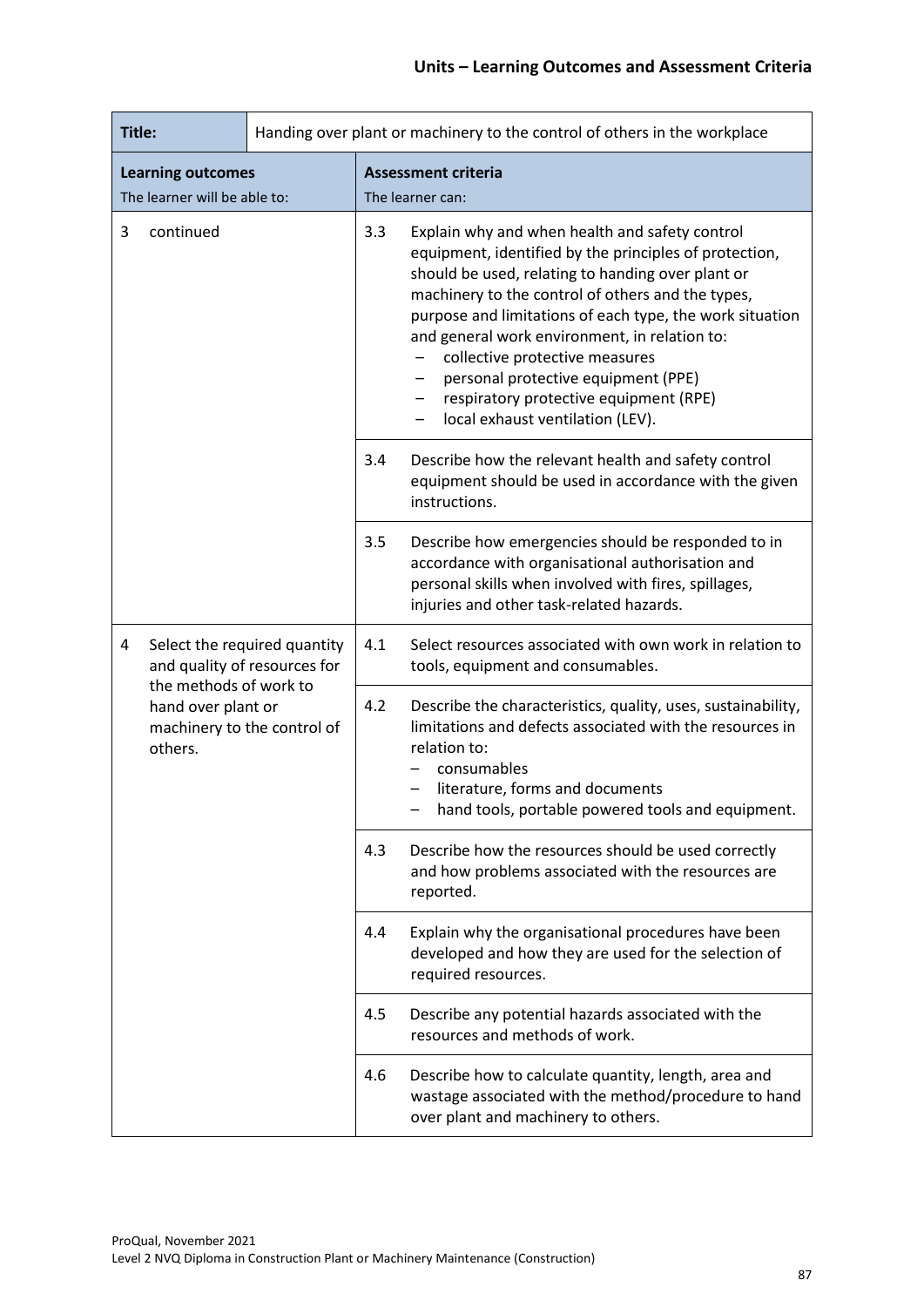| Title:                                                                                                       |                                                                                                                                                   |                                                                                                                                      | Handing over plant or machinery to the control of others in the workplace                                                                                                                                                                                            |                                                                                                                                          |
|--------------------------------------------------------------------------------------------------------------|---------------------------------------------------------------------------------------------------------------------------------------------------|--------------------------------------------------------------------------------------------------------------------------------------|----------------------------------------------------------------------------------------------------------------------------------------------------------------------------------------------------------------------------------------------------------------------|------------------------------------------------------------------------------------------------------------------------------------------|
| <b>Learning outcomes</b>                                                                                     |                                                                                                                                                   |                                                                                                                                      | <b>Assessment criteria</b><br>The learner can:                                                                                                                                                                                                                       |                                                                                                                                          |
| The learner will be able to:<br>5<br>Minimise the risk of damage<br>to the work and<br>surrounding area when | 5.1                                                                                                                                               | Protect the work and its surrounding area from damage<br>in accordance with safe working practices and<br>organisational procedures. |                                                                                                                                                                                                                                                                      |                                                                                                                                          |
|                                                                                                              | handing over plant or<br>machinery to the control of                                                                                              |                                                                                                                                      | 5.2                                                                                                                                                                                                                                                                  | Minimise damage and maintain a clean work space.                                                                                         |
|                                                                                                              | others.                                                                                                                                           |                                                                                                                                      | 5.3                                                                                                                                                                                                                                                                  | Dispose of waste in accordance with current legislation.                                                                                 |
|                                                                                                              |                                                                                                                                                   | 5.4                                                                                                                                  | Describe how to protect work from damage and the<br>purpose of protection in relation to general workplace<br>activities, other occupations and adverse weather<br>conditions.                                                                                       |                                                                                                                                          |
|                                                                                                              |                                                                                                                                                   | 5.5                                                                                                                                  | Explain why the disposal of waste should be carried out<br>safely in accordance with environmental<br>responsibilities, organisational procedures,<br>manufacturers' information, statutory regulations and<br>official guidance.                                    |                                                                                                                                          |
| 6                                                                                                            | Complete the work within<br>the allocated time when<br>handing over plant or<br>machinery to the control of<br>others.                            |                                                                                                                                      | 6.1                                                                                                                                                                                                                                                                  | Demonstrate completion of the work within the<br>allocated time.                                                                         |
|                                                                                                              |                                                                                                                                                   | 6.2                                                                                                                                  | Describe the purpose of the work programme and explain<br>why deadlines should be kept in relation to:<br>types of progress charts, timetables and estimated times<br>organisational procedures for reporting circumstances<br>which will affect the work programme. |                                                                                                                                          |
| 7                                                                                                            | Comply with the given<br>contract information to<br>hand over plant or<br>machinery to the control of<br>others to the required<br>specification. | 7.1                                                                                                                                  | Demonstrate the following work skills when handing over<br>plant or machinery to the control of others:<br>liaising, explaining, presenting, demonstrating,<br>instructing, confirming, communicating and assessing.                                                 |                                                                                                                                          |
|                                                                                                              |                                                                                                                                                   |                                                                                                                                      | 7.2                                                                                                                                                                                                                                                                  | Explain and demonstrate the operation of plant or<br>machinery to given working instructions in order to<br>hand over control to others. |
|                                                                                                              |                                                                                                                                                   |                                                                                                                                      | 7.3                                                                                                                                                                                                                                                                  | Complete and maintain records when handing over<br>plant or machinery to the control of others.                                          |
|                                                                                                              |                                                                                                                                                   |                                                                                                                                      | 7.4                                                                                                                                                                                                                                                                  | Safely use and handle materials, hand tools, portable<br>power tools and ancillary equipment.                                            |
|                                                                                                              |                                                                                                                                                   |                                                                                                                                      | 7.5                                                                                                                                                                                                                                                                  | Safely store the materials, tools and equipment used<br>when handing over plant or machinery to the control of<br>others.                |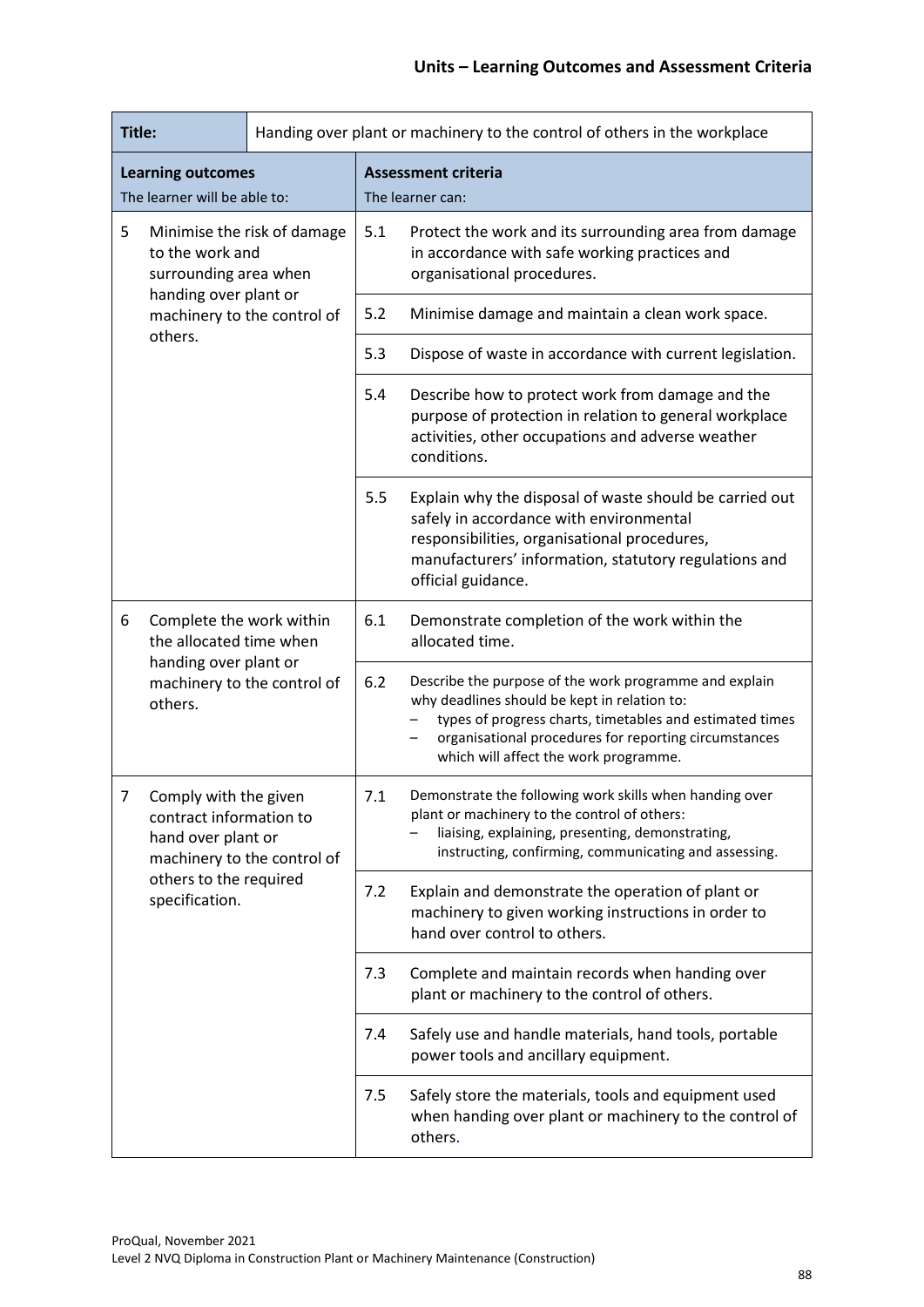| Title:                                                   | Handing over plant or machinery to the control of others in the workplace |                                                                                                                                                                                                                                                                                                                                                                                                                                                                                                                                                                                                                                                                                                                                                                                                                                                                                                                                                                                                                                                                                                                                                                                                                                                                                                                                                                            |
|----------------------------------------------------------|---------------------------------------------------------------------------|----------------------------------------------------------------------------------------------------------------------------------------------------------------------------------------------------------------------------------------------------------------------------------------------------------------------------------------------------------------------------------------------------------------------------------------------------------------------------------------------------------------------------------------------------------------------------------------------------------------------------------------------------------------------------------------------------------------------------------------------------------------------------------------------------------------------------------------------------------------------------------------------------------------------------------------------------------------------------------------------------------------------------------------------------------------------------------------------------------------------------------------------------------------------------------------------------------------------------------------------------------------------------------------------------------------------------------------------------------------------------|
| <b>Learning outcomes</b><br>The learner will be able to: |                                                                           | <b>Assessment criteria</b><br>The learner can:                                                                                                                                                                                                                                                                                                                                                                                                                                                                                                                                                                                                                                                                                                                                                                                                                                                                                                                                                                                                                                                                                                                                                                                                                                                                                                                             |
| continued<br>7                                           |                                                                           | 7.6<br>Describe how to apply safe and healthy work practices,<br>follow procedures, report problems and establish the<br>authority needed to rectify them, to:<br>liaise with customers, hirers, colleagues and end<br>users<br>clearly define the moment of transferred<br>responsibility<br>assess and confirm the condition of plant and<br>machinery<br>confirm the suitability of the handover environment<br>prepare plant or machinery for explanation and<br>demonstration<br>instruct users and operators in the operation, safety<br>and emergency requirements<br>demonstrate the operation of plant and machinery<br>explain statutory requirements, inspection,<br>maintenance, report of thorough examination, tests<br>and certification<br>present and explain documentation: safety<br>literature, operating instructions and operator forms<br>complete and register the handover: forms,<br>checklists, confirmation, acceptance and receipt<br>forms<br>explain the availability of technical support,<br>guidance, information, advice, breakdown, call out,<br>guarantees, warranties and replacement<br>communicate in a way that maintains goodwill<br>use hand tools, portable power tools and equipment<br>work at height<br>use access equipment<br>complete and maintain records.<br>Describe the needs of other occupations and how to<br>7.7 |
|                                                          |                                                                           | effectively communicate within a team when handing<br>over plant or machinery to the control of others.                                                                                                                                                                                                                                                                                                                                                                                                                                                                                                                                                                                                                                                                                                                                                                                                                                                                                                                                                                                                                                                                                                                                                                                                                                                                    |
|                                                          |                                                                           | 7.8<br>Describe how to maintain the tools and equipment used<br>when handing over plant or machinery to the control of<br>others.                                                                                                                                                                                                                                                                                                                                                                                                                                                                                                                                                                                                                                                                                                                                                                                                                                                                                                                                                                                                                                                                                                                                                                                                                                          |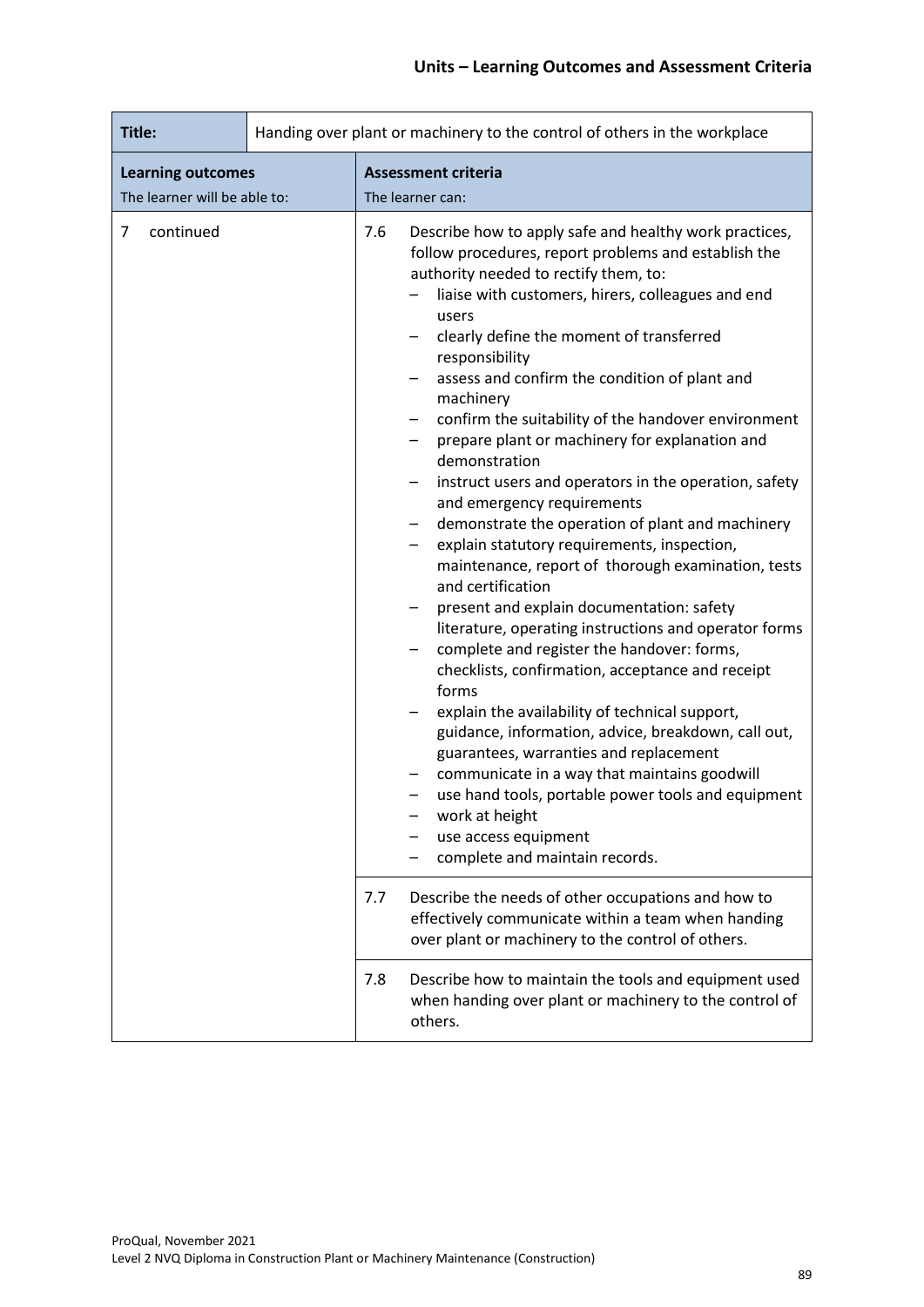| Title:                     | Handing over plant or machinery to the control of others in the workplace |                                                                                                                                                                                                                                                                                                                                                                                                                                                                                                                |  |  |
|----------------------------|---------------------------------------------------------------------------|----------------------------------------------------------------------------------------------------------------------------------------------------------------------------------------------------------------------------------------------------------------------------------------------------------------------------------------------------------------------------------------------------------------------------------------------------------------------------------------------------------------|--|--|
|                            | Additional information about this unit                                    |                                                                                                                                                                                                                                                                                                                                                                                                                                                                                                                |  |  |
| Assessment Guidance        |                                                                           | This unit must be assessed in a work environment, in<br>accordance with the ConstructionSkills' Consolidated<br>Assessment Strategy for Construction and the Built<br>Environment.<br>Assessors for this unit must have verifiable, current industry<br>experience and a sufficient depth of relevant occupational<br>expertise and knowledge, and must use a combination of<br>assessment methods as defined in the Consolidated<br>Assessment Strategy.<br>Workplace evidence of skills cannot be simulated. |  |  |
| Sector Subject Areas       |                                                                           | 5.2 Building and Construction                                                                                                                                                                                                                                                                                                                                                                                                                                                                                  |  |  |
| Availability for use       |                                                                           | Shared unit                                                                                                                                                                                                                                                                                                                                                                                                                                                                                                    |  |  |
| Unit guided learning hours |                                                                           | 63                                                                                                                                                                                                                                                                                                                                                                                                                                                                                                             |  |  |